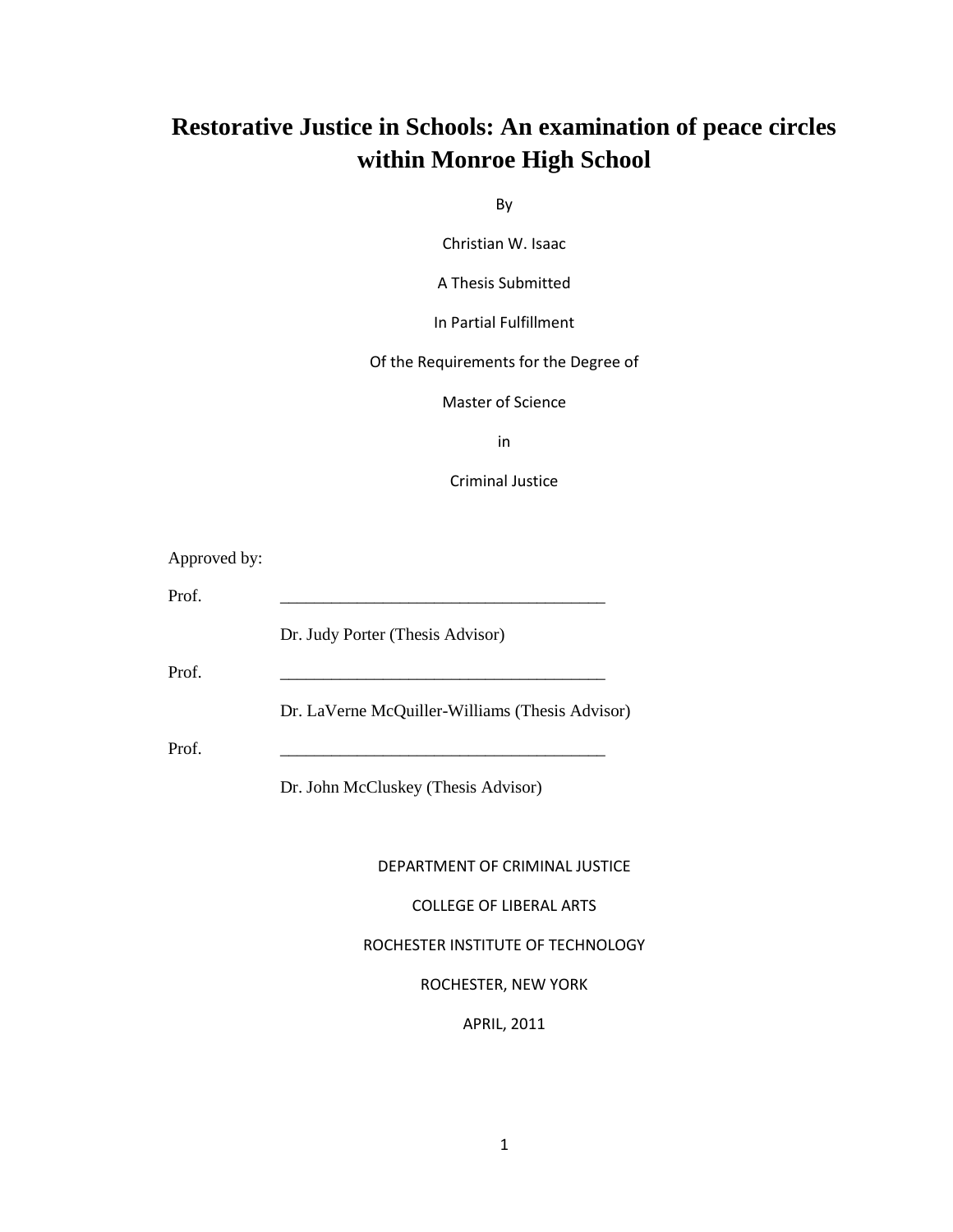# **Table of Contents**

|                | Abstract                                    | 3              |
|----------------|---------------------------------------------|----------------|
| $\mathbf{1}$   | What are peace circles?                     | $\overline{4}$ |
| $\overline{2}$ | Literature review                           | 9              |
| 3              | Theory: Peace circles and the current study | 26             |
| 4              | Final research design                       | 40             |
| 5              | Current study findings                      | 41             |
| 6              | Analysis                                    | 62             |
| 7              | Lessons learned                             | 71             |
| 8              | Conclusion                                  | 75             |
| 9              | Reference list                              | 80             |
| 10             | Appendix                                    | 84             |
| 11             | <b>Tables</b>                               | 87             |
|                | a. Table 1: Description                     | 43             |
|                | b. Table 2: Description                     | 44             |
|                | c. Table 3: Description                     | 45             |
|                | d. Table 4: Description                     | 45             |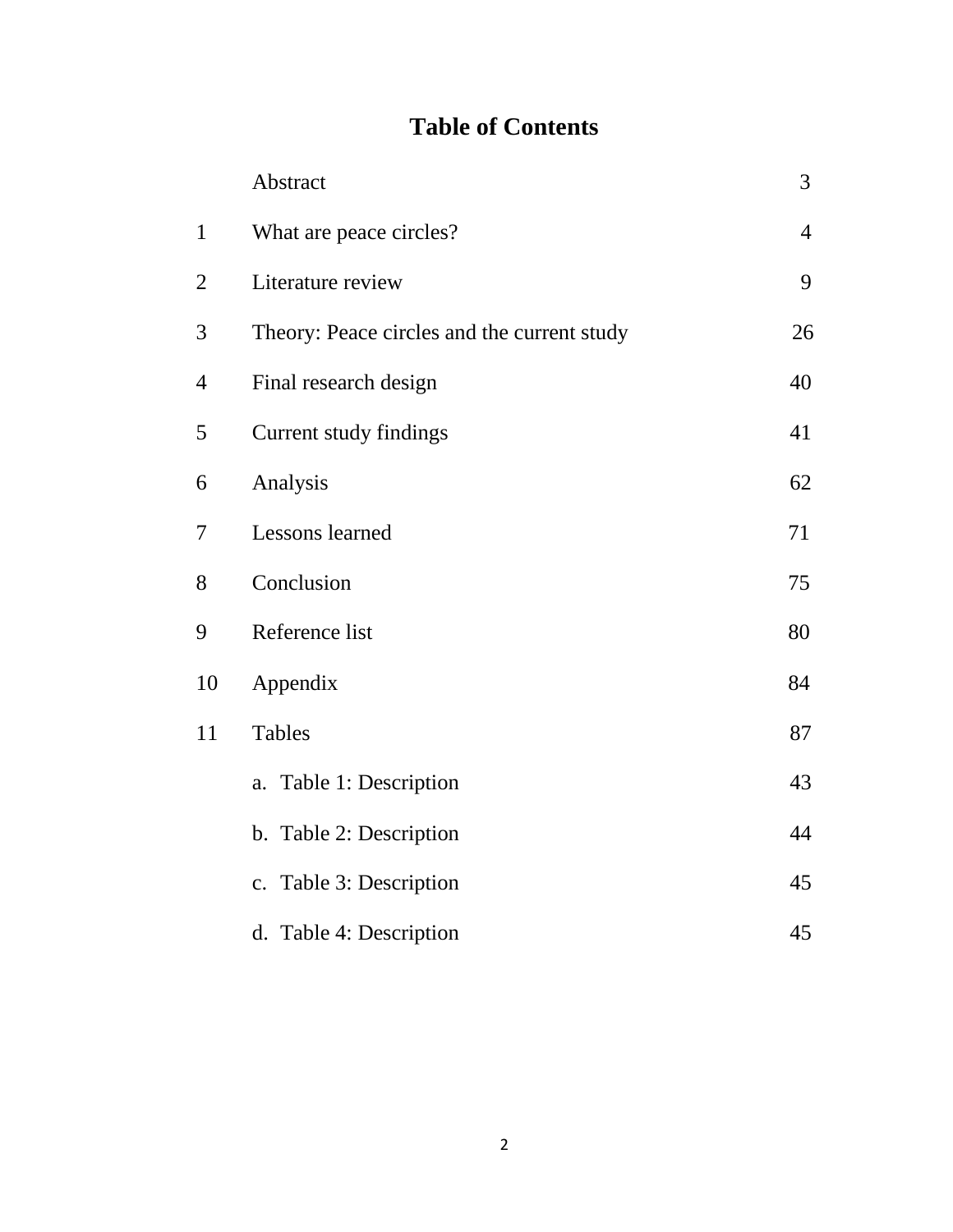# Abstract

Literature suggests that restorative justice programs can have improved outcomes when examining recidivism rates and satisfaction levels of both victim and offender in many instances compared to traditional approaches. Partners in Restorative Initiatives implemented peace circles and community conferencing, both restorative justice programs, within James Monroe High School in Rochester, NY. The practice of peace circles within Monroe High School was explored in comparison to theory and current national and international uses of peace circles. This paper discussed the restorative justice approach of using peace circles within James Monroe High School in Rochester, NY and how it affected perceptions of safety, respect, violence, and communication amongst teachers and students. Through survey analysis, personal observation, and interviews, this paper examined if the use of peace circles improved school environment, enhanced relationships between students and teachers, and was an effective approach to discuss issues of delinquency without relying strictly on punishment.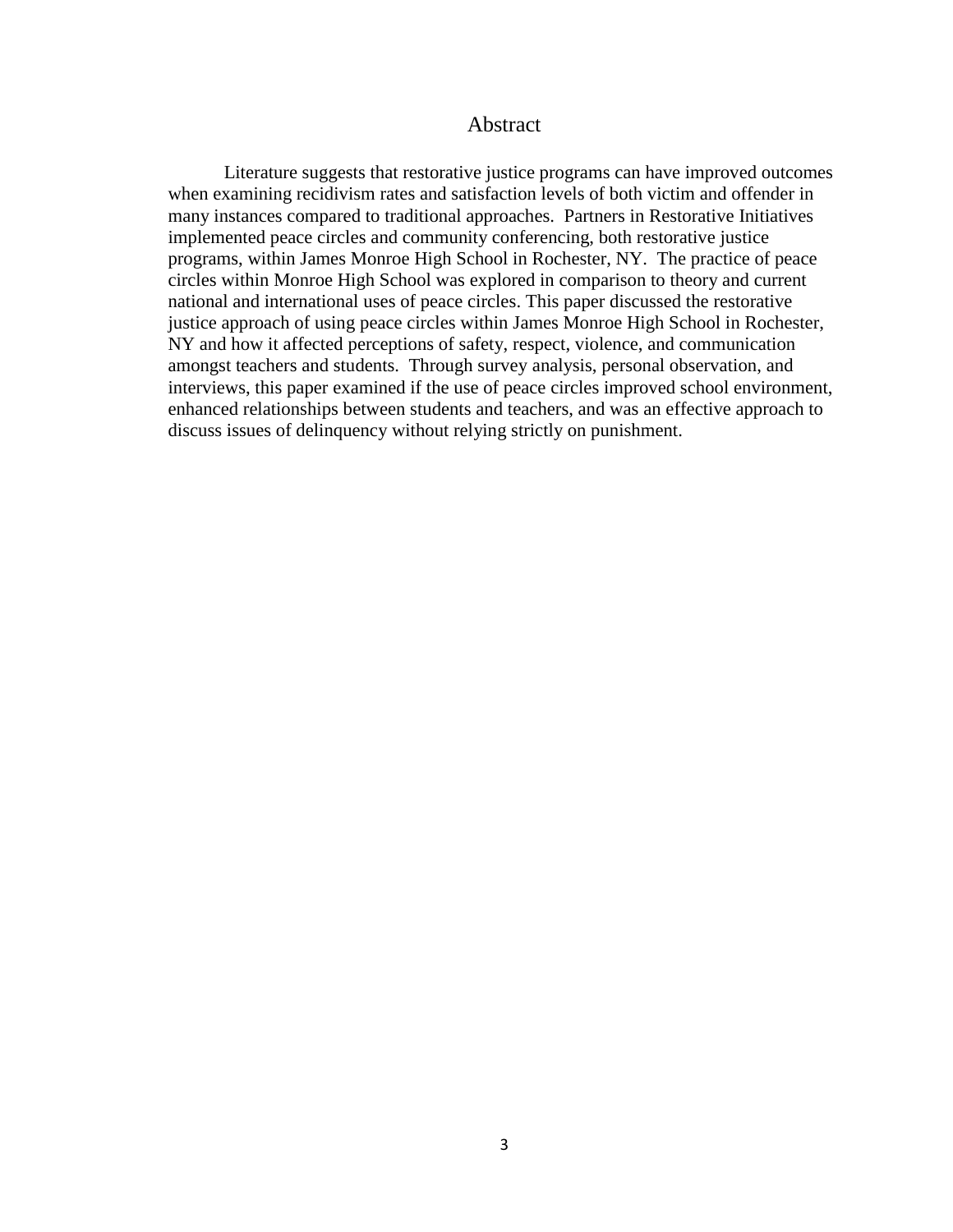#### What are Peace Circles?

The criminal justice system changes constantly. At one time it relied strictly on a punitive model within the courts; however, much of this has changed. A recent push toward restorative justice has emerged not only within police agencies, court rooms, and corrections, but within communities as well. Societal views concerning offenders have begun to shift and new approaches are being used to help both offender and victim without relying upon the prison system. Such views have helped develop numerous methods in facilitating mediation, restoration, and rehabilitation within communities.

Models in restorative justice have developed in differing locations. The court system has crafted programs such as drug courts, domestic violence courts, and community courts relatively recently. These efforts have been implemented due to a push to lower recidivism rates, decrease the prison population, and to keep low-level offenders within the community. Today, restorative practices are used within police agencies, prisons, and schools. Such adaptation has created a wide range of efforts in helping facilitate offender and victim healing through communication and understanding. While slightly different methods are used in different context, this shows just how useful and effective restorative practices can be. A prime example of this is in the use of peace circles.

Peace circles can be conducted in a variety of ways as is reflected in the literature; however, the program designed by Partners in Restorative Initiatives (PiRI) is fairly specific on how such practices are handled within Monroe High School in Rochester, NY. PiRI is a nonprofit organization that strives for the use of restorative practices within the court system and local schools. PiRI collaborates with the courts via the use of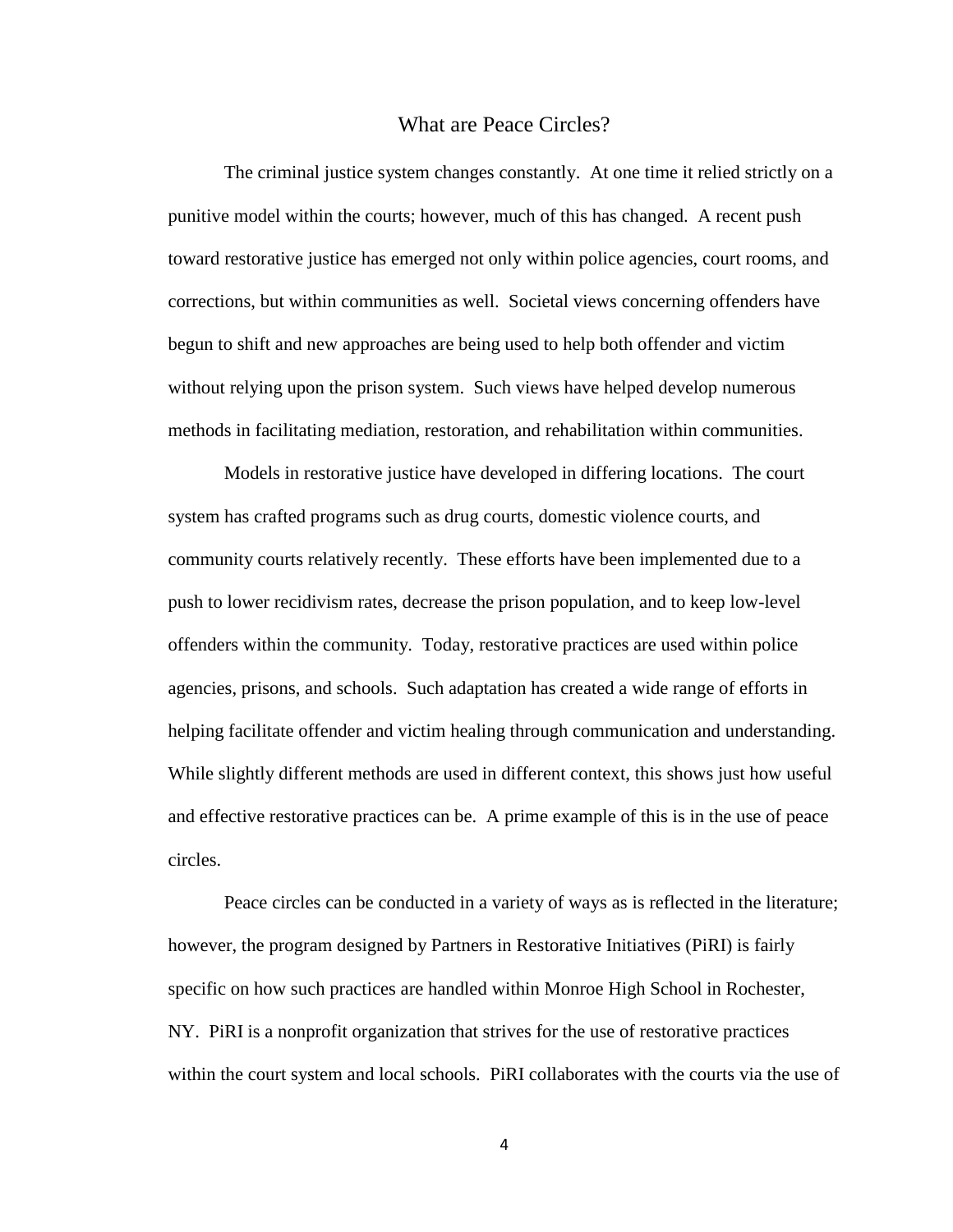community conferencing; a restorative practice that brings the offender and victim together, with support groups, to discuss the offense and how harm can be repaired. Community conferencing is often used for personal offenses while peace circles are usually broader and not one sole individual is viewed as the offender. Peace circles can be used to discuss a specific offense or offender, but ordinarily this is saved for community conferencing. PiRI is currently collaborating with other Rochester schools to implement peace circles and also to continually train staff within the process. The procedure used in peace circles is designed to become familiar to both students and teachers; therefore the program becomes comfortable over time and eventually handles discussions of serious issues as a group.

Under the design that PiRI employs, that is adopted from the Circle Keepers Manual (CKM), there are four stages to the circle: discernment, preparation, the actual circle, and the follow up (CKM, 2004). The discernment stage is the helps define the purpose of the circle. The circle will be created based on the group and purpose the circle will serve. This can range from promoting a fun environment, building trust, to discussion of a serious topic. Once decided upon, the area of focus will determine how the circle is conducted.

The preparation for the peace circle builds from the discernment stage in that it decides how the focus of the circle will be achieved. At this stage all materials that will be needed are gathered and guidelines are drawn. Such materials can include a specific talking piece; in other words an item that when held allows a person within the circle to talk while others remain quiet and attentive. A talking piece is commonly used within peace circles as it not only keeps order and respect within the circle, but can also help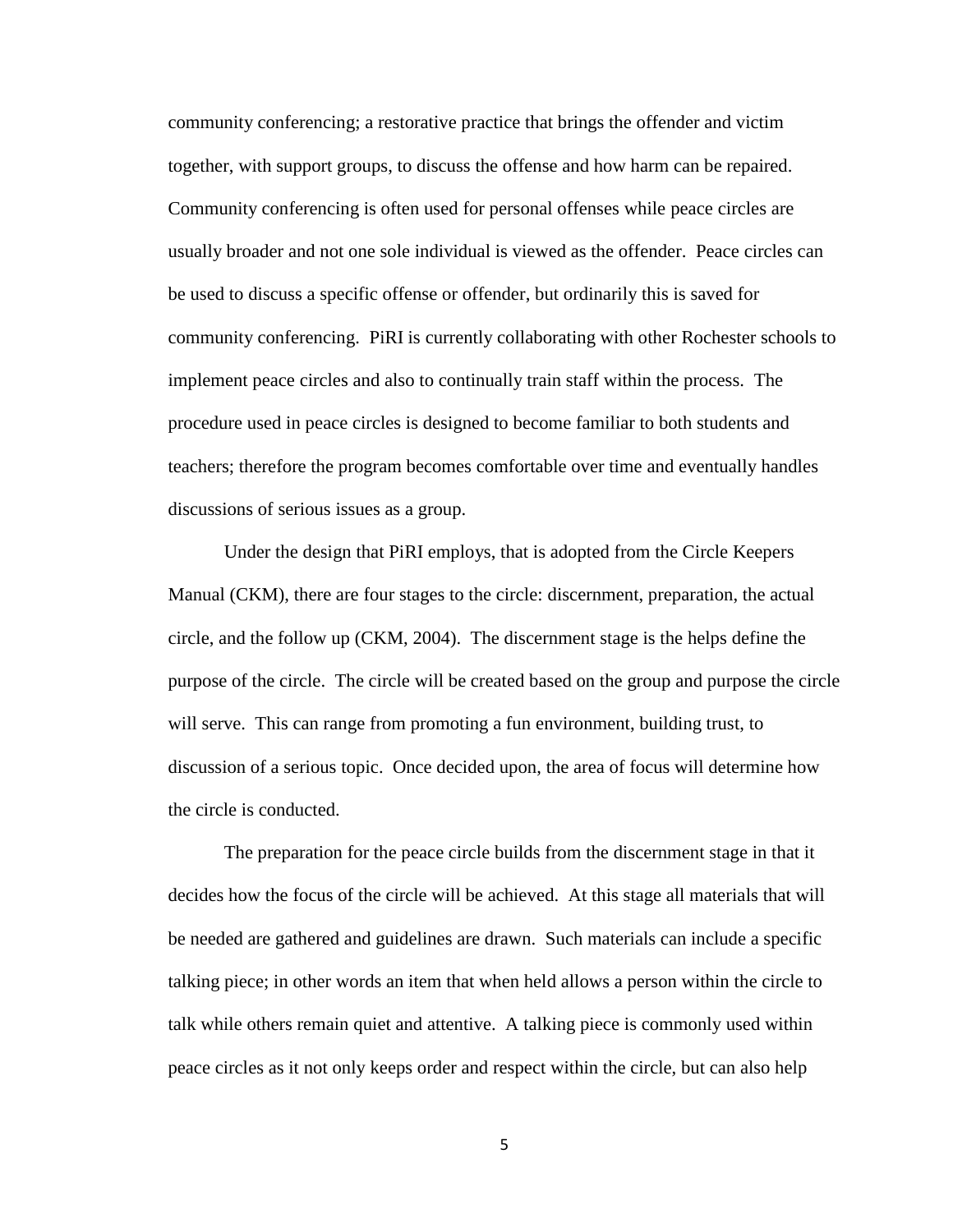keep the focus on the main topic. An example of this might be having a talking piece be a seashell for a peace circle that is discussing a pleasurable topic such as vacations or using a stress ball as a talking piece when discussing issues that may bother those who are participating. The general rules for the circle usually include only one person talking at a time, students can pass their turn if desired, and everything said within the circle is to be held confidentially. These guidelines are carried into the third phase of the circle.

The actual circle consists of different parts including the introduction, trust building, discussion of issues, and concluding with solutions (CKM, 2004). The introduction will often include the facilitator and co-facilitator leading the circle in a game or activity that helps to relax the group. These activities can include reading a poem or listening to a song. After the opening, the circle is led in trust building exercises by one of the facilitators. These exercises are often meant as ice breaking activities that help students feel comfortable and enjoy the process. Examples of these also include games or even storytelling, where each person is asked to tell an enjoyable story that relates to a topic picked by the facilitator. Next, after a few rounds of such activities, the main focus of the circle is talked about. This portion will often be where issues of deviance, bullying, or harm are discussed. This part of the circle does not usually occur until multiple circles have been conducted over time as it often takes weeks to build enough trust within a peace circle to be able to discuss topics of this nature openly. For this reason, such topics are not discussed until the circle is deemed able to handle it by the facilitator. After such a serious discussion, the circle can be led into the solutions portion, where each person can say how to fix the problem or harm. This activity only takes place if serious discussions are part of the circle, but is essential to peace circles to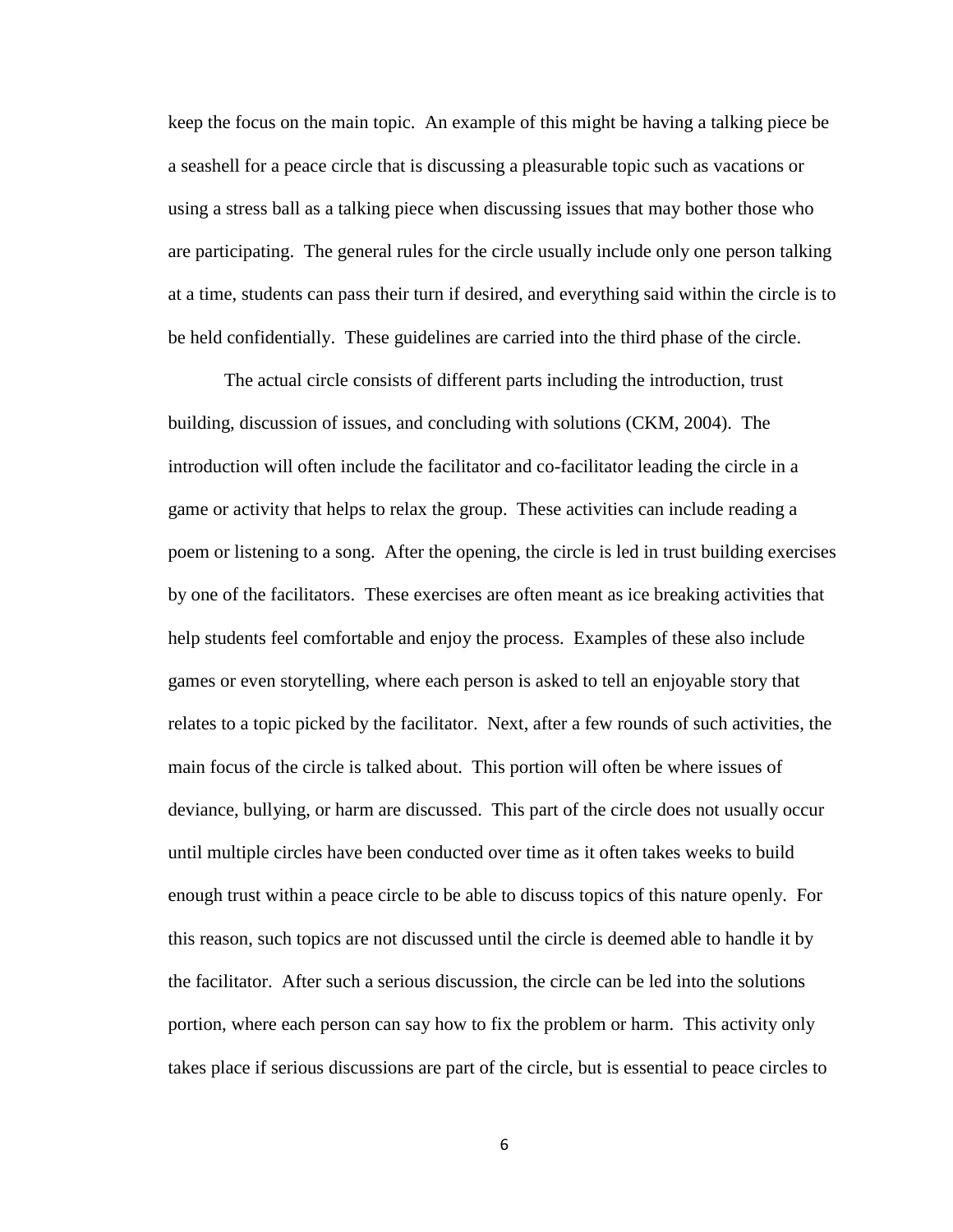include topics of that nature. The circle is closed through another activity that emphasizes what the circle was about. A closing can once again include a poem or a fun activity to remind students of what they did within the circle.

The last stage to a peace circle is the follow up (CKM, 2004). This portion of the circle is not always conducted, but can be useful to the process. The follow up phase is ordinarily used in more serious discussion where students desire to talk about the issue further or if the topic was not fully resolved. Such serious discussion can include topics of physical or mental abuse, or other hardships in students' lives. This is not used that often within peace circles because serious offenses where there is a definitive victim are almost always discussed in community conferences and not peace circles. Peace circles are more focused on the group rather than the individual.

Another type of restorative justice approach that is similar to peace circles is that of community conferences. Community conferences revolve around a specific offense, where there is a clear victim. Peace circles bring together individuals to discuss actions in general, where no single person is to blame. Peace circles are often used to promote discussion on a variety of topics such as fighting or safety issues, while community conferencing is used to facilitate discussion on one specific act.

Since the beginning of the 2008 school year James Monroe High School in Rochester, NY has used restorative practices in its classrooms. With new administration in place, the school chose to work with PiRI to implement a program to improve numerous issues within the school. In 2008, the current principle Vicky Ramos began using restorative practices to help combat issues over suspension rates, violence within school, and advancement in education. Currently Monroe has required teachers to be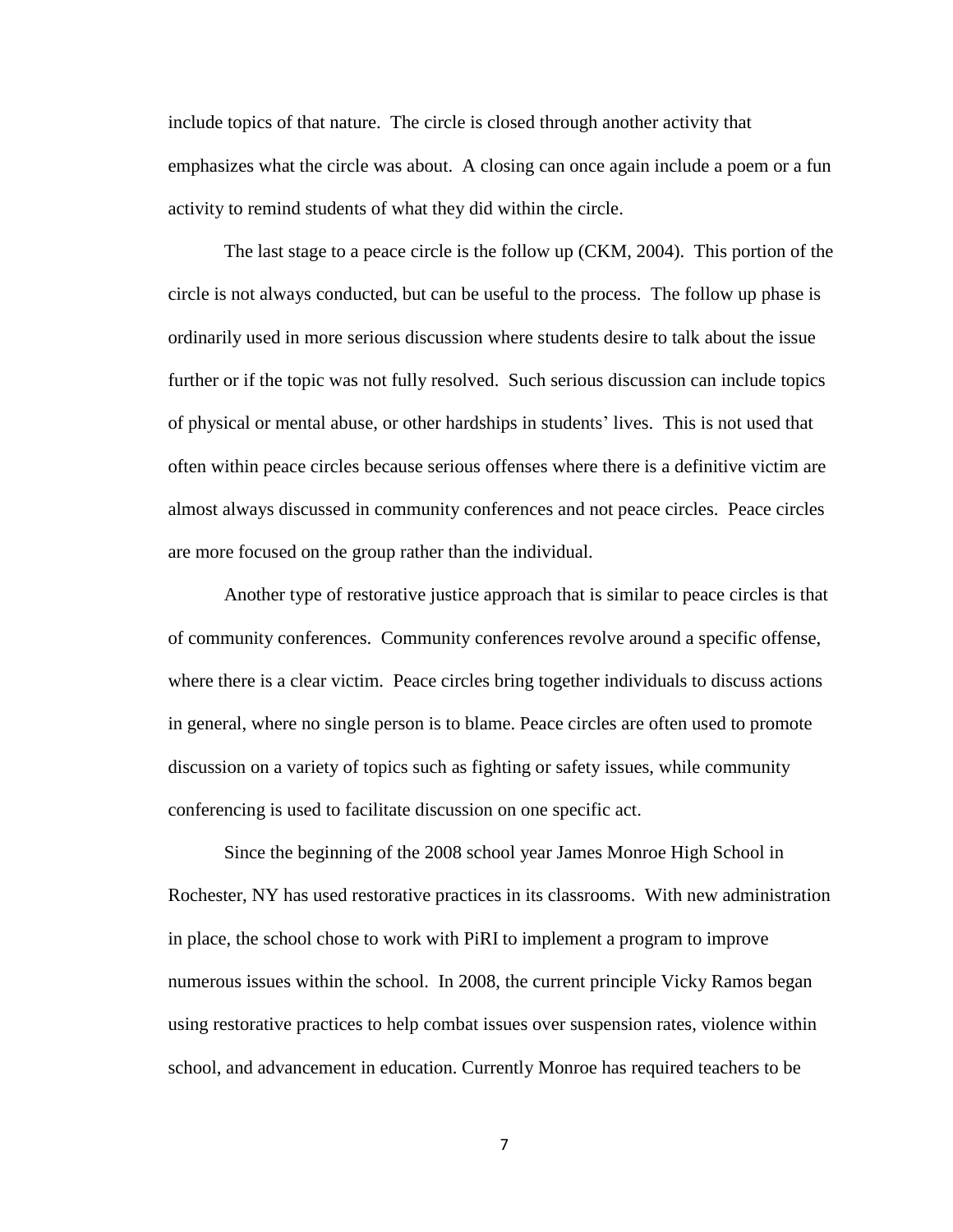trained within such counseling and leadership techniques to be able to facilitate classroom circles. These restorative practices are used together within Monroe High School. James Monroe High School caters to grades seven through twelve and according to the Rochester City School District (RCSD) in the 2009 to 2010 school year they enrolled 1063 students (RCSD, 2011). Eighty-five percent of the students enrolled are eligible for free or reduced lunch ("SchoolDigger", 2011). This midsize Rochester city school averages out to having a 9.8 student to teacher ratio ("SchoolDigger", 2011). Within 2008, PiRI helped implement and train staff members within Monroe High School in the use of peace circles and community conferences. Peace circles within the school revolve around discussion of general to serious topics. Monroe High School generally uses community conferences to address serious acts of delinquency that have a distinguishable victim and offender. Such acts have included fist fights and incidences involving weaponry such as knives. Community conferencing is conducted in a similar fashion to that of peace circles. This approach brings together victim, offender, and their supporters. Support for students usually includes parents or guardians. This method provides the victim with a chance for their voice to be heard on the specific act and how it has harmed them. The process is focused on the victim's needs and what the offender can do to repair the harm done. Through active discussion with all party members, the community conference ends with everyone accepting a restitution agreement. The restitution agreement is a form that lists what the offender must do in order to repair the harm resulting from their actions. Within Monroe High School such a list may include detention, extracurricular activities, or counseling. Community conferencing is another restorative justice approach that is used to supplement peace circles within the school.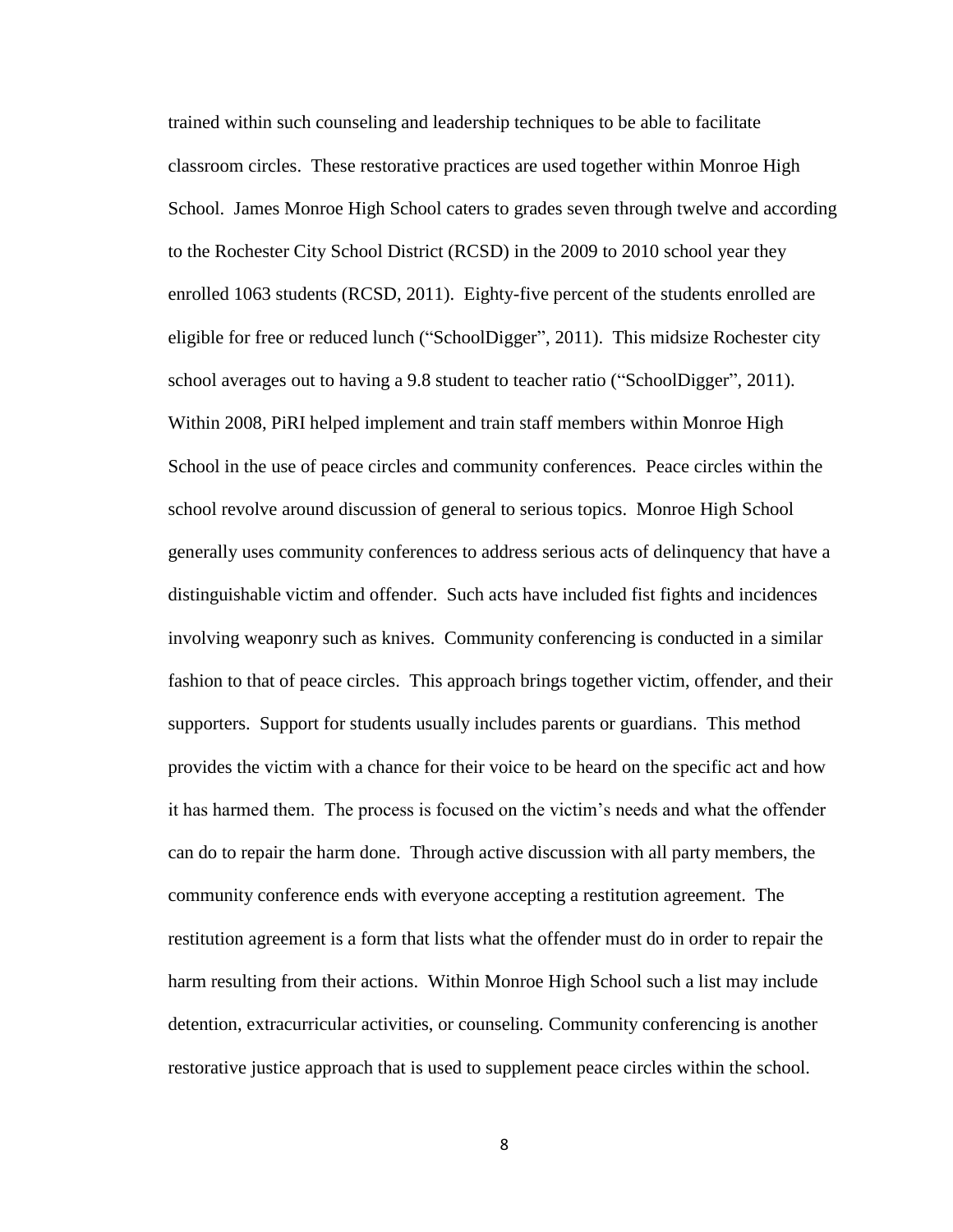The practices used by PiRI and Monroe High School developed from indigenous people and has become increasingly used within society due to the transformation seen in the criminal justice system.

#### Literature Review

Models in restorative justice within the court system include drug courts, domestic violence courts, and community courts (Goldkamp, 1994; Welsh & Harris, 2008). The development of restorative justice within society was relatively recent. Much of its development was due to the decline in public opinion about the effectiveness of the "war on drugs" (Earle, 2002). Laws meant to deal harsh punishments succeeded only in mass incarceration of non-violent offenders who suffered from addictions. The high costs of incarceration and the negative effects of removing large numbers of community members, especially those in low income areas, were felt through the nation. These laws dramatically increased the prison population and created a push for an alternative. The first drug court was created in 1989 Miami, commenced modern day restorative practices (Goldkamp, 1994). Once such practices were implemented and proved effective through the use of peer support, counseling, and education, they became more widespread.

The recent notion of community justice embodied prison reform. Helping lowlevel non-violent offenders through social or public health services, instead of long prison sentences was viewed as more humane and less costly. With such programs available both inside and outside prisons, the hope was to cut down on prison population and recidivism rates by providing offenders with the help they needed.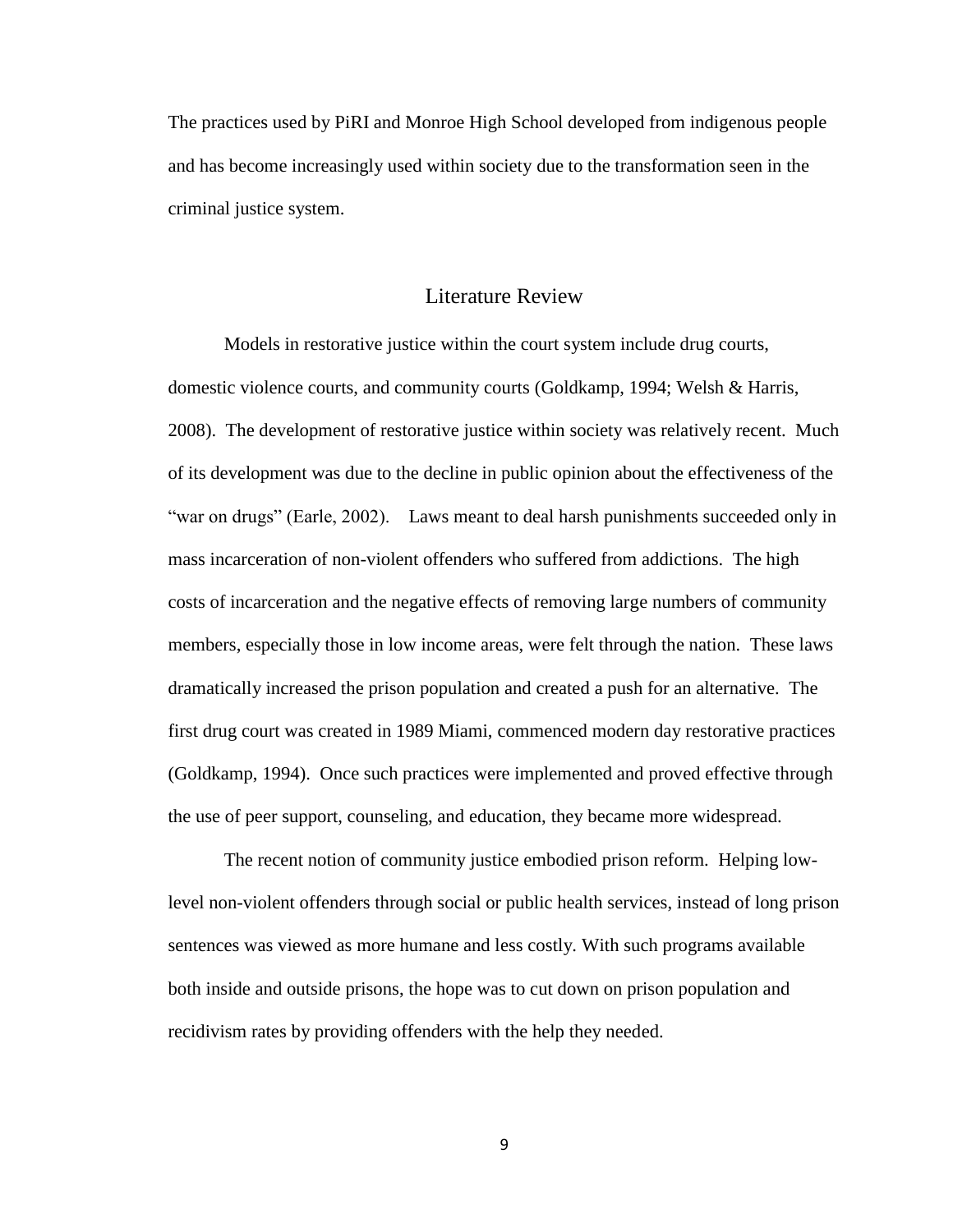Many of the ideals of peace circles and restorative justice developed from indigenous practices throughout the world. A common practice among Native Americans includes the use of victim to offender meetings to resolve issues. The Lakota and Dakota peoples use a mixture of community conferencing and peace circles to bring together their community (Gehm, 1998). When a disruption has taken place within their community, the elders bring both victim and offender together into a circle consisting of one to two elders, and other members of the tribes. The elder discusses the impact of the disruption on the community both symbolically and materially (Gehm, 1998). Over the next few hours or even days everyone in the circle explains their view without interruption. Once all have spoken, the group disperses while the victim and offender come to a resolution (Gehm, 1998). The group is then called back to hear the outcome and to decide if it is fitting. If not, further discussion continues until another agreement is reached and accepted (Gehm, 1998). The Maori in New Zealand also have similar practices with an emphasis on children and their value in the family. While such practices were nearly wiped out during colonization they have resurfaced and were successfully adopted and expanded at the state level in New Zealand to include juvenile delinquents and the development of a special police unit. The United States has adapted some of the aspects of this practice, as well (Morris & Maxwell, 1998). Studies in England found the vast majority of police organizations practice restorative techniques ("Resolution 36", 2010).

Practices from indigenous tribes have been used as an example for PiRI. The program not only integrates the school community into discussions much like these tribes did, but also uses numerous indigenous rituals to begin such discussions. Practices from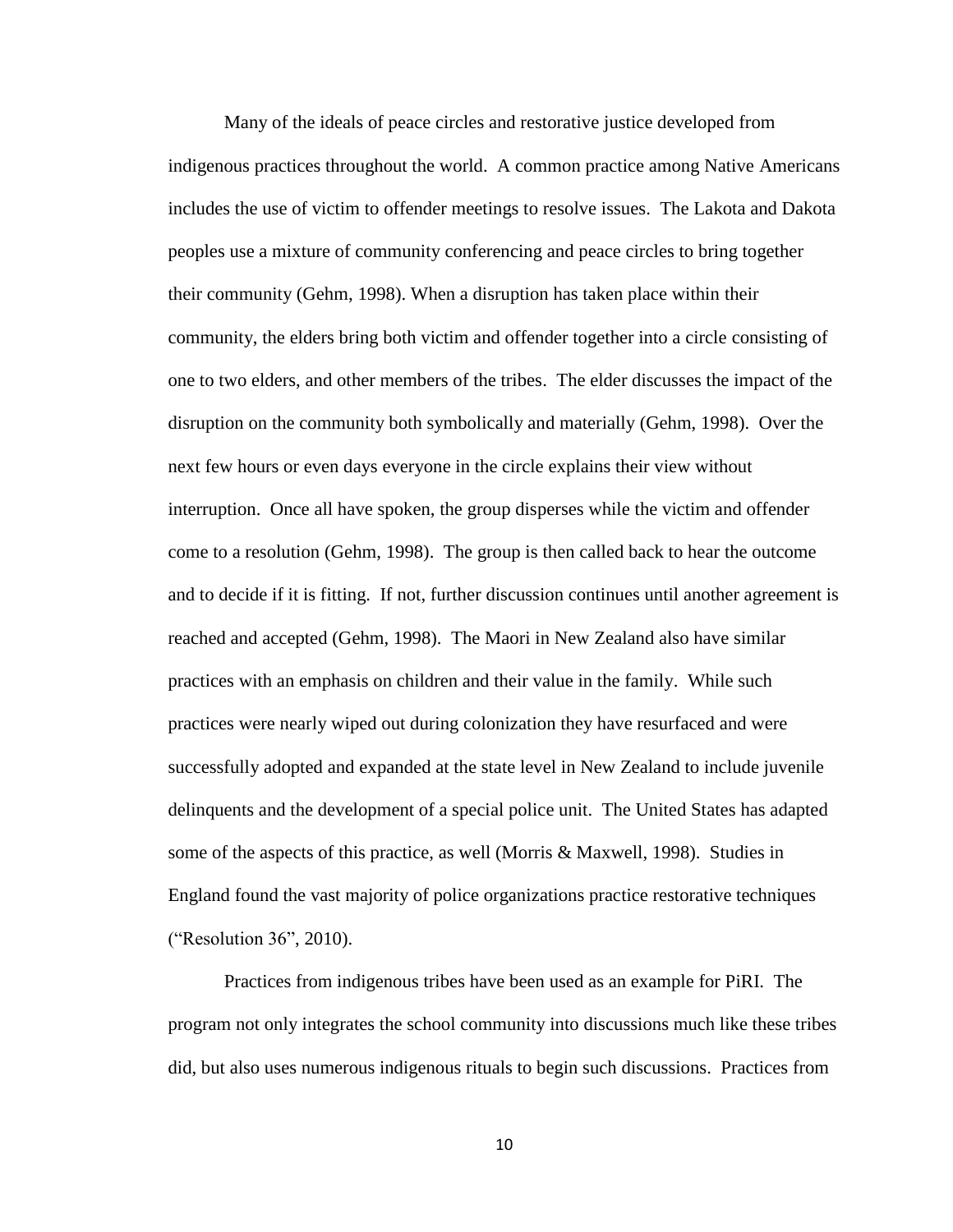the Lakota and Dakota have been modified through the years, but many of their ideals of healing and providing everyone with a voice still remains a main feature within such programs today.

This issue of incarceration affects everyone. The list of people ranges from offenders, families, judges, tax payers and communities as a whole. The use of incarceration breaks up families. An offender's child may develop a greater likelihood of committing a crime in the future (Blake, 2008).

Since the 1970's many differing community outreach programs have been developed for prisoner reentry. Examples of these outreach programs include a group called the Connecticut Community for Addiction Recovery (CCAR) that has taken upon itself the duty of counseling prisoners before and after their incarceration to programs in Hawaii that use restorative circles to ease inmates into reentering society. The CCAR relies upon the "Inner Circle" which is a support group within the prison system that works towards increasing an offender's knowledge about recovery from alcohol and other drugs (Askew, 2008) The CCAR's goal is to provide prisoners with an opportunity to gain the support they need and to help other inmates through support circles (Askew, 2008). Once out of prison, these offenders continue in this voluntary program to meet weekly. Much like the program in Connecticut is Hawaii's reentry program.

In 2005, a pilot reentry program was developed in one of Hawaii's minimum security prisons. This program's goal is to help inmates who are close to being released back into society through the use of restorative circles (Walker, Sakai, & Brady, 2006). The restorative circle approach brings in the offender, their family, and prison staff to create a written plan about the offenders' process of leaving prison. Once a list is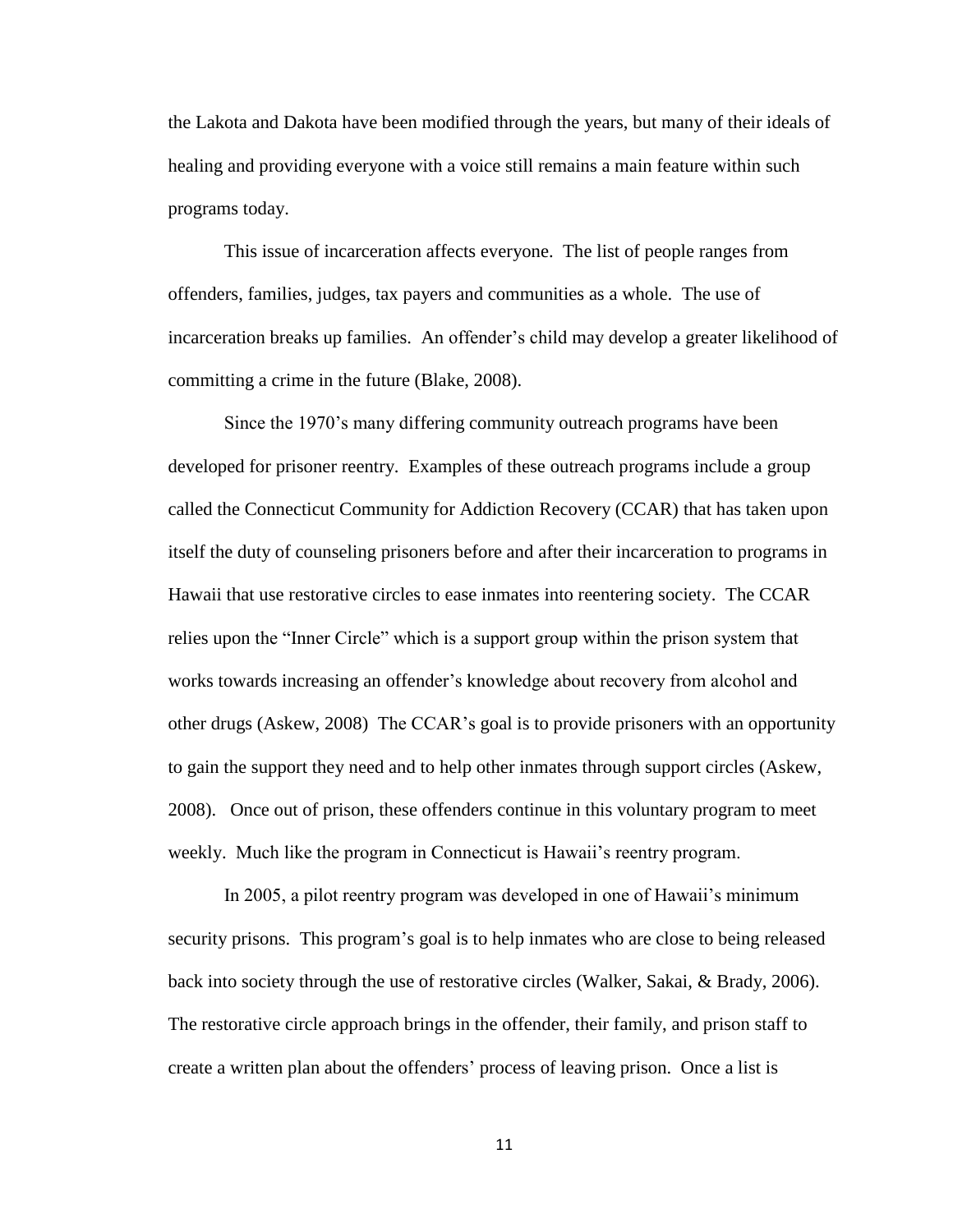compiled, the next part in the process is to evaluate what needs to be done to repair the harm that the offender caused. This process hopes to repair relationships by using a "solution-focused" approach by developing a restitution and support plan for the inmate (Walker, Sakai, & Brady, 2006). The process hopes to improve the inmate's confidence to succeed upon departure, but to also reconcile with victims and family members.

The program in Hawaii was examined through a survey of participants in seventeen circles (Walker, Sakai, & Brady, 2006). The evaluation had participants rate the program through a five point scale ranging from having a very positive view of the program, a mixed view, or to a very negative view of the process (Walker, Sakai, & Brady, 2006). The survey found that out of ninety-nine participants, ninety-three found it to be very positive, while only one person stated that it was negative (Walker, Sakai,  $\&$ Brady, 2006). One of the main reasons for its positive outlook was that inmates were able to find out their strengths and that they had a support system to help guide them (Walker, Sakai, & Brady, 2006). Another restorative justice approach within Hawaii can be seen in the Pono Kaulike program that hopes to solve criminal offenses through mediation.

Pono Kaulike is a Honolulu program for the goal of bringing together offenders, victims, and the community to solve issues without the use of prison (Walker  $\&$  Hayashi, 2009). The program started in 2003 as a test program that used restorative conferencing. The program is described as a "solution-focused brief therapy" process (Walker & Hayashi, 2009). Pono Kaulike uses three types of conferences: restorative conferences, restorative dialogues, and restorative sessions. Each differs based on the amount of contact that is desired between the offender and victim. Each type of conference focuses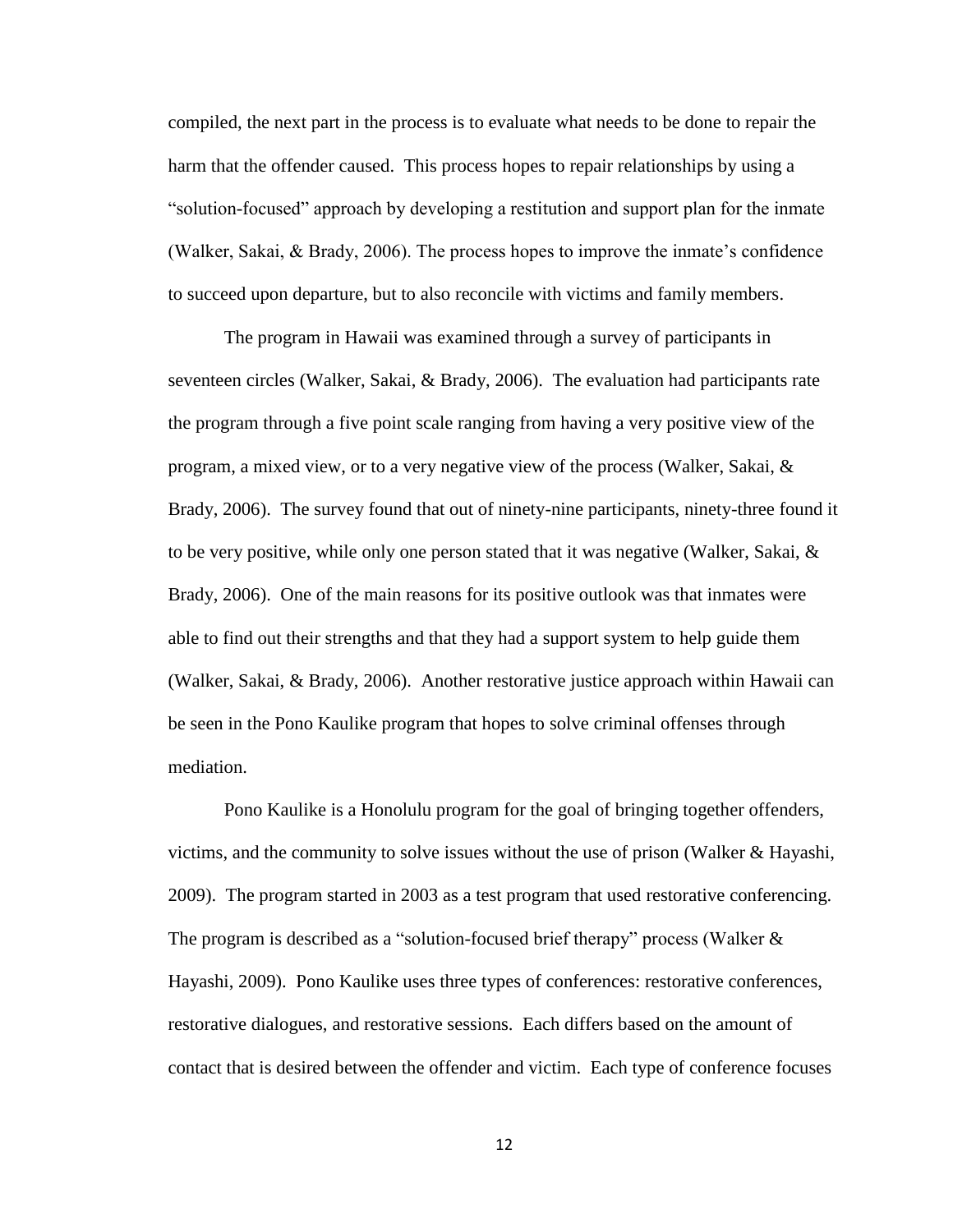upon what needs to be done to help people heal and to rely less on blame and punishment. Through this process, the Pono Kaulike program hopes to decrease recidivism. A small evaluation of the program revealed positive results in the form of decreased recidivism, but the magnitude of the significance found was relatively small.

Restorative practices have evolved through the years to be applied in areas other than prison and court. In 2004, the Brazilian Ministry of Justice received a United Nations Development Program grant to create their first restorative justice pilot project (Wachtel, 2009). Dominic Barter became the creator of the program due to his efforts with local drug gang members in the 1990's (Wachtel, 2009). This background allowed for him to help develop the program around the local issue of drug gang members within Sao Paulo, Brazil.

The process was first designed to be compassionate, where blame and punishment were not a part of the practice. Brazil's program is crafted to bring together a variety of community members to help victims and offenders, but also to improve the surrounding area. One of the main goals was to bring together youth from different backgrounds. This meant that youth from poor communities would interact with those who came from more wealthy families, thus creating a relationship that was once absent in society (Wachtel, 2009). The addition of the police into the process helped to create the notion of restorative circles to solve youth offenses.

To avoid attaching a stigma to any person, the program avoids using the terms offender and victim, but replaces them with the "author of the act" and "recipient of the act" (Wachtel, 2009). This method helps keep restorative circles on an even basis so that discussion can be facilitated without one person feeling blamed. This combined effort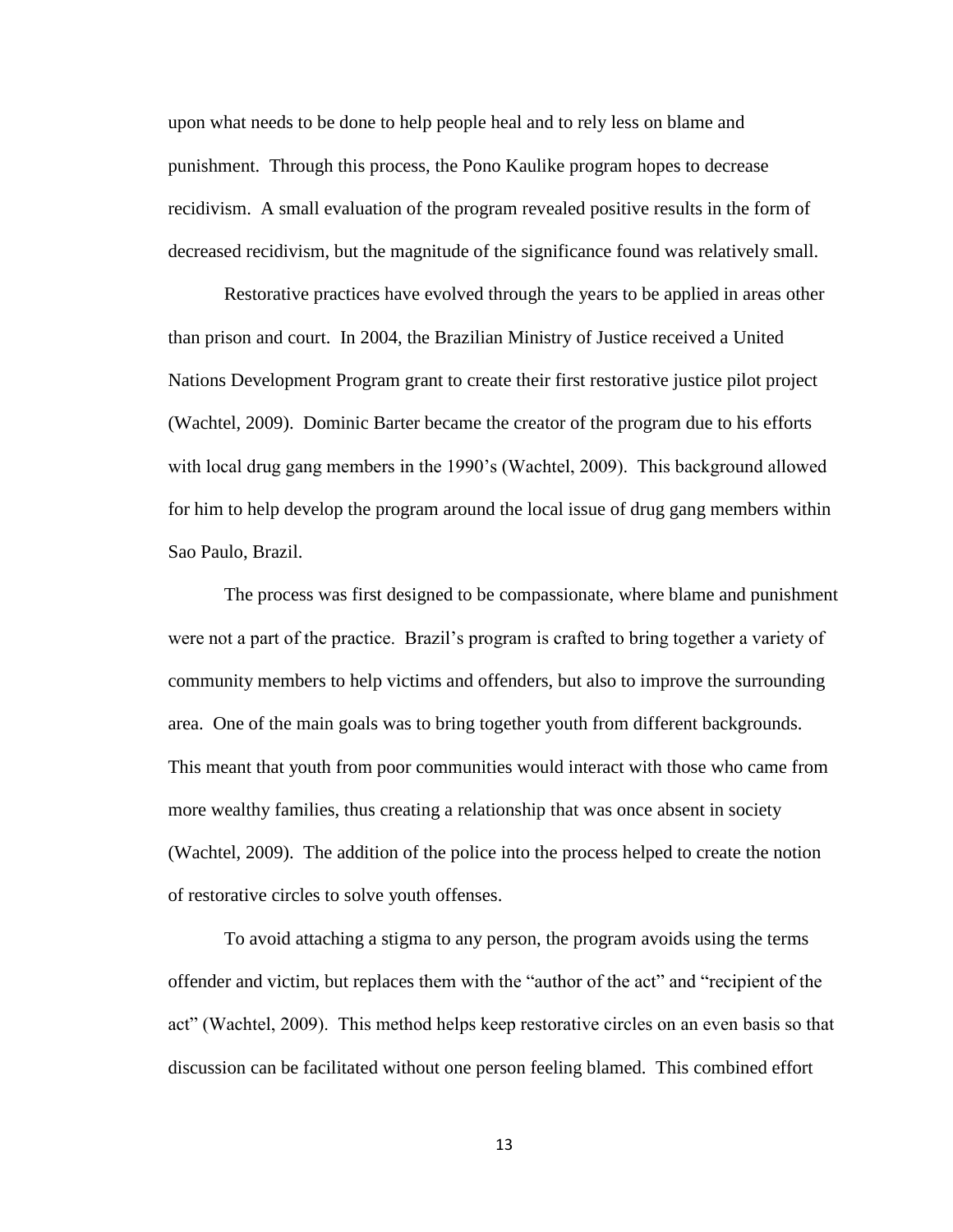between the courts, social service agencies, and other criminal justice agencies hopes to decrease the amount of youth involved within the criminal justice system through such practices.

Free workshops are being offered to the public so that anyone can become trained in becoming a facilitator and hopefully this work will branch out from just this program and into the community (Wachtel, 2009). Schools within the area are beginning to use such circles and practices as well. The restorative practices used have shown a reduction in the referral rate for youths to the juvenile court by fifty percent since its creation (Wachtel, 2009). By concentrating on an issue that has had damaging affects to the area, people within the community can see the progress such efforts have made in combating drug gang members. Such visible results will help to empower more community members to participate.

The efforts within Sao Paulo, Brazil show how a program can expand rapidly if it is deemed successful. Within the city it has grown from a single program involving youth to one that involves the community and is currently being expanded into local schools. The city of Hull, England has taken the effort to a greater degree. The Hull Centre for Restorative Practices and the International Institute for Restorative Practices (IIRP) hope to make the city of Hull, England a "restorative city" (Lewis, 2009). To fully transform the city, the plan is to have every organization that works with children or youth use restorative practices (Lewis, 2009).

Currently such practices have been implemented in the police department and in a school pilot program (Lewis, 2009). The Hull police use the method of restorative conferences to bring in victims, offenders, and other supporters. This practice is put into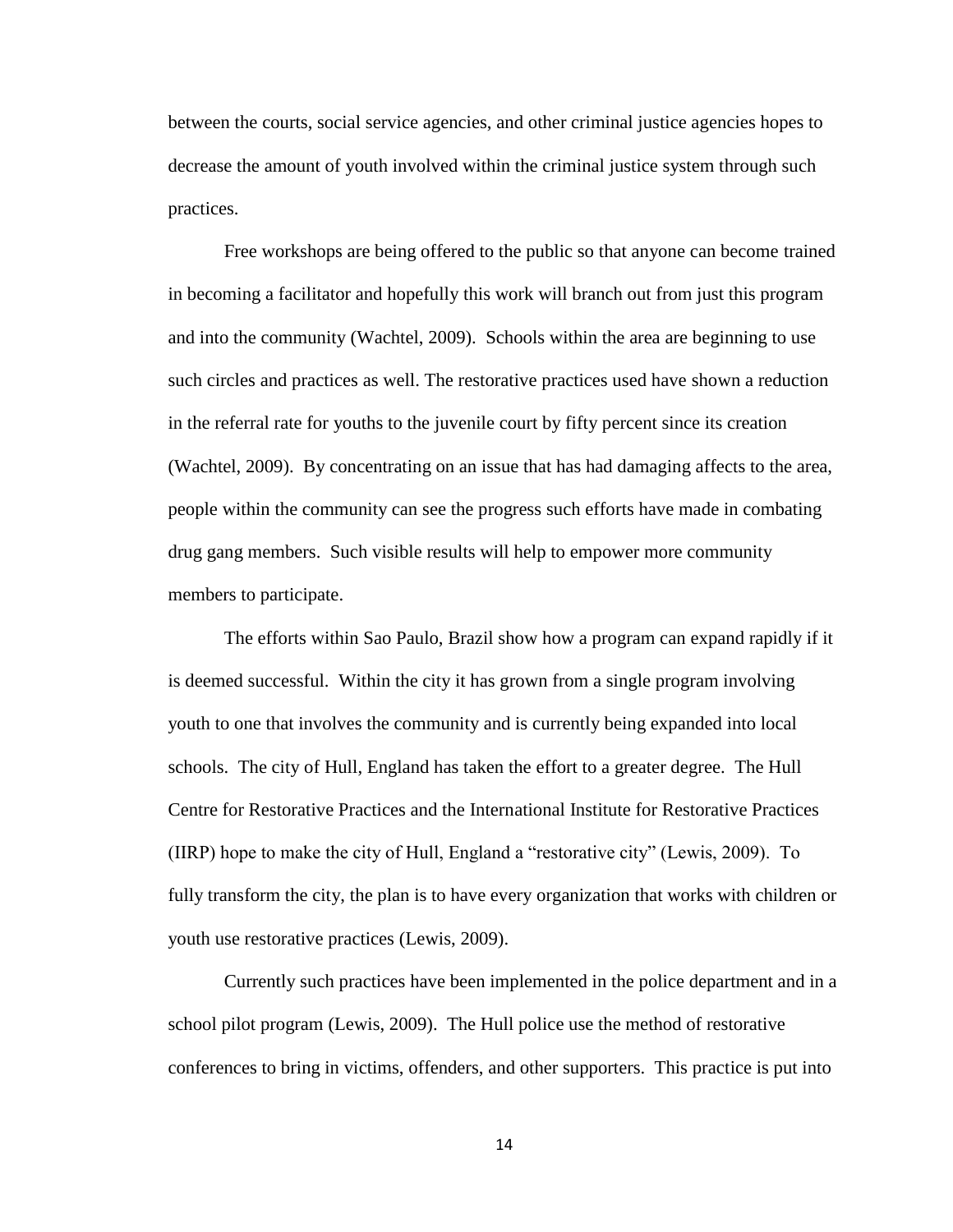use before using any formal judicial process for any first time minor offense. The police have reported lower incidences per week citing decreases in verbal and physical abuse (Lewis, 2009). The school's approach has been to use circles to get children and their parents together to meet with staff members to discuss issues. The school has shown decreases in expulsion and punctuality in the school has improved eighty-seven percent (Lewis, 2009). School suspension has shown a drop from 178 days between 2006 and 2007 compared to 34.5 days between 2007 and 2008 (Lewis, 2009). The school has also shown a drop in incidences of physical abuse and it has also shown a decline on incidences of racism (Lewis, 2009). The successes within the city are replicated in other areas, but through different methods.

A program within Newham, England has brought youth together over a central issue and has made them the leaders of their own restorative practices. The Newham Restorative Justice Network is a program dedicated to combating the issues of guns, gangs, knives, and street crime ("Resolution 36", 2010). What makes this program unique is that it is run by a youth advisory panel. These youth range in age from sixteen to twenty-five and have all been affected in some way with the issues that the program hopes to combat ("Resolution 36", 2010). The group helps to advise others such as police, counselors, or support groups on restorative practices, but also to perform sessions themselves ("Resolution 36", 2010). The group has raised enough money to hold restorative sessions on Fridays and Sundays with youth between the ages of thirteen and nineteen ("Resolution 36", 2010).

The program brings in both offenders and victims to talk with their peers about certain issues. The panel has been extensively trained to facilitate such meetings, but can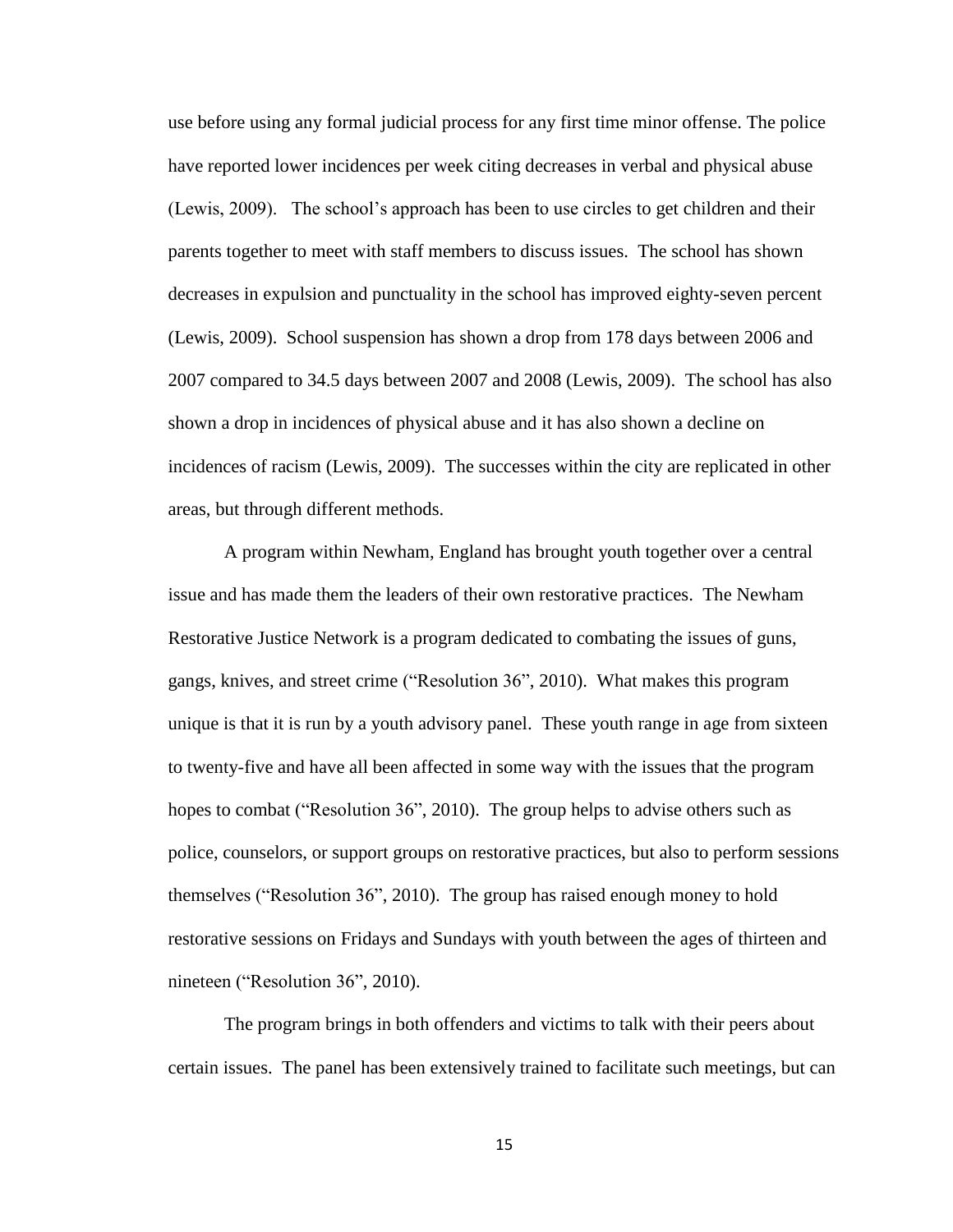also train others and hold workshops to do so. The efforts were nominated for an award from the Philip Lawrence Award Network (PLANET) in 2009 for being a youth run program in the United Kingdom that is making a positive impact on their communities ("PLANET", 2010). Some of the criteria for the award include the promotion of citizenship, crime reduction and promoting respect and understanding ("PLANET", 2010). The efforts put in place have helped youth become involved in an issue that greatly affects their lives.

A publication by Collaborative for Academic, Social and Emotional Learning (CASEL) has looked at a meta-analysis of Social and Emotional Learning (SEL) programs which are dedicated to "promoting healthy development and academic achievement" in students ("CASEL", 2008). The study reviewed more than sevenhundred other studies through 2007 surrounding schools, family, and community interventions that promoted social and emotional skills in youth from age five to eighteen ("CASEL", 2008). The results of the study focused upon school-based research, thus narrowing down the analysis to two hundred and seven studies ("CASEL", 2008). Overall, their research found that there was a nine percent decline in conduct problems within schools and an eleven percent improvement in test scores from such programs ("CASEL", 2008).

The study also found that the programs had an effect upon student's outlook upon school and themselves. There is a ten percent decrease in emotional distress, nine percent improvement in views of themselves, others, and school, and lastly a twenty-three percent improvement in social and emotional skills ("CASEL", 2008). The programs focus is to design a learning environment that is safe and motivating that helps build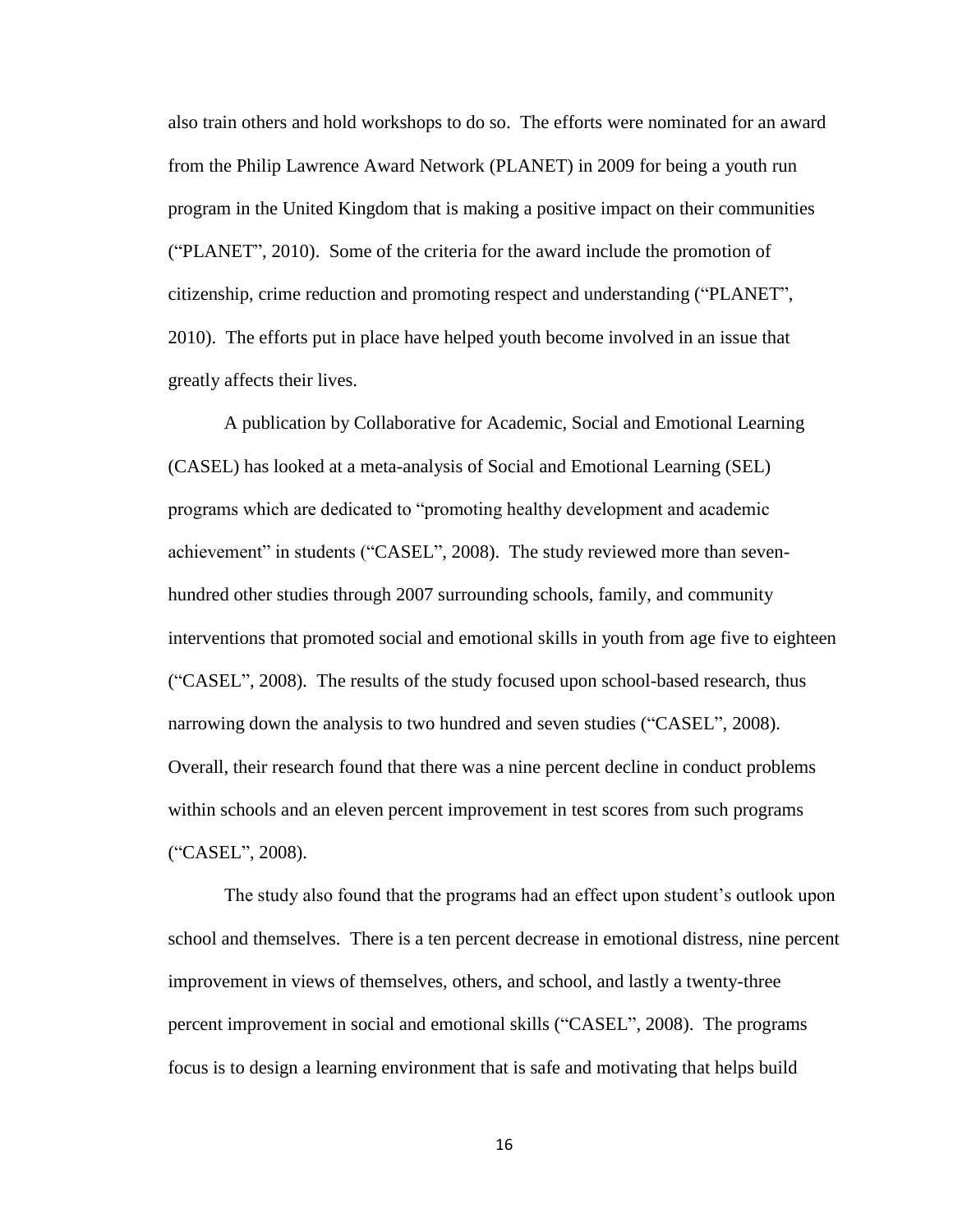skills such as self-awareness, relationships skills, and decision making skills ("CASEL", 2008). To do this, SEL outlines core ideals for teachers and administrators to take part in. These range from facilitating peer to peer discussions, to improving social support in the classroom. Implementing a program that relies upon social and emotional learning shows that students can thrive in such environments. Such methods as peer to peer interaction, restorative circles, or skill building can all help students develop relationships and succeed both in and out of school.

A study conducted by Karp and Breslin in 2001 examined three different schools and their use of restorative peace circles. Karp and Breslin state that "restorative practices are directed at changing student culture and strengthening social ties of youth to conventional people and institutions" (Karp & Breslin, 2001). This notion has been seen through indigenous practices, community conferences, and has become solidified with the use of peace circles. A program such as this would have to emphasize behavior and bonds rather than disciplinary issues. Peace circles revolve around this idea. The focus of the three programs studied is to bring in all stakeholders in an event and to allow them a voice in its resolution process.

Karp and Breslin believe that one must improve community capacity to provide an offender with opportunities to succeed (Karp  $\&$  Breslin, 2001). Such opportunities include employment, community work, or further education (Karp & Breslin, 2001). They also believe that success is dictated by a program that provides "clear norms and behavior standards" (Karp & Breslin, 2001). One of the last items required for success is to develop "social control, stress management, problem solving, and communication skills (Karp & Breslin, 2001; Gottfredson, 1997). Numerous aspects of these beliefs are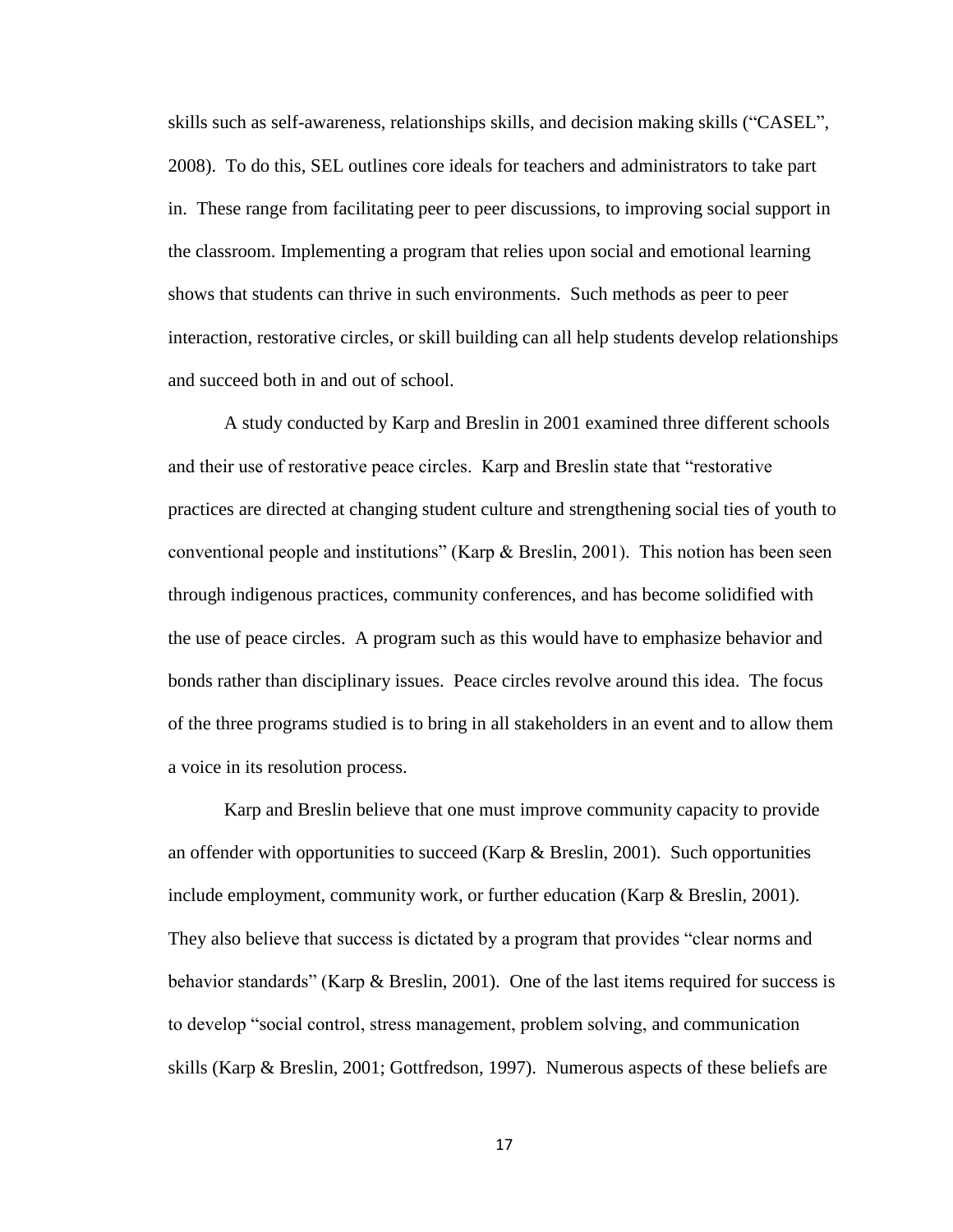currently present within peace circle programs and within the schools examined within this research.

The schools studied by Karp and Breslin created peace circle programs out of a concern over violence that was disrupting the educational process (Karp & Breslin, 2001). The first schools that were examined were in Minnesota. In 1995, the state provided money to communities to help reduce violence through prevention and peacemaking programs (Karp & Breslin, 2001). The program created brought the victims, offenders, supporters, and community members into a restorative conference within the school. The circles relied upon both teachers and administration to facilitate the meetings. This practice was implemented into the Seward Montessori Elementary School, Kaposia and Lincoln Center Elementary Schools, Princeton High School, and South St. Paul High School (Karp & Breslin, 2001). After such practices were put in place, each one of these Minnesota public schools showed decreases in one or more areas relating to violence.

The Seward Montessori Elementary School had a twenty-seven percent reduction in the number of suspensions and expulsions within a year (Karp  $\&$  Breslin, 2001). The Lincoln Center Elementary School had their violent incidences cut by one half in 1997 and, after two years, they averaged only two incidences per day compared to seven in the years prior (Karp & Breslin, 2001). These results were similarly reflected within the Kaposia Elementary School. Each of the schools that were examined mandated that all violent acts must be reported (Karp & Breslin, 2001). Much like the elementary schools, both high schools saw a drop in suspensions. South St. Paul's saw a decrease from 110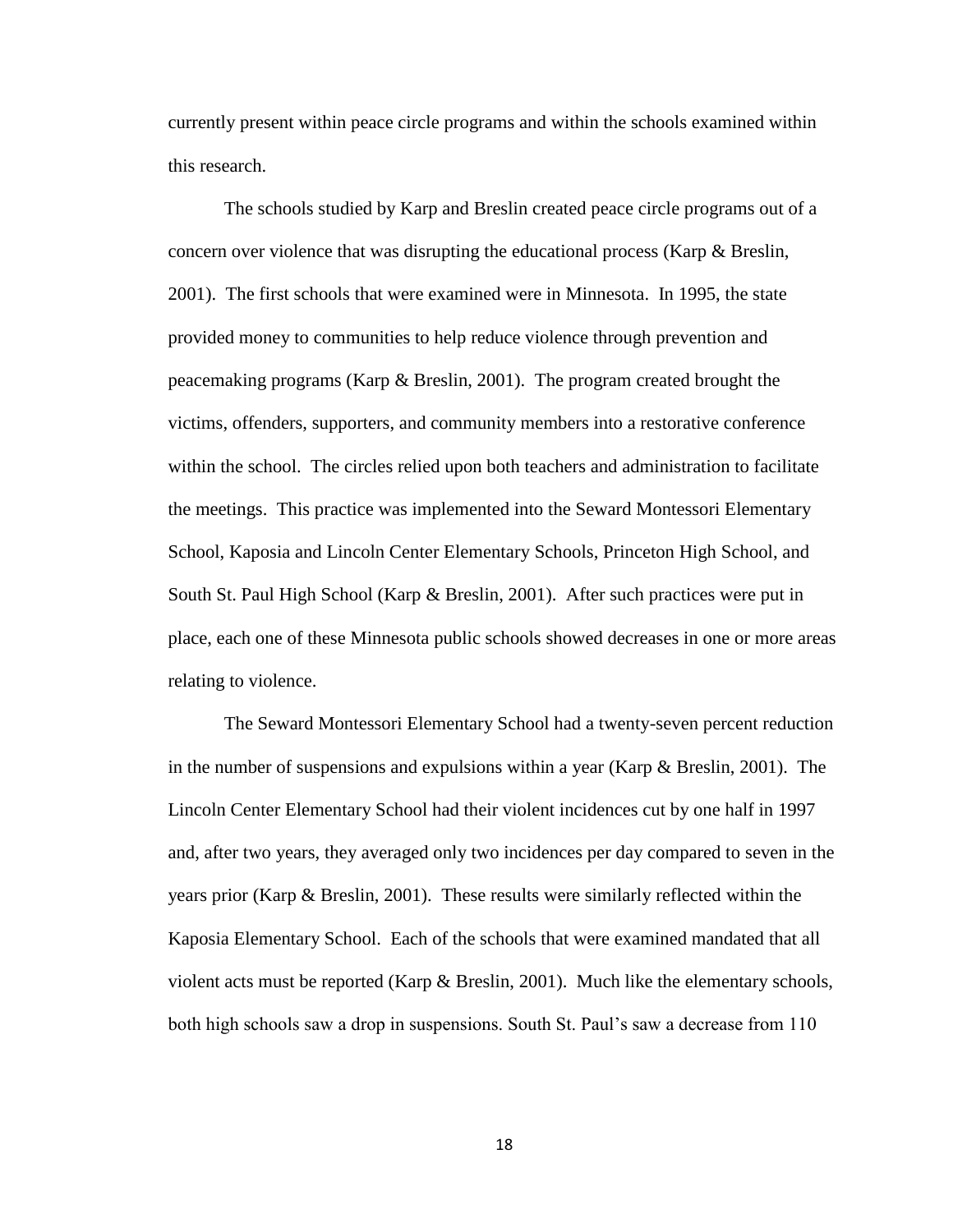out of school suspensions in the first year to sixty-five in the second (Karp & Breslin, 2001). Similar to Minnesota, was that of the Denver Colorado School Mediation Project.

The Denver Colorado School Mediation Project in 1997 implemented peace circles and community conferences within mostly elementary and middle schools to help curb issues of "drugs, vandalism, theft, assaults, and harassment" (Karp & Breslin, 2001). Peace circles were used as a way to discuss and address student conduct. These circles took place within classrooms and allowed for conversation to develop before it was needed to be taken to a community conference level. If a serious incident occurred, community conferences were used to supplement peace circles in solving the issue. These practices were not just used after an incident, but also after a student returned from out of school suspension or expulsion (Karp & Breslin, 2001). The school used this method to help reintegrate the student, focusing on the safety, health, and community, rather than the offense (Karp & Breslin, 2001). There are no statistics to examine within this study on Denver; however, it is an example of the range of such programs.

A study conducted by Stinchcomb , Bazemore, and Reinstenberg provides further insight into the research of Karp and Breslin mentioned previously. Within their research, they first examine the use of zero tolerance policies within schools, stating that they are often a quick fix and cost effect in the short term (Stinchcomb, Bazemore,  $\&$ Reinstenberg, 2006). They compare zero tolerance policies to determinate sentencing practices within the criminal justice system, that they create larger cost implications in the end (Stinchcomb et al., 2006). Some of the specific negatives of such policies are "withdrawal of school staff, stigma among peers, disruption of the educational progress, and a loss of state aid based on average daily attendance" (Costenbador, & Markson,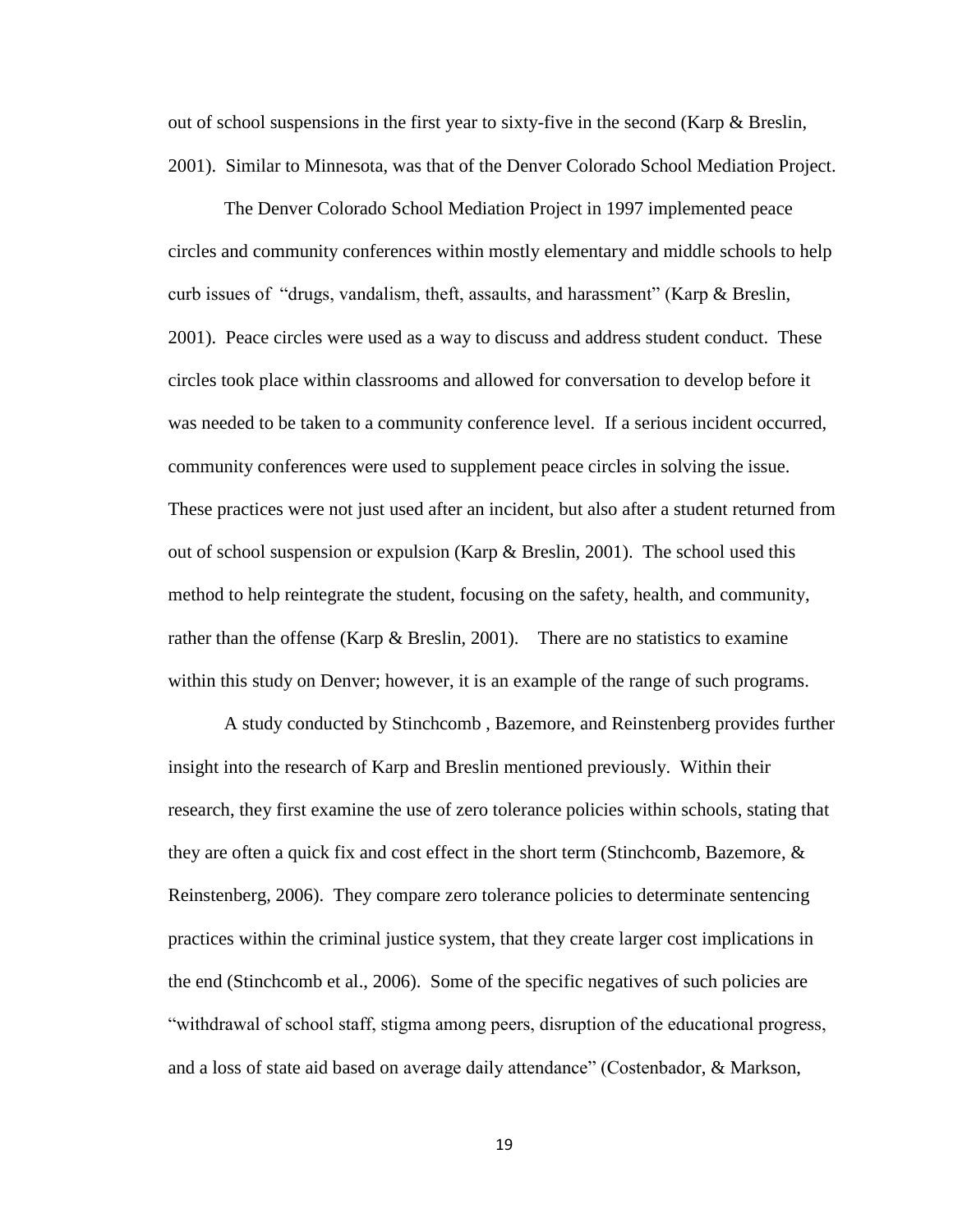1998; Stinchcomb et al., 2006). These have caused a major push for restorative practices usage within school districts. With the idea that such practices are more effective than zero tolerance, Stinchomb et al. look at the schools that Karp and Breslin previously examined.

 This 2006 study examined the three Minnesota public schools, including Lincoln Center Elementary, Kaposia Elementary, and South St. Paul Junior High School (Stinchcomb et al., 2006). Much of the data in their research revolved around the Lincoln Center Elementary school previously studied by Karp and Breslin. Within South St. Paul Junior High School, they found that students were actively requesting peace circles and the decrease in out of school suspensions found both within this study and Karp and Breslin's were attributable to these circles (Stinchcomb et al., 2006). The reason why this occurred was that having the extra option of peace circles allowed for the school to keep many students that they ordinarily would have sent out of school (Stinchcomb et al., 2006). This same reason was attributed to Kaposia Elementary School's drop in suspensions. One of the issues that did arise however was that the program lacked enough support within this elementary school, thus in-school suspensions increased (Stinchcomb et al., 2006). The study also found that these students at the high school level tended to have more experience with circles and thus used them more frequently to resolve issues or conflicts (Stinchcomb et al., 2006). The findings within this research collaborate with Karp and Breslin and can be seen more clearly within Lincoln Center Elementary.

Karp and Breslin looked mainly at acts of violence overall within their 2001 study. Stinchcomb et al. examined these rates and found decreases in a range of areas.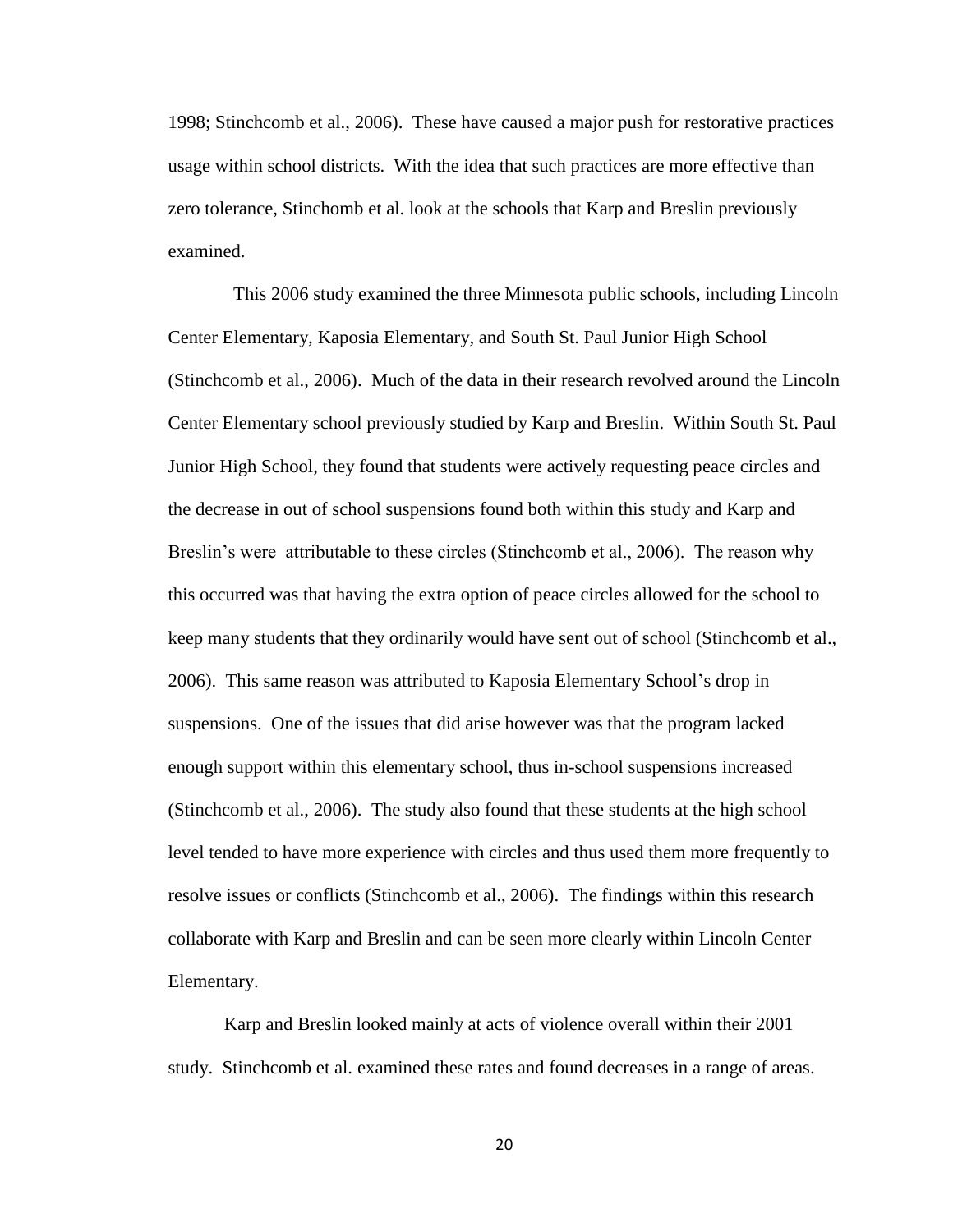Suspensions, as mentioned before, declined, but this 2006 study states that in 2000 the number decreased from one hundred and twenty-six instances to ninety-nine and in 2000 to 2001 it decreased to forty-two suspensions (Stinchcomb et al., 2006). Out-of-school suspensions followed the same pattern, having occurred thirty times between 1998 to 1999 and decreasing to eleven uses in 2000 to 2001 (Stinchcomb et al., 2006).

Two of the most important findings included a decrease in behavioral referrals and an increase in attendance. Behavioral referrals reached 1,143 instances between 1998 and 1999, but decreased to four hundred and seven in 2000 to 2001 (Stinchcomb et al., 2006). Within this time period there was no change in the mandatory reporting policy, thus the numbers should not be skewed. Lastly, this study found that attendance increased from eighty-five percent between 1997 and 1998 to slightly above ninety-five percent between 2000 and 2001 (Stinchcomb et al., 2006). As stated previously, such practices in other schools like Kaposia ran into issues relating to support. The reason for Lincoln's higher degree of success is attributed to such positive support due to their teachers having six months prior experience before using such practices within the school, thus the program had an easier time starting out (Stinchcomb et al., 2006). One of the last reasons cited for its success was that of a restorative justice planner staff member solely responsible for helping conferences and peace circles function properly within the school. The school had a staff member that helped create alternative disciplinary measures in the beginning of the programs use (Stinchcomb et al., 2006). This staff member was later laid off due to a lack of funding, but their presence at the beginning may have helped get the program started to where it could be sustainable. Starting such a program with a foundation helped sustain the practice once the staff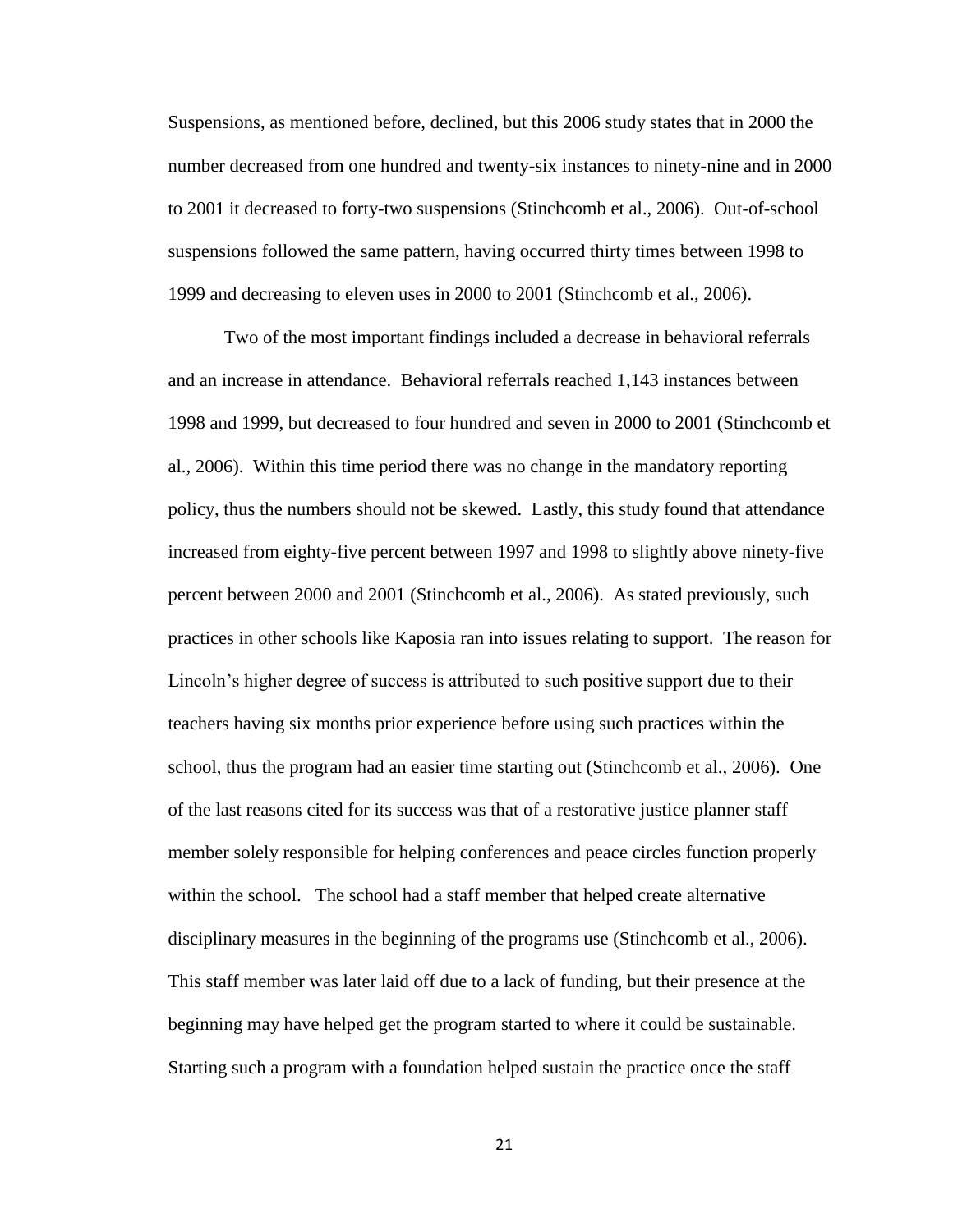member was let go. This starting ground proved beneficial towards the overall use of the program.

The International Institute for Restorative Practices (IIRP) located in Bethlehem, Pennsylvania, has implemented different restorative practices within many of the local schools. Four of the schools that the institute outlines vary in size, location, and age group, but each has shown a great deal of success with the implementation of restorative practices. West Philadelphia High School teaches grades nine to twelve. The school as of 2009 had 913 students and ninety-eight percent of which are African American (Lewis, 2009). The school has eighty-four percent of its students eligible to receive free or reduced price lunch (Lewis, 2009). The school has implemented restorative practices in the fall of 2008 and concentrated on using restorative circles within the classroom. After one year, these practices have shown a decline in overall assaults on teachers and students by around forty percent (Lewis, 2009). The program in its infancy has shown positives and many of these results have been seen in schools ranging in their type of neighborhood.

Another school within Pennsylvania to have restorative practices implemented within the curriculum is that of Pottstown High School. One of the major issues that this suburban school struggles with is that of transplant students. Many students come into the school from urban areas and the school has found difficulty in helping these students become fully integrated with school practices and rules in a quick manner. The school was placed on academic probation and remained there until it decided to use restorative practices. In 2006, the school had ten teachers trained in restorative practices and now requires the entire staff to be trained and use restorative practices within the classroom in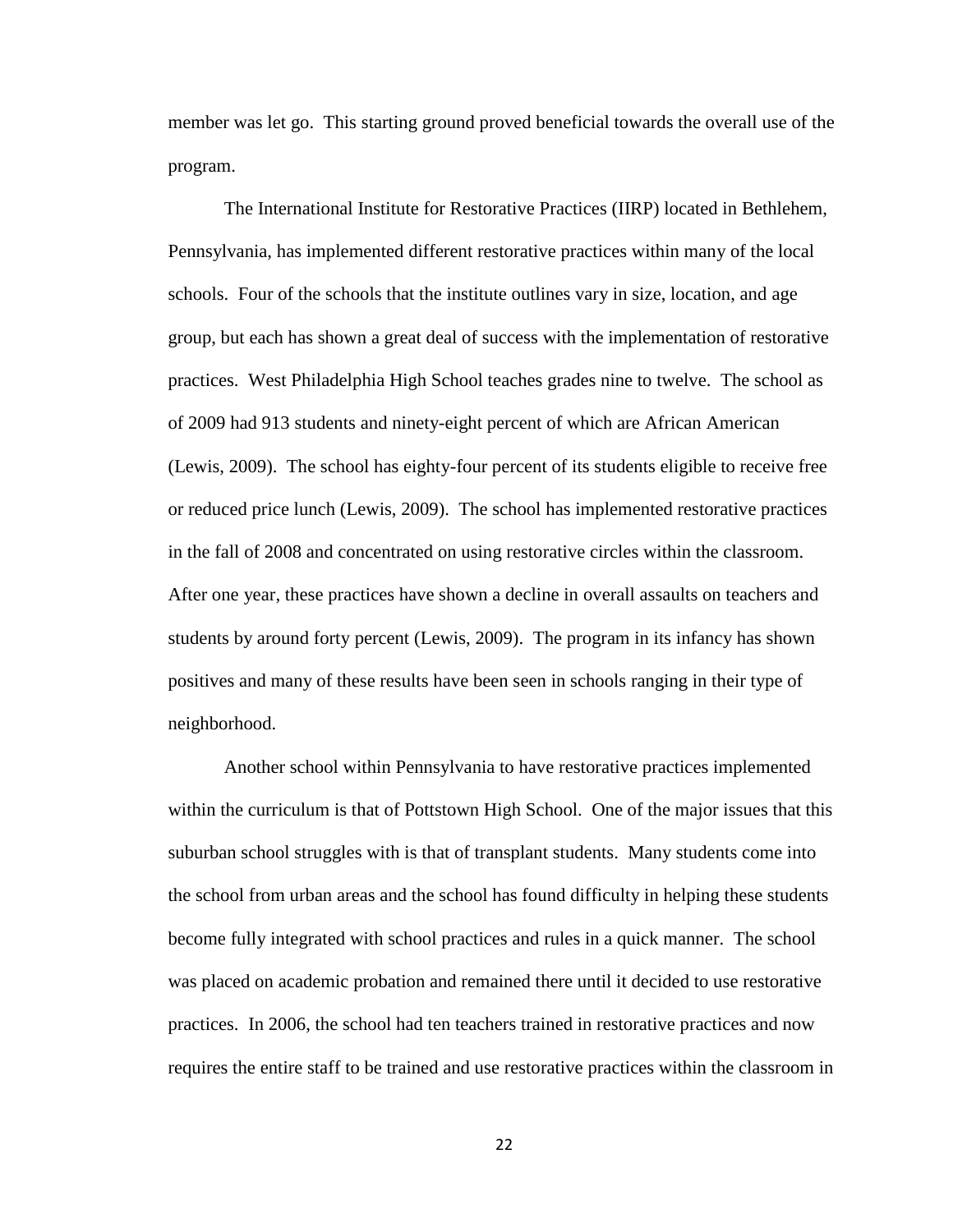some sort of manner (Lewis, 2009). The school has since been removed from academic probation. This school compares well with West Philadelphia in both grades taught and comparable number of students. Each school has their own issues, but one of the main differences is that of their location, one urban and another suburban. The results of this school showed decreases in fights, cafeteria violations, and detention each year from 2005 to 2007 (Lewis, 2009). Detentions dropped dramatically from one hundred and sixty-eight in 2005 to thirty-seven in 2007 (Lewis, 2009). Not only has such a program found positive results ranging in a suburban to urban setting, but it has also shown results in younger students.

The Newton Middle School teaches grades seven through eighth, catering to eight hundred and sixty-one students (Lewis, 2009). This school may teach lower grades, but it teaches nearly as many students as the high schools previously presented. Restorative practices became used within the school in 2006 after the staff was trained. Since then the school states that their discipline problems are disappearing. The school has been able to decline its need for detention days per week as there have also been decreases in incidences of fighting, threats, and theft (Lewis, 2009). The results of this school continue to support the notion of restorative practices having an impact upon school incidences.

The IIRP began their pilot program for SaferSanerSchools in 1998 within the Palisades High School in Pennsylvania. This school teaches ninth grade through twelve like the other high schools and has around seven hundred and fifty students (Lewis, 2009). The program used an approach called "check-in" and "check-out" circles that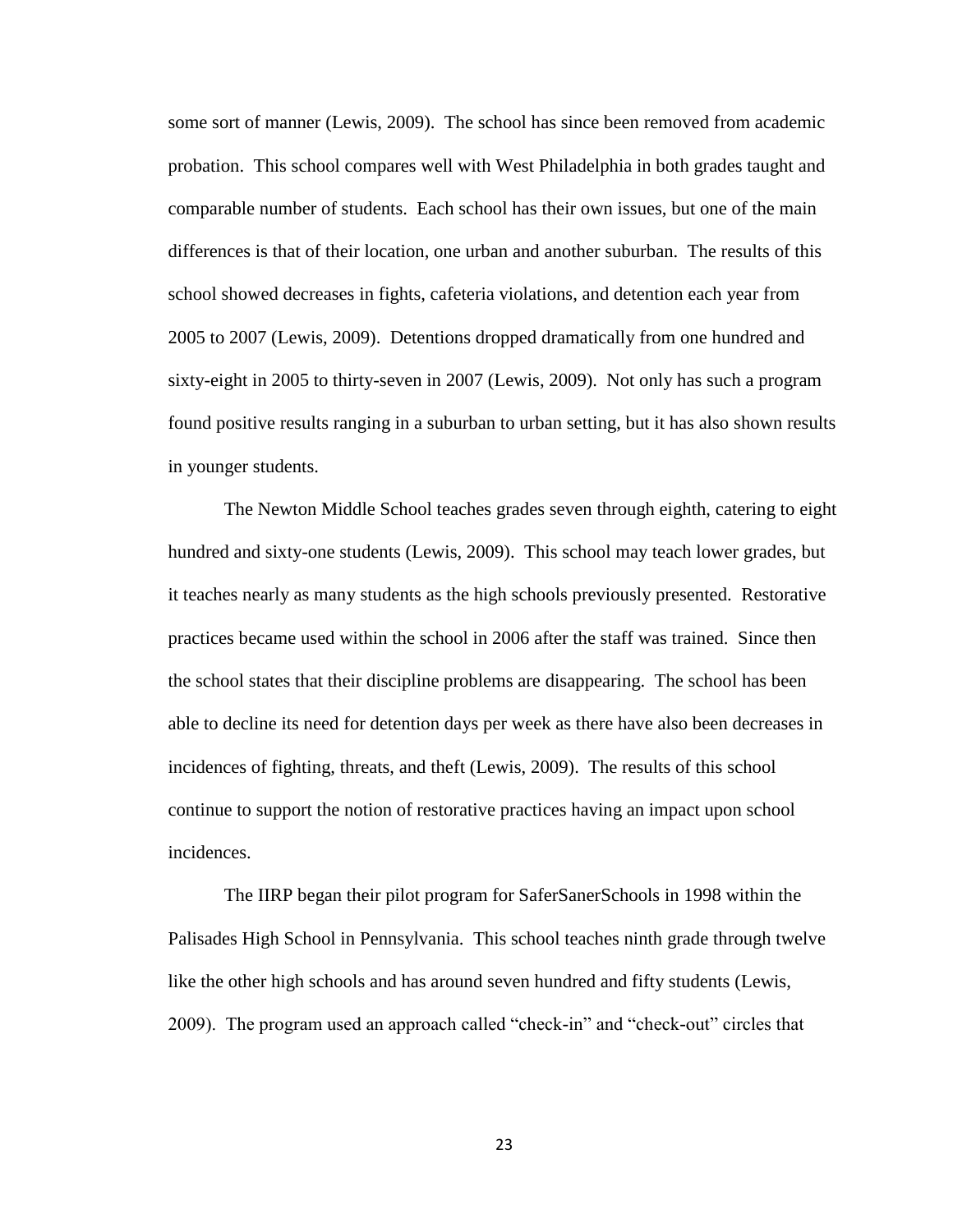would be done at the start and finish of every class (Lewis, 2009). These circles would talk about issues, goals, and expectations that the students had (Lewis, 2009).

The results from this school can be seen over a greater period of time than the prior studied schools as they were relatively new. Between the years of 1998 and 1999 to 2001 and 2002, the school saw a decrease in referrals, detentions, suspensions, and disruptive behavior (Lewis, 2009). The first pilot program has shown great success since the beginning of its use of restorative circles. These results have helped create new programs, a school board in Canada that is implementing restorative practices within their elementary schools and even within a school for boys in England.

Restorative practices have emerged throughout the world in a variety of areas within society. Programs dedicated to creating understanding rather than blame are steadily becoming widely used within schools and are showing success. A program that emphasizes much of the efforts and goals of the prior research is that of the Monroe High School in Rochester, NY. Monroe has implemented a program through Partnerships in Restorative Initiatives to help students talk out issues through circles. This restorative practice hopes to achieve the success that has already been seen in schools much like Monroe.

The literature on peace circles provides insight into the effectiveness of the practice, how it should be implemented to be successful, and what information can be used for future implementations of this practice. The previous literature discussed points to peace circles being an effective alternative towards curbing delinquency. By examining past studies in varying countries, it speaks to the range of areas this program can be applied. Seeing positive results in such diverse environments has shown that if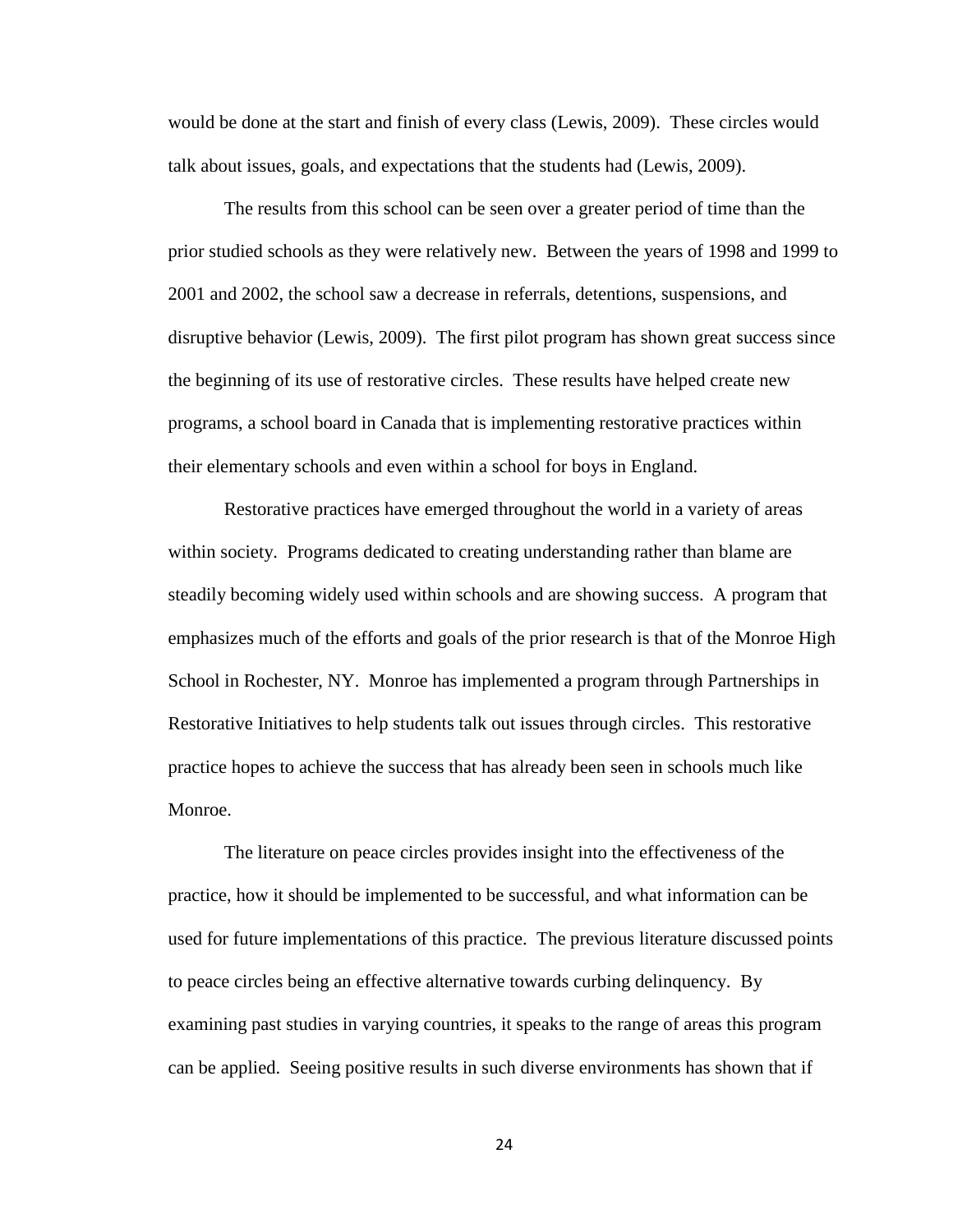peace circles are implemented properly, positive results can be seen in almost any area. This is important to note because prior literature in schools that fit the same profile as Monroe High School have shown success and it is therefore easier to dictate whether Monroe High School is seeing the same results or not through this current study.

In examining the literature on this subject it is apparent that there are problems with implementing peace circles. One issue that develops is the problem with funding. From the study by Stinchcomb et al. 2006, it was stated that the school program succeeded due to the strong foundation built by a staff member dedicated towards helping peace circles function (Stinchcomb et al, 2006). Due to budgetary cuts, this staff member was let go. Money is a problem that can end a program quickly. It can be seen that without funding peace circles could either be cut from a budget or not given enough money to be successful.

One of the most important aspects of previous literature that is carried into this study is the description of the practice. In knowing how a school implemented peace circles and the procedure they use, this information can be compared to Monroe High School. If a specific school sees success through their program, it may have something to do with the procedure used in peace circles. Knowing this it is easy to compare procedures and what one school is doing differently from another. An example of this would be a school conducting circles every day, compared to another school once a week. If results vastly differ between these two schools then it can be inferred that the procedure created by the school is affecting the outcome. The literature presented previously allows for general comparisons to Monroe High School and provides this study with the ability to see where its procedure may be exemplary or lacking.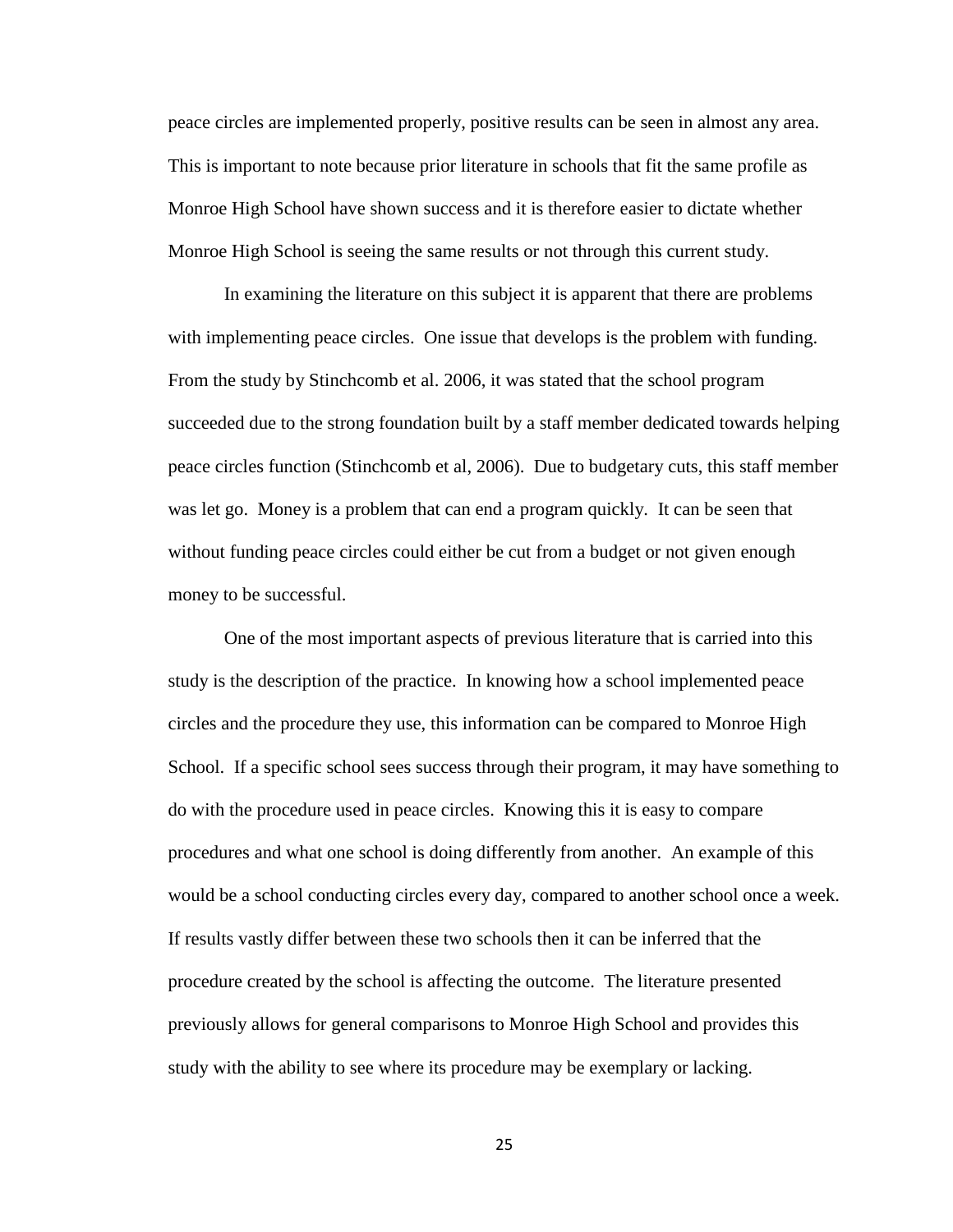# Theoretical Foundations

The use of theory within research is critical in guiding methodology, but also in attaining interpretable results. Theory provides a basis or starting point that must be present within any scientific research. There are numerous theories that may provide insight into a study; however, one must filter out those that become difficult to apply or replicate. Many theories are broad in nature and thus may not fit directly into ones' research. Concepts from such broad theories may be used to help enhance a study, but often it is difficult for every part of a theory to fit perfectly into a research area. The study of peace circles within Monroe High School is no exception to the rule. This topic can be applied to many different theories, but only a few are ideal. Below are the in depth details on what theories are being applied to the study of peace circles in Monroe High School and how these have helped shape my methods and expectations.

The idea behind labeling theory is that deviance is a creation of society, thus those groups who hold the most power can label an action as deviant (Becker, 1963). In examining this theory on a societal level, such actions could include drug addicts being labeled as "dope fiends" or something not illegal such as a homosexual being labeled as a "fairy" (Becker, 1963, p. 44). The theory postulates that such a label can change a person's identity and thus make them more likely to continue deviant acts. These acts do not necessarily have to be criminal or wrong; however, if they are seen as not abiding by social norms by the majority then the individual may become labeled as deviant.

Howard Becker states that we all have a master and auxiliary status. He provides an illustration of each, for example that a master status may be your profession or race and an auxiliary status may be your social status (Becker, 1963). The notion becomes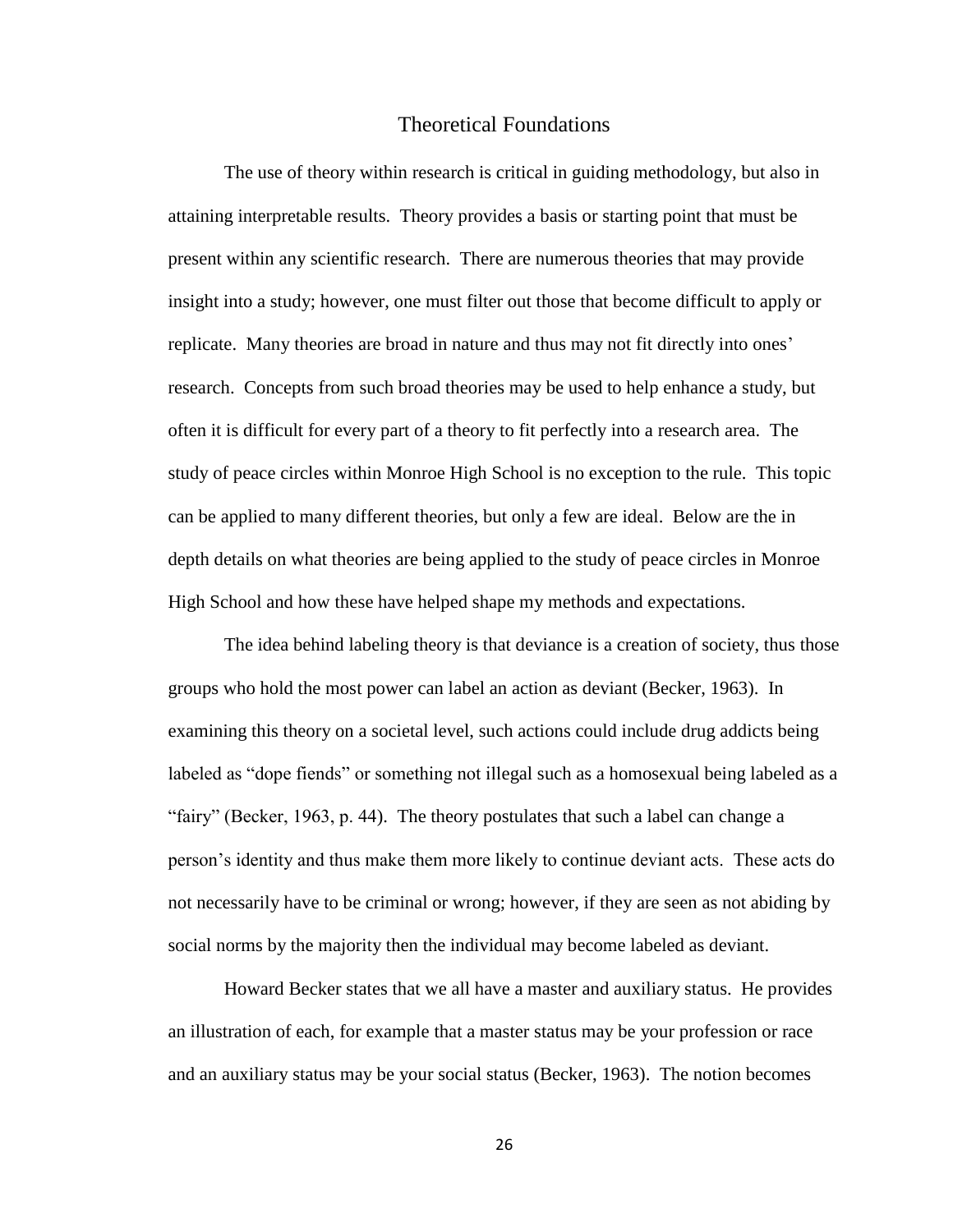that if a person is labeled as deviant, one or both of their status' are altered. To use the school as an example, a child may have his/her master status changed from student to trouble maker if a label is placed upon the child. This label can cause a person to begin associating with that label psychologically. Malcolm Klein states that the label becomes a "self-fulfilling prophecy" that propels one down the deviant course that they have been placed upon (Klein, 1986). To use the example mentioned previously, a student's master or auxiliary status could be changed to that of a trouble maker, thus their ideals can drastically change due to a label. One of the reasons for this becomes that once labeled, others within society will treat that person differently. In a societal level, Becker states that police and the community will associate you with that label and thus treat you that way (Becker, 1963). Adding to this, the person becomes "undesirable" and cannot escape from the label (Becker, 1963, p. 44). This theory not only applies within society, but fits within a school environment.

Schools do not suffer from a large degree of criminal activity; however, there are still social norms that many students abide by and not following such norms could cause one to still be labeled as deviant. A student may be seen as deviant by his or her peers based solely on being different compared to the majority of students. Schools are known for creating an environment that helps develop different social groups. These social groups are often diverse in personality traits and interests. Such differences can help further the labeling process. If a student sees a peer as being different they may label them as deviant because they do not follow the social norms. Even though the student has not done anything wrong they may find themselves being treated differently by the school community.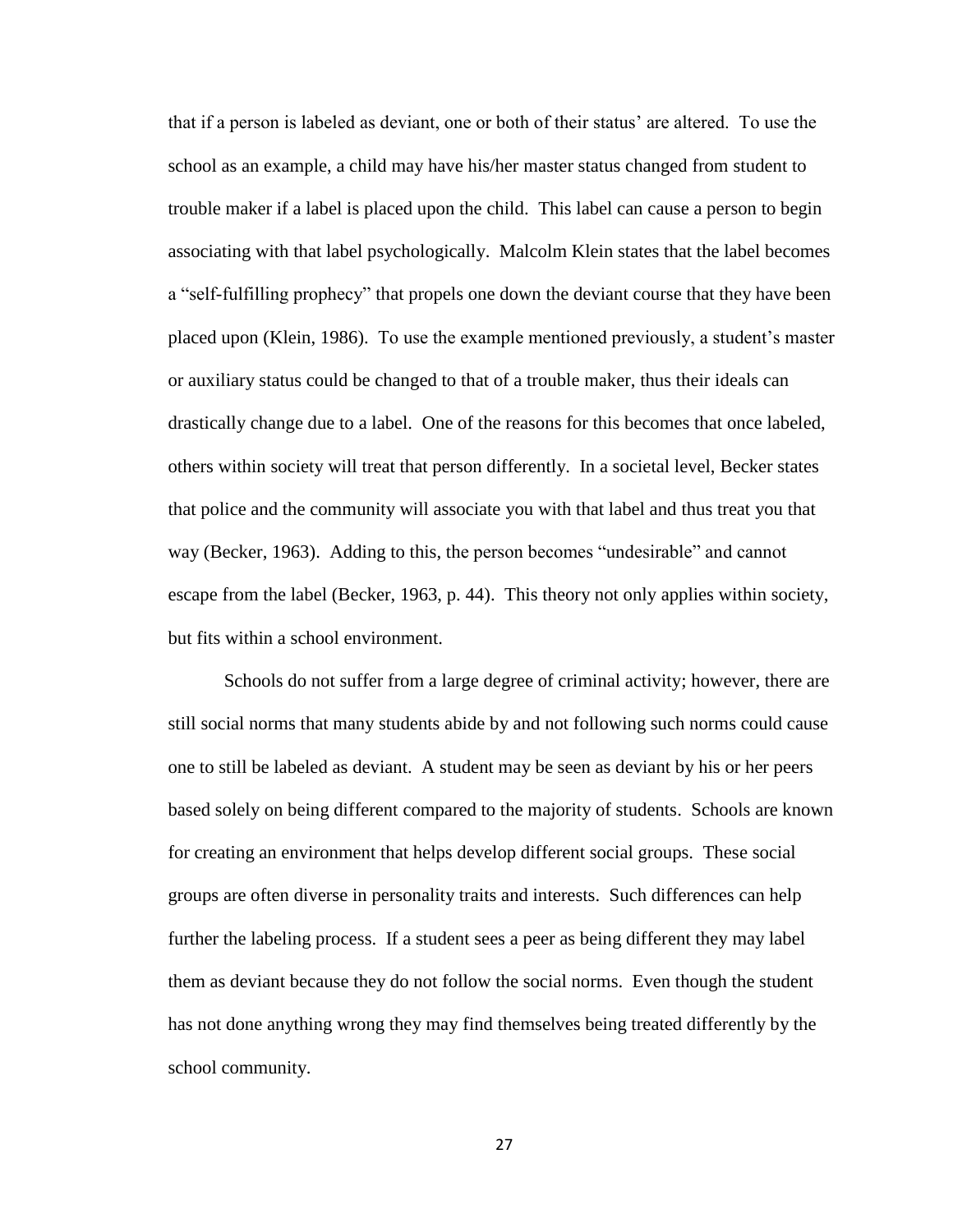Such labeling may not just apply to one individual, but a whole group of students. Such a label can alter their master status from student to something that is frowned upon by their peers. If this label is internalized by the student or students, grades may decline due the "self-fulfilling prophecy" and the school environment may become increasingly hostile. As dictated by Becker, those within the community will treat the deviant person differently, thus it can be inferred that students, teachers, and even administration could fall into this as well. Using this theory shows why many students struggle within school and within peer relationships. A label being placed upon them for no wrong doing can cause them to feel unsafe and decrease confidence, which in turn can harm their school work. With this notion, peace circles should provide greater communication and understanding within the school, thus hopefully decrease the labeling process.

The second theory that will help guide research on the use of peace circles in my study is that of strain theory. Many of Strain theories ideals coincide with labeling theory. Strain theory is the main theory in this research. One of the creators of strain theory was Robert Merton. He believed that deviance or criminality is explained by strains caused by a person's opportunities being blocked (Agnew, 2001, 2006). Robert Merton describes that people adapt to such blockages through four methods, "conformity, ritualism, retreatism, and rebellion" (Agnew, 2006, p. 76).

Conforming is the act of seeing how society functions and working to be a part of it. The method of ritualism is described by Merton as the "means becoming the aspirations of the individual," rather than having an end goal (Williams & McShane, 2009, p. 81). The act of retreatism is when the individual "drops out of society" due to their rejection of both goals and means (Williams & McShane, 2009, p. 81). Merton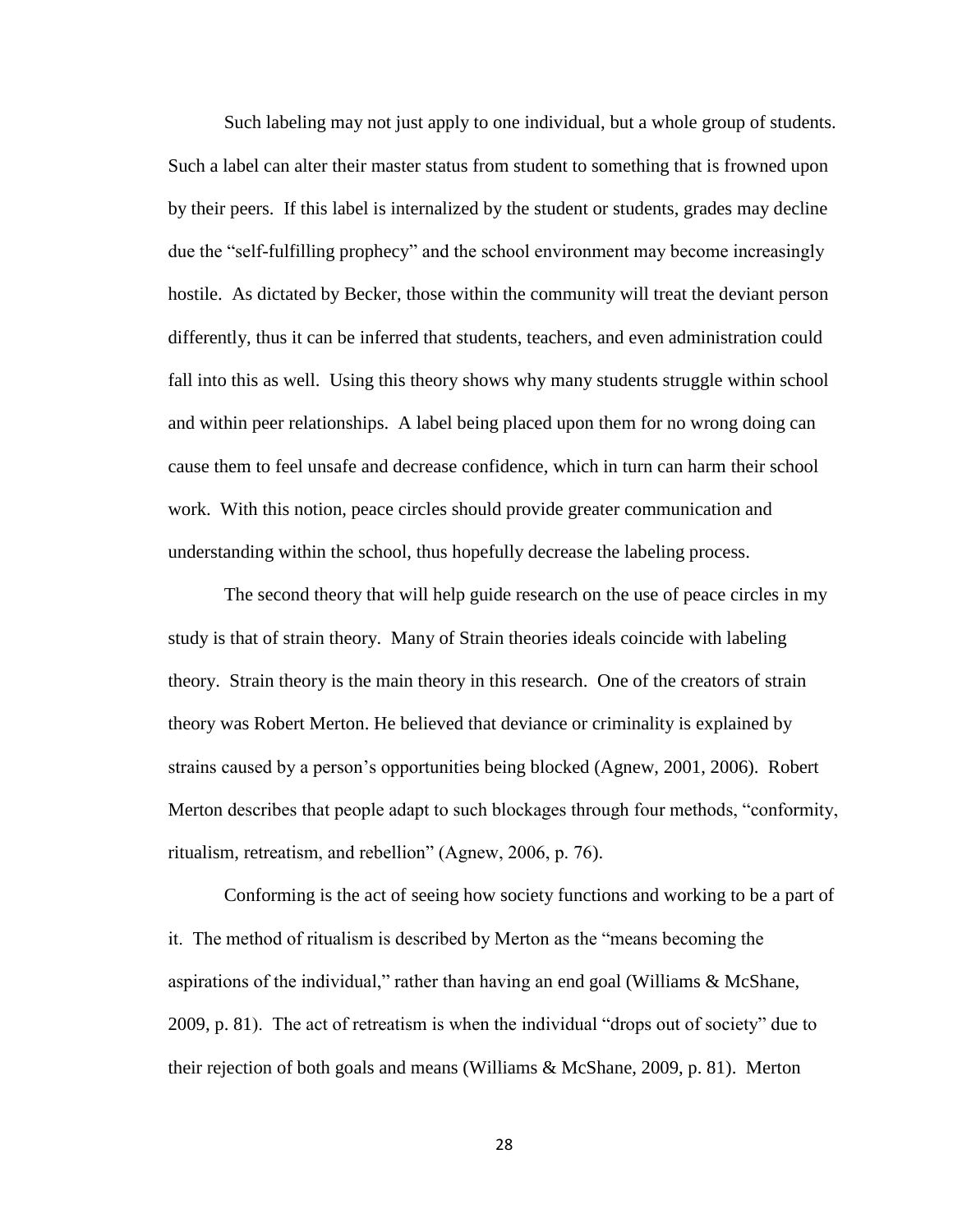describes retreatists by providing the example of those who are consumed by a drug (Williams & McShane, 2009). Lastly, rebellion is seen within strain theory as modifying societal goals and means, but not an outright rejection of them (Williams & McShane, 2009). Each one of these adaptations is a method in getting around a person's needs not being met. Many of these adaptations however can lead to criminality or deviant behavior.

The main reason why strain theory was chosen along with labeling theory to further my research was their connection to each other. These two are often associated with each other. The reason for this is that labeling can cause strain. This means that a person who is labeled by an individual or society will feel pressure from it. This pressure will cause the person to become strained and possibly resort to deviant behavior. Often labels cannot be discussed without mentioning the strain that comes with them. An example of this would be an ex-prisoner returning to society. This individual is seen by society as a criminal and they cannot attain specific jobs due to their criminal past. This blockage of goals causes strain and develops from the label of being a criminal. In regards to a school, a student who performs a delinquent or violent act could be labeled similar to the former prisoner was. After such delinquent behavior, the student could be treated negatively by teachers and students in a manner that harms their ability to succeed in school. The label of being delinquent creates the strain from being treated as a deviant. For many instances labeling creates strain and the ensuing actions of the person.

Responses to strains can range for a few different reasons. There are a few types of strains that can cause different outcomes or methods of adapting. The first type, or the objective strain, is where something would be generally disliked by a group. An example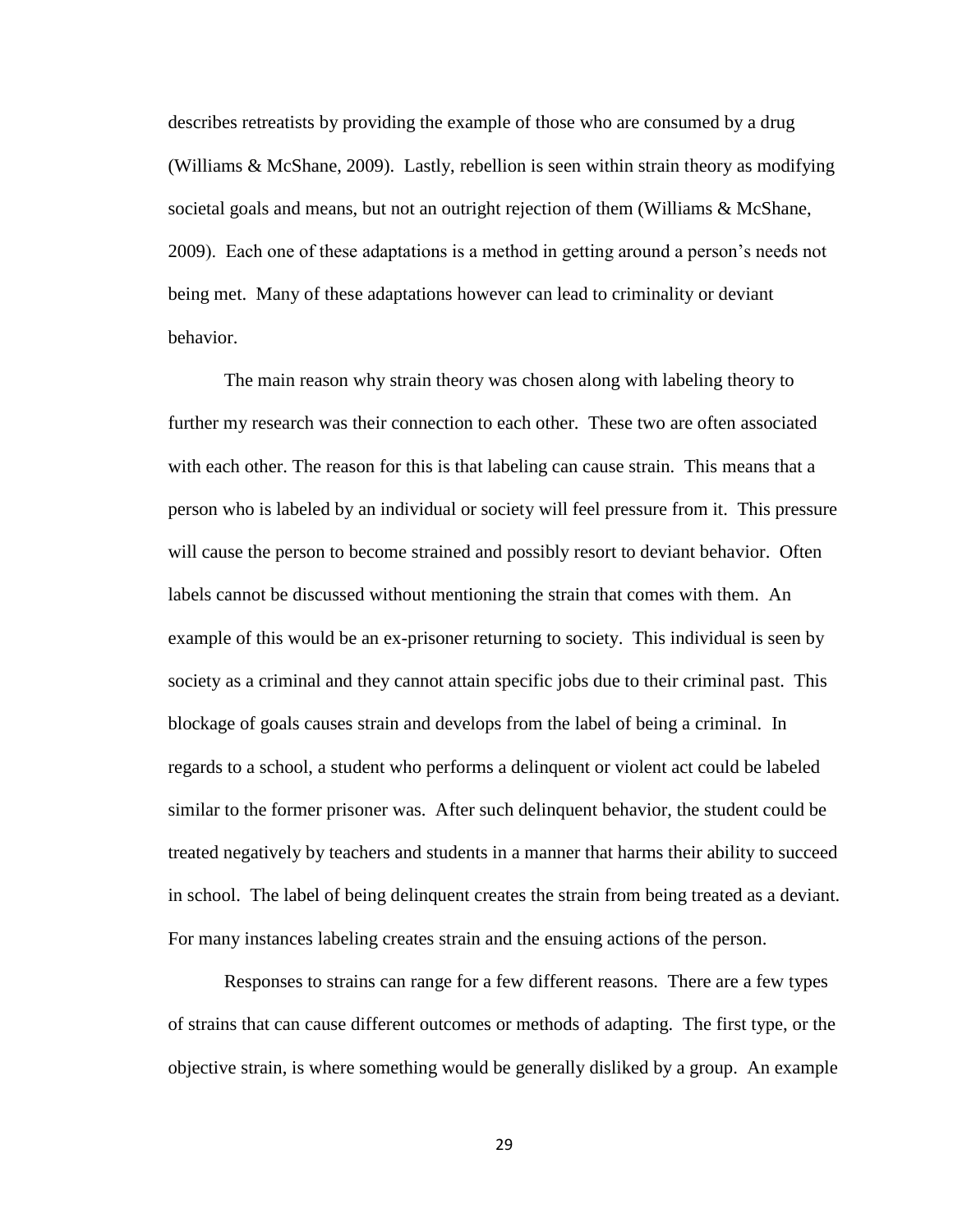given by Agnew is that of failing grades, to where most students would be displeased (Agnew, 2006). Agnew's strain theory was a slight modification on Merton's ideas. Agnew based his theory more on the notion that if people were treated poorly then they would have a negative reaction to it while Merton's was more based on goal attainment (Agnew, 2006; Williams & McShane, 2009). On a more individual level is the subjective strain, where an act is disliked by the individual, usually specific to that person.

Another type includes vicarious strains. A vicarious strain occurs when people of importance around an individual are feeling a type of strain and it causes the individual to feel pressure because those they care for are being harmed. The last type of strain described by Agnew is that of anticipatory strain. To receive such a strain, a person must believe that a condition will remain present over time, thus they take preventative measures to keep it from happening (Agnew, 2006). Each type can cause a person to respond differently, whether through legal or illegal means. This theory also brings in the notion that severity will affect the type of reaction.

The severity of a strain can range from the magnitude of harm done to the length of time the strain is felt. Robert Agnew describes four of the most likely reasons for crime to be used as a response to strain. The first example is a strain that is high in magnitude. A few strains that would fit within this category would be losing a large sum of money, an often occurring strain, or something that "threatens a person's core needs or values" (Agnew, 2006, p. 80). This theory also sees that a strain that is felt as unjust will have a higher likelihood of being responded to with criminality. Agnew clarifies this by stating that a person is unlikely to respond harshly to being tripped by accident, but if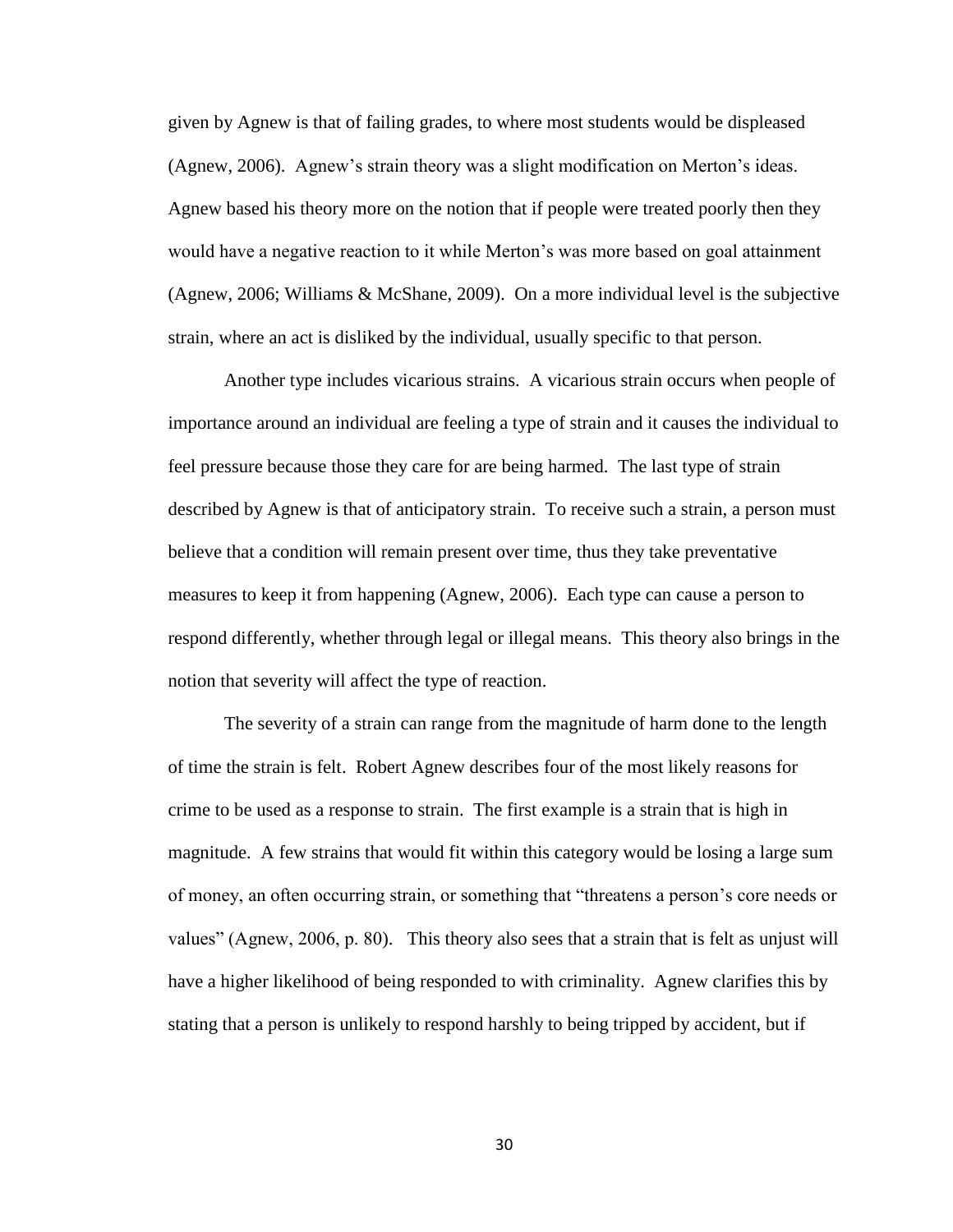they are shoved they are more likely to view it as an unjust act, thus respond with negative behavior (Agnew, 2001, 2006).

Low self-control is the third likely cause of crime within this theory. One of the reasons for this is seen as an individual having a limited bond with institutions such as school or their job (Agnew, 2006). Such self control has also been linked to having a poor parental relationship (Agnew, 2006). Strains that are seen as more easily solved through illegal means become another problem. When criminal efforts are seen as having a higher benefit than that of legal means, the response will most likely be the one that relieves the strain, but also provides the best outcome. Each level of severity within strains can be seen within communities, but also within schools.

Schools touch many aspects of strain theory whether its student's methods of adapting, the type of strain, or to its severity. Looking at the adaptation to strain, each method seen within society also applies to students within school. Students can be seen as conforming if they do not necessarily agree with policies, but abide by them because they know the importance of graduation. An example of this would be the use of school uniforms for the seventh and eighth graders within Monroe High School. These students may not want to wear a specific article of clothing, but conform because it is a means to an end. Other students may show ritualism in that instead of having the goal of graduation, their goal may be to just attend class. If the student is present in school then that student has met their aspirations. Retreatism can be seen within Monroe High School through their dropout rate described later in the personal interview section of this study. There is a major problem with truancy within the school and many students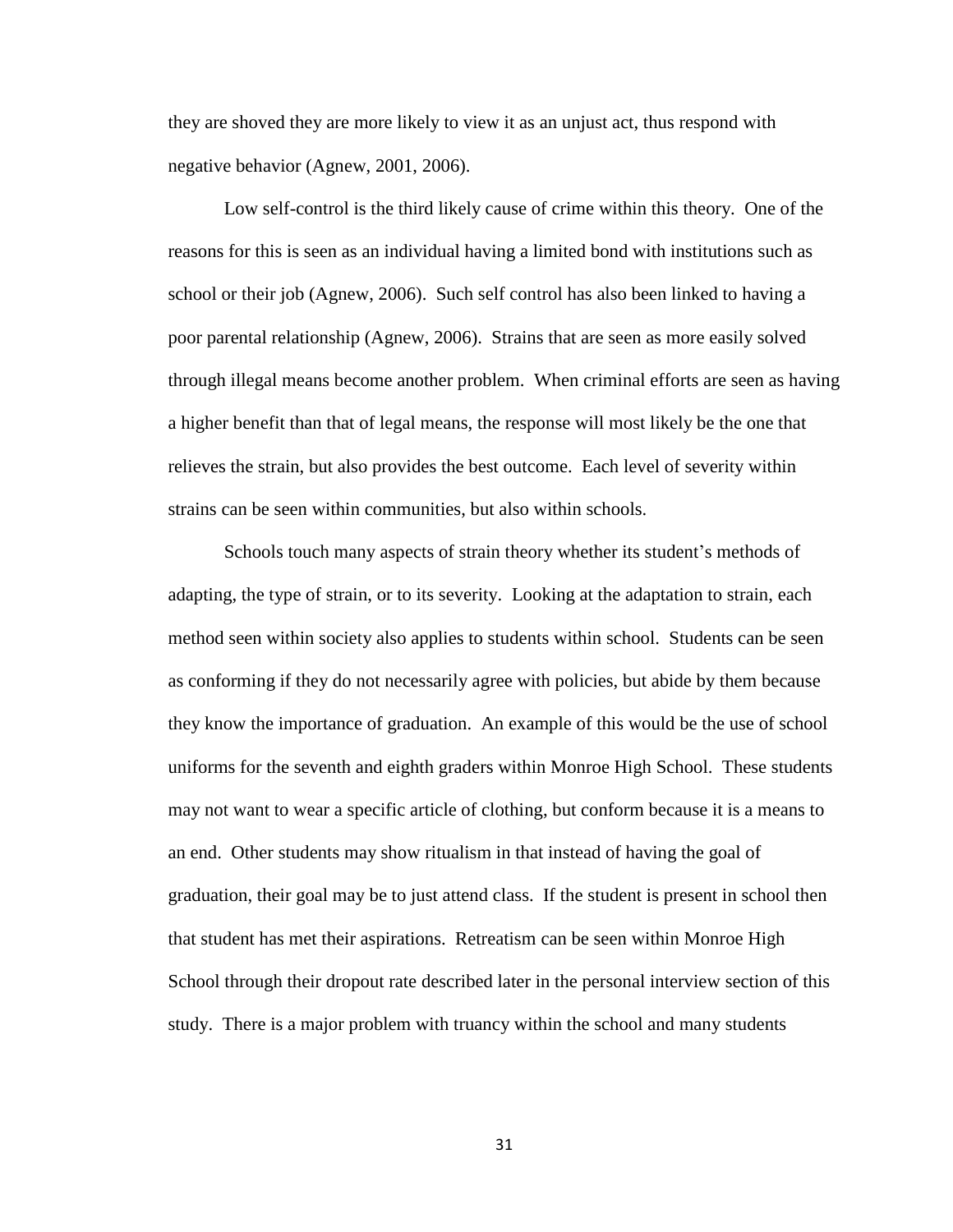choose to reject the means and goals of the majority and skip or drop out of school entirely.

Lastly an issue in almost every school is that of rebellion. Students show this by disagreeing or acting out against specific policies, but they also understand why they are present. One example of this relates back to a personal observation on school uniforms. The uniform includes a mandated blue sweatshirt which can include a hood attached to it. A student who rebelled wore what is required, but went against policy and wore their sweatshirt hood over their head. This occurrence was deemed acceptable due to it not being an outright disruption or glaring rejection of school policy. Seeing these acts infer that strain is present within students at Monroe High School and in most if not all schools. A variety of pressures face students, but since strain is a psychological state it is difficult to measure. The way to measure strain is to examine such actions as described above and see how often they occur. Another method to evaluate amounts of strain is to specifically ask students about issues that cause them strain. This same conclusion can be drawn about the types of strains.

The four types of strains mentioned earlier are also present within schools. Previously discussed, the objective strain can be seen in failing grades. Failing grades are present within every school and academic achievement is a major pressure for most students. Failure to attain success or such goals as passing grades can affect numerous aspects of a student's life, thus could result in deviant behavior. This same idea applies to subjective strains to where each individual student has their own personal goals that may not be achieved. Such personal goals can be developed by the individual themselves, their family's expectations, or school expectations. Students may feel the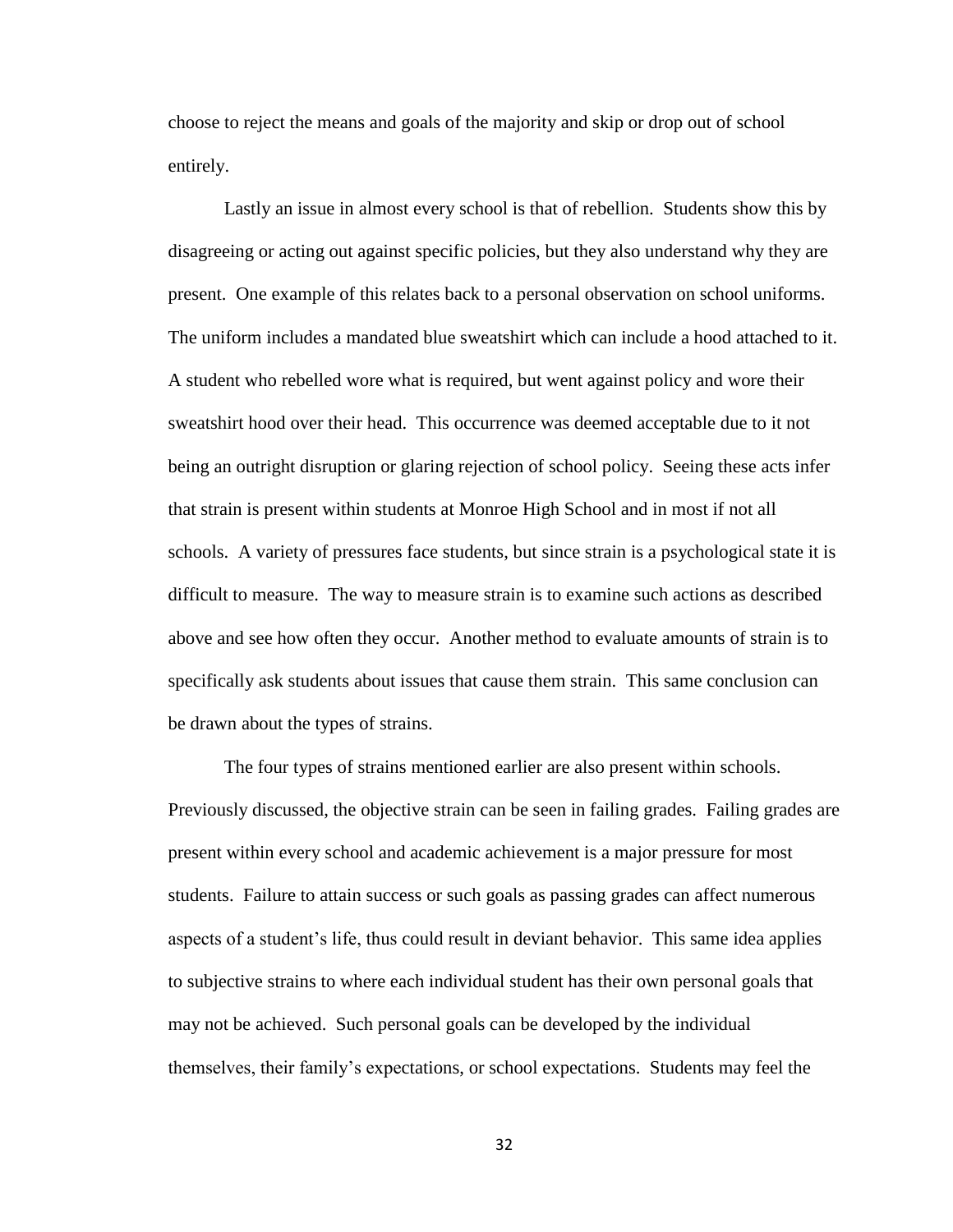impact of vicarious strain if their friends feel such pressure or if their family is having difficulty. Numerous issues within schools develop from student relationships outside within the community. These issues often carry with the student and effect their academics or relationships within the school. Lastly, anticipatory strain can be seen in a few different areas. If a student is being bullied within school they may avoid specific areas or people to stay away from the strain. This can also be seen within students who have failing grades and choose to skip school. These students know that the grades follow them in school so they avoid the strain by avoiding school altogether. These types of strain will depend on the severity of the act and are important to the study of peace circles as peace circles attempt to reduce strain through discussion.

The presence of low social control is a main reason for the presence of peace circles within Monroe High School. For many years the school has struggled with a lack of bonds between students, teachers, and the institution. The school also handles a great deal of students that have a wide variety of issues that they deal with outside of this environment on a daily basis, including negative parental relationships. One of the school's goals is to address each of these through implementing peace circles and hopefully make the school a safer place through improving its bond with students. Lastly, the incentive for students to engage in deviant behavior to solve a strain is also being addressed. Students have been known to cheat to achieve academic success as it's easier than studying. Hoping to address this as well, peace circles aim to discuss with students about these issues and how they can solve these problems as a group.

Strain theory applies in almost every aspect to the school environment. Peace circles within Monroe High School have been implemented for many of the issues strain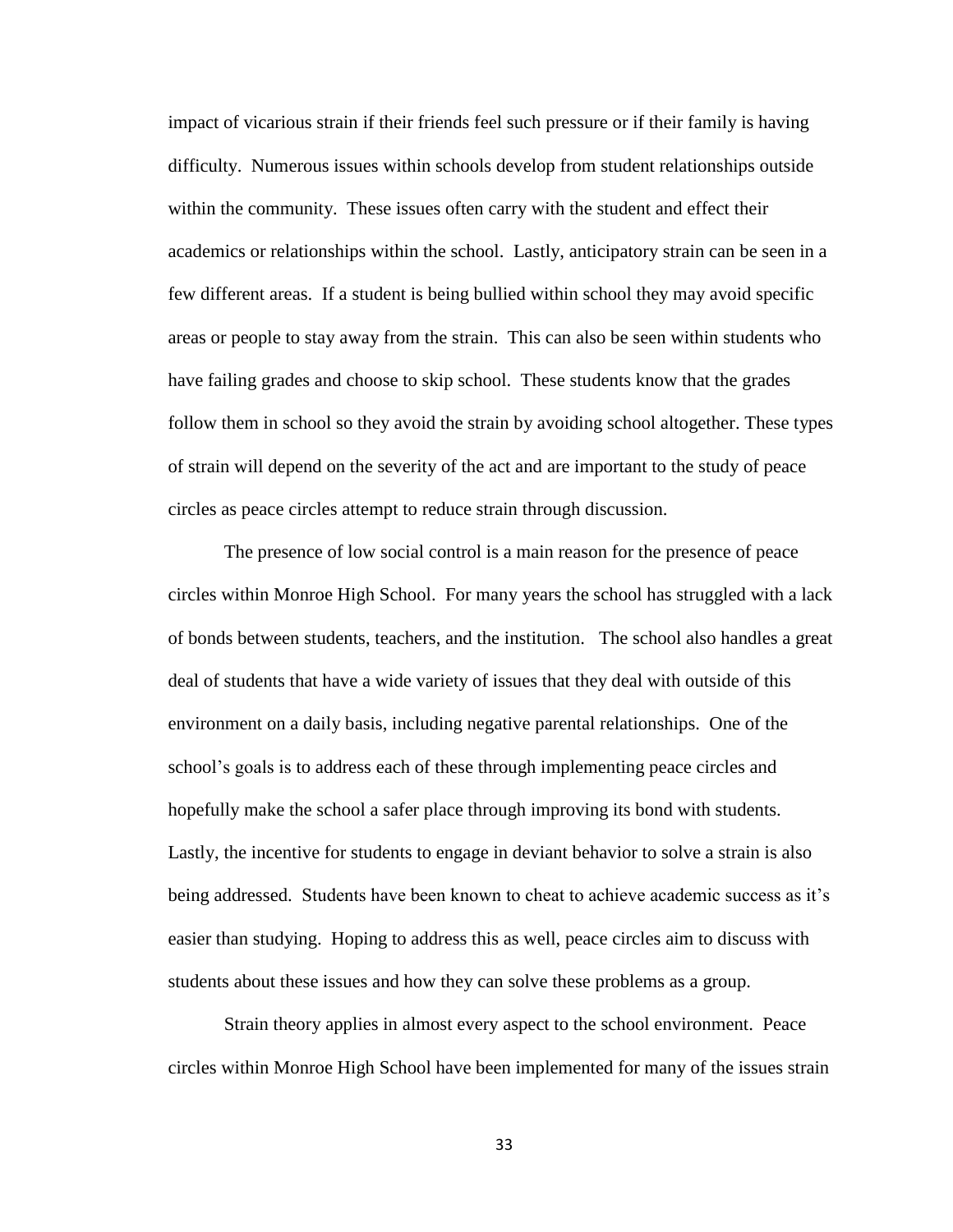theory presents. Some of the main reasons for the creation of strain are currently present at Monroe High School. Brezina and colleagues, state that strain is often due to "high rates of residential mobility, family disruption, economic deprivation, and weak commitment of community institutions" (Brezina, Piquero, & Mazerolle, 2001).

A major problem within the school is that of transience. The school sees numerous students leave their school midyear, but also a large number of new students. This constant change does not allow for students to easily adapt to a new environment and hinders teachers. The community that Monroe High School is in is also economically deprived, where eighty-five percent of students are on free or reduced lunch ("James Monroe High School," 2011). Adding to this list of causes of strains, Agnew also includes abusive peer relationships, including insults or physical assaults, and a negative secondary school experience, such as grades or relationships with teachers (Agnew, 2006).

Grades have already been mentioned, but within the school there have been numerous instances of fights or disciplinary measures due to insults. A hostile environment or one that creates a negative emotion within a student will only worsen a strain. The theory dictates that if these strains are addressed and that goals are not being blocked then deviant behavior should decrease. For this reason, peace circles are being used to discuss such issues in a group setting to help student cope, but also to find solutions to problems before the student falls into a specific label or deviancy.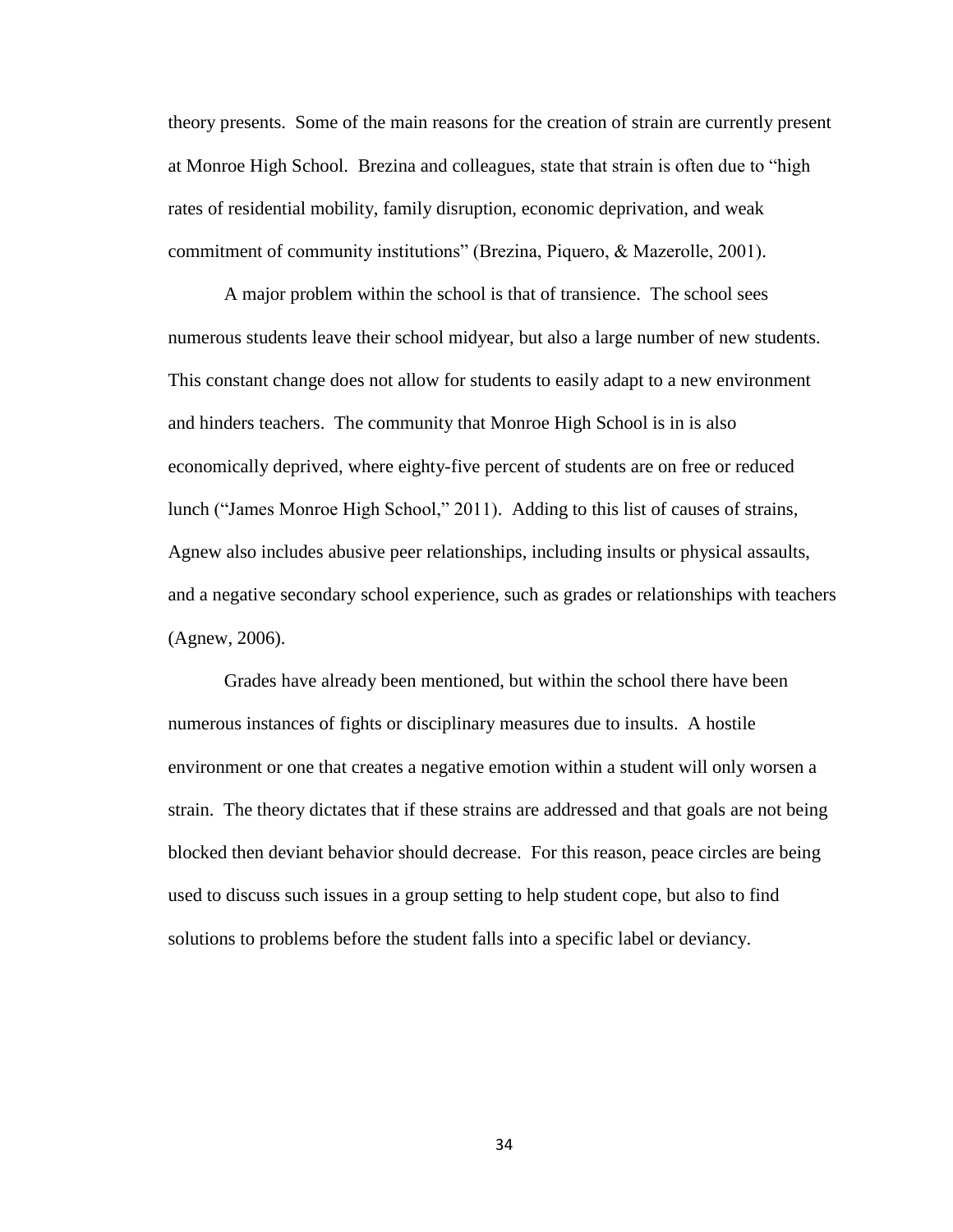# Theoretical Application

Both labeling theory and strain theory can be applied to the Monroe High School and their work with peace circles. Labeling theory proposes that deviance is created through another person or group's label (Becker, 1963). This will create a stigma upon the person and can possibly cause that individual to permanently believe that they will always be within that label. For this reason, a person will attempt to avoid such a stigma through deviant means or by committing deviant acts because they feel there is no way to avoid it. A method to keep such labels from being placed is to improve understanding within a community or in this case a school. By making people more tolerant and understanding of differences, such a stigma may not be used. Testing labeling theory would be difficult to specifically find out whether a label is causing delinquency in school. However, in a broad sense the theory can be tested based on whether the methods ordinarily used to avoid stigma from labels decrease the delinquency in school. For this reason all of labeling theory would be used, but in a general sense. Rather than specifically testing whether a student's master or auxiliary status has been changed due to a stigma, it is easier and more practical within this study to look at whether such acts normally associated with deviant labels are being decreased. Such acts for example would include numbers of fights, detentions, suspensions or simply the number of times reported to the administration. Since this study is completely qualitative in nature, the theory will be used to see if those working within the environment see a difference in the number of instances and whether it can be related to the use of peace circles. The theory would predict that decreasing labeling would cause drops within delinquent behavior such as fights and such decreases would improve both the environment and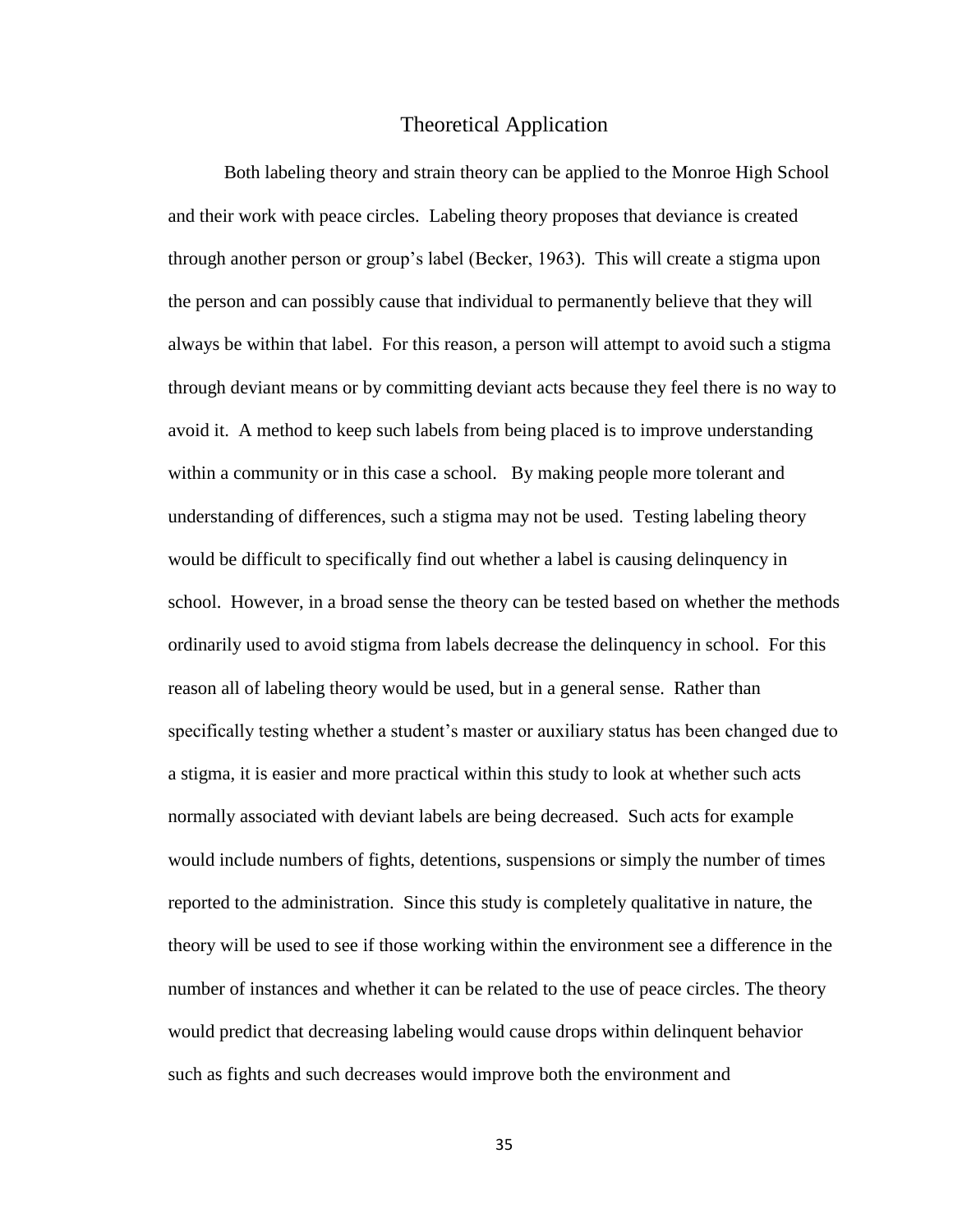communication. Since labeling would be decreased, many more students would feel part of the large student body and would therefore not need to resort to delinquent behavior. Going further, with lower delinquency rates and a positive environment, grades would improve as more time could be concentrated on school than safety issues. Lastly, the school could see a rise in attendance due to this improved environment.

Strain theory implies that everyday life causes strain. This means that such social aspects of life such as ones occupation, personal relationships, or school affects ones levels of strain. As Agnew mentioned, the deviance will develop through ones inability to decrease such pressures placed upon them (Agnew, 2006). For this reason, the theory dictates that a person will turn to deviance to relieve the strain or pressure. The theory works well within the confines of a school, but becomes difficult to fully address when some strains are caused by outside sources. Without conducting a massive research project, it is difficult to measure students' relationships with their families and their attitudes in regards to school, their peers, and personal aspirations. Without knowledge of these, one must choose to examine only pieces of the theory to test as it would take an immense undertaking to fully examine the whole theory's impact in regards to peace circles. One of the methods to avoid strain as dictated by Agnew are to "improve coping skills and resources, increase social support, and to increase social control" (Agnew, 2006, p. 85). For this reason much of the focus in my study will be concentrated on how well peace circles improve these aspects. These aspects will be measured through my hypotheses provided in the following section. Change within these areas will show that the intervention on strain is working if my hypotheses are deemed correct. Due to the difficulty of interviewing students, it is difficult to quantify the true impact of the peace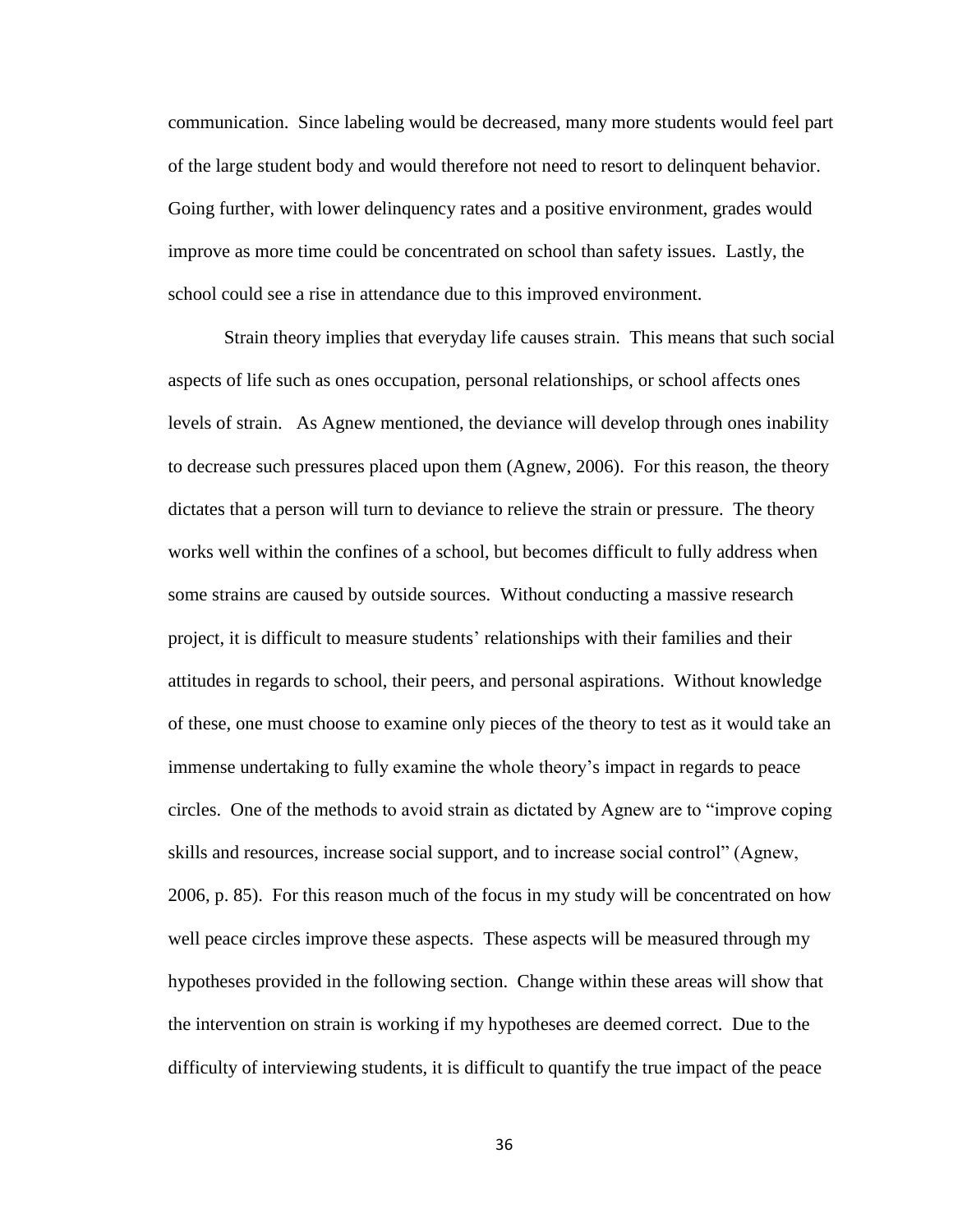circles effort in improving such areas however. It is difficult to assess this population for multiple reasons. The school is extremely diverse and would demand an extensive study to be truly representative, which would demand a great deal of time. Again, instances of deviance such as fights, referrals and truancy will be examined. Questions will be asked of those interviewed on these levels and how peace circles have affected them, if at all. Looking at these should give some idea on how social control and social support have been impacted. To examine coping skills, questions must be asked on how students have been seen in dealing with issues they are presented with and if it is different from years prior. Due to the broad nature of this theory and using qualitative methods, the examination of factors outside of the school such as family support, economic deprivation, or any other sort of community strain will not be examined.

# Guided Research

This study was conducted through strictly qualitative means, the questions and hypothesis used for each theory often overlapped since each is similar in nature. In defining my hypothesis I must look at what would dictate testing each theory. Under labeling theory decreasing the likelihood of a stigma being placed would be seen through a decrease in persistent deviance. More specifically, one would expect that most first time offenders would not offend again or at least offend less with the current use of peace circles compared to the years before peace circles were available to solve school issues. Peace circles should help decrease the likelihood of a stigma being placed upon a student, thus if it is not placed that student would not need to avoid the strain through further deviance. Such delinquency could be seen as fights, insults, cheating, or disregard for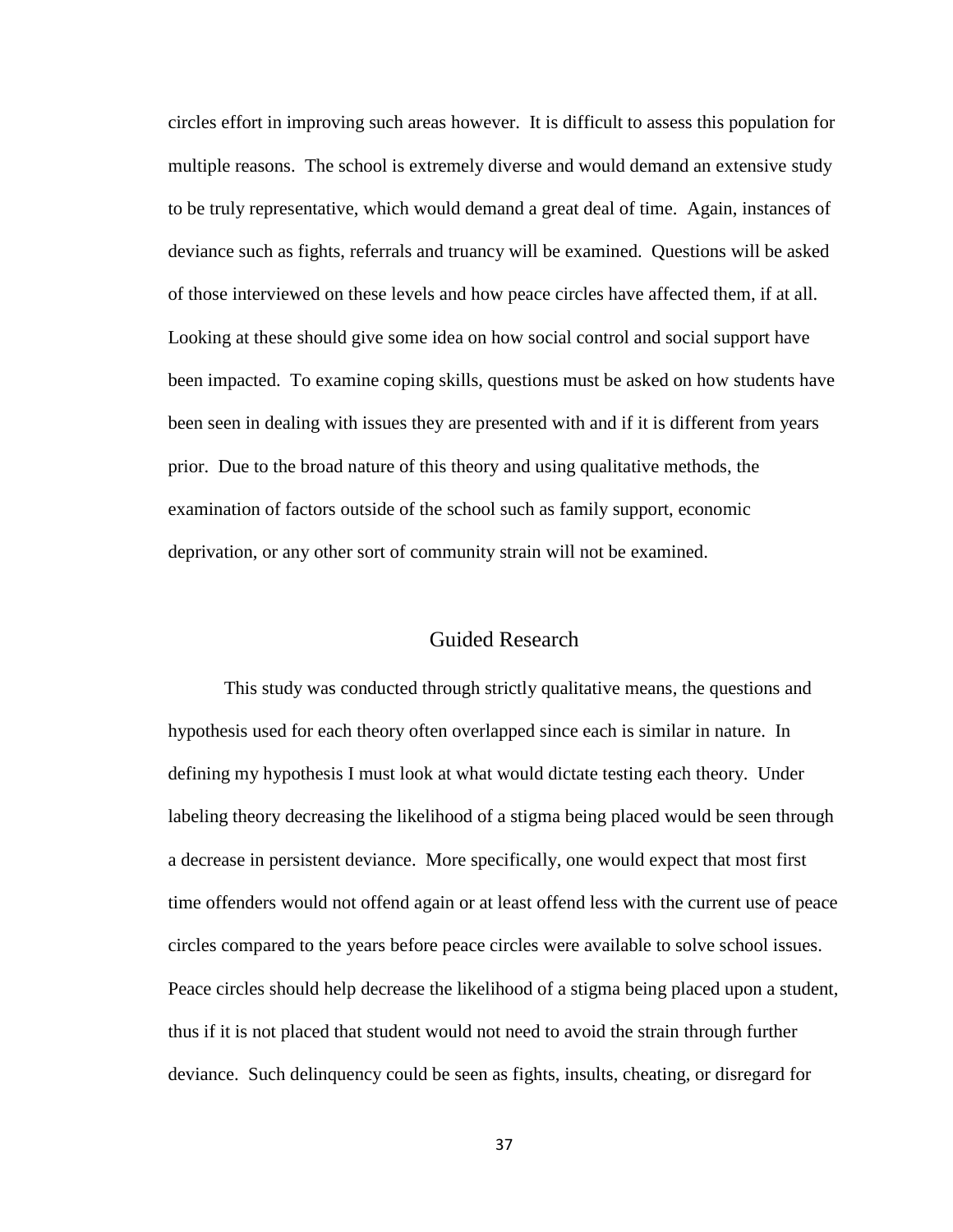school rules in general. As for strain theory I would also look towards the amount of delinquency seen in Monroe High School, but also looking at opinions on whether the environment and level of communication has changed. Delinquency in this case would pertain to the number of instances of fights, referrals to administration, detentions, or suspensions. The reason for this is that if there is a decrease in strain then the environment should feel and look safer. Also a reason to look at the communication is to see if students are using positive ways in dealing with strain. For these reasons my

hypotheses are as follows.

H0: Peace circles within Monroe High School have no impact upon perceived delinquency.

H1: Peace circles within Monroe High School decrease overall perceptions of delinquency.

H0: Peace circles within Monroe High School have no impact upon perceived school fights.

H2: Peace circles within Monroe High School decrease perceptions of school fights.

H0: Peace circles within Monroe High School have no impact upon perceived detention rates.

H3: Peace circles within Monroe High School decrease perceptions of detention rates.

H0: Peace circles within Monroe High School have no impact upon perceived suspension rates.

H4: Peace circles within Monroe High School decrease perceptions of suspension rates.

H0: Peace circles within Monroe High School have no impact upon perceived student referrals to the administration.

H5: Peace circles within Monroe High School decrease perceptions of student referrals to the administration.

H0: Peace circles within Monroe High School have no perceived impact upon those involved with the program.

 $H<sub>6</sub>$ : Peace circles within Monroe High School have had a perceived positive impact in those involved with the program.

H0: Peace circles within Monroe High School have no impact upon perceived student communication.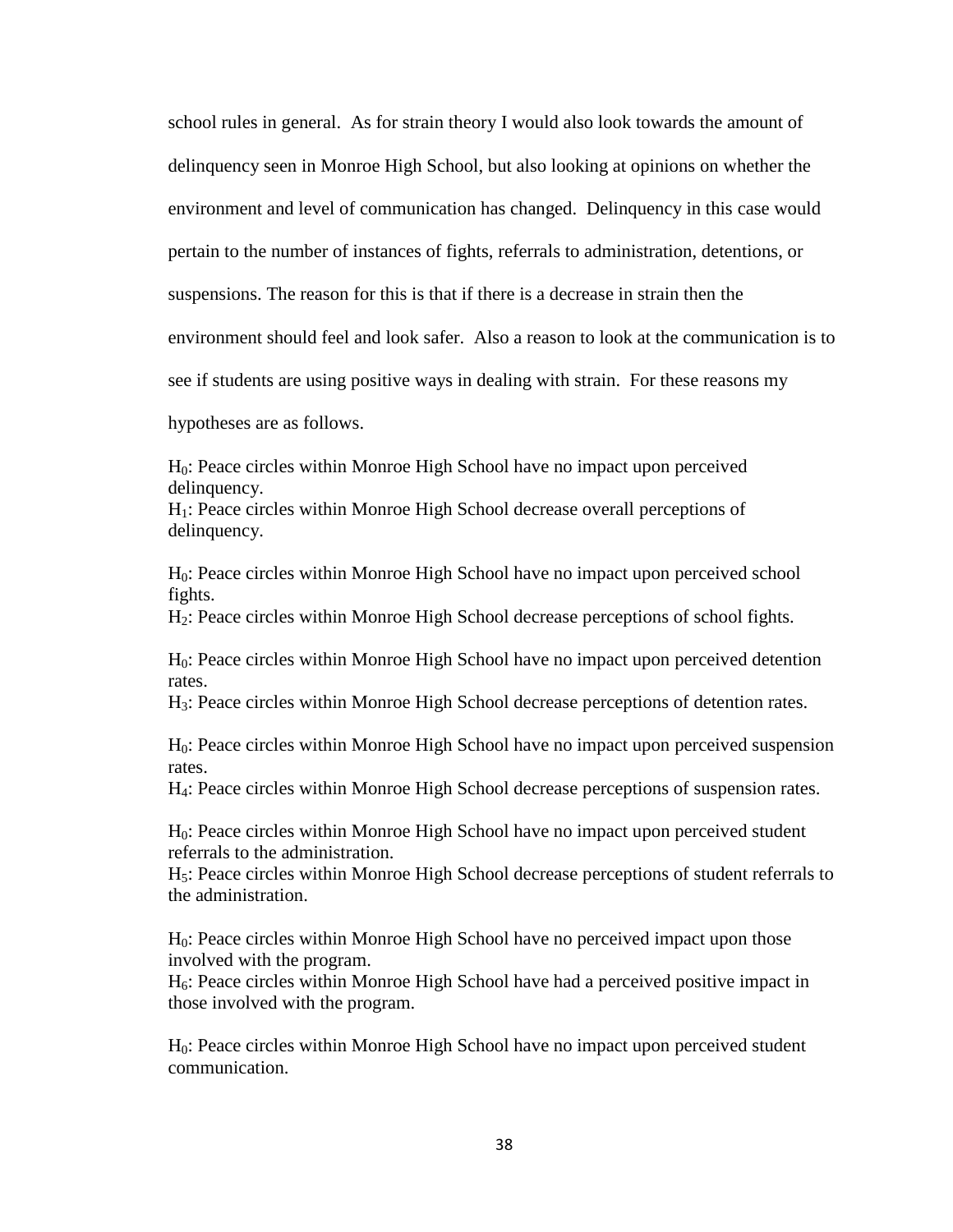H7: Peace circles within Monroe High School have increased the perception of student communication.

The study will provide insight into each hypothesis, but without a more in depth qualitative study or without quantitative data the results will only provide a general idea of the impact of peace circles rather than a more conclusive finding. The hypotheses will provide knowledge into the perceptions from those involved within the program.

From observation of the program and the review of literature, I expect that peace circles will decrease delinquency. I expect to see decreases in all areas including suspensions, detentions, and fights. I did not include arguments or disruptions in my hypothesis as they are hard to quantify where as detentions and suspensions are fairly conclusive. In a more general sense I expect that student grades will have improved in the years since the implementation of peace circles. Based on the theories presented, if labeling and strain occurred to a lesser degree, the environment would be improved. With an improved environment comes a friendlier place for student learning to take place, thus grades would likely improve. I would also expect that due to increased and improved communication, teachers would understand the numerous issues that face their students and would be more affective at helping them learn. Pertaining to the program I also expect to see a positive attitude towards the program from those interviewed since I believe it would greatly enhance the school. The one area that I do not fully know what to expect is the administrative referrals. With decreases in detention and suspension I stated to expect decreases in such referrals as well.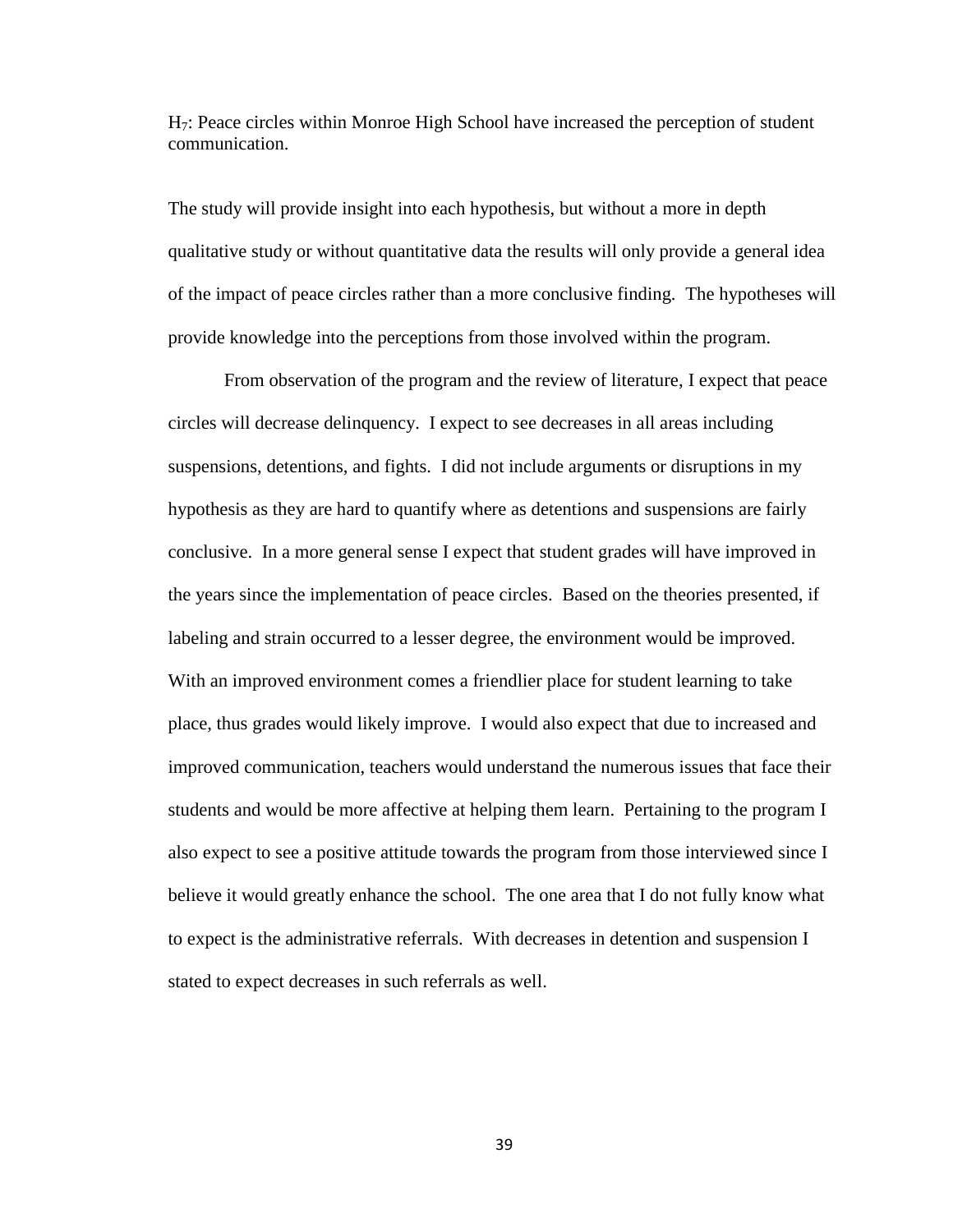#### Research Design

Evaluation of restorative justice programs becomes problematic due to the variables that could affect the results. Having multiple programs working together, such as community conferencing and peace circles, makes it difficult to discern whether the outcome is linked to a specific method or results are from using the combination of the two. For this reason, many programs are difficult to evaluate because they are not the sole program affecting the outcome. Within Monroe High School in Rochester, NY, students rely upon both peace circles and community conferences. Relying on both allows for each program to concentrate on its purpose; however, evaluating one program without looking at the other is difficult. For this reason, I used many of the same approaches towards evaluation as past research and modeled questions similar to a survey conducted within Monroe High School.

The original study that I was conducting was centered on ten open-ended interviews with teachers and administrators within Monroe High School (MHS) and members of Partners in Restorative Initiatives from November 2010 to January 2011. These individuals would be asked fourteen questions that would allow for them to go in depth with their responses. The questions as I will share later ranged in asking for an overview of the program, personal opinions on the positives and negatives of peace circles within MHS, and lastly what the program should pursue in the future. Once collected, these answers would supplement the observational data acquired from participating within the Peer Ambassador Training program and the ensuing peace circles within the training process. The Peer Ambassador Training program is an all day instruction to help students within MHS become co-facilitators within peace circles with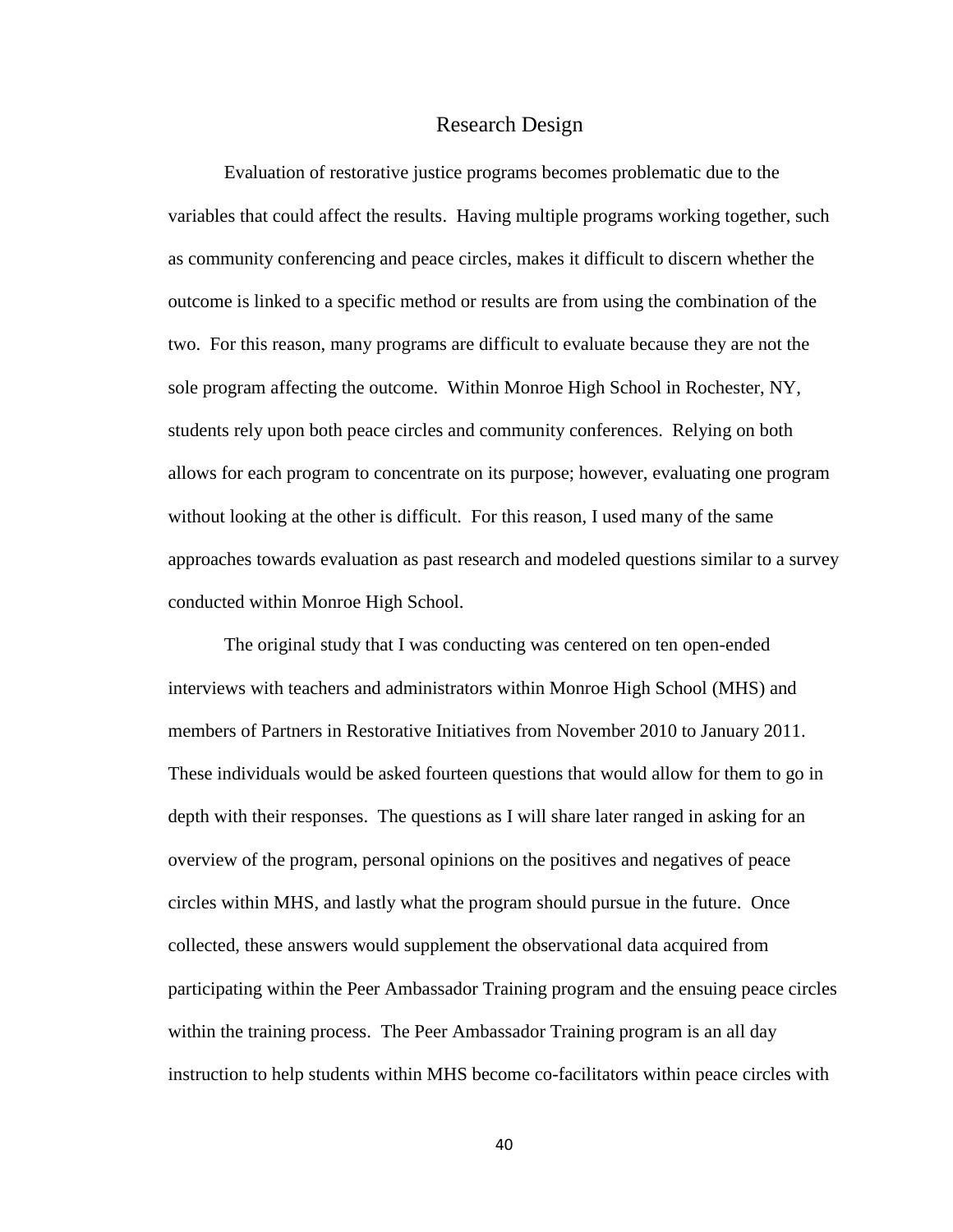their teacher. The all day training provides insight into the purpose of peace circles, how to handle specific topics of discussion, and the importance of becoming an ambassador for their peace circle.

Partners in Restorative Initiatives train selective students and teachers in the proper use of peace circles within this instruction. Once the process is complete, students who go through the program can help lead classroom peace circles and also act as a representative for student concerns outside of the classroom. The last source of data would be taken from the Monroe Restorative Survey from 2009 that was given to three hundred and fifty-eight students, ranging in each grade level and asked questions about levels of respect, safety, and peace circles. This survey was the first evaluation of peace circles and the school environment by MHS. The questions were designed to provide insight into student and teacher perceptions. This survey was the beginning steps towards evaluating the affect of peace circles within MHS. Currently this is the only evaluation of peace circles within MHS, but the school plans to use this survey at least once a year to continually receive student and teacher feedback. These three sources would develop into the current thesis. This was the original plan for the thesis; however, the research design has been modified due to reasons outside of my control.

# Current Study

The current study relies upon survey analysis, personal observation, and interviews with individuals who have been involved with the peace circle program in Monroe High School. The Monroe Restorative Survey from 2009 is discussed in depth and results are analyzed. The personal observation portion of this study examines the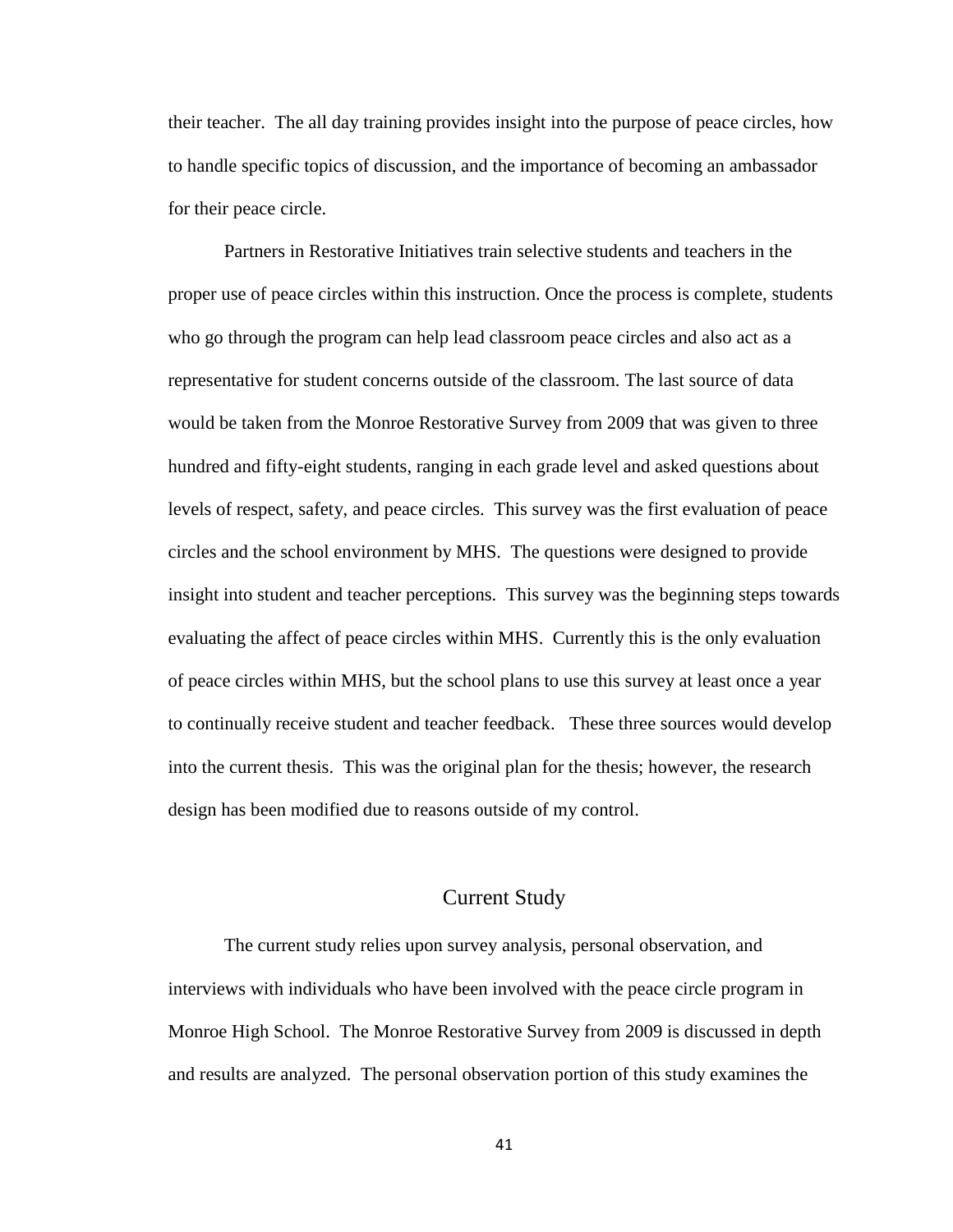Peer Ambassador Program that teaches students how to facilitate peace circles, which is discussed in a later portion of this study. Lastly, the interviews had to be decreased from ten to four. The four individuals who were interviewed fall into one of three categories, PiRI member, teacher, and administrator at Monroe High School. The number of those interviewed in each will remain strictly confidential and all results will be reported in an anonymous fashion. The method used to report these findings will keep any individual safe from undesirable outcomes due to opinions or statements that could be seen as undesirable.

The methods of this study were put through the Human Subjects Research Department to be cleared by the Institutional Review Board (IRB) at the Rochester Institute of Technology. The research conducted was approved and later ruled exempt. The notice for exemption is shown under Appendix 2.

# Survey Analysis

The Monroe Restorative Survey (MRS) was given to students in 2009 to evaluate their opinions on the school environment (MRS, 2009). The survey consisted of sixteen close-ended questions and two open-ended questions that were created and distributed by the administration at MHS. Distributed to three hundred and fifty-eight students, results were recorded based on the sex of the student and the grade level (MRS, 2009). All three hundred and fifty-eight students took the survey; however, they did not answer every question. Responses range from a ninety-nine percent response rate to ninety-five percent. All grades within MHS were included, ranging from seventh to twelfth grade. The close-ended questions ranged from asking about respect amongst students, safety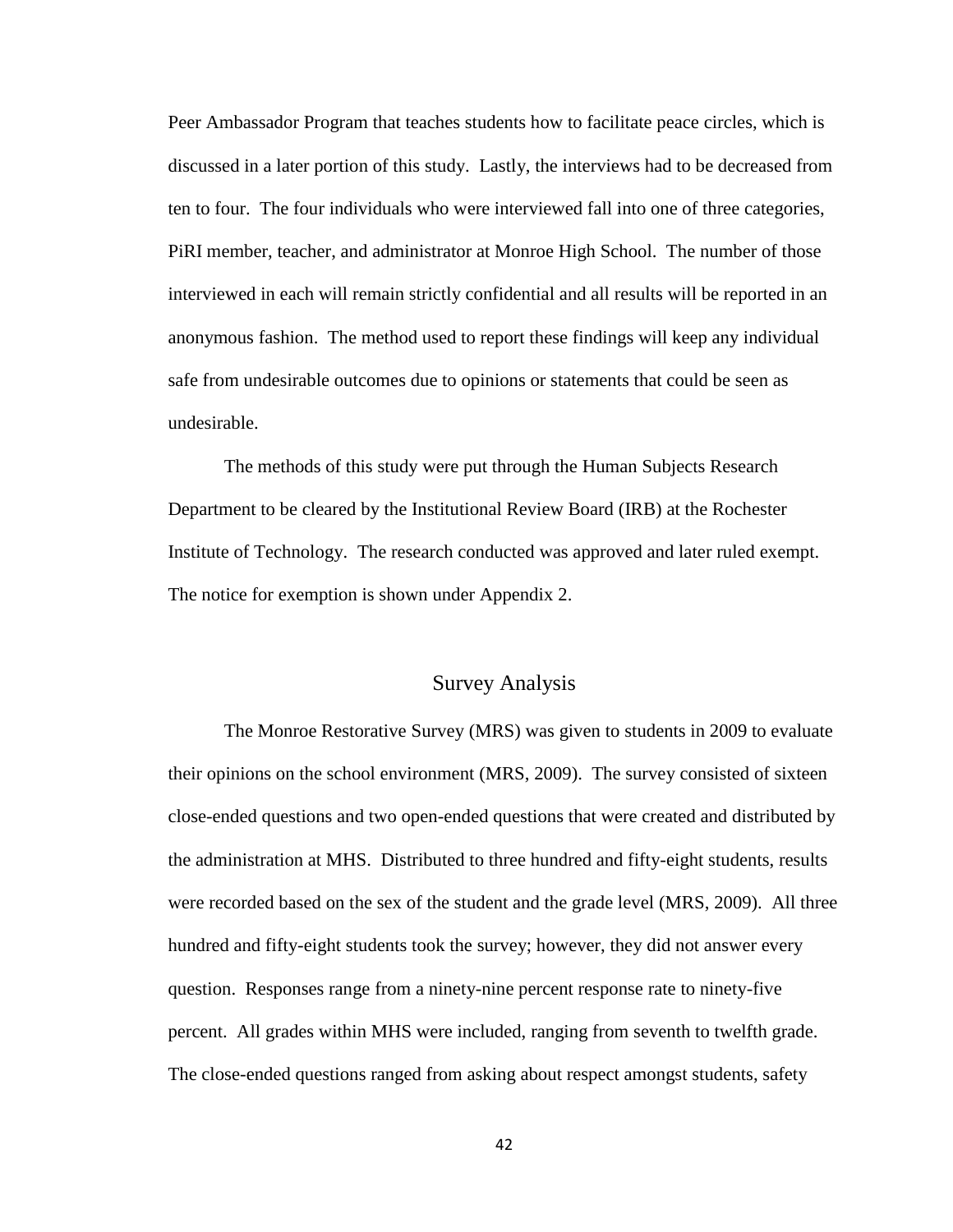levels, the clarity of rules, and whether peace circles help to make Monroe a better school (MRS, 2009). The two open-ended questions were brief and asked what students liked about Monroe High School and secondly what they would like to change about Monroe. The results from the survey varied greatly by grade level.

A question on the survey asked if "students at Monroe show respect for one another" (MRS, 2009). This question was answered by each grade and was the most consistent with the results. As with every question asked, the survey recorded the results in a Likert scale, providing the options to strongly agree, agree, be neutral, disagree, or to strongly disagree with each statement. The charts have split the results into three categories, combining strongly agree and agree responses together and combining strongly disagree and disagree responses together. The majority answered question two by stating they felt it was neutral. Examining the results together, sixteen percent agreed that students showed respect to one another, thirty-eight percent were neutral, and fortysix percent disagreed (MRS, 2009).

An interesting result from this question is that many of those who agreed were in lower grade levels. The majority of positive responses to this question were seen amongst seventh and eighth grade students. The eleventh and twelfth grade students had the lowest positive responses, while the ninth grade students were the most likely to disagree with the statement. The results of from this question are shown in Table 1 within the Table section of this paper. This question showed a major problem within MHS. One of the main focuses to peace circles is treating each other with respect and such results are not a positive outlook on respect levels within the school. There is no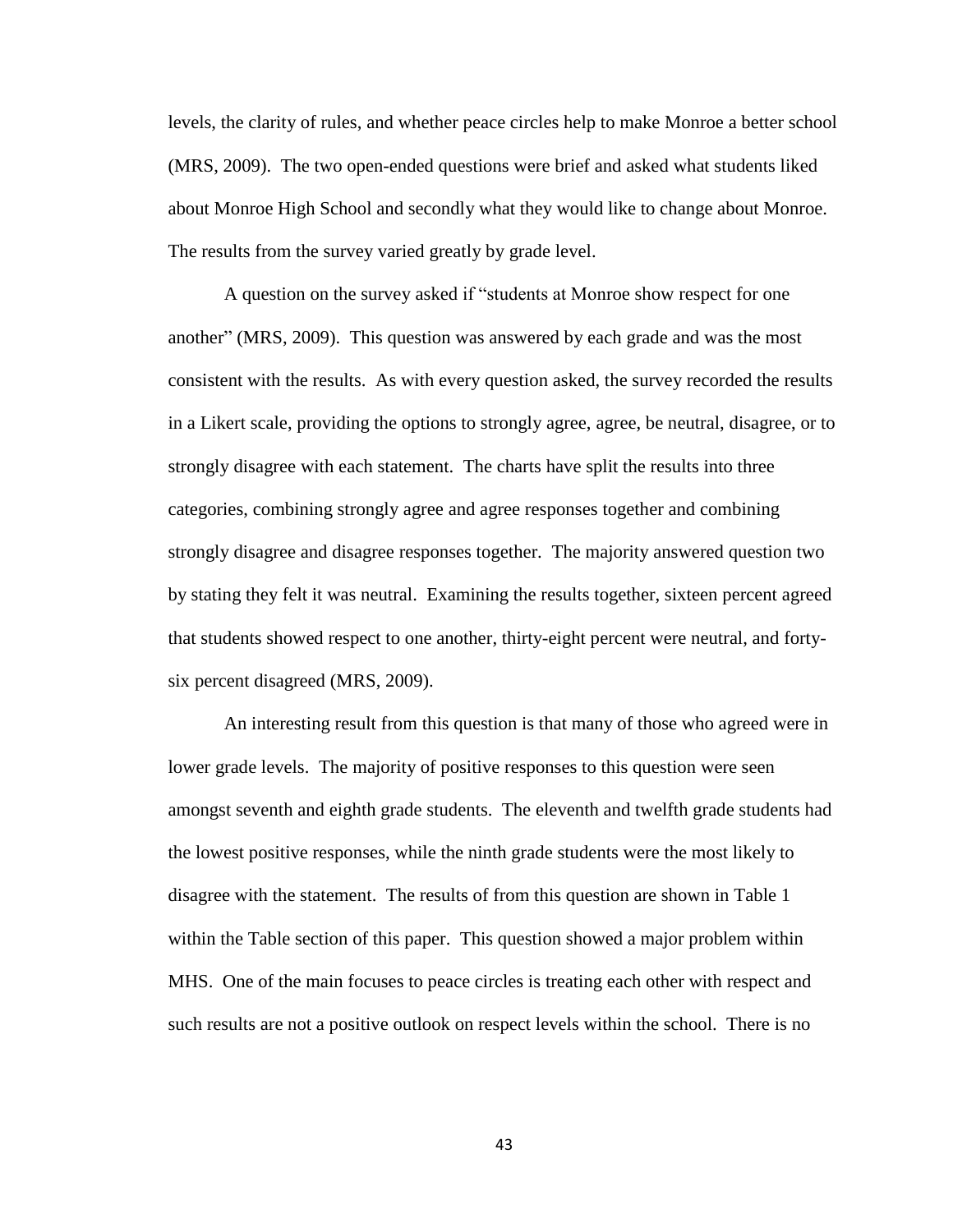prior study conducted before peace circles or a more recent one by the school, so one cannot tell if this is an average response or whether it is actually an improvement.

The third inquiry asks a similar question to the second, but asked if students respect the teachers and staff at the school. Results found that fifteen percent agreed that students respected the staff while thirty-five percent were neutral, and around fifty percent disagreed (MRS, 2009). These findings are almost identical to the ones found in question two. This question however did not show the trend of lower grade levels showing the greater percentage of positive opinions than the higher grade levels. The results of this question are shown on Table 2 within the Table section of this paper. Each grade had its highest percentage disagreeing with the statement. Table one and two show the most negative responses to questions within the survey.

Positive results from the Monroe survey were evident as forty-nine percent of students agreed that they felt physically safe at MHS, around eighty percent agreed that the rules at MHS were clear, and around fifty percent of students agreed that they talk about their actions and listen to how it had affected others (MRS, 2009). These categories show that the efforts of peace circles are being at least understood and felt amongst students. Peace circles emphasize listening to other students and once trust is built within the circle discussions surrounding offenses or delinquent actions are conducted. The results of these questions within the survey appear to reflect the regular process of peace circles.

The last question that is important for this study is the final one asked of students. The close-ended questions concluded with asking students if "Peace Circles are helping to make Monroe a better school" (MRS, 2009). The results showed that thirty-eight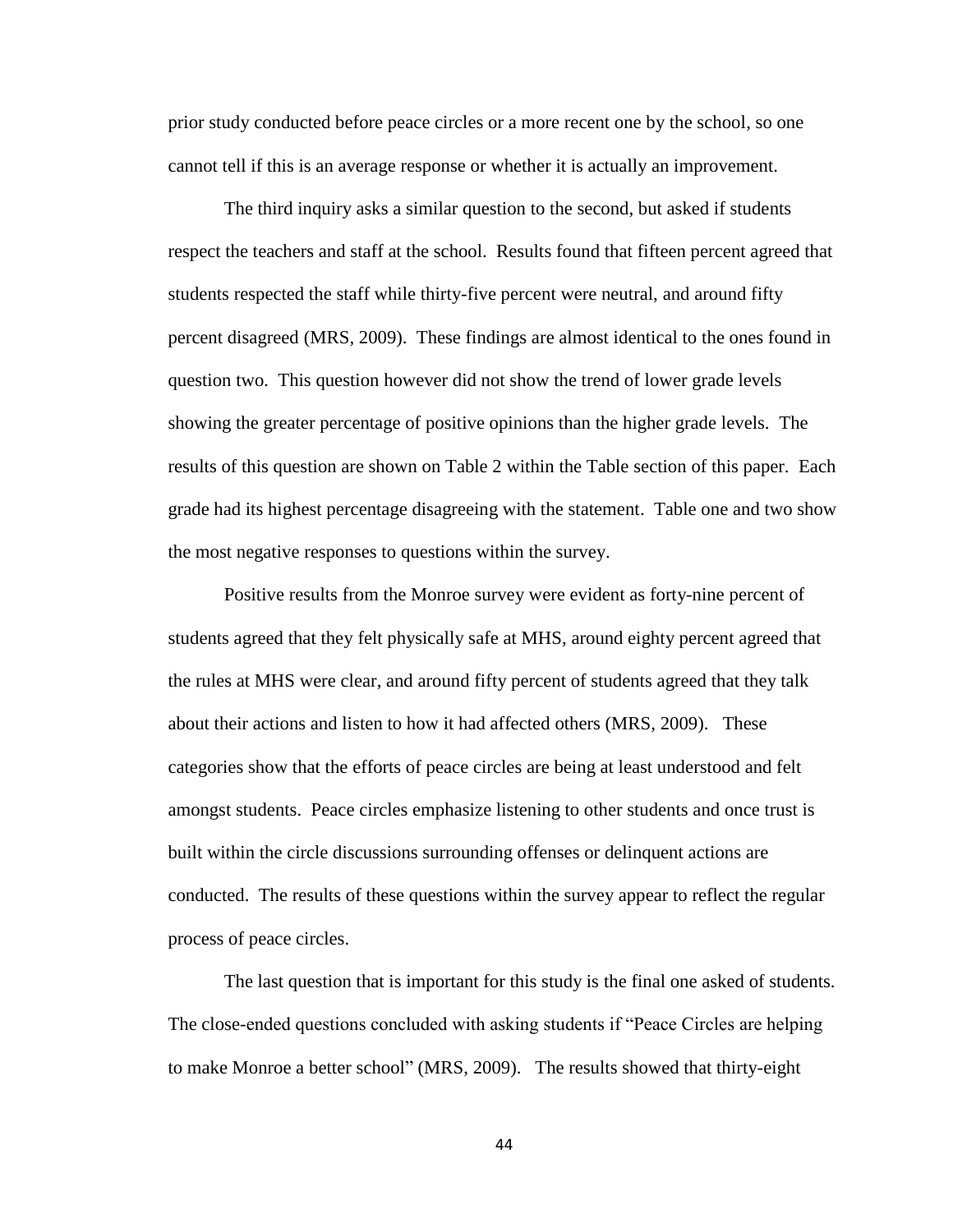percent agreed with the statement, thirty-two percent were neutral, twenty-nine percent disagreed, when examining the results without the three percent who did not respond (MRS, 2009). The results of this survey varied in each grade level and to show the distinction the data has been placed into a chart shown within the Table section. The overall findings are shown in Table 3, and Table 4 depicts the results based on grade level.

The results, much like the question seen on table 1 of the survey, showed that students in lower grade levels saw peace circles as being positive at making Monroe a better school. There are a few reasons for such a result, the first being that it's possible that younger students respond better to the methods used at MHS. Another reason for the difference in lower grade levels compared to higher grade levels could be that the older students do not like the change compared to years without peace circles. This could be interpreted that the program may be catering more towards younger students and may not work or be as well liked amongst the older students. Another reason could be that these older students view the program as being forced upon them midway through high school. Another reason could be that peace circles are used more often in lower grades due to lower state requirements for the younger students. Such state requirements as New York State Regents exams could decrease the amount of time teachers in higher grade levels can devote to peace circles within the classroom. Such notions cannot be fully examined without a prior study or at least a follow up study.

The open-ended questions revealed a large variety of answers pertaining to things that students like about MHS. Numerous students stated friends, teachers, and school classes as being the best part of school; however, a few topics were also mentioned that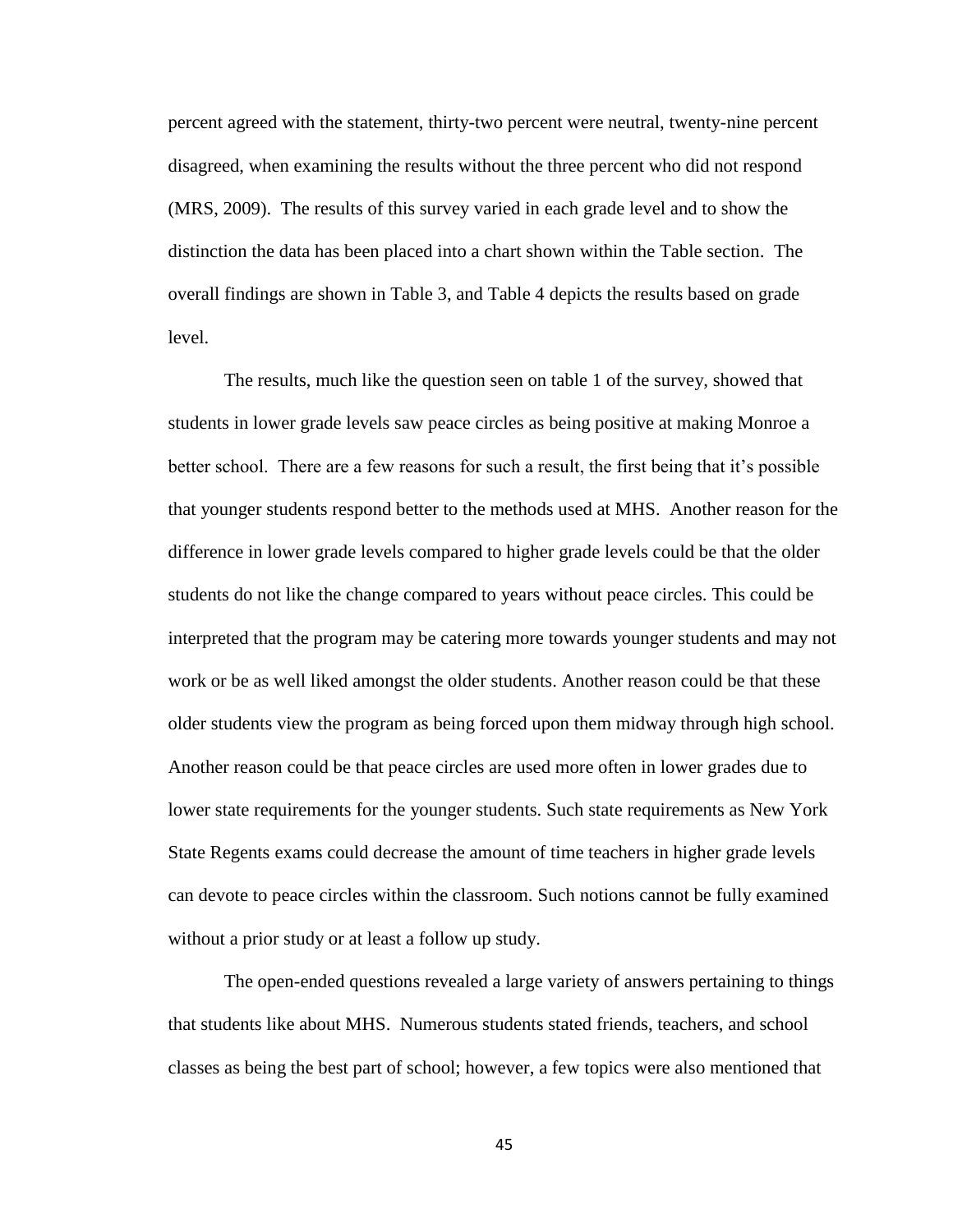are important responses. The data provided does not state how often such answers were given or how many responses were received for this portion of the survey, but are reported only if the response was brought up within a specific grade level. This means that the amount of students who stated that a "good social environment" was a thing they liked about MHS is unknown; however, the results show which grade levels stated the same responses.

One of the most common answers through nearly every grade level was that of the environment. The answers ranged from being a good social environment, the caring attitude of teachers, to the feeling of safety. The use of peace circles was mentioned a few times within this section. The majority of responses mentioning peace circles were found in the lower grade levels of eighth and ninth graders; however it was also mentioned amongst the eleventh graders. Many stated that the teachers often listened and helped them through any problems they had. When asked what students would like to change about MHS, the results were relatively consistent.

The most reoccurring response when asked what students would like to see change was that of bullying (MRS, 2009). Every grade level stated that this was a problem, whether it was violence, teasing, disrespect, or fighting. Each grade often listed racism and language as well. The general consensus appears to be one of wanting improved understanding and respect. The responses included a select few who stated to get rid of peace circles; however, more were constructive in stating that they desired better topics for peace circles. Another student stated that they would like more opportunities for students to be heard. In addition to student responses, the whole teacher and administration staff was asked three different open-ended questions.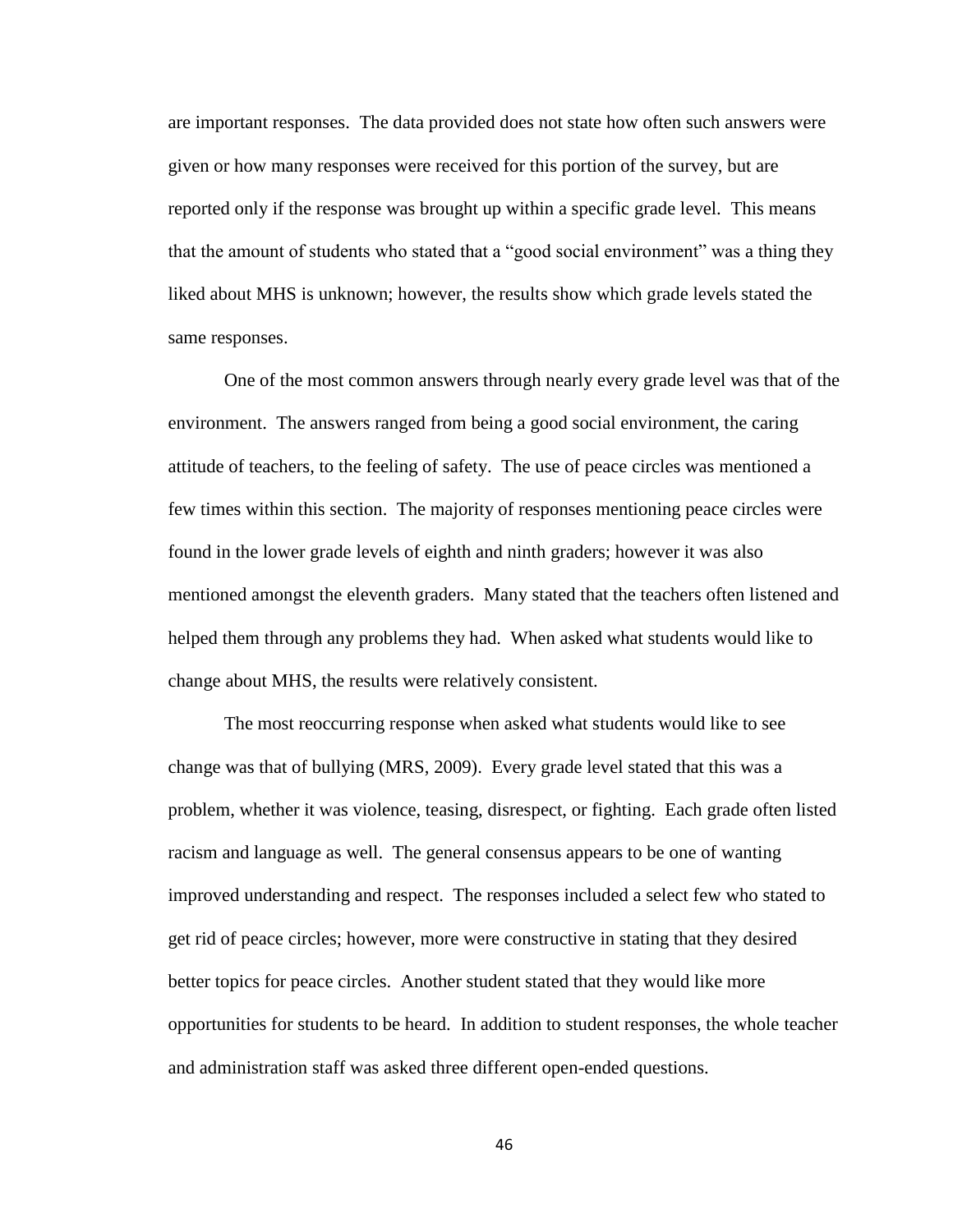The first question asked of the teachers and administration within this survey was the same one asked of the students, to state what they liked best about MHS (MRS, 2009). Some of the answers to this question included the positive environment, communication and peace circles. The most common answers were that of having supportive staff, the school becoming a positive place in the past few years, and also having a sense of community (MRS, 2009). The diversity in answers is greater within this portion than seen amongst students; however, they all generally concentrate on the environment and improved communication.

The second question asked staff members what they were most concerned about within the school (MRS, 2009). The answers that followed were even more varied than the previous question. A common answer was the difficulty in maintaining restorative practices while having contradictory practices within the school. This response could point to a failure to implement peace circles into Monroe High School properly. Some staff members cited that administrators' punished students differently; therefore some of the work done in peace circles would be undermined (MRS, 2009). Another concern dealt with other staff members who were not supportive of the program. The focus of the answers lay on a need for a team approach amongst teachers and administrators and to have clear ways of handling delinquency and to be consistent with it as to keep from undermining peace circles. These answers were reflected within the final question of the Monroe survey.

The MHS survey concluded with the question asking teachers what they saw as valuable and what should be continue. The majority of responses included continuing peace circles, restorative practices, and after school activities (MRS, 2009). A large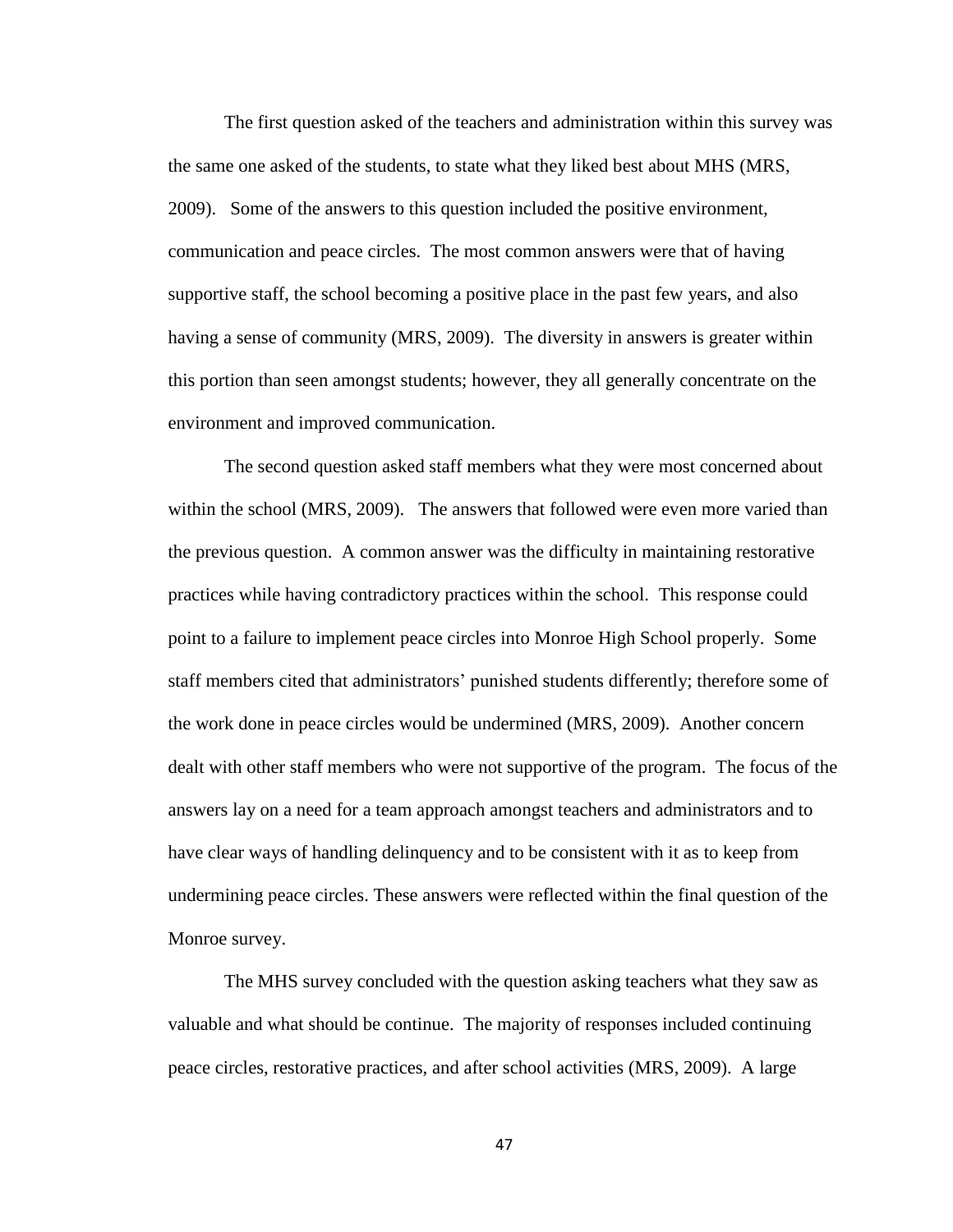number stated that these were the most essential activities to maintain. These answers were followed by the value of communication and having student support systems. Staff results appear to be concentrated into restorative practices and communication, but share many of the same ideas as the student results examined earlier.

The MHS Survey showed the positives within the school, but also the areas that need attention. The results differed, but still had some areas where the staff and students agreed. The peace circle program and restorative practices appear to be a desired program especially amongst staff and lower grade levels of students. The students expressed concerns over bullying and fighting, while the staff was concerned for inconsistent punishment undermining peace circles. These concerns coincide in that a solution to the problem may be through solving such instances more through restorative practices than other punitive methods. This would decrease the likelihood of inconsistent punishment and hopefully decrease fighting through better communication and understanding. The survey provides insight into the opinions of students in a variety of areas, all based on grade levels, but needs a follow up study to see if peace circles have the impact that was desired upon implementation. The open-ended questions are desirable in such a study as they provide a clearer picture of what is occurring within the school and can be examined next to the statistical data to draw conclusions. Future efforts in this area need to be more concise in how the data is reported. Each student's response must be recorded individually so statistical analysis can be conducted. This same idea needs to be applied within any open-ended questioning of a sample this large. Even though the results show some positive results, the degree of satisfaction could be better understood if responses were recorded in a different manner.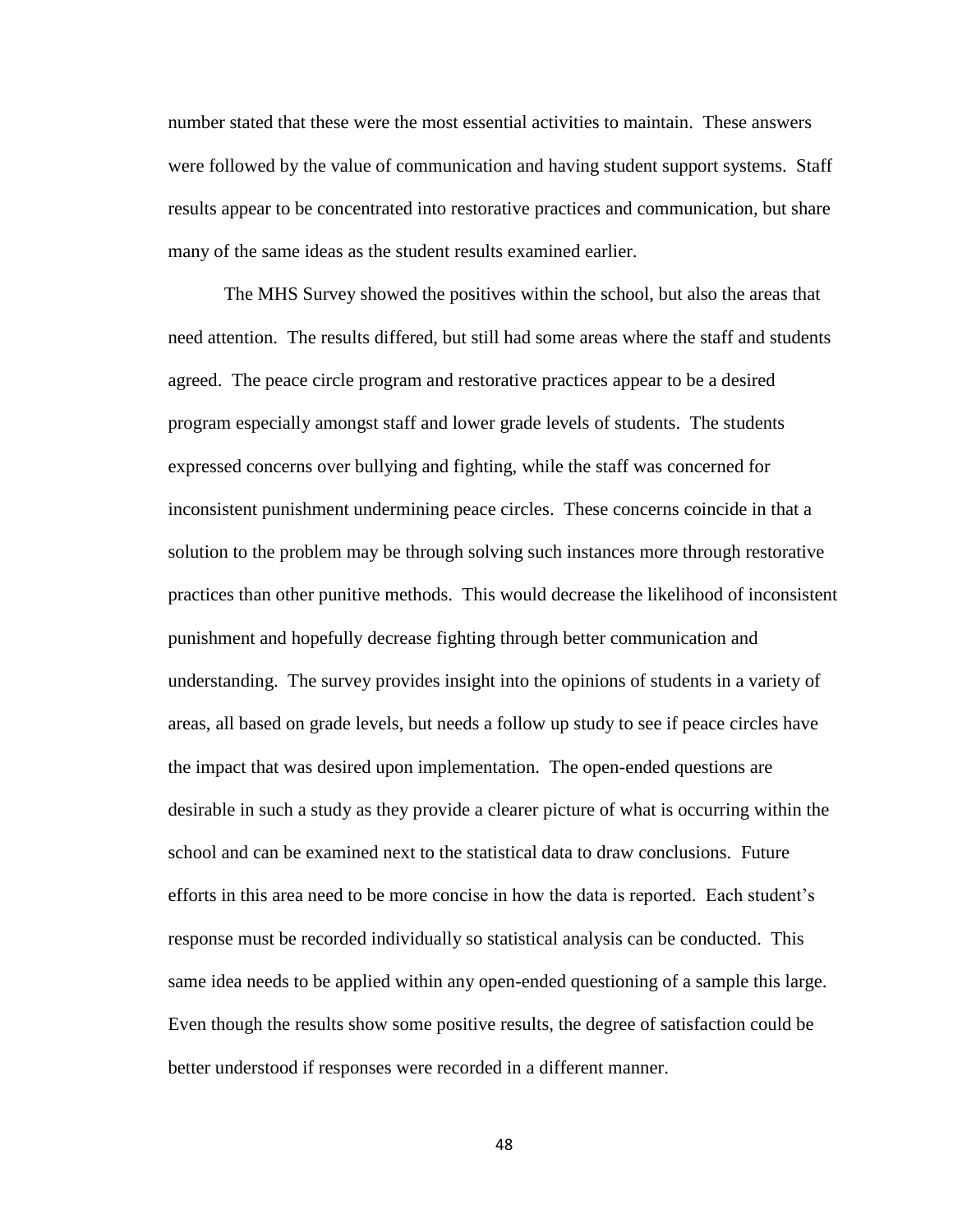#### Personal Observation

Peace circles are often focus on general issues that affect all participants rather than specific focus on one or more students. This allows for topics such as deviancy, bullying, and respect to be discussed openly without any person being blamed specifically. One of the approaches that Partners in Restorative Initiatives (PiRI) has developed is that of the Monroe Peer Ambassador Program. The Peer Ambassador Program is designed to train students at Monroe High School on how to co-facilitate a circle with a staff member. This means that once trained, the student will help lead discussions, choose topics for circles, and to help represent student concerns to staff members. Such a program has been designed to provide students with the opportunity to take a greater responsibility in changing their school through peace circles.

The Monroe High School and PiRI were gracious enough to allow me to observe and participate within peace circles at the school. I was able to examine the full day of training, peace circle procedure, and to hear opinions of students based on questions asked of them from PiRI staff. The observations provided insight into how these students are trained, what responsibilities they have upon completion and most importantly their opinions of how peace circles have affected their school.

The Monroe Peer Ambassador Training was an all day training process that ran from eight in the morning to three in the afternoon. The program trains around eight students every few months. The training that I observed only had five students present as the others were not present for the school day or arrived too late in the afternoon to participate. Participants also included two teachers who desired to gain further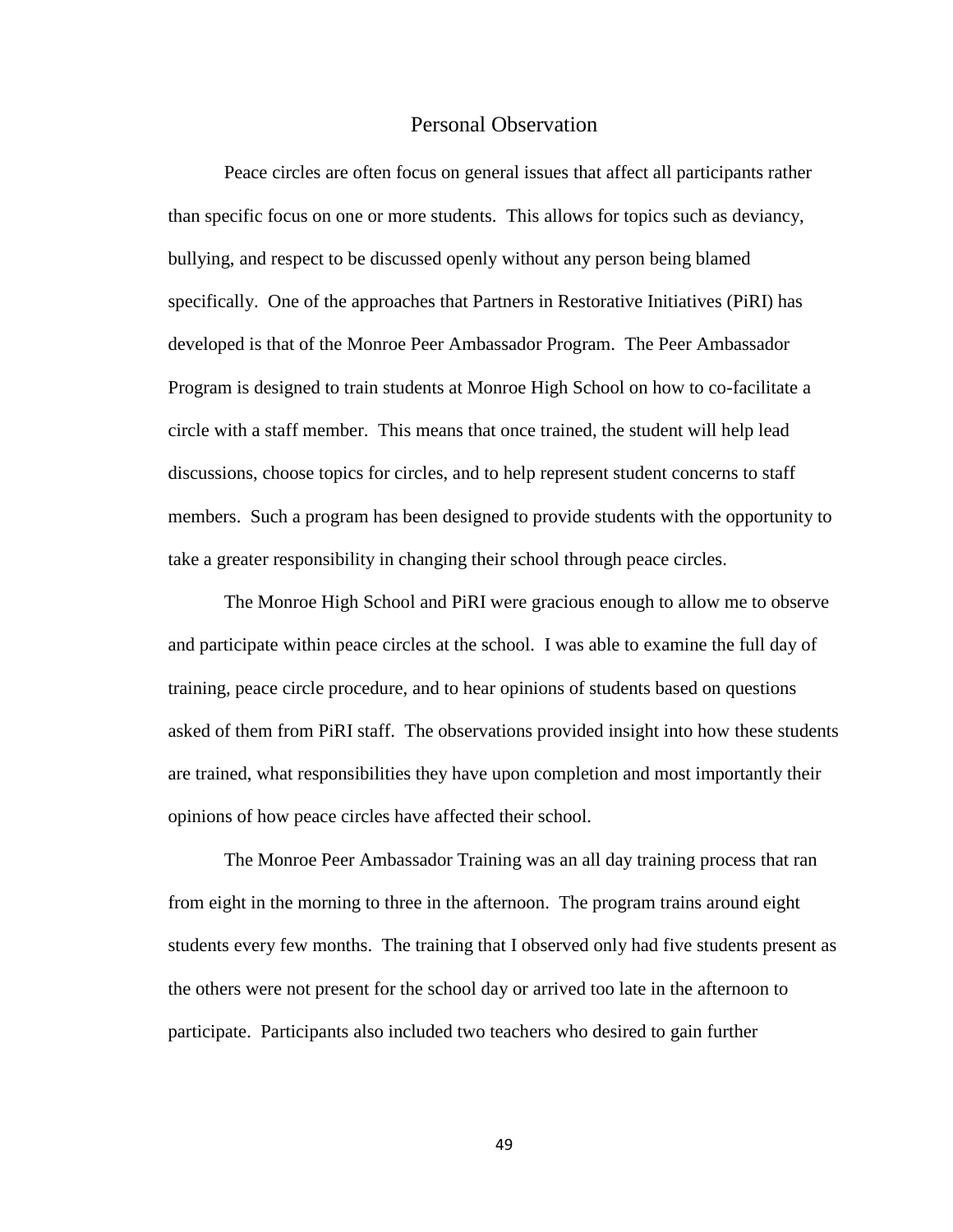knowledge and skills in the peace circle process and an administrator who is being taught by PiRI to be a trainer.

The process began with an activity to get everyone within the peace circle involved. The activity served as an ice breaker, but also a way to introduce the overall purpose and history of peace circles. The practices used by indigenous peoples were cited as a guide. Peace circles were stated as being used to develop communication, respect, and a better environment.

The afternoon portion of the Peer Ambassador Training began with a discussion on whether peace circles had impacted the school. One of the student responses included stating that prior to peace circles, lockdowns within the school over fights or violence were a constant occurrence. This student then stated peace circles have decreased these occurrences and the school is less chaotic. Some of the students stated that they continue to enjoy the circles as the years progress because they know their peace circle well and know how to communicate with the individuals better once outside the group. One student cited that an issue was brought up in a peace circle and outside of school the students got together to discuss the issue openly and came to an agreeable conclusion. This student continued and stated that such a conclusion would never have occurred before the use of peace circles. Another response provided by students was that they thought it should be used sooner in lower grade levels such as in elementary schools so that they would be used to it by high school. The teachers present stated that communication improved between teachers and students. These staff members also mentioned that communication between each teacher was nonexistent before peace circles. One teacher stated that it was rare to hear teachers being openly friendly with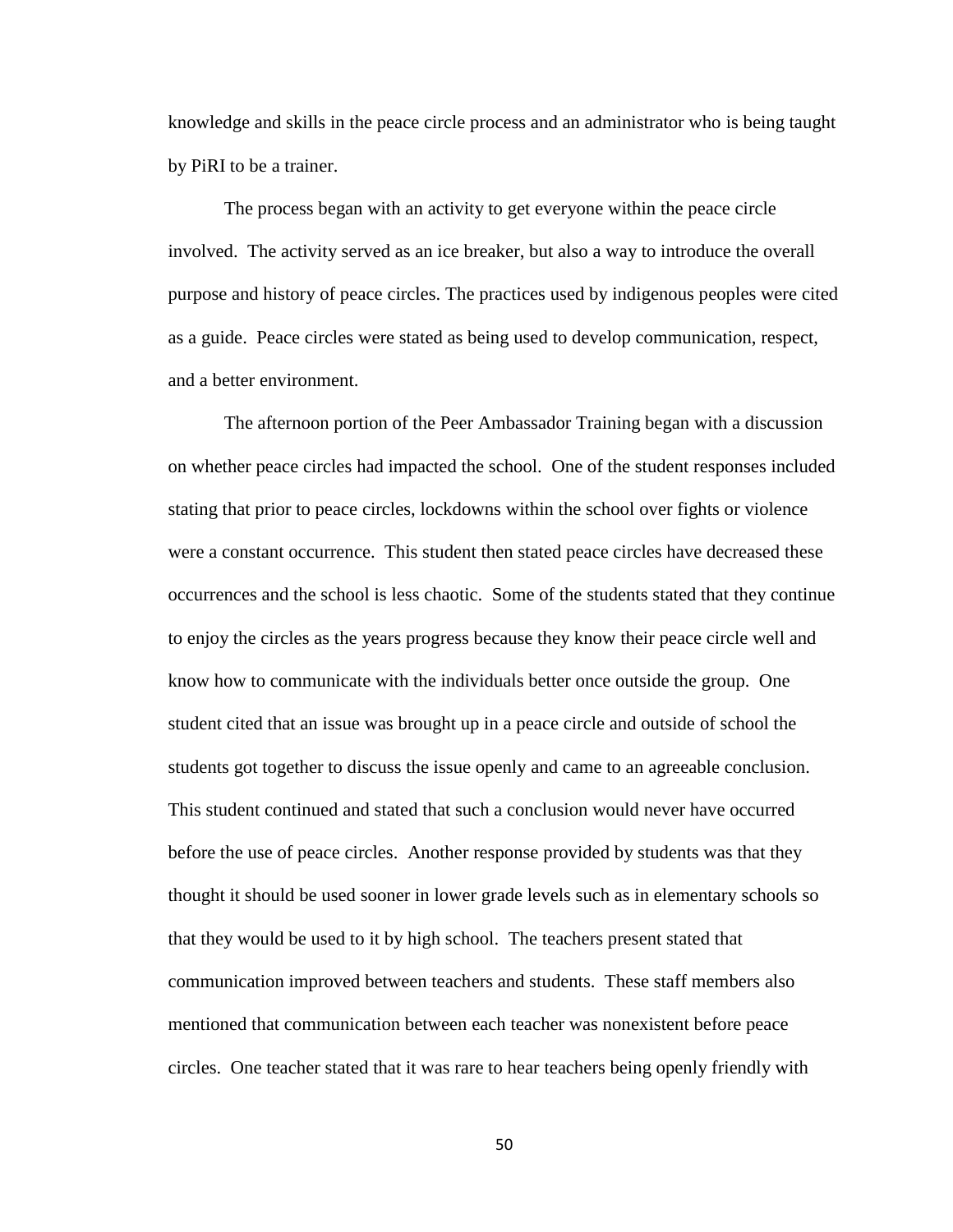each other in the hallways in years past. A common theme to the answers also brought up the point that students were less afraid to talk about serious issues with teachers. Teachers found it easier to teach since they knew their students better.

The training continued with each person creating a talking piece and to have a chance to use it within a practice circle. Afterward the rest of the training consisted of practicing ice breaker activities, discussing fun and serious topics, and concluding peace circles. Students and teachers had a chance to facilitate a circle and were given feedback to help them in future circles.

Upon completion of the training everyone discussed their feelings about the process and what they took away from it. Everyone was positive about the training, many stating that they understood the purpose of peace circles better and had a better outlook afterward. One of the students who had been negative towards the program after being recommended by a teacher to the ambassador program stated that they actually enjoyed the process and thought they could now facilitate a meeting. Throughout the process many of the students were shy and did not participate in every activity; however, by the end of the training every student was participating and had opened up. It was apparent that the circle helped make an awkward situation with new people much more comfortable for younger students. Also important to the process was the participation of the older students as they appeared to be an example to the younger members.

The overall feeling from the Peer Ambassador Training was a positive one. The students described not understanding the purpose of peace circles at the beginning of the process and by the end they all believed they served a significant purpose. One student went as far as stating they are pointless and are a waste of time in the beginning of the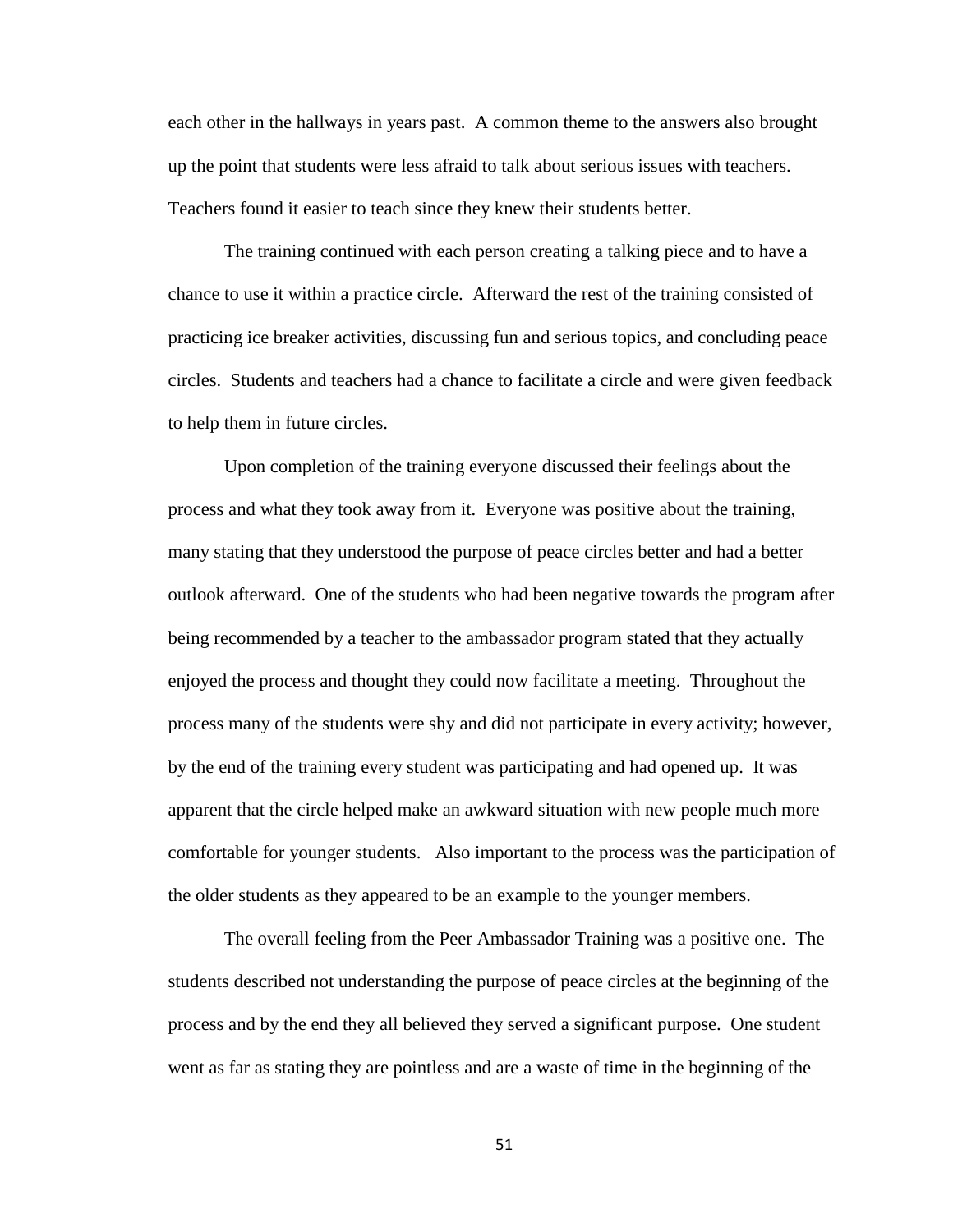training. This student later had a change of heart and saw peace circles as useful and that they could be fun. Teachers found that they had a greater amount of confidence in themselves to conduct circles and would know how to deal with unruly students better through this method. The training appeared to change everyone's opinions from either being uncertain of how to conduct circles or from being negative about them to being a positive.

The Peer Ambassador Program has become a sought after position within the student body. Numerous students have asked school staff for recommendations and view the position as being highly desirable. Ambassadors not only facilitate meetings with staff, but listen to any concerns that students bring to them. After school, one day a week, the student ambassadors meet with staff to discuss some of the issues that are bothering students and discuss how to fix them. The students in this group have even organized a meeting in the past to inform teachers of what they would like to see done in peace circles before the school year even starts. This meeting shows the initiative and responsibility this group of students feels towards improving their school. Besides the responsibility these students feel, it also shows that they know they cannot make changes alone and that they need the staff to help them make an impact. With peer ambassadors working with staff, it provides both students and teachers with a voice in how the school should be run and can dramatically affect the school environment.

## Personal Interviews

The final part in the evaluation of peace circles within Monroe High School is the face-to-face interviews with members of Partners in Restorative Initiatives and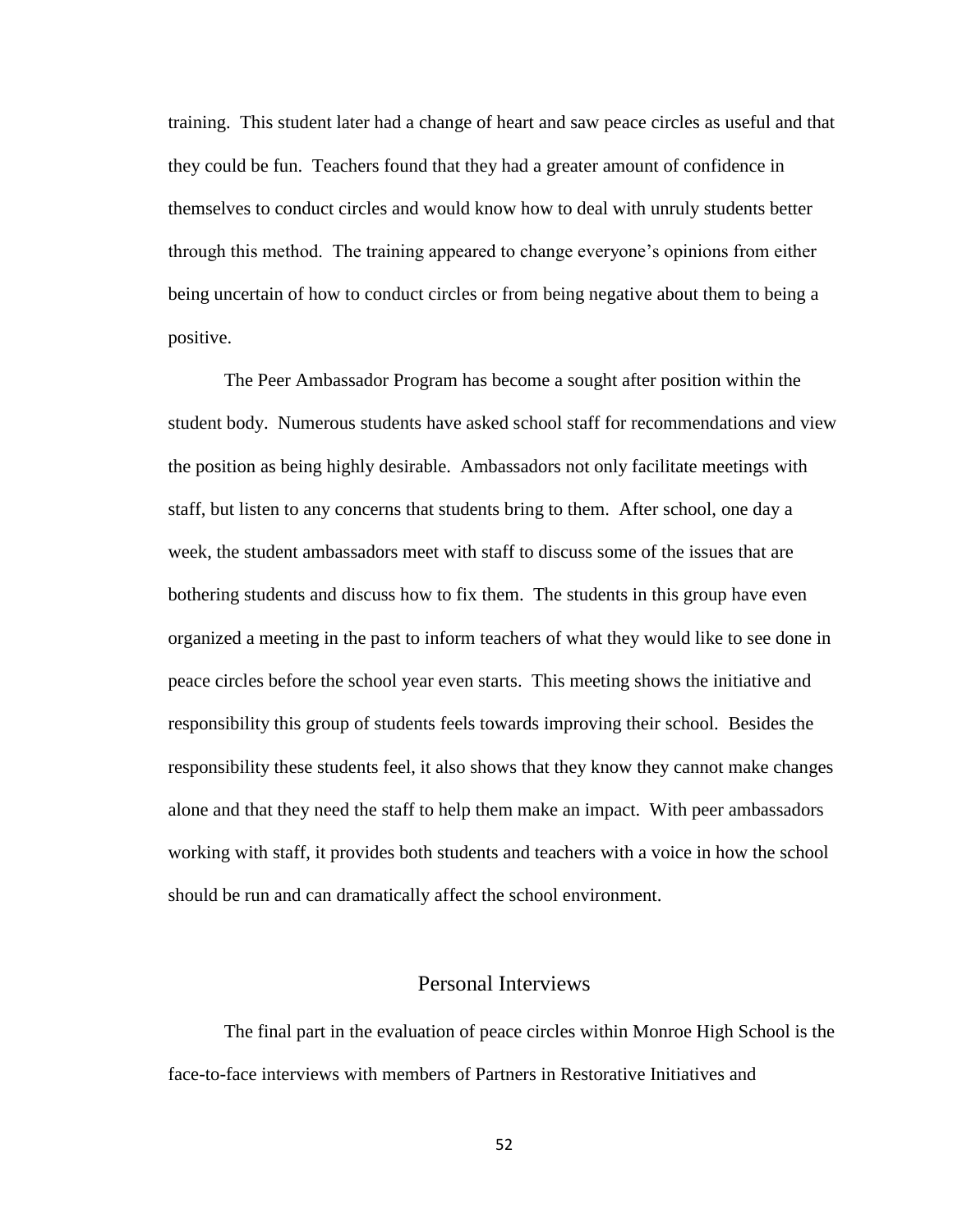administrators and teachers within the school. The interviews were a method at gaining insight into how peace circles truly function in Monroe, how they have affected the school, and lastly where they saw peace circles going in the future. Each question also reveals information on how peace circles were implemented within MHS. To examine these, the fourteen questions were split into five groups.

The questions that were asked ranged in five different categories to provide a broad look at the program while at the same time providing personal experiences and feelings from those involved. The first category of questions pertained to the general role and description of the program. This provides insight into how the program functions and what it was designed to impact. The second set of questions were more specific, asking the teachers, administration, and PiRI staff how they had been impacted by the program and how they see the program affecting others such as students. The next category pertained to an evaluation of the program, whether it is successful at its original goal or what it is not doing well. The fourth category of questions asked specifically about the impact the program has had upon the school and the students. This category is where many of the questions about delinquency and school environment were asked. Lastly, questions were asked about what lessons have been taken away from the program and how it is going to be modified in the future. Each category provides an overview of the program as a whole, but also gets to the questions that will provide insight into its actual impact. Labeling theory and strain theory guided the questions that were asked in this portion and provide an idea of whether the program addresses many of the issues each theory raises. Each category breaks up the questions and gives them a discernable purpose towards the evaluation process.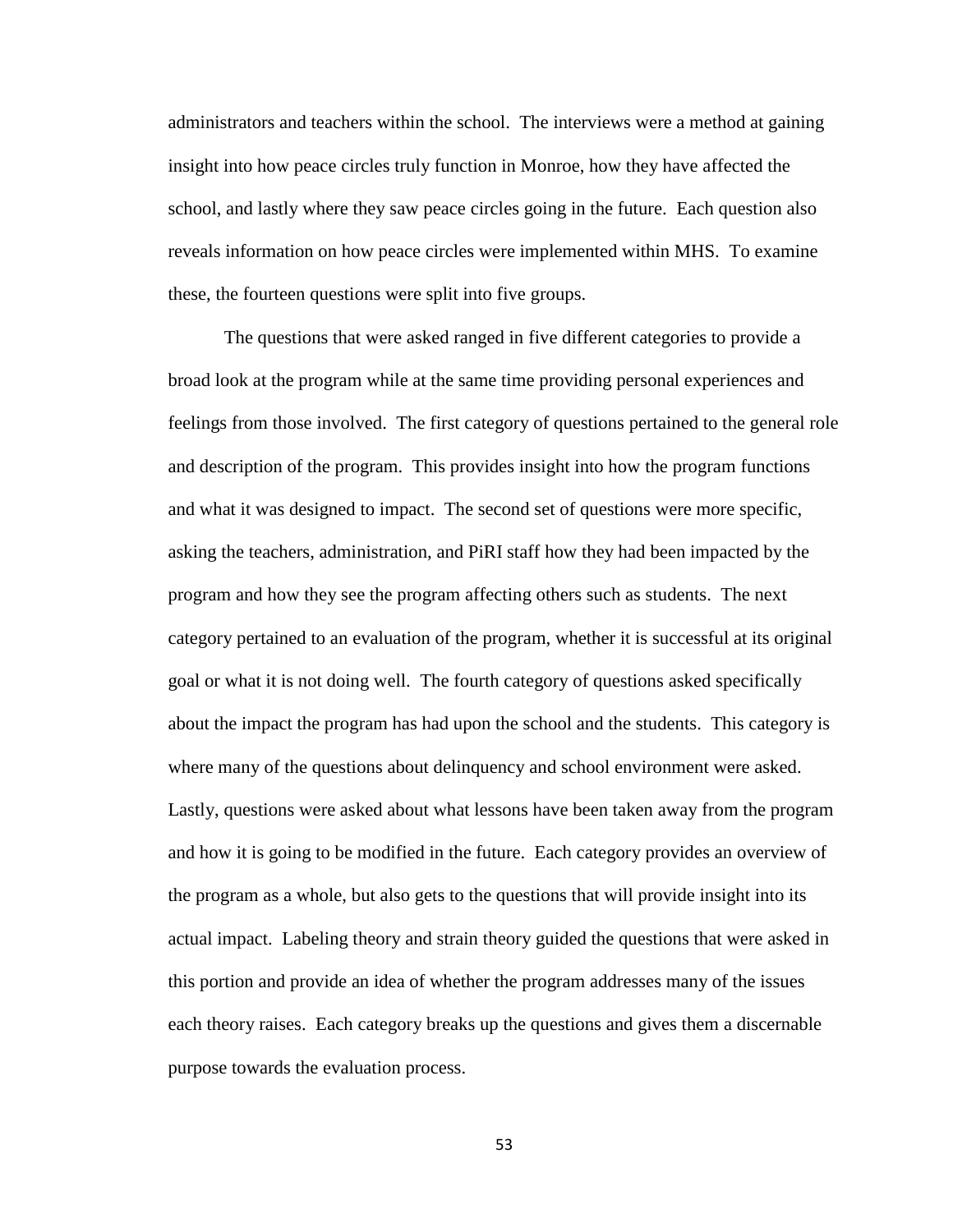The questions within this study were asked verbatim and only provoking statements such as "why" or "how" were used to gain further information on the subject. Some questions were not answered by those interviewed due to the individual either not knowing or not having a conclusive answer. Due to the small sample size the answers will be given in a generalized form in order to not reveal which group the individual was from. The questionnaire can be found at the end of the document as Appendix 1.

The questionnaire begins with asking the individual what the main goal is in using peace circles within Monroe High School. Answers to this question were all very similar, in that building a better community was essential. One respondent stated that a better community was built through creating relationships. Such relationships as described would be developed once an environment was made comfortable, safe, and a feeling of trust was present. Each respondent made it clear that peace circles were put in place to help facilitate this new environment, to help create the levels of respect, trust, and safety to build a better school climate.

As mentioned earlier, many such programs are modeled after specific theories. This was a main reason for asking whether the peace circle program within Monroe High School was modeled after any specific research or theory. No specific theory was mentioned by any respondent, although one stated that it had a great deal in common with labeling theory. This individual stated that pre-conceived notions between African-American and Hispanic students caused a great deal of distrust due to language barriers. Peace circles were stated as diffusing this distrust after these notions were dispelled in circle. Once those students found out that their pre-conceived ideas were wrong much of the feuding between the two groups ceased to exist. Other than labeling theory, a main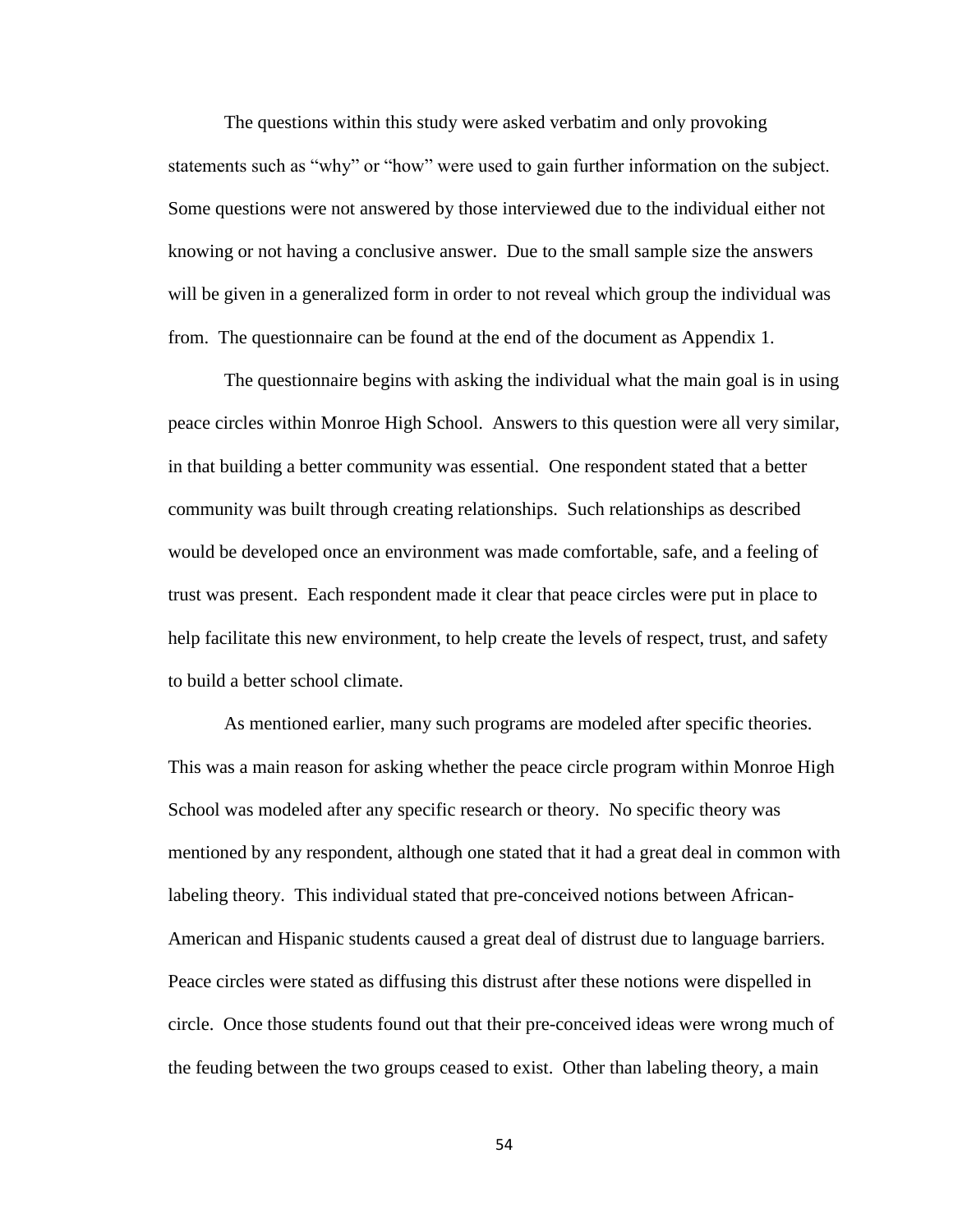response was that of taking examples from indigenous populations. These populations have provided much of what PiRI current practices entail. Such examples include allowing everyone to have a voice and for the process to be rooted in respect. Another value taken from such aboriginal cultures is for discipline to lead in the right direction, not to punish just for the sake of punishment. This means that punishments should help the offender towards improved behavior rather than just making a student feel guilty.

Peace circles are one restorative practice out of many and it is an interesting question on why they were chosen over another alternative, if any. A requirement within Monroe to fulfill was that of the Olweus Bulling Program. This program simply requires that some sort of practice needs to be implemented within the school that helps to prevent bullying. Peace circles became a response to this requirement. Once the idea was presented to Monroe by Partners in Restorative Initiatives, the school found it to be a good fit. Besides peace circles no other program was ever considered according to the respondents. The peace circle program was started in the summer of 2007 and everyone was trained by the following year.

The last question within the general description category asks how students were placed into circles and if students of different grades were ever mixed. According to respondents each student picked their top desired mentors, or teachers that they desired to be in a circle. Almost every student received their desired mentor. Currently each student meets in peace circles with their mentor every other Friday. Previously, students would sit in classroom peace circles every third Friday and did not get to pick their mentor. Students can be mixed; however, the lower grades tend to be placed together. The reason for this is that prior mixing of student led to the "corruption" of younger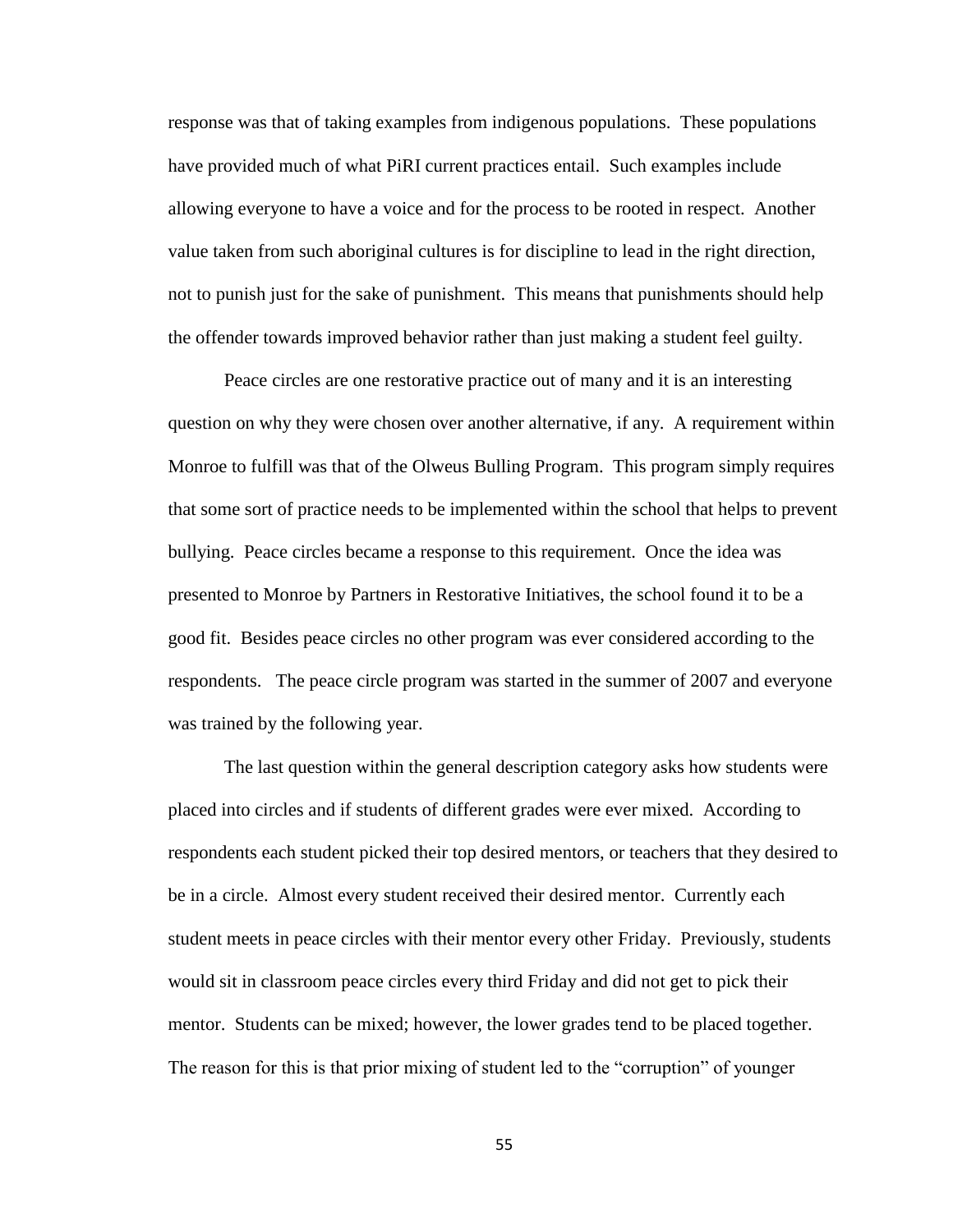students and also many older students found the lower grades to be too immature. Peace circles within Monroe currently have ten students per one teacher which is seen as being ideal or at least close to it. Lastly, peace circles are still allowed to be conducted in class as well, but are more commonly seen with their mentors on the scheduled day.

When asked about the programs impact upon the individual, each person responded positively; however they all had concerns. Each person cited that the program was like nothing else they had seen before. Most stated that the students were the main part of why they enjoyed peace circles. They stated that they enjoyed the peace circles when students shared stories, got involved within the group, seeing them open up on serious issues and mainly seeing the fun they had in the practice. The respondents stated that peace circles furthered relationships with staff and knowing the difference it has made was rewarding. Some of the concerns presented however included a desire for peace circles to take hold quicker, meaning that their impact would be felt faster and that the support for the program would be present to a larger degree. Another concern was over state requirements and that a great deal of time was taken away from peace circles.

The perceived impact on others such as administrators, teachers, students, and parents appeared to be a positive one. Some of the responses included stating that the impact was "powerful" and that relationships have improved between all of those mentioned. Respondents said that communication was a key element that peace circles helped facilitate that has enhanced such relationships. One individual stated that some teachers did not enjoy the use of peace circles; however, they stated that it has had an impact upon attitudes of all of those who try it. Three of those interviewed even stated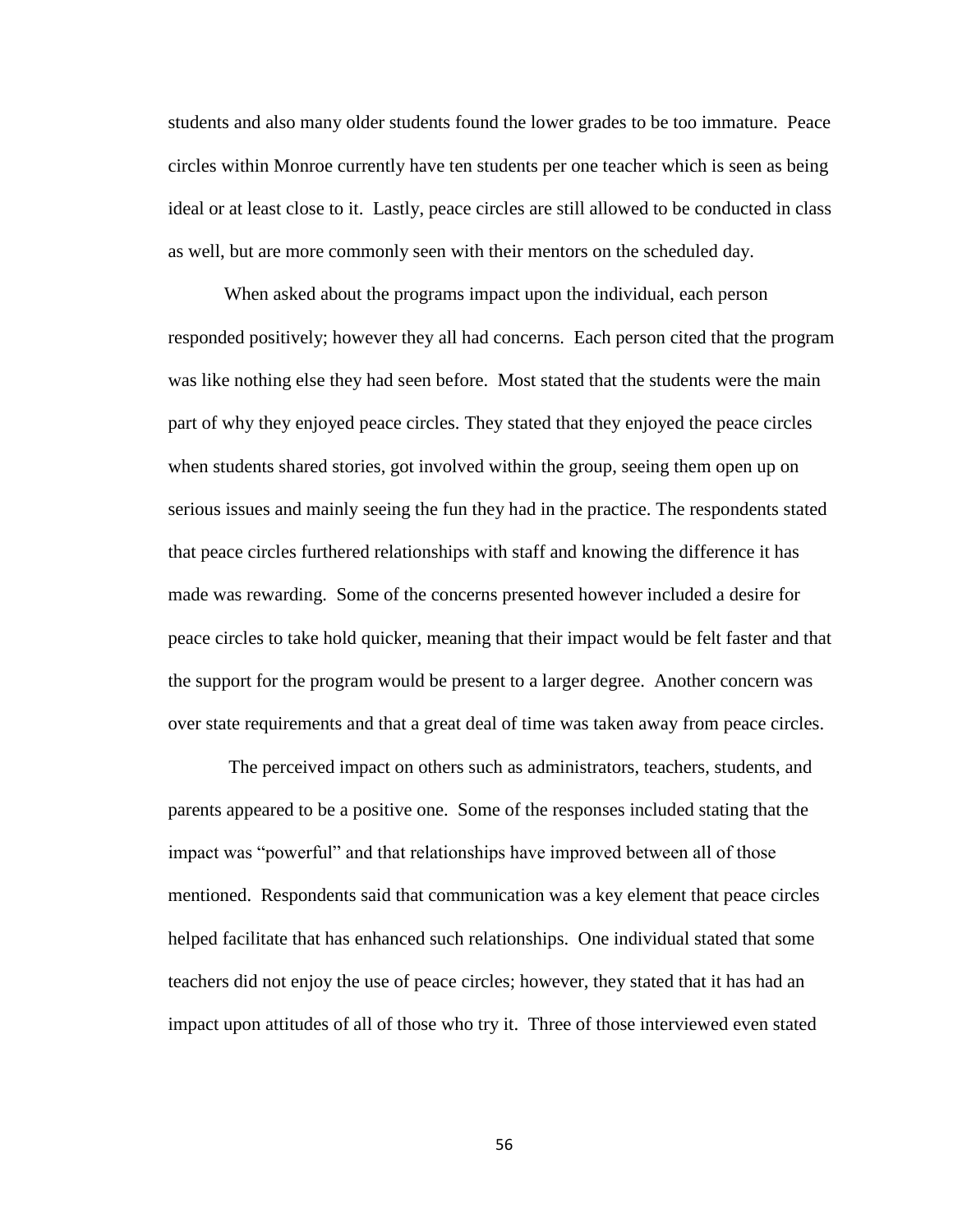that parents have seen improvements in their child's behavior and that their family discussions outside of school have also improved.

The next question asked the person if they enjoyed using peace circles. The respondents all stated that they enjoyed using peace circles, but acknowledged some observed drawbacks. One respondent declared that time is always an issue in that teachers are pressured due to state requirements. Another issue that was raised was that of the actual scheduled time for peace circles. Friday afternoons were seen as a difficult time to conduct peace circles as students were often rambunctious and could not focus as easily due to it being the final hours of the day and right before the weekend. The students were said to look forward to the time for circles, but often lost the focus necessary after a short while. One of the main issues seems to be the lack of time in an ordinary day to fit in peace circles other than when they are specifically scheduled.

When asked if there had been any successes to the program there was a wide variety of responses. One positive result was from the winning of the Princeton Prize in Race Relations in 2010 by a Monroe Peer Ambassador. The student received the award for describing her efforts within the program and how she is working towards creating a better school environment through facilitating peace circles and the Student Ambassador Program. Another success was that students were becoming more involved within peace circles in co-facilitation, but also within community conferences because of it. Students not only participated within circles, but served as community members within conferences that discussed specific student conduct issues. Teachers were described as coming together to become well organized compared to years past where communication was nonexistent. Peace circles were cited for helping shape student attitudes by not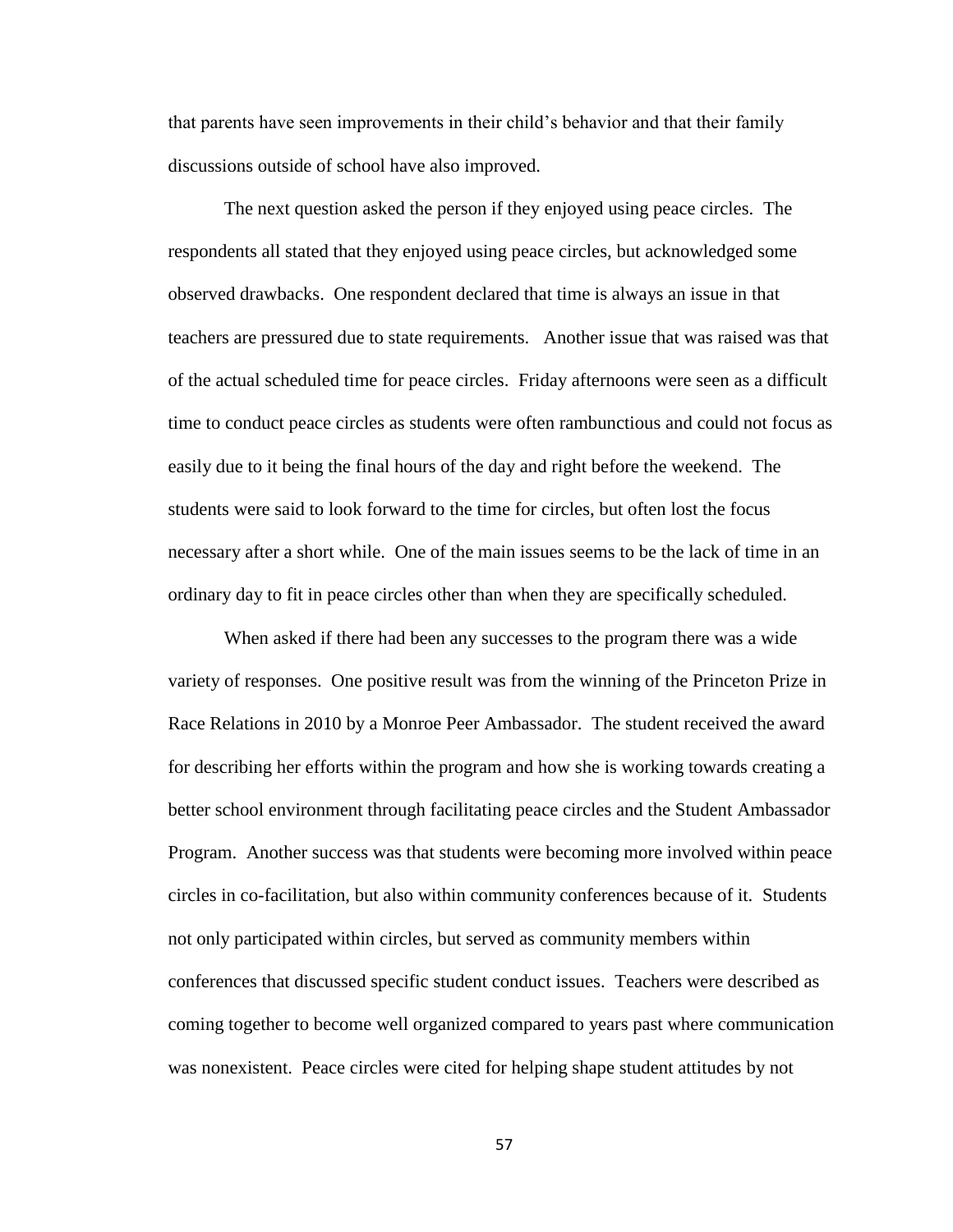specifically placing blame on delinquent students. Instead, peace circles raise issues that affect everyone in the school the discussions result in students expressing desire for general behaviors such as bullying to stop. This shaping was cited by a respondent for improving student behavior and classes that were difficult to handle.

The second question within the evaluation of the program section asked if there had been any problems with the program or issues that peace circles had difficulty addressing. A major issue that has developed is that of evaluation itself. A formal evaluation of the program has not been conducted and would be useful to find out the true impact of the program. Another issue cited was starting with too serious of topics within circles and not beginning with more fun activities. This mistake began peace circles on a rough start, but has improved since then. In its implementation, peace circles were stated as being undermined by certain staff members who did not desire to take part in the program. Over time such undermining has declined for the most part, but issues still arise with teachers who are not trained within the program. A problem that was mentioned in regards to students was that of attendance. Truancy is a major problem at Monroe and it is difficult to get students involved and to build trust if they are not in school. The other problem as cited before is that of New York State requirements such a regents. Such requirements hold teachers to a strict curriculum and make it difficult to fit in extra time for peace circles.

The next question of the survey asked how students have responded to the training of the ambassador program. Responses were universal in stating that they have positively responded and that students wanted to be nominated to the program. The ambassador program created a goal for students and it has become highly desired. The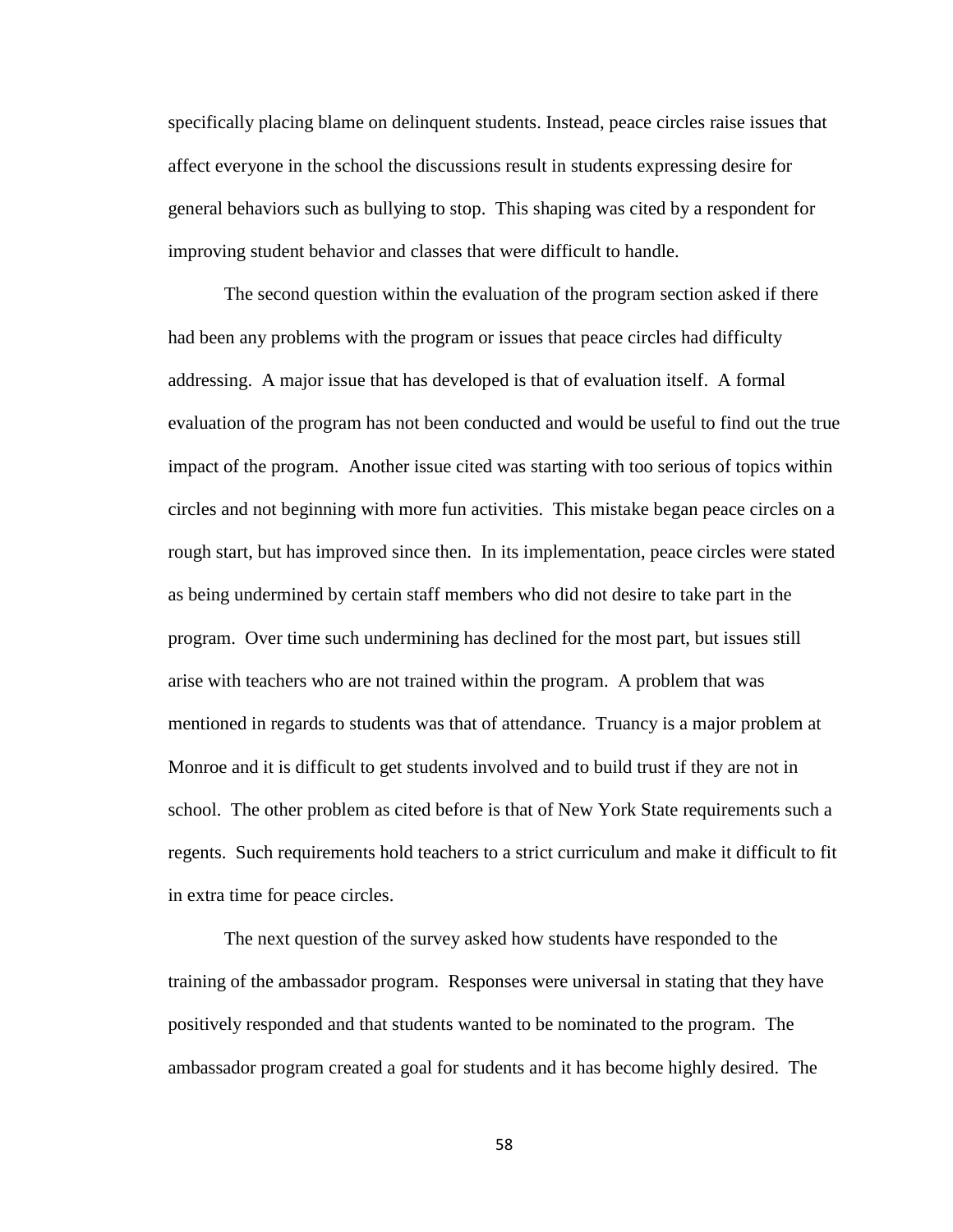ambassador's were cited as participating in the Green Sweep Program which is a program where they cleaned up their local neighborhood. The group has shown to take initiative both in school and within their community. Partners in Restorative Initiative's also offers a two week long training, one at the PiRI offices and one at a camp. The camp allows for students to build relationships, have fun, and at the same time learn how to be leaders within their school and community.

When asked if the peace circle training has helped the respondents once again the answers were unanimously in that they had. The training was cited to help build relationships and showed students that teachers and staff cared for them since they took the time to go through the training. Other respondents stated that the process is inspiring and re-energizes ones spirits.

In examining the impact on the school through asking about the school atmosphere once peace circles became implemented, the responses were similar to what past studies have found. Most of the respondents stated that it had decreased issues such as fights, suspensions, and arrests. Another important issue that was resolved was that of fear. An individual mentioned that the feeling of the school improved, that the level of fear decreased and feelings of safety increased. One respondent was not sure if the program had gone far enough yet, but was hopeful. This individual stated that the program helps, but was not being used to its full potential to have the significant impact that was desired. Some respondents believed that the results of the program would take another year before the full conclusion could be drawn; however, in the short term numbers had dropped in regards to disruptions, violence, and the general occurrence of problems.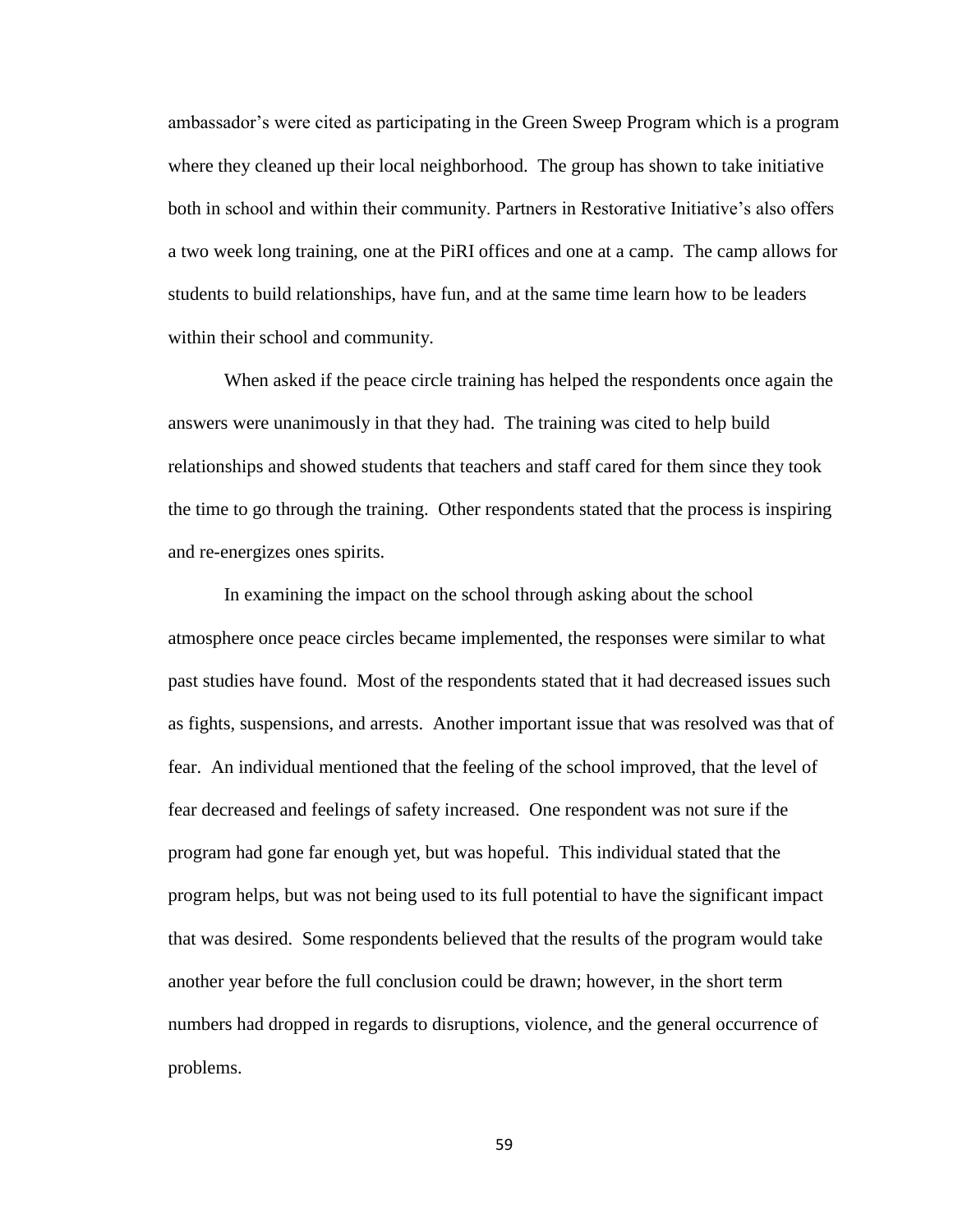The last section of the questionnaire concluded with the lessons that were learned from the program. The first question in this category was to ask what future goals the program had. Each respondent had an answer that varied. One respondent pointed to sustainability as being a goal for the future. This person stated that sustainability is difficult because keeping people in administrative positions who are supportive of the program does not usually last long. This individual stated that these administrators are often moved to different schools once an impact begins to take hold. Another respondent also stated this as a goal, but mentioned that acquiring grant money was a must in order to train more staff and students. Training of such individuals would ideally be conducted through ten circles and to continue such efforts in the future. The current training of the staff is solely introductory level, but one individual hoped to have the option for staff to receive enhanced training. A differing goal was to ensure that peace circles that had issues with problem students found a resolution. This idea of checking back with staff members who cited problems would improve the chances of the problem being completely resolved and would improve student and teacher satisfaction. Another goal that was cited was to find a model program to emulate. This meant that instead of being a model for other schools, Monroe needs a model of its own to examine so that they could become better. One of the last goals cited was to improve evaluation of the peace circle program.

The last question of the survey asked about what changed in the peace circle program in the past two years. The respondents stated that peace circles had increased in availability, meaning that they used to be every three weeks and now they occurred every other week. Another adjustment was seen in that almost everyone within the school has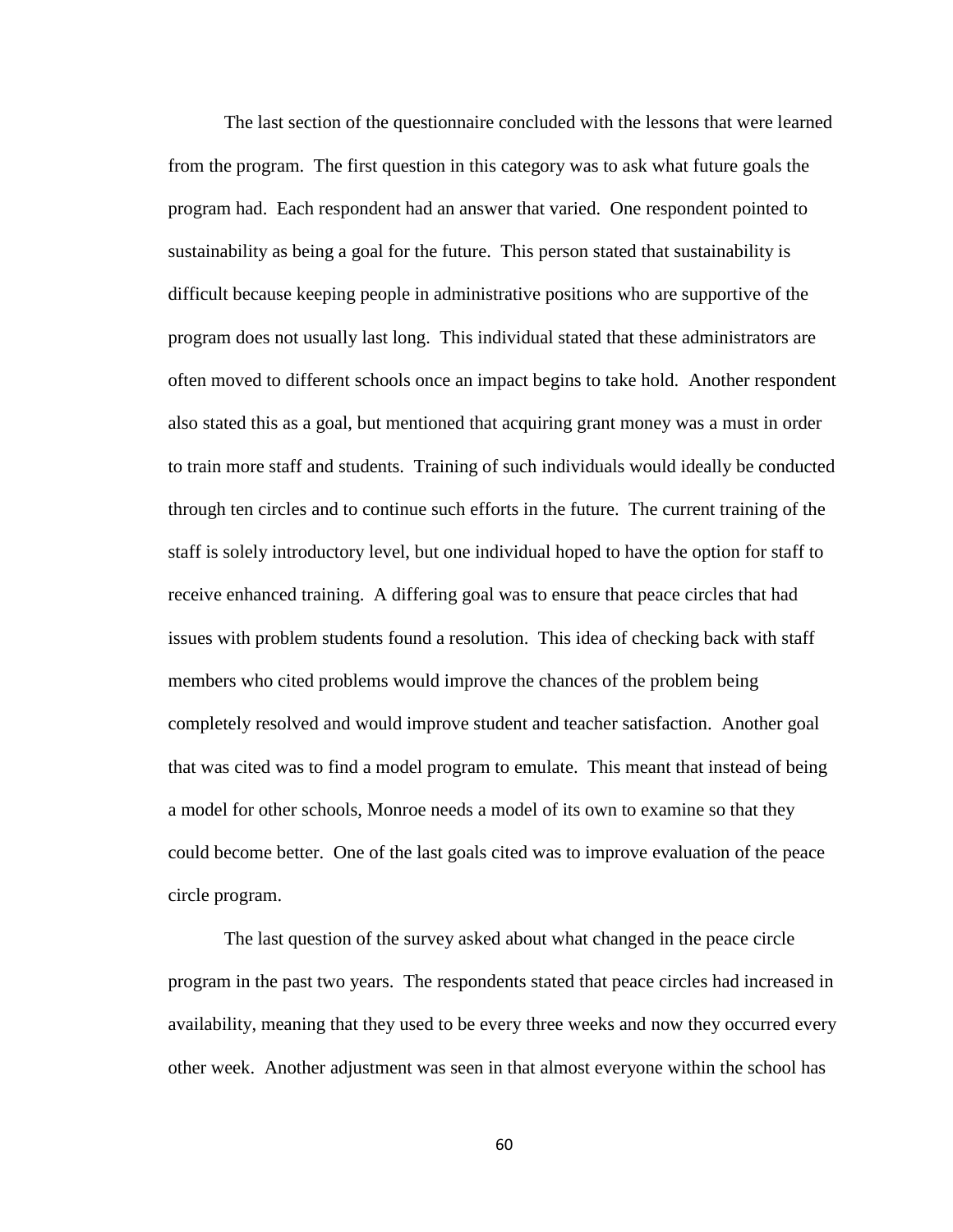been trained. The majority of people being trained had improved the understanding of how peace circles work, but also the knowledge that pleasant topics were needed to begin circles instead of starting with serious topics. Another individual mentioned that when peace circles began everyone appeared to be going through the process alone, but steadily the environment has changed to where people are working together.

The responses seen from this questionnaire find many of the same positives and negatives with peace circle programs seen through the literature. Issues that arise within past research and were mentioned within this study include a constant difficulty in managing time. Peace circles demand time in order to be truly effective and due to state requirements such time is highly coveted. Another issue raised is that of sustainability. Sustainability is difficult with such a program due to the constant changing in administrative positions in urban city schools. Without support from administrators the program will not function and could lose its standing within the school. Another issue related to sustainability is that of funding. To find support for such a program it must show evidence that it truly works and saves money in the long run. Showing such evidence is difficult without a complete analysis and such an analysis would cost money.

A problem that is often overlooked relates to the subject matter within the peace circle. Often times programs fail to achieve their goal by being too overzealous for results. This was brought up in the early stages of peace circles being used in Monroe when they started with serious topics instead of a fun beginning that would have catered to building trust. These issues have all been cited as problems that can cause programs to fall short of their goals or ones that hinder the program from gaining enough support to last for a long period of time.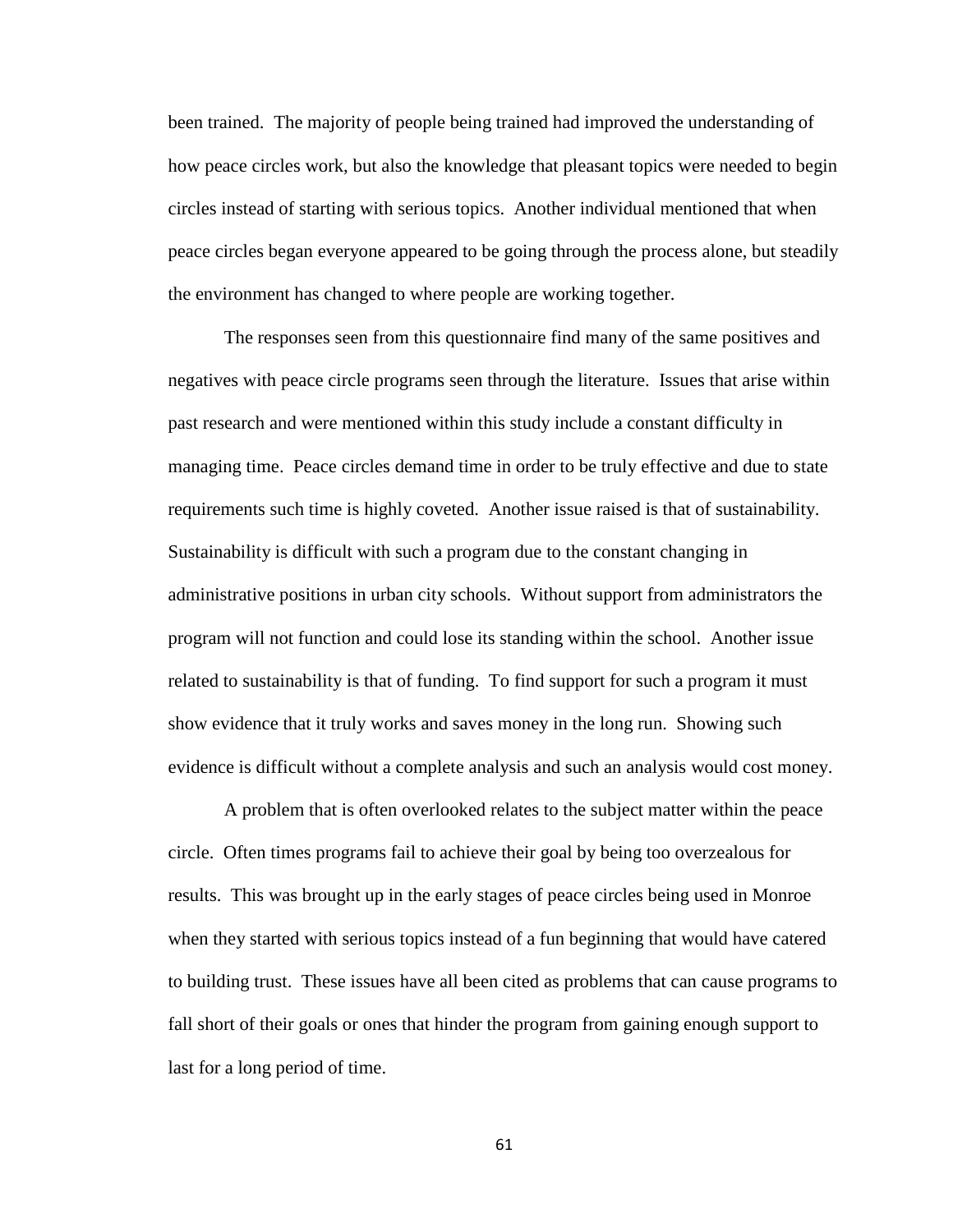Even with the negatives and concerns brought up from the interviews, there are numerous positives. The program has been credited with bringing together a disorganized school that lacked communication amongst staff members. Through new administration and staff that supported the idea of peace circles and implemented the program, the school has been altered into one that emphasizes respect, safety, and communication. With the staff working together as a team, they have begun to take the peace circle program in stride. Peace circles within the school have been said to decrease violence, detentions, pre-conceived notions, and fear. Students have shown initiative through efforts in the Student Ambassador Program that not only shows leadership within their school, but in the community. These students have taken responsibility for the behavior in Monroe and are working with teachers to enhance the school environment. These efforts have not gone unnoticed as with the Princeton Prize in Race Relations given to a Peer Ambassador. Such success shows that the program is indeed having a noticeable impact upon the school, its staff, and its students. There will always be obstacles to overcome; however, if students, teachers, and administrators continue working towards the same goal, issues of communication, violence, and safety can be overcome through peace circles.

# Analysis

In regards to theories, hypotheses were developed as mentioned previously in the methods section. The hypotheses cannot be examined quantitatively as this study did not have access to such information, but instead can be interpreted through observations and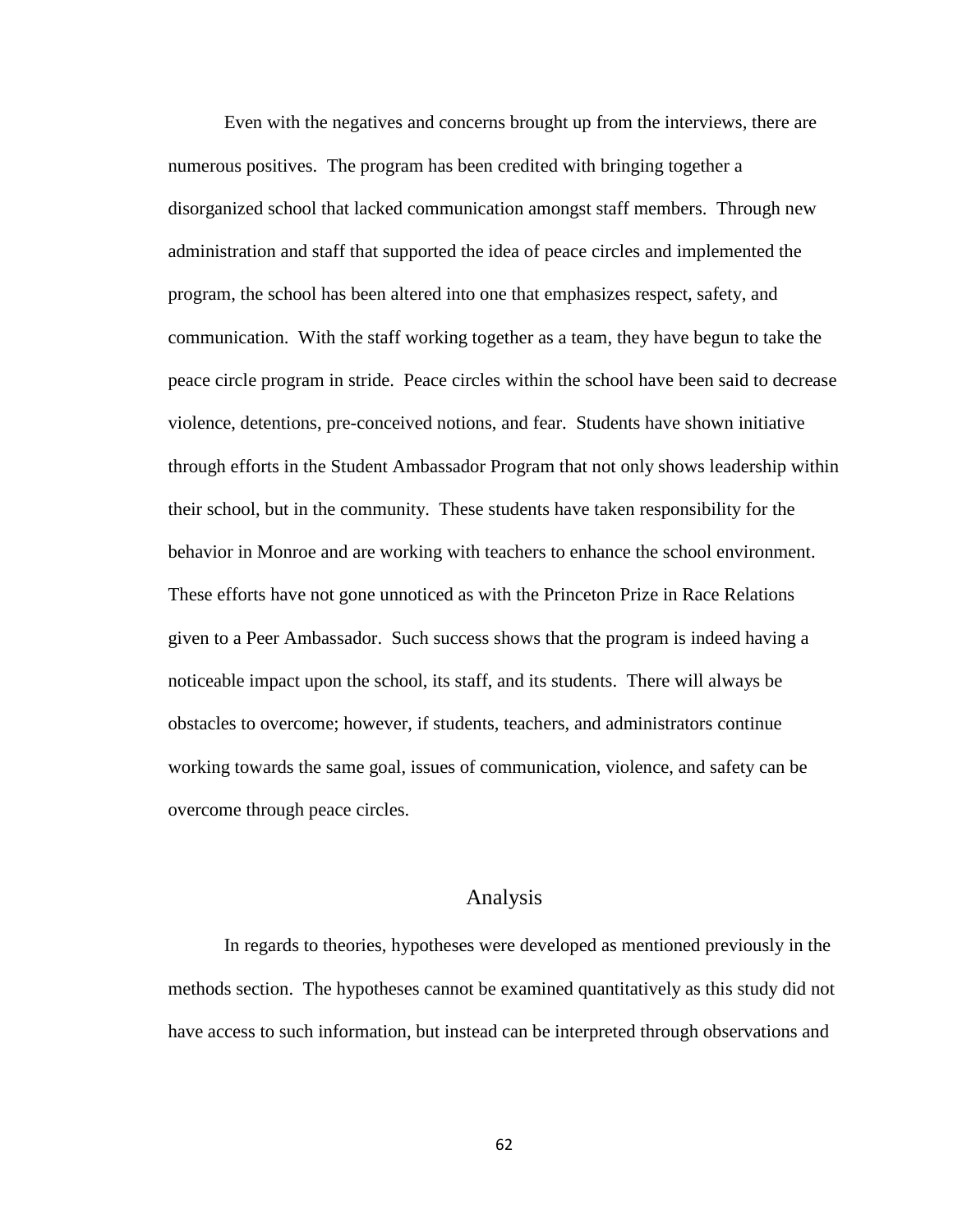the questionnaire responses in the previous section. The seven hypotheses are displayed

below.

H0: Peace circles within Monroe High School have no impact upon perceived delinquency.

H1: Peace circles within Monroe High School decrease overall perceptions of delinquency.

H0: Peace circles within Monroe High School have no impact upon perceived school fights.

H2: Peace circles within Monroe High School decrease perceptions of school fights.

H0: Peace circles within Monroe High School have no impact upon perceived detention rates.

H3: Peace circles within Monroe High School decrease perceptions of detention rates.

H0: Peace circles within Monroe High School have no impact upon perceived suspension rates.

H4: Peace circles within Monroe High School decrease perceptions of suspension rates.

H0: Peace circles within Monroe High School have no impact upon perceived student referrals to the administration.

H5: Peace circles within Monroe High School decrease perceptions of student referrals to the administration.

H0: Peace circles within Monroe High School have no perceived impact upon those involved with the program.

 $H<sub>6</sub>$ : Peace circles within Monroe High School have had a perceived positive impact in those involved with the program.

H0: Peace circles within Monroe High School have no impact upon perceived student communication.

H7: Peace circles within Monroe High School have increased the perception of student communication.

The first hypothesis dictated that peace circles should have shown a perceived

decrease in overall delinquency. Based on responses to the interview questions I asked, it

is apparent that each individual believes the issue of delinquency has been impacted.

This result is the same for the next four hypotheses that dictated there would be decreases

in fights, detention, suspension, and administrative referrals. Each of these issues of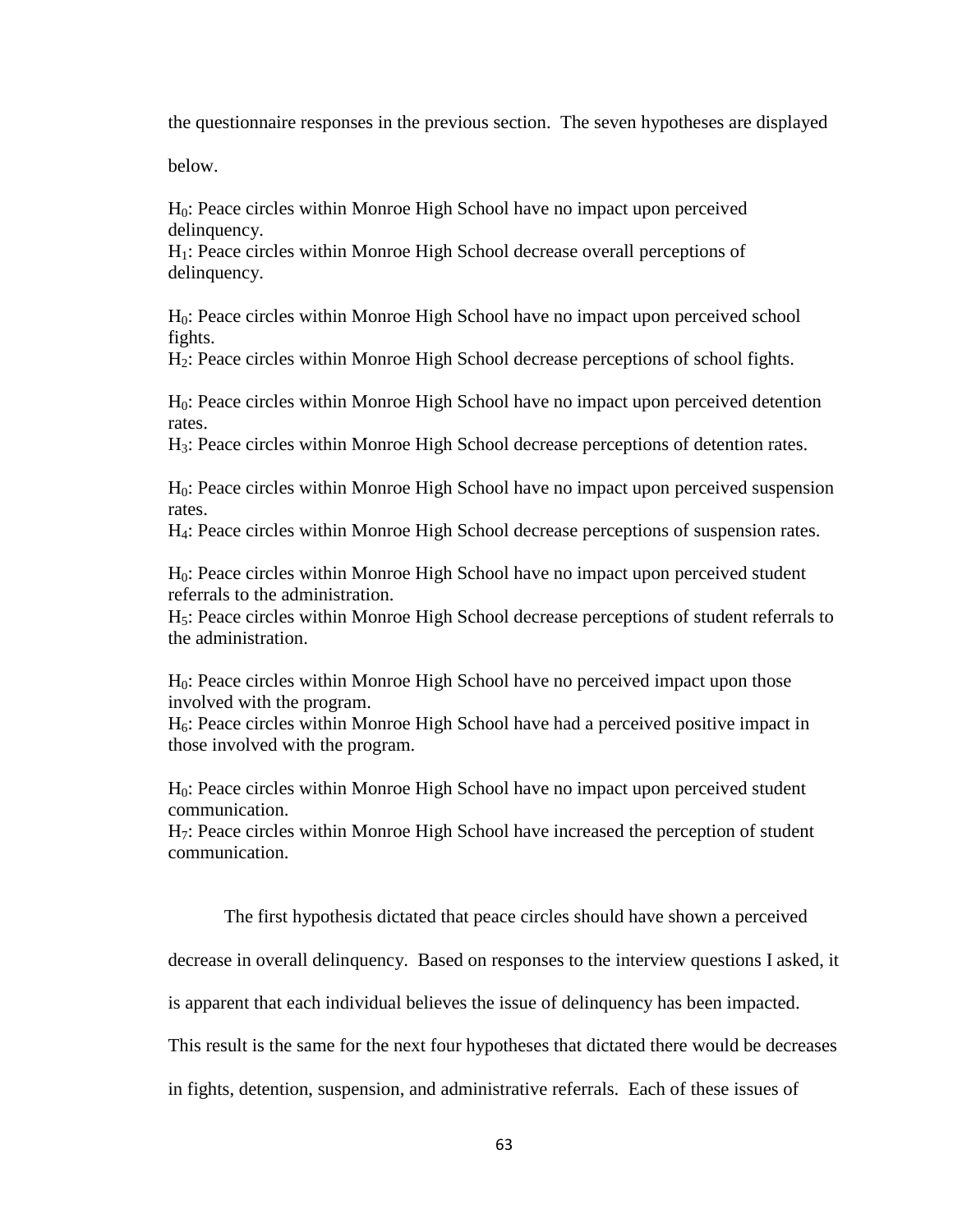delinquency was cited by respondents one or multiple times as being on the decline. Actual statistics are expected within the next year and those interviewed expect decreases in each area. This is corroborated through observational data from the Peer Ambassador Training, where students stated that bullying, violence, and fear had declined. Each respondent stated that the school environment improved through enhanced communication and safety that began developing through the use of peace circles. With this information, it appears that peace circles have decreased the perception of overall delinquency in regards to fights, detention rates, suspension rates, and also administrative referrals. The extent of the decline in delinquency is unclear; however, there is evidence that peace circles are viewed as improving many aspects that once plagued Monroe High School.

When hypothesizing that peace circles would have a positive impact on those involved it was believed that participation would improve the social environment and relationships between teachers and students. The students within the Peer Ambassador Program that were observed shared that they respected teachers more due to the level of understanding that had been created through the use of peace circles. These students stated that they felt more comfortable opening up toward teachers and believed that their voice was being heard. On the opposite side, all respondents to the questionnaire stated that they saw better communication between students and teachers. With this communication came a feeling of respect and community that was not present prior to the implementation of peace circles. Respondents stated that they often felt "reenergized" and "proud" of being part of such a program due to the impact they have seen it have. For these reasons it is clear that the program has indeed had a positive impact on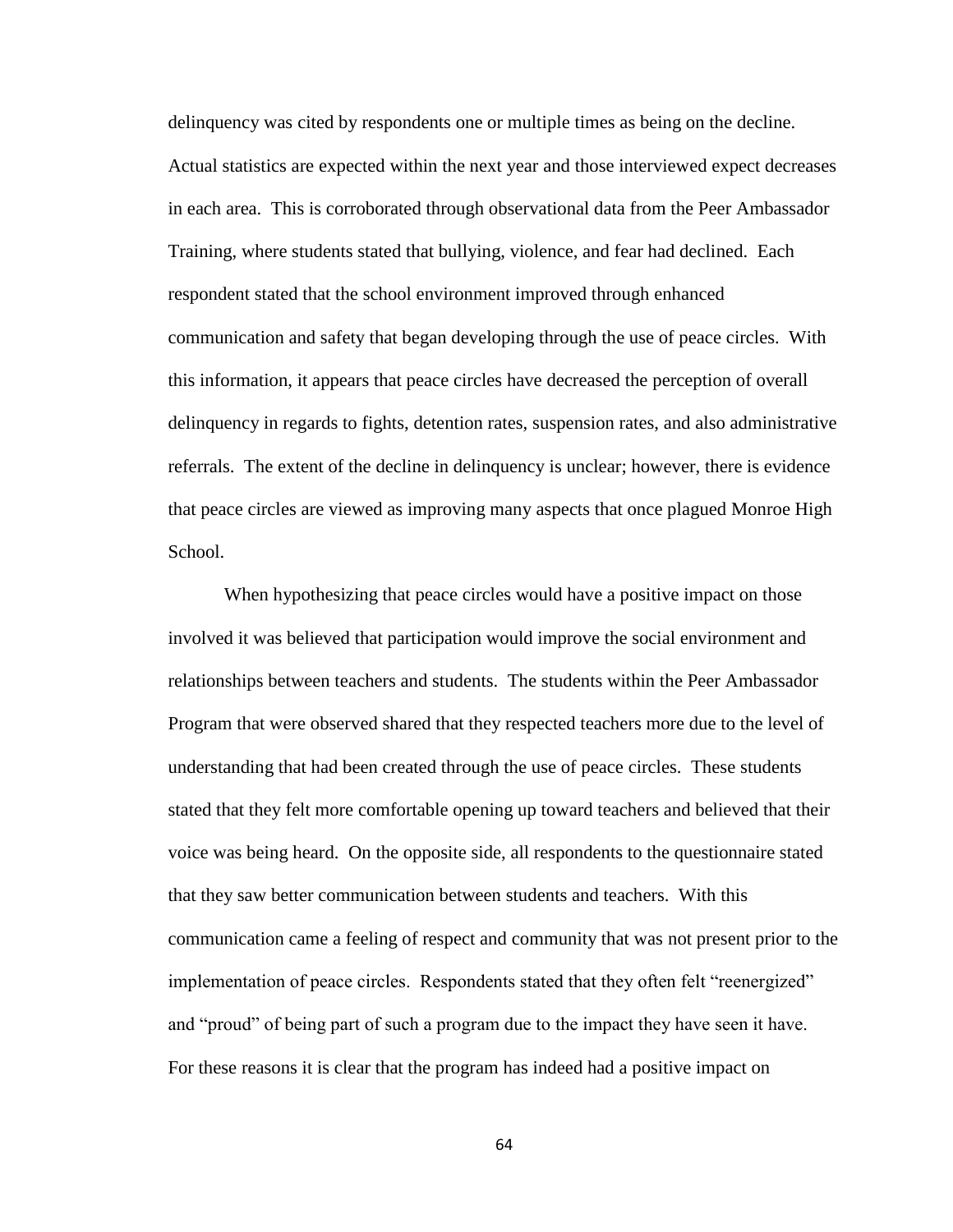everyone involved. This finding relates well to the last hypothesis in stating that peace circles would increase student communication.

Student communication was cited by those interviewed as a serious issue within Monroe High School for years. A source for such lack of communication was due to the large amount of transience and also the language barrier. This meant that Monroe High School commonly welcomed new students throughout the year while at the same time saw others leaving the school and community. This transient behavior made it difficult for students to build lasting relationships with teachers, but also with peers.

The language barrier between those students who spoke English and those who spoke Spanish caused students to form pre-conceived notions about others they did not understand, resulting in feuding within the school. These issues were directly addressed by peace circles. First, new students became quickly acclimated by being involved within a peace circle and the resulting participation helped develop relationships with fellow students. Monroe used the practice of peace circles to help eliminate any preconceived notions students may have had.

Peace circles allowed for students to participate with activities and to share personal stories. The shared communication created greater understanding among students of different races and ethnicities. For this reason, communication between students has improved. A respondent mentioned that issues among students are now settled through a peace circle type atmosphere, where each person has a voice. This type of communication was not present before peace circles and is another reason for the improved school environment. Peace circles have indeed increased student communication. Even with the positives discussed there are issues with the program in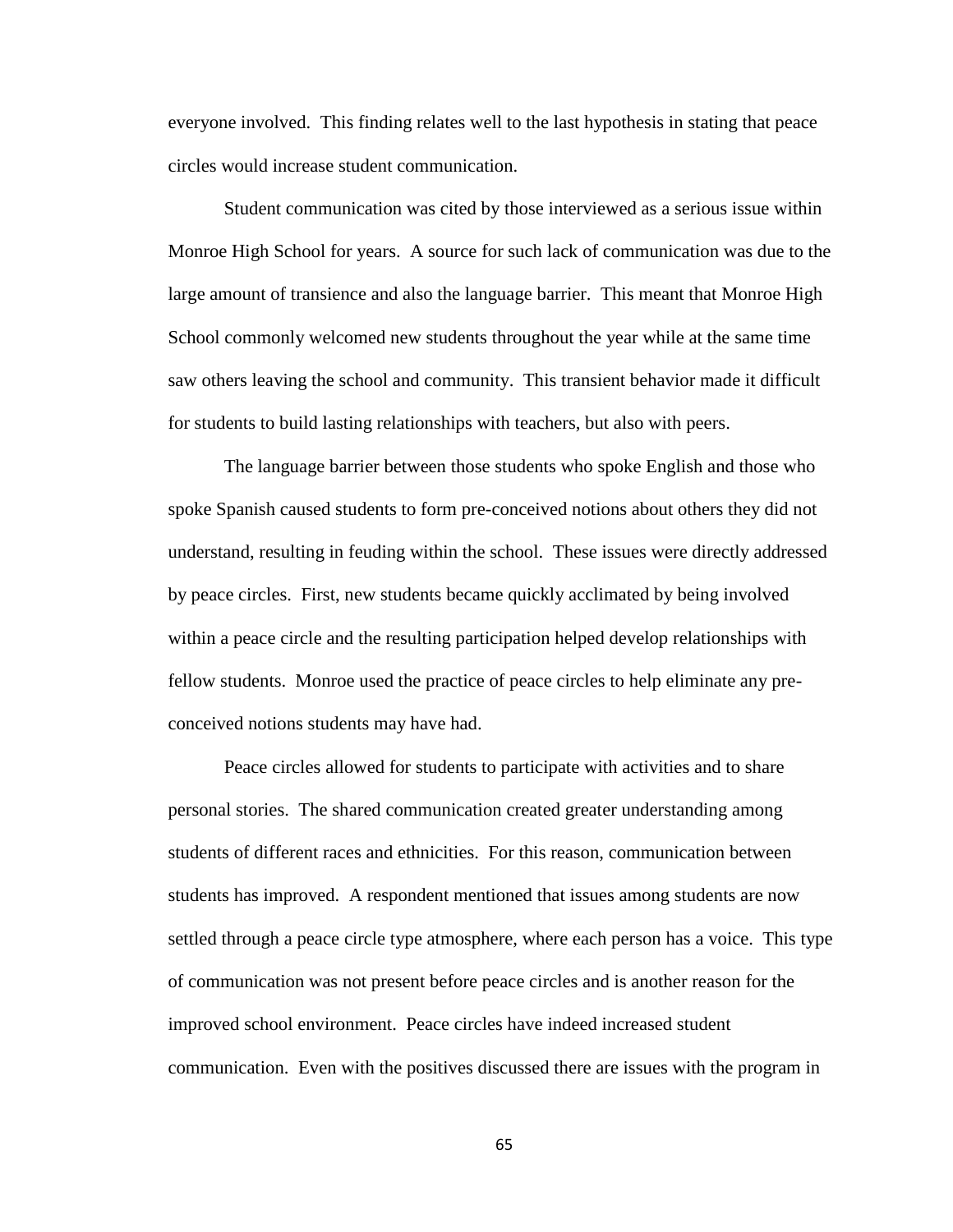MHS and are clearly seen upon examining how peace circles were implemented within the school.

An issue with many programs that is discussed by Rossi and Wright is that of implementation failure. They state that a lack of impact within a program is possibly due to "inadequate program design, faulty implementation of the program, misunderstandings of the participants' actual needs, or insufficient development of program concepts prior to implementation" (Rossi & Wright, 1984, p. 348). They go on further to state that examining implementation is critical towards a comprehensive study as it could be the source of a program not living up to the expectations. By examining the implementation of peace circles within Monroe High School this study will be more comprehensive and be able to understand the results of the evaluation to a larger degree.

Since literature has shown that peace circles can have positive results if used and implemented properly, one would hope to create such a program as close to the ideal settings as possible. Using peace circles in an ideal fashion would demand a great deal of time and buy-in from inside and outside of the school. A significant amount of time is needed to get the teachers and administration on board with such a program. This time would be dedicated to helping everyone understand the function of peace circles and for them to accept the need for their use within the school. Ideally, every teacher and administrator within MHS would be trained in both the basic training, but also the more advanced training offered by PiRI. Such training would ensure that everyone within the school is confident with the practice of peace circles and that everyone is using the approach properly. In an ideal setting, such training would also be available to the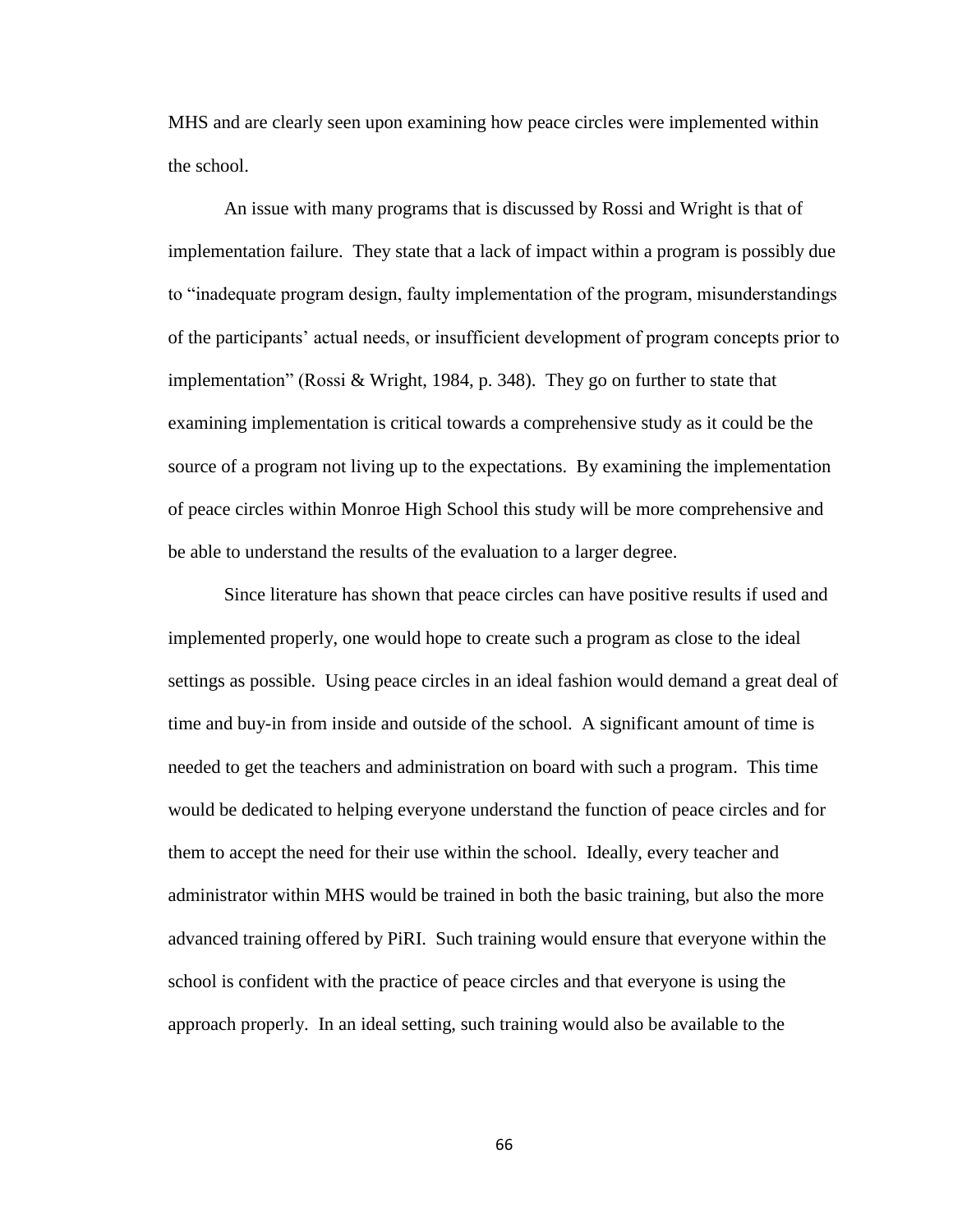Monroe Peer Ambassadors. Lastly, peace circles would not be taking place every other week, but would occur in a more frequent manner such as a daily basis.

With teachers, administrators, and ambassadors trained as best as possible, the program would run as designed. Having peace circles everyday would allow for students and teachers to get used to the program and rely upon it. With such a design, theory would dictate that there would be lower levels of strain and labeling due to a rise in communication. School issues would also decrease due to a consistent and heavy reliance upon peace circles over the use of detention, suspension, or administrator referrals. Having every person within the school working towards improving the school through peace circles with ideal settings would have the drastic effects the school hopes for. The ideal scenario is not possible due to cost in both time and money, but also in human error. Teachers and administrators are bound to make mistakes and it cannot be avoided, therefore examining how close MHS comes to implementing the ideal settings for peace circles will enhance any results found within my research.

Within Monroe High School peace circles are scheduled to occur for a little over an hour every other Friday. Other than the scheduled two week peace circle, teachers are allowed to use the practice within their classroom. The personal interviews within the next section found that peace circles were not used as often as desired due to state and school demands. The teachers are pressured by the state and school to prepare their students for the New York State Regents exams at the end of the year. These tests limit what a teacher can add to a heavily scripted curriculum, which often does not include time for peace circles. This problem of not having enough time to use peace circles shows the first implementation issue. As stated previously, an ideal scenario would have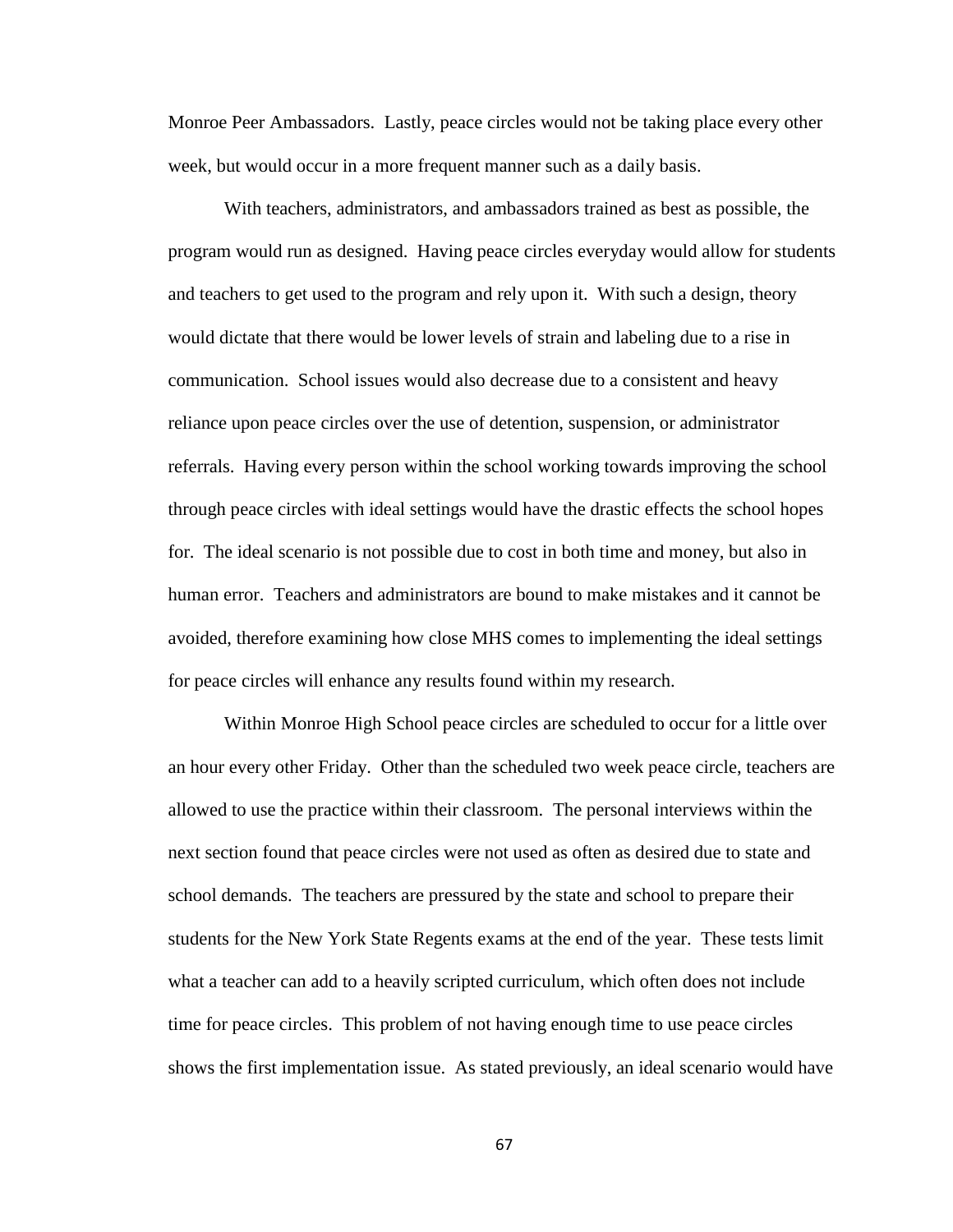peace circles being used daily; however, the school only requiring one session per two weeks is not close. Limited time and a lack of push from the school has caused peace circles to be an afterthought. Having peace circles every other week is an upgrade from the previous year which only had them every third week; however, this will not achieve the results the school desires.

Upon examining the survey given by MHS discussed in the next section, there is a sizable difference between grade levels and their beliefs that peace circles would improve the school. The seventh and eighth graders were more likely to agree that peace circles improved MHS. The eleventh and twelfth graders were of the opposite opinion, having a greater percentage disagreeing with the statement that peace circles were improving Monroe High School. This result could point to another issue with implementation. It is possible that peace circles within MHS are not fun for older students. It is possible that the lower grade levels have a greater amount of free time within classes to conduct peace circles compared to higher grade levels. State requirements such as the New York State Regents exams may decrease the amount of time teachers have to use peace circles in higher grade levels solely due to the amount of time devoted to teaching towards such tests. If this is the case the design for peace circles to be fun and enjoyable does not seem to be taking hold when examining the older students' survey results.

Since positive results have been reported from high schools as mentioned previously, something about Monroe High School's use of peace circles is not working for older students. An issue that was mentioned within many of the personal interviews was that peace circles within MHS were not centered around fun and enjoyable activities. PiRI trains teachers and students in using entertaining peace circle topics to spur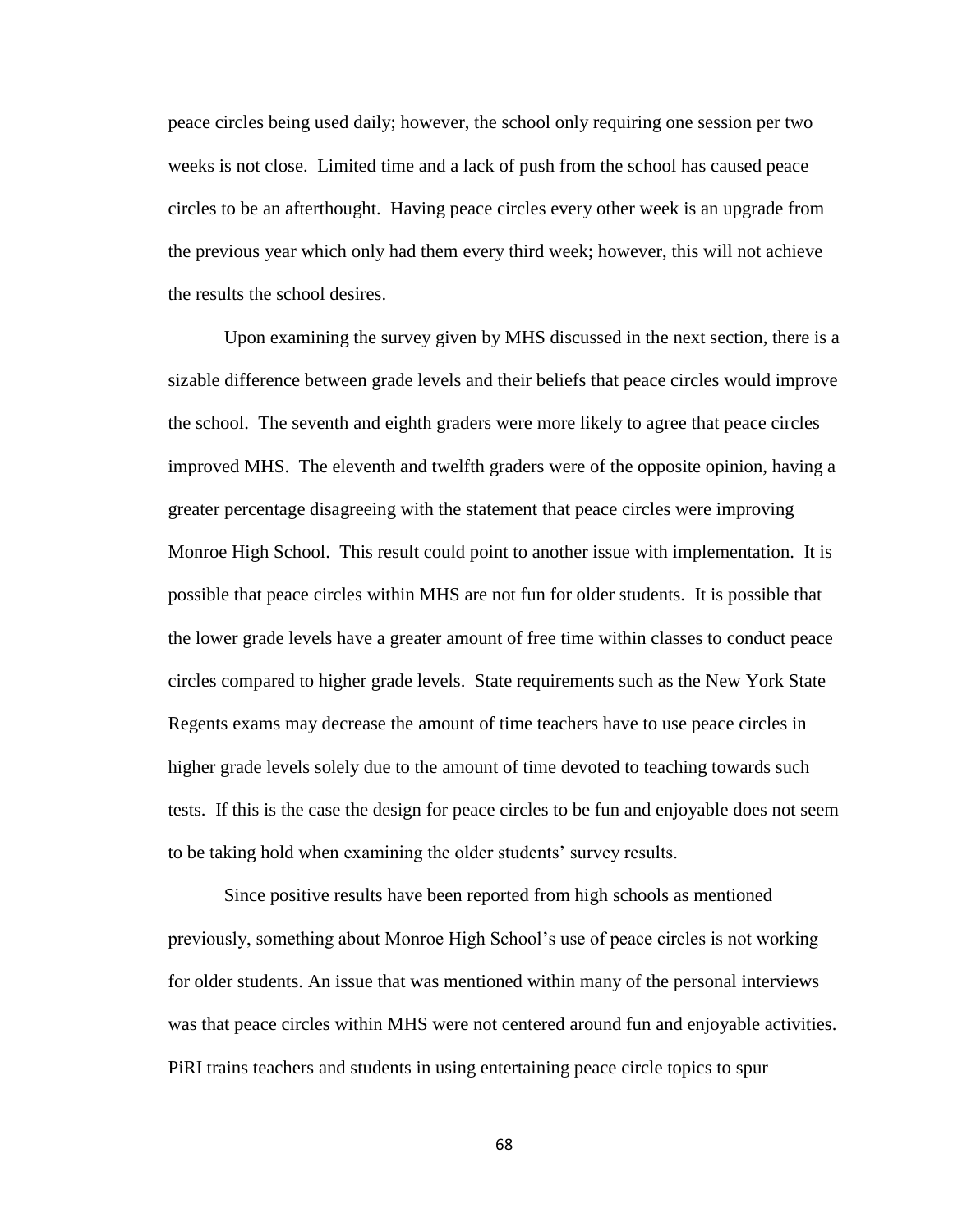discussion and break the ice within the group. Ideally this technique is to be used numerous times to make peace circles a fun activity before ever discussing serious topics such as violence or school related problems. The personal interviews made it clear that peace circle within MHS started around serious topics rather than fun topics. This can be simply human error in teachers not being fully trained in the practice, but it did not start the program off well. Currently, with the minimal time allotted to peace circles, serious topics are usually a decent portion of the scheduled time. It is possible that serious topics are causing the older students to see it as less enjoyable and therefore not helping. This relates directly to a problem with implementation. Peace circles are designed to be fun and engaging for everyone. If enjoyment is decreasing as each grade level progresses then something is flawed within its use at MHS. Providing more time for peace circles would decrease the reliance for serious topics to be discussed as often, therefore a greater amount of time can be dedicated towards making the practice fun.

Peace circles have been successfully adapted as an approach to alleviate the pressure of solely relying on punishment within schools. While interviewed, many individuals discussed with me how there were often inconsistencies on how students were punished. These individuals stated that some students were allowed to discuss problems in peace circles or community conferences while others received detention or suspension. Ideally peace circles and other restorative programs would be used completely rather than resorting to strict punishment. The process is not truly restorative if the program in place is never used. Under restorative justice ideals, punishment would only be used as a last resort when the restorative programs did not work for the individual. MHS being inconsistent with behavioral problems sends a mixed message to teachers and students.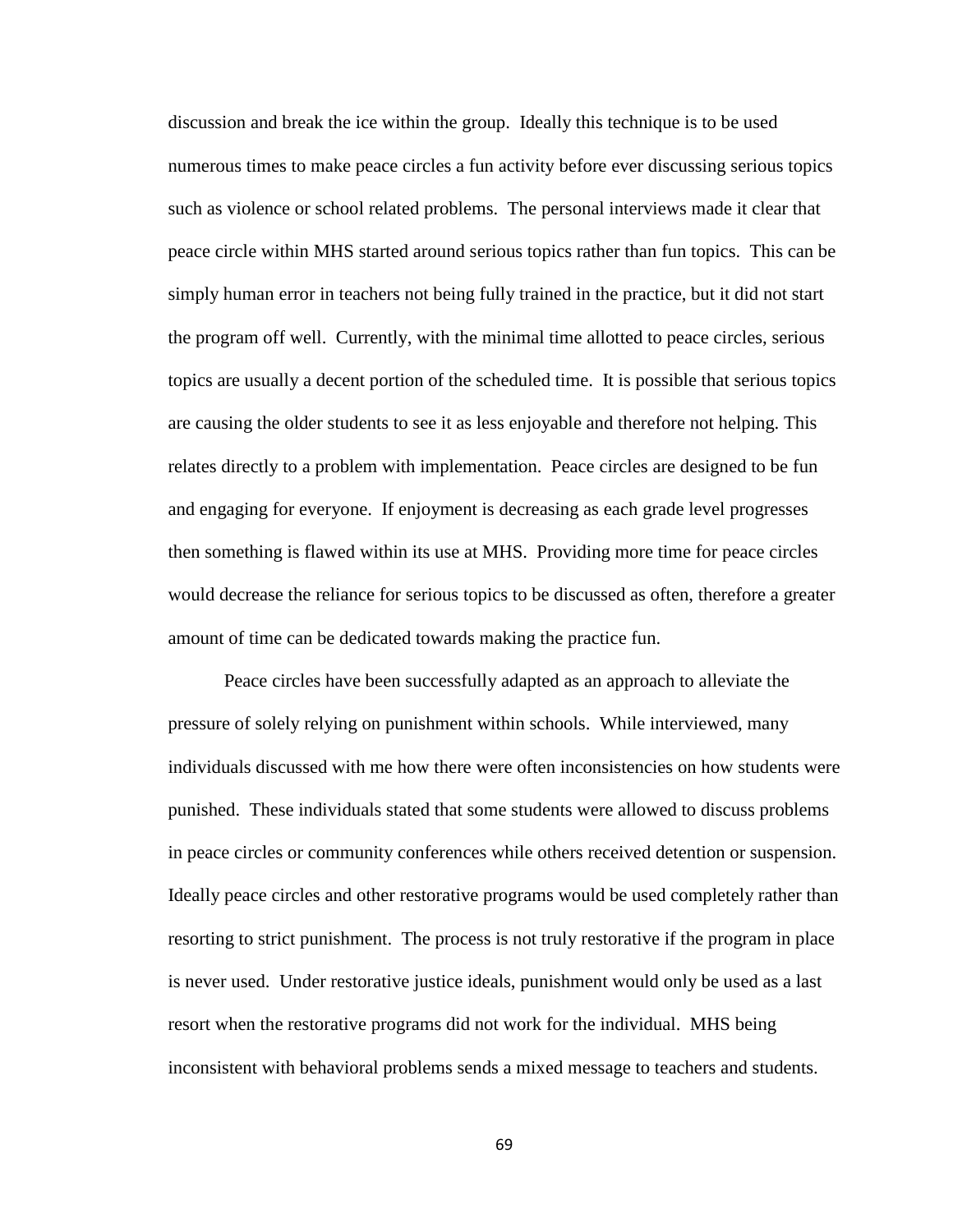Being consistent is important to building trust within the school and relying solely on restorative practices would develop a system revolving around communication over punishment. With consistency, communication, and regular use of restorative practices, the school in theory would see lower issues of violence and an improved environment.

 Monroe High School had PiRI implement peace circles within the school to solve numerous issues surrounding safety, communication, and delinquency. Everyone stated through interviews that problems within the school had improved, but that there was still a ways to go. Results from the survey that the school gave out to their students and teachers show many of these issues. To reach the positive results seen in previous literature, the school needs to take steps to make peace circles a central part to the school. Problems arise over having enough time and also being able to train teachers to a higher degree, but there are steps that can be taken. The school may have to rely on the training the basic training the teachers currently have due to costs, but to make the program work more time must be dedicated to the practice. Having circles everyday may not be feasible, but twenty minutes per day or a half hour every other day would be a vast improvement than the current time allotted. Implementing peace circles within MHS to as close to the ideal scenario is a must in order to see the desired results. The practice needs to be modified to ensure that students within every grade enjoy the program and that can only be done with a greater usage of time and using entertaining topics of discussion over serious topics. The issues raised over implementation are outlined within Appendix 3, where a chart has been designed to compare how peace circles are used within schools mentioned in the literature review compared to MHS. This chart is a reference for this section and serves to summarize the overall concerns and consequences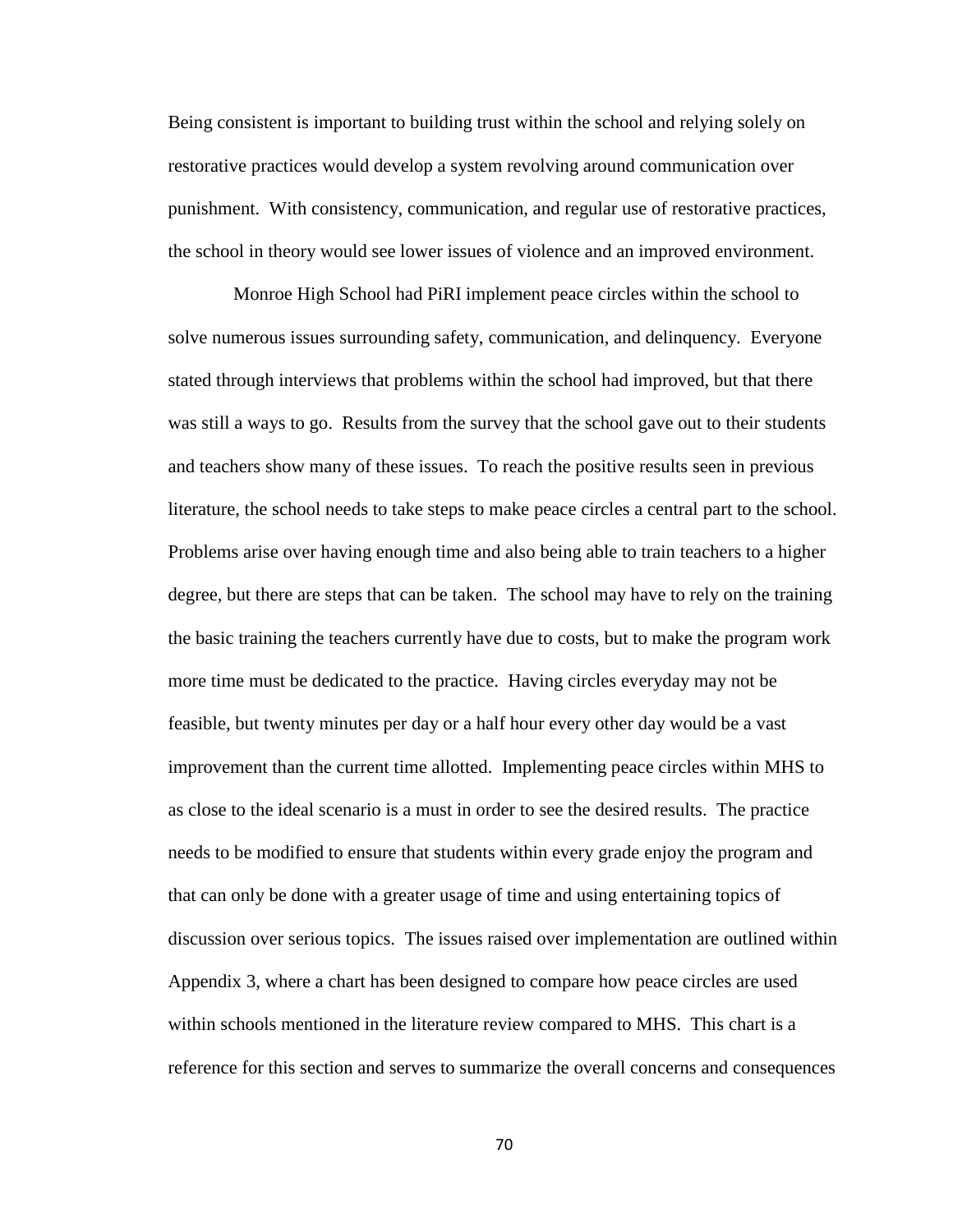to how MHS implemented peace circles within the school. Overall, this chart portrays the ideal methods for implementing a successful peace circle program based on prior research. This chart was developed through the survey analysis, personal observation, and interviews within MHS. Such information allowed for a list to be crafted displaying how the implementation of peace circles differed from successful programs. As Rossi and Wright stated, examining the implementation of a program is crucial in understanding the positives or shortcomings that are presented within research. Along with the research previously discussed, this chart adds increased depth and is a key component to the analysis of peace circles within Monroe High School.

## Lessons Learned

With any type of research there are inherent lessons learned. These lessons can range from the methods used in attaining information to what the collected data shows. This information is valuable for both an evaluation and to help guide other research in the future. With recommendations, future research may succeed in areas where past studies have faltered. Research on this subject can always be improved with enough time and money, but also in the study's methods. This section is important in showing any difficulties or areas that could be improved upon if this study is to be used as a guide.

One of the first areas that require attention is the research design used in this study. Without having access to school disciplinary records it was not feasible to provide the quantitative data that is needed to show peace circles effect. Ideally this data would be examined with such a qualitative study to make firm conclusions. Combining both areas would allow for findings to be generalized to a certain degree. Using both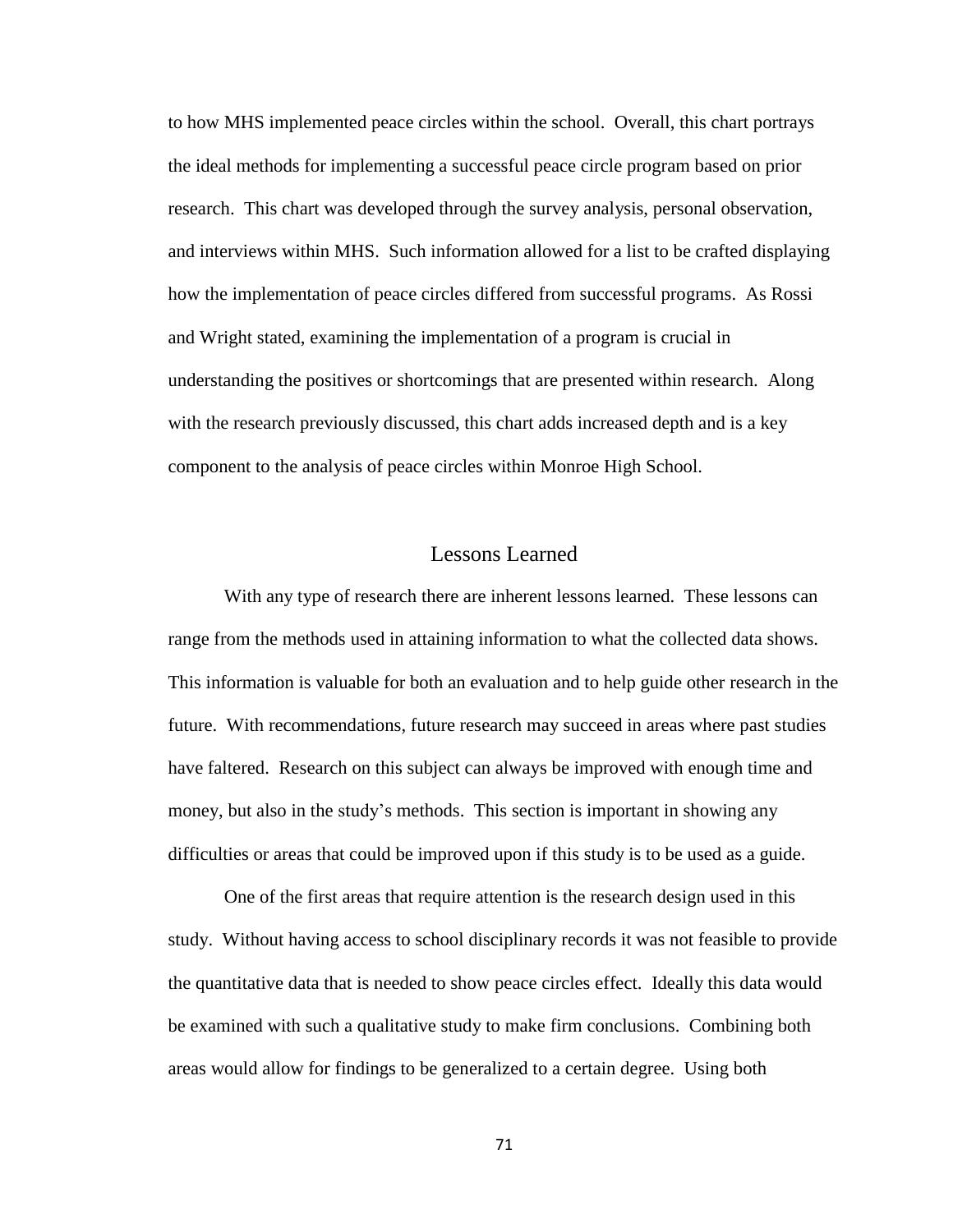qualitative and quantitative data will provide the necessary evidence for other schools or programs to follow if the results are positive. If further research is conducted within this area, both types of data should be examined.

Due to the time constraint on gaining consent from parents and children, students were not interviewed or surveyed within this study. Students are one of the most ideal groups to examine in such a study as they are the ones who should be affected the most by the peace circle program. Further research should look at the impact the program has on students specifically and with enough time this is feasible. Again, both qualitative and quantitative research could be used. Ideally students would have been given a lengthy survey to assess the differences seen in the school surrounding violence and safety. Through multiple questions the responses would have been able to be coded and results would have been easier to interpret. This would give any research in this area further validation. Such a study would be difficult due to the amount of consent needed, but the results would be highly valuable.

With the questionnaire given to students, it should have also been given to teachers and administrators. Conducting open ended research questions with teachers is helpful in gaining a feel for the programs overall effectiveness, but is not specific enough to make firm conclusions. For this reason, a survey should have been given to the teachers and administrators that, much like the students, examined their views on the violence levels and safety of the school since the implementation of peace circles. A major problem that arose was the time constraints that made it difficult for teachers and staff to sit down and talk about the program. Another reason for the difficulty in gaining access interviews was incentive. Since this study is obviously voluntary, many staff did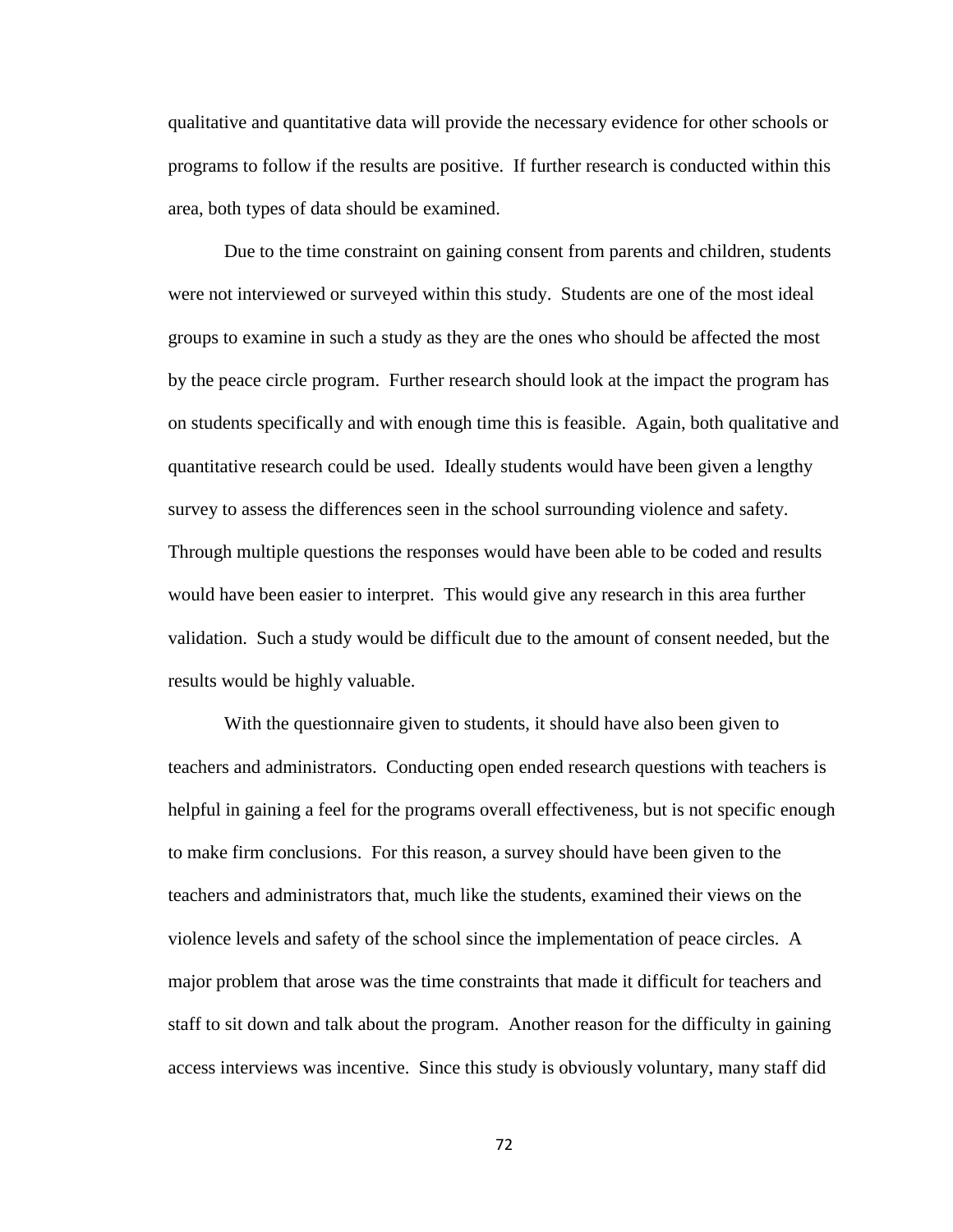not desire or could not give up any of their free time. This is a difficulty with any research project, but harms this study in a few ways.

Through difficulty in communication and time constraints, the number of individuals to be interviewed decreased and the resulting interviews were from four faceto-face interviews. Ideally those interviewed would have been split into two or three groups to be analyzed. Originally the results of the groups interviewed outside of the school would have been examined in comparison to those inside of the school. If all interviews were conducted to the desired degree, the groups could have been split into the opinions of teachers, administrators, and PiRI; however this could not occur. The four subjects interviewed contained members from the three groups that were desired, but for the sake of anonymity those interviewed were grouped together and the number of interviews from each group cannot be disclosed. This means that the answers to each question were reported within this study in a general sense. No information was reported in a way that reveals if the individual works inside the school or outside due to the small sample size. Reporting data in such a way could identify the individual and cause repercussions if their response is viewed as undesirable. For this reason, the data could not be evaluated to the degree desired during the early stages of research planning for ethical reasons, but it still provided valuable insight into the program.

An issue with surveying only four individuals is obviously the small amount of subjects questioned. This sample size is not great enough to make a large generalization about the peace circle program within the school. Secondly, this sample size was not chosen at random as volunteers were asked through mass e-mail from a mediator within the school. This is problematic as it could have possibly provided me with only those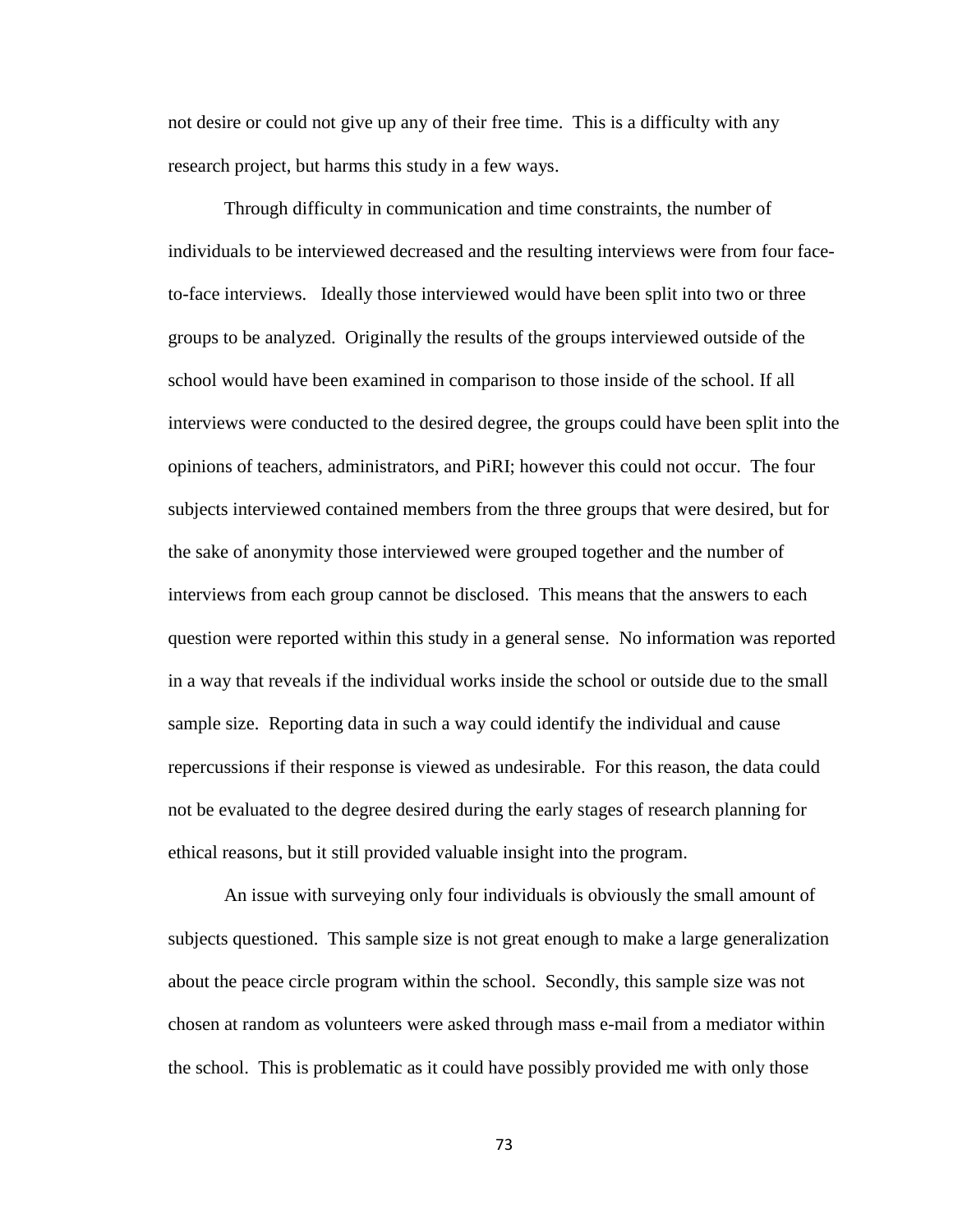staff members who either find the program highly useful and successful or who are on the opposite perspective in disliking its use, both of whom may have a desire to talk on the subject.

Such research should ideally be conducted through a random sample so that the group is representative of the school. The research conducted in this manner is good at bringing up many of the positives and negatives of the program, but does not provide true representation of the school. To counter this, further research would need greater access to the school, including lists of teachers and what grades they teach. These teachers could be then split up into grade levels and then randomly selected to be interviewed. This would be one more step in removing human bias or error from this type of research.

A method that was not considered within this study, but that could have been done was to observe and interview other schools that were using such a program. There are currently other schools with Rochester, NY that are beginning the process of implementing peace circles. Observing such schools may have provided further insight into what makes such a program more effective. If one school uses different techniques or methods, a researcher could at least make note of it within their study. Such differences within a program could affect the outcomes within a school such as fights or communication levels. Going further and interviewing some of the faculty could also provide insight into the average views towards such a program at its start up point. A researcher could even conduct a longitudinal study of such a school and examine peace circles effectiveness over a few years. Such additions to this study would have improved the research, but would require a great deal of time. One of the other lessons learned from this study are based around the questions.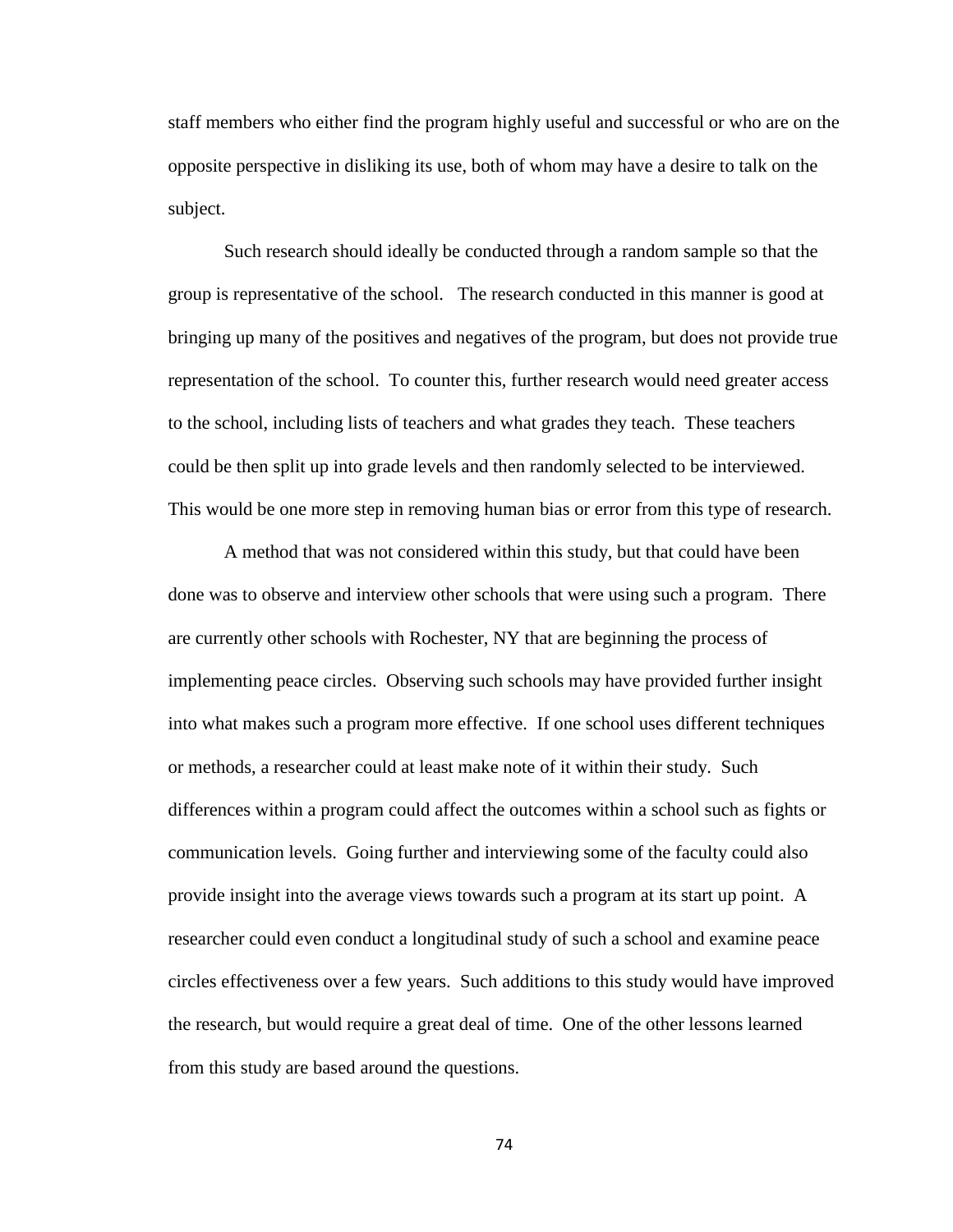There are numerous lessons learned on how to make this study better and to maximize the findings. As with other studies, many issues arise due to time. Future research could be easily done if there was enough time for gaining the necessary consent, conducting both qualitative and quantitative surveys and lastly to analyze the findings. This study was unable to gain the consent or participation needed to go as in depth as desired, but can at least provide insight into the impact of peace circles and also help guide any future research.

## Conclusion

Peace circles are a relatively new addition to restorative practices; however, they have been around a long time among indigenous people. Currently peace circles do not have a great deal of literature or studies examining their effectiveness. This issue is mainly due to their relative infancy within the criminal justice system and society. Peace circles being relatively new to society has caused a lack of knowledge on the subject within communities. Many individuals have begun to learn of restorative justice approaches such as drug courts, but most are still not familiar with peace circles. This lack of knowledge of the community does not lend itself to being supportive when such a program is implemented. For this reason many of the problems cited within literature and the current study begin to unfold.

The implementation of peace circles within Monroe High School differs from that of many of the schools examined in the previous literature. When examining the differences in implementation between schools that have shown positive results to MHS, there are concerns that develop. Many of the concerns and consequences discussed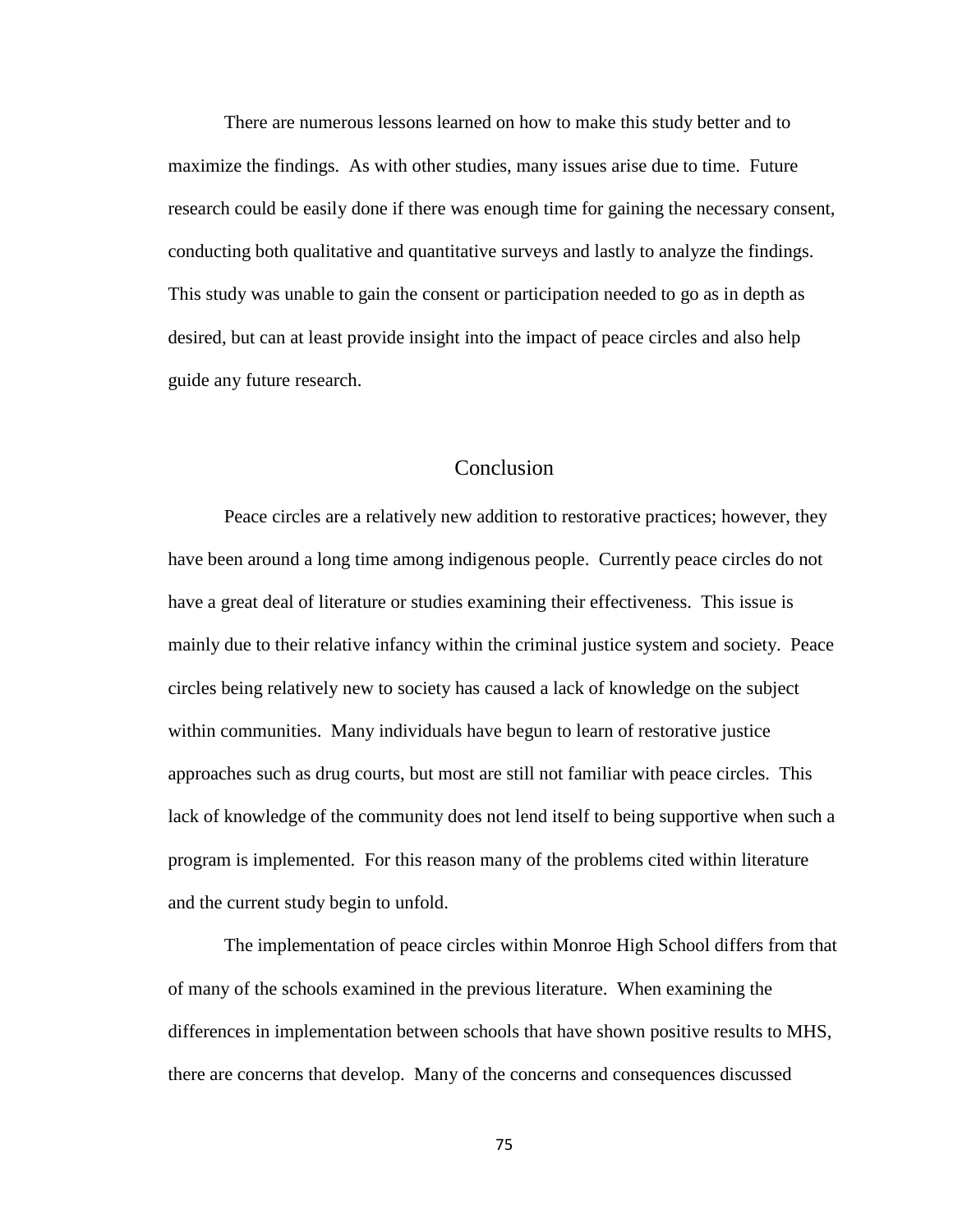below are compiled into a chart found in Appendix 3. This chart outlines the key differences between MHS and successful schools mentioned in the literature review. The contents of this chart display what MHS does similarly and what it needs to adjust in order to implement peace circles in the same manner as model schools.

Sustainability is an issue that can cause even the most effective program to be shut down. If schools do not have enough funding for all the programs that are desired within the school, often it is the program with the least understanding that is cut. Most of the successful schools discussed earlier have grants that finance their use of peace circles. Since MHS does not have a grant that fully covers the program there are constant fears of losing peace circles. Peace circles are not well known which means it may be the first program to be cut if there is not enough money to support it along with others.

This same reasoning applies to the ability of the school in keeping skilled administrators. Peace circles require the support of the administration and its staff. If an administrator is seen as helping a once problematic school thrive, then that administrator may be moved to a different school. The reason behind this is that many urban schools are seen as secondary in regards to suburban schools; therefore talented staff members generally do not last as long in urban inner-city schools before they are often moved to suburban schools.

A major problem within urban schools is the constant removal of such skilled staff members is a main reason why many city schools suffer from delinquency and academic issues. If new administration enters the school, teacher support and support for peace circles could lose its standing. For these reasons, peace circle programs are difficult to keep running for multiple years let alone conduct any significant research on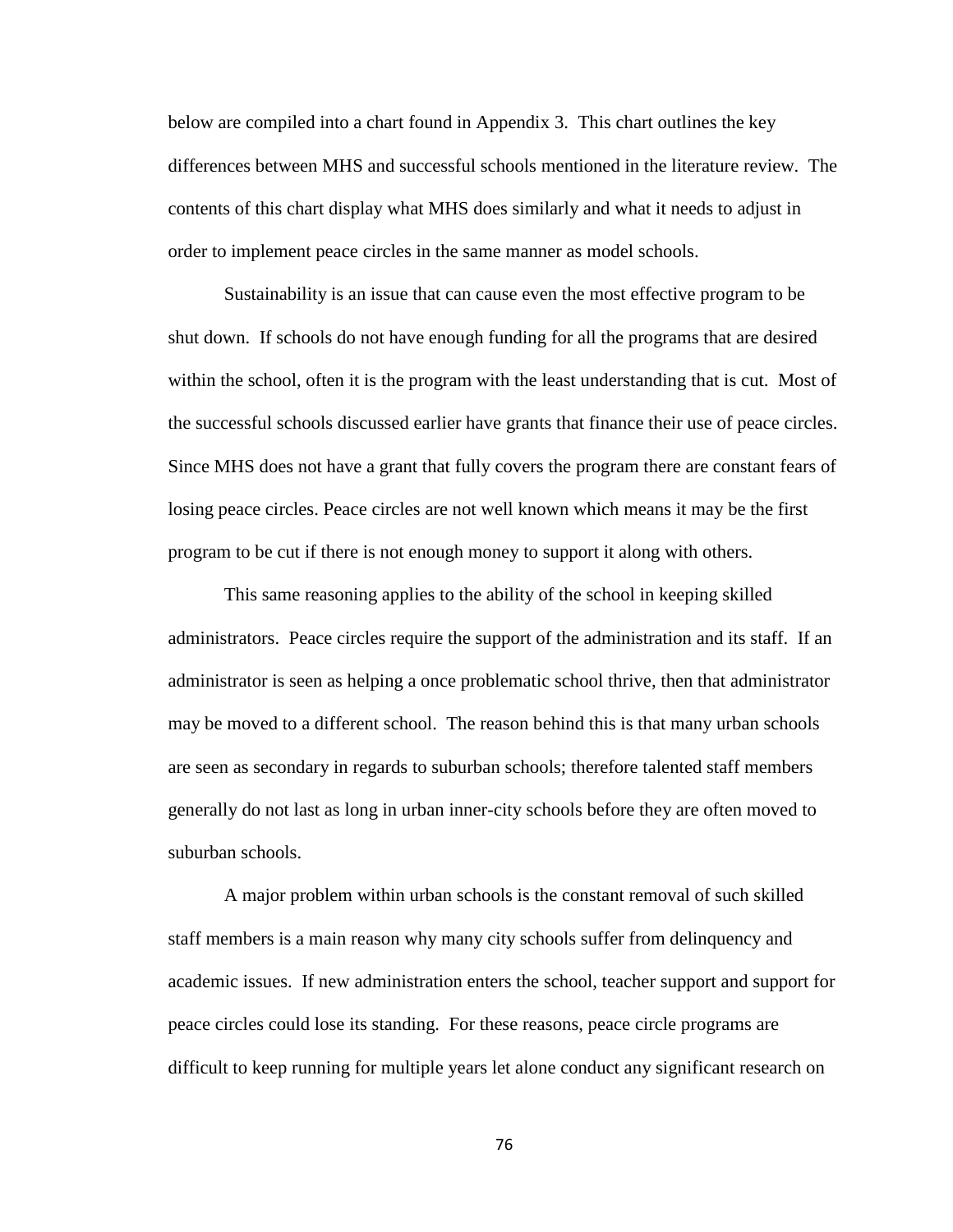the program within that small window of opportunity. If implemented properly and met with the needed support, peace circle programs can have a positive impact.

The current training provided to teachers and administration within the school is adequate at conducting peace circles; however ideally the training would be more extensive. A more intensive training would allow for the school to perform peace circles closer to the ideal method. Such training would expect to improve results from peace circles and bring them closer to other model schools.

In an ideal setting peace circles would be used on a daily basis. The schools that show success in decreasing delinquency have all shown use of peace circles daily. Currently MHS mandates that peace circles are used every other Friday which is far from ideal. Teachers and staff have cited that they use circles when they can, but this is not the daily usage that is desirable for large results.

PiRI has recently employed the use of Peace Circles within classrooms including the Monroe High School, School #39, School #29, and the Avon School District within Rochester, NY ("Partners in Restorative," 2009). The efforts hope to create a better sense of community within each school. To accomplish this, the program hopes to build bonds between the students and the staff. If this can be done, PiRI hopes that the main issue of each problem will be addressed through restorative practices rather than relying on traditional methods of punishment ("Partners in Restorative," 2009). This notion is seen through PiRI's vision of "a world where restorative principles and practices are known, respected and used to redress harm, restore peace, improve relationships, reduce violence, promote healing and build healthy communities" ("Vision and Mission," 2008). This notion can help improve schools as seen through the literature; however, the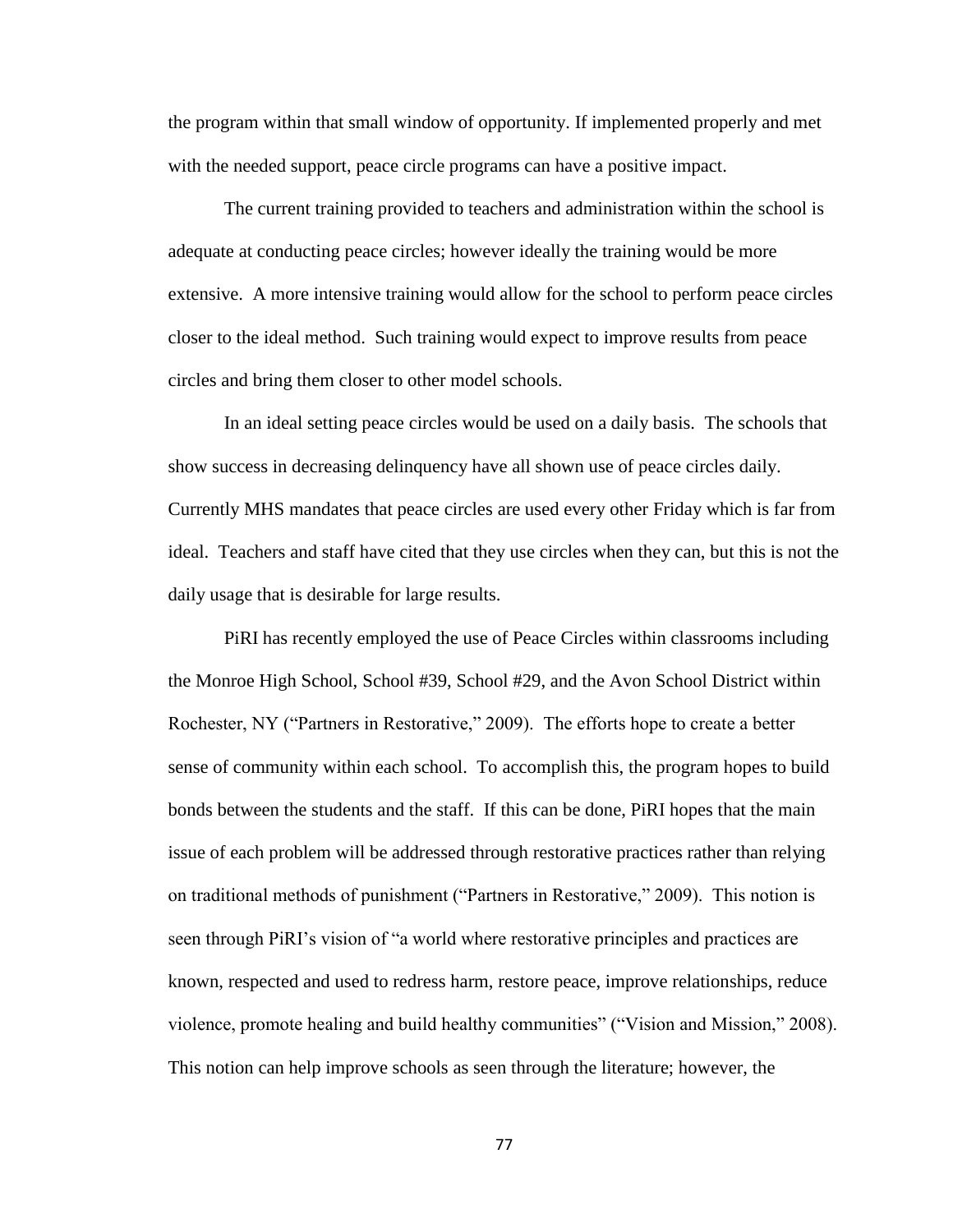program needs sufficient development and proper implementation as dictated by Rossi and Wright, in order to succeed (Rossi & Wright, 1984).

Monroe High School is a prime example of the impact peace circle programs can have, but at the same time showing how peace circles can function without being implemented to an ideal degree. Before peace circles, the school had issues with academic achievement, delinquency, and concerns over safety. In collaboration with PiRI, Monroe High School was able to steadily create a safer environment that catered to learning. The resulting years followed with academic improvement, increased rates of attendance, and decreases in violence. Peace circles have seen a decline in student bullying and improved communication within all aspects of the school. These results have only been stated verbally and also the magnitude of the results was said to be moderate. This leads to the interpretation that peace circles are having an effect, but could be a much bigger one if handled properly. Since peace circles are not functioning in their ideal settings or being used in the proper manner, the results will not be as significant as prior literature has shown leading to the belief that there has been an implementation failure.

Through observation and responses to the questionnaire, it is apparent that there are issues that arise from such a program, but they are manageable. Many respondents stated that it was difficult to find enough time to devote to the practice. This problem can become an issue if the program is not given enough time to function or if teachers feel too much pressure from state regulations. This is an implementation problem that needs to be adjusted in order to attain the desired results. Making peace circles an integral part of the school programming would vastly affect the results seen. Even though this was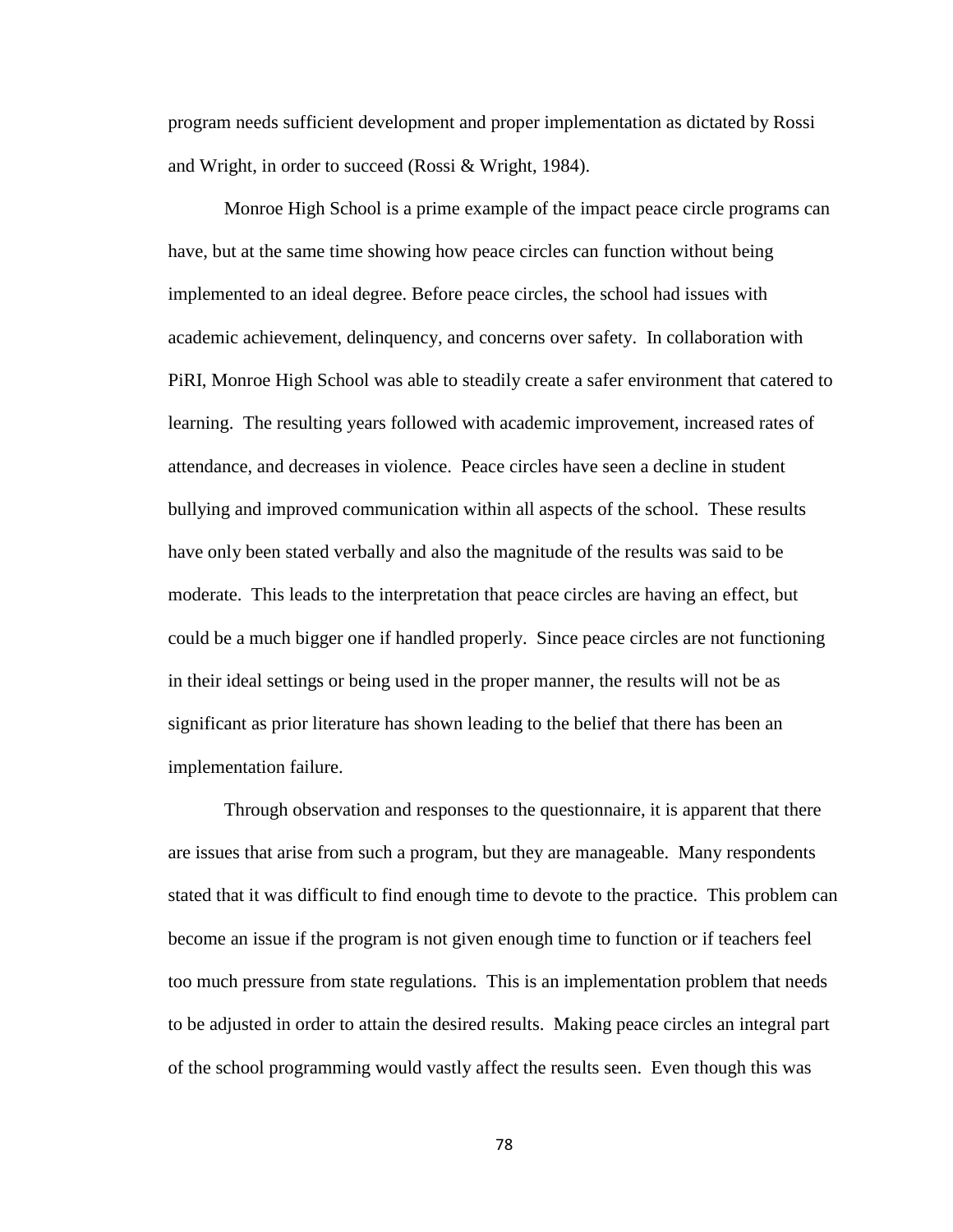stated to be a problem, the peace circle program has shown positive results even though the time allocation is not to the degree that is desired. From this, one can interpret that greater amounts of time devoted to the practice would only enhance the effect it already has within the school environment.

The peace circle program within Monroe High School has never been fully evaluated. A full evaluation would consist of the ideal methodology described in past sections and would provide the school and PiRI with valuable information on the effectiveness of the program. Conducting research in a purely qualitative manner decreases the weight of this study and firm conclusions cannot be stated as they would be with both qualitative and quantitative data. The information found within this research however provides further insight into the practices of peace circles and their application within schools. Monroe High School has shown an improvement from previous years, but one that needs to be analyzed quantitatively to state the true impact of the program. Based on survey analysis, personal observations, and face-to-face interviews, it is clear that peace circles have had a dramatic impact upon Monroe High School. With such data it cannot be said how significant the impact is in actual statistics; however, the impact can be heard through student and staff descriptions of the change they have seen. The improvement has taken a school once at risk and developed it into one that has ideals rooted in respect and understanding. If an effort is made to continually make peace circles a central part to the school, relying upon it daily and for its restorative purposes, Monroe High School could see a much greater positive change than what they have seen up to this point.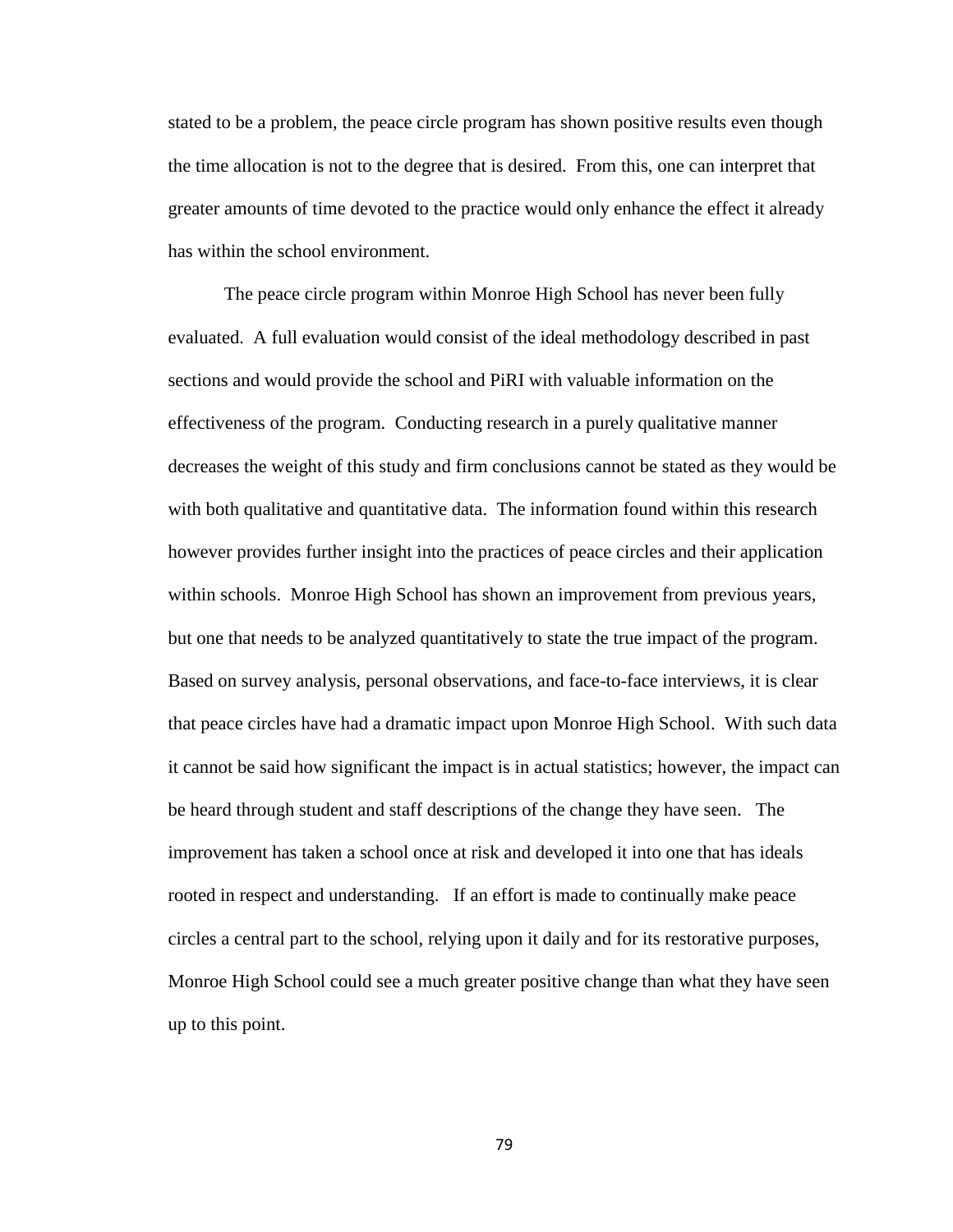## **References**

Agnew, R. (2001). Building on the foundation of general strain theory: Specifying the types of strain most likely to lead to crime and delinquency. *Journal of Research in Crime and Delinquency*, *38*(4), Retrieved December 20, 2010, from http://jrc.sagepub.com/content/38/4/319 doi: 10.1177/0022427801038004001

- Agnew, R. (2006). Strain theory. In P. Adler & P. Adler (Eds.), *Constructions of deviance: Social power, context, and interactions* (pp. 76-86). Belmont, CA: Wadsworth Publishing.
- Askew, Michael (2008). Connecticut Community for Addiction Recovery: Prison Recovery Support Group. Retrieved April 18, 2009, from CCAR Web site: www.ccar.us
- Becker, H. S. (1963). Relativism: Labeling theory. In P. Adler & P. Adler (Eds.), *Constructions of deviance: Social power, context, and interactions* (pp. 41-45). Belmont, CA: Wadsworth Publishing.
- Blake, Denise (2008). Red Hook Justice: Discussion Guide. *The Reentry National Media Outreach Campaign*, Retrieved April 18, 2009, from http://www.reentrymediaoutreach.org/pdfs/redhook\_discussion.pdf
- Brezina, T., Piquero, A. R., & Mazerolle, P. (2001). Student anger and aggressive behavior in school: An initial test of Agnew's macro-level strain theory . *Journal of Research in Crime and Delinquency*, *38*(4), Retrieved December 20, 2010, from http://jrc.sagepub.com/content/38/4/362 doi: 10.1177/0022427801038004002
- *Circle keepers manual*. (2004, February 24). ROCA, Inc. Retrieved January 17, 2011, from http://74.6.238.254/search/srpcache?ei=UTF-8&p =Circle+Keepers+Manual+Roca+Inc&fr=yfp-t-701&u= http://cc.bingj.com/cache.aspx?q=Circle+Keepers+Manual+Roca+ Inc&d=5040990411162690&mkt=en-US&setlang=en-US&w= 5290a3c7,bb6c9f95&icp=1&.intl=us&sig=uFAdunFqFRVXTmTDZcOaMg-
- Earle, R. (2002). Moving beyond the "war on drugs". *Proceedings of the Restoring Respect for Our Law, Our Communities, and Ourselves: Drug Policy and Democracy*, http://www.bakerinstitute.org/publications/wp\_dp\_earle.pdf
- Gehm, J. R. (1988). Victim-offender mediation programs: An exploration of practice and theoretical frameworks. *Western Criminology Review*, *1*(1), Retrieved October 17, 2010, from http://wcr.sonoma.edu/v1n1/gehm.html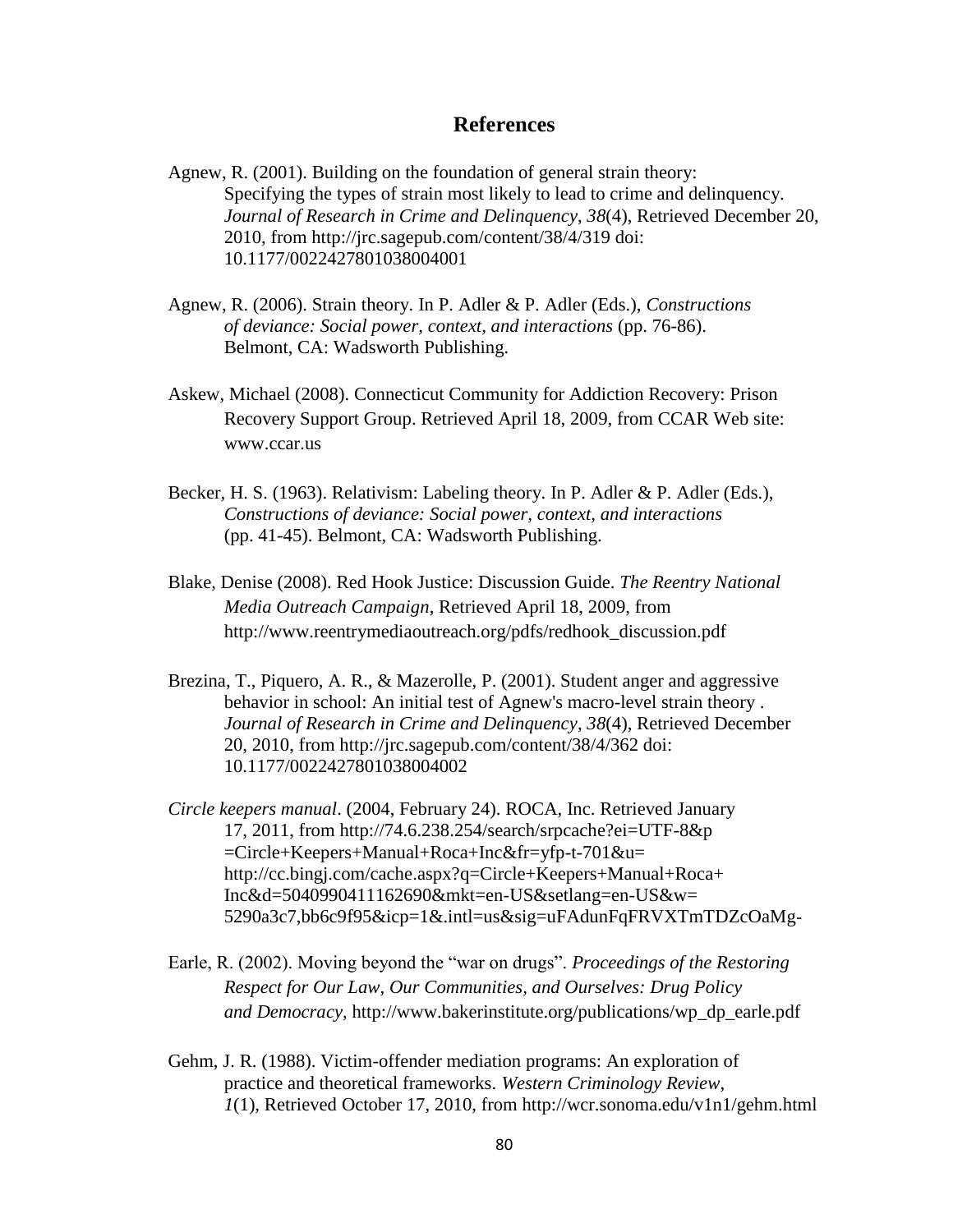- Goldkamp, J. (1994). Miami's treatment drug court for felony defendants: Some implications of assessment findings. *The Prison Journal*, *73*(2), Retrieved November 6, 2010, from http://tpj.sagepub.com/content/74/2/110 doi: DOI: 10.1177/0032855594074002002
- Gottfredson, D. (1997). School-based crime prevention. In L. W. Sherman, D. Gottfredson, D. MacKenzie, J. Eck, P. Reuter, & S. Bushway (Eds.), *Preventing crime: What works, what doesn't, what's promising: A report to the United States Congress.* College Park: University of Maryland.
- Karp, D. R., & Breslin, B. (2001). Restorative justice in school communities. *Youth Society*, *33*(2), Retrieved January 7, 2011, from http://yas.sagepub.com/content/33/2/249 doi:10.1177/0044118X01033002006
- Klein, M. W. (1986). Labeling theory and delinquency policy: An experimental test. *Criminal Justice and Behavior*, *13*(1), Retrieved December 20, 2010, from http://cjb.sagepub.com/content/13/1/47 doi: 10.1177/0093854886013001004
- Lewis, S. (2009). *Improving school climate: Findings from schools implementing restorative practices*. Manuscript submitted for publication, International Institute for Restorative Practices, Bethlehem, Pennsylvania. Retrieved October 9, 2010, from http://www.realjustice.org/pdf/IIRP-Improving-School-Climate.pdf
- Morris, A., & Maxwell, G. (1998). Restorative justice in New Zealand: Family group conferences as a case study. *Western Criminology Review*, *1*(1), Retrieved October 10, 2010, from http://wcr.sonoma.edu/v1n1/morris.html
- Partners in restorative justice annual report: June 1, 2008 May 31, 2009. (2009). *PiRI: Making a Difference in Our Community*, PiRI; Partners in Restorative Initiatives, Retrieved October 7, 2010, from http://www.pirirochester.org/ resources/documents/AnnualReport2009.pdf
- *Philip Lawrence Awards Network: Young people doing great things*. (2010). PLANET; Philip Lawrence Awards Network, Retrieved October 21, 2010, from http://www.philiplawrenceawards.net/the-awards
- Resolution 36: News from the restorative justice consortium. (2010). *Restorative Justice Consortium*, RJC; Restorative Justice Council, Retrieved October 7, 2010 from http://www.restorativejustice.org.uk/Resources/ Newsletters/2010/Resolution%2036%20Summer%202010.pdf

*Rochester City School District*. (2011). RCSD; Rochester City School District,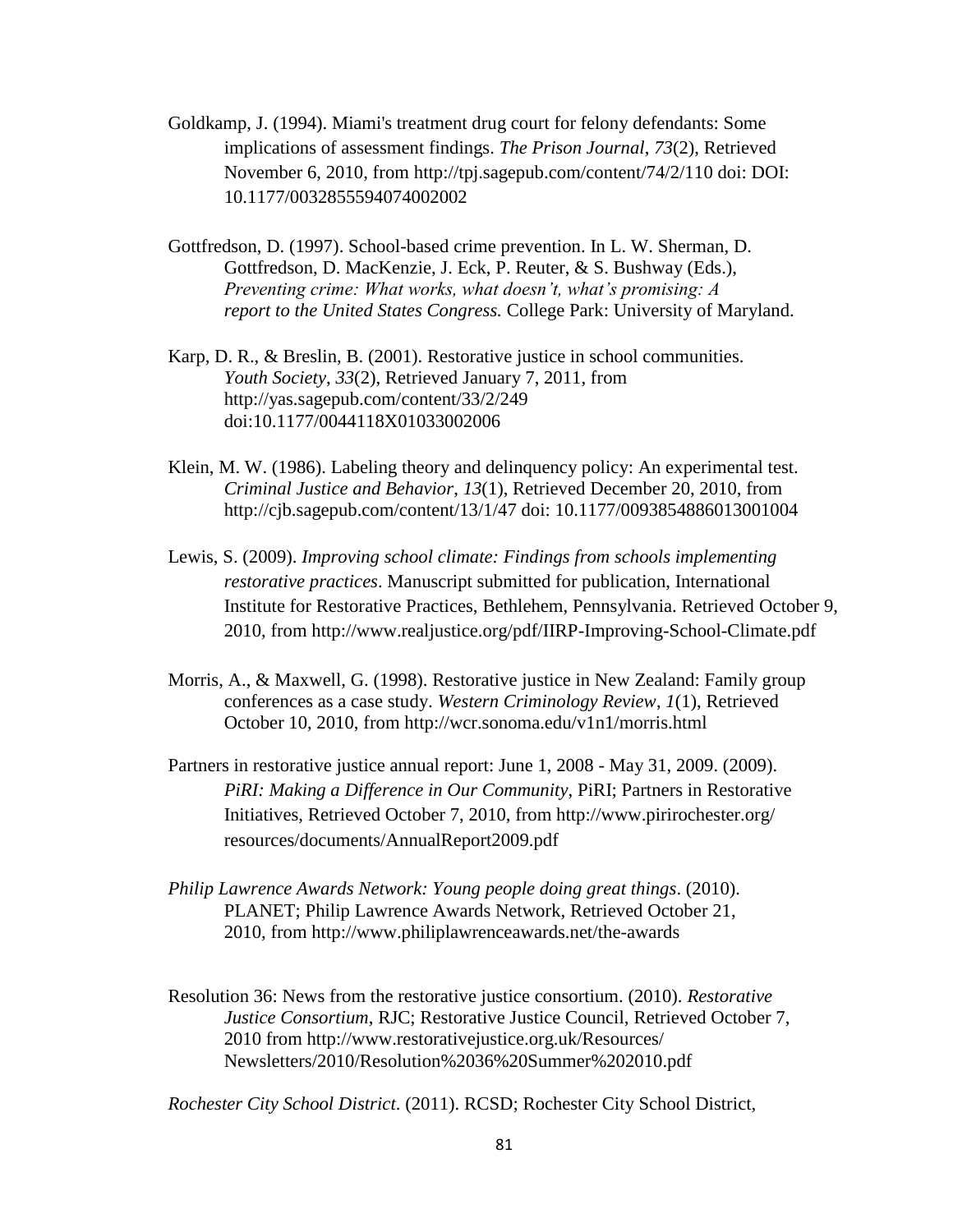Retrieved May 5, 2011, from http://www.rcsdk12.org/ 197310714194824600/blank/browse.asp?a=383&bmdrn=2000& bcob=0&c=55614

- Rossi, P. H., & Wright, J. D. (1984). Evaluation research: an assessment. *Annual Review of Sociology*, *10*. Retrieved May 5, 2011,from http://www.jstor.org.ezproxy.rit.edu/stable/pdfplus/ 2083179.pdf?acceptTC=true
- Schiff, M. F. (1998). Restorative justice interventions for juvenile offenders: A research agenda for the next decade. *Western Criminology*, *1*(1), Retrieved December 20, 2010, from http://wcr.sonoma.edu/v1n1/schiff.html
- SchoolDigger (2011). James Monroe High School. Retrieved May 5, 2011, from http://www.schooldigger.com/go/NY/schools/2475003371/school.aspx
- *Social and emotional learning (SEL) and student benefits: Implications for the safe schools/healthy students core elements*. (2008, August). CASEL; Collaborative for Academic, Social, and Emotional Learning, Retrieved October 7, 2010, from http://www.casel.org/downloads/EDC\_CASELSELResearchBrief.pdf
- Stinchcomb, J. B., Bazemore, G., & Reistenberg, N. (2006). Beyond zero tolerance: Restoring justice in secondary schools. *Youth Violence and Juvenile Justice*, *4*(2), Retrieved October 8, 2010, from http://yvj.sagepub.com/ content/4/2/123 doi: 10.1177/1541204006286287
- Sutherland, E. H., & Cressey, D. R. (1992). Differential association. In P. Adler & P. Adler(Eds.), *Constructions of deviance: Social power, context, and interactions* (pp. 87-97). Belmont, CA: Wadsworth Publishing.
- *Vision and mission statements*. (2008). PiRI; Partners in Restorative Initiatives, Retrieved October 3, 2010, from http://pirirochester.org/about/mission.htm
- Walker, L., & Hayashi, L. (2009). Pono Kaulike: Reducing violence with restorative justice and solution-focused approaches. *Federal Probation: A Journal of Correctional Philosophy and Practice*, *73*(1), Retrieved October 8, 2010, from 1 http://www.uscourts.gov/uscourts/FederalCourts/PPS/Fedprob/2009-06/ FocusedApproaches.html
- Walker, L., Sakai, T., & Brady, K. (2006). Restorative circles--A reentry planning process for Hawaii inmates. *Federal Probation*, *70*(1), IIRP; International Institute for Restorative Practices, Retrieved October 8, 2010 from http://www.lorennwalker.com/articles/Restorative\_Circles-1.pdf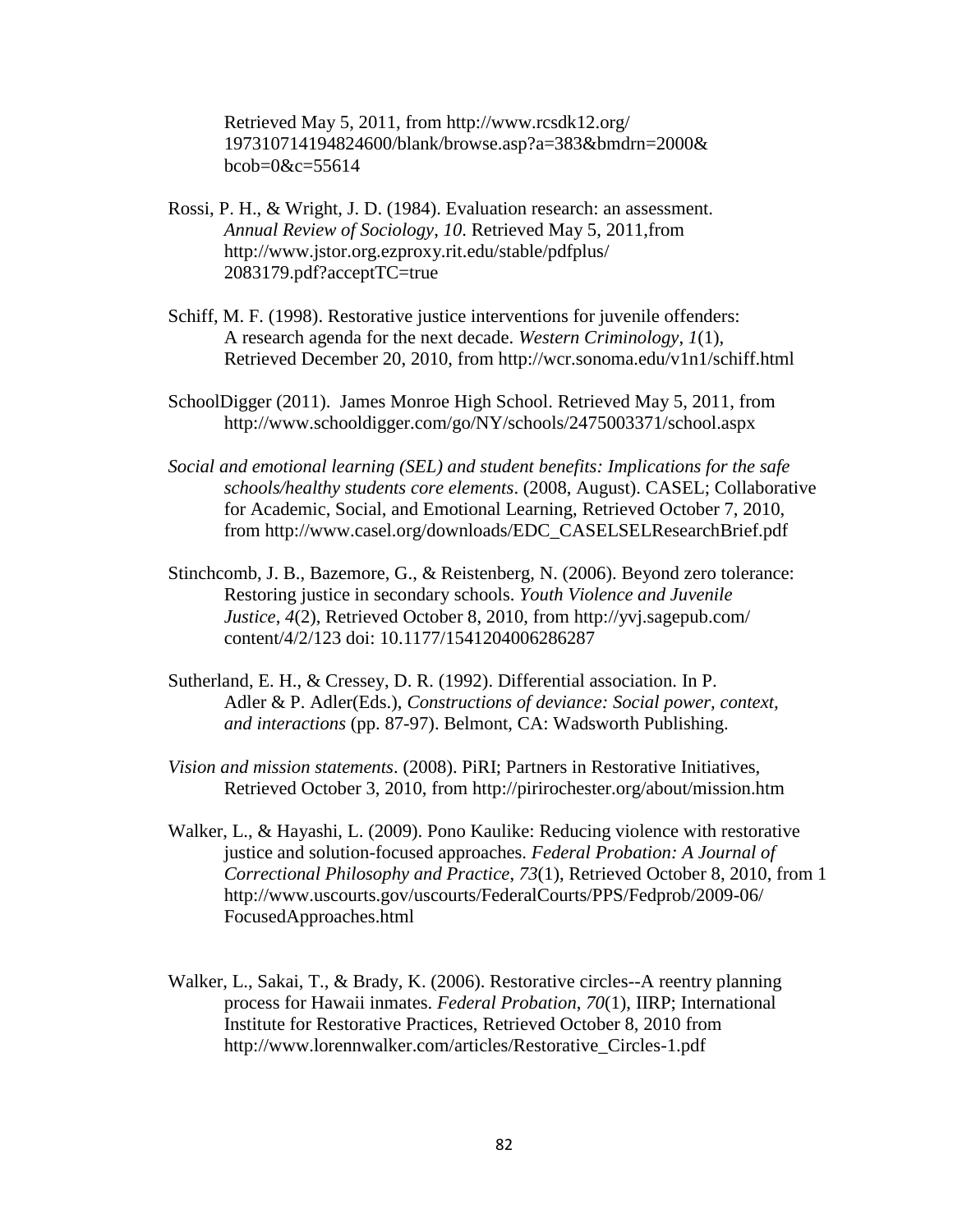- Wachtel, Joshua. (2009, March 20). Toward peace and justice in Brazil: Dominic Barter and restorative circles. *Restorative Practices EForum*, Retrieved October, 3, 2010, from http://www.iirp.org/pdf/brazil.pdf
- Welsh, W. N., & Harris, P. W. (2008). *Criminal justice: Policy & planning*. Newark, NJ: LexisNexis Group.
- Wiatrowski, M. D., Griswold, D. B., & Roberts, M. K. (1981). Social control theory and delinquency. *American Sociological Review*, *46*(5), Retrieved January 6, 2011, from http://www.jstor.org/stable/2094936
- Williams, F. P., & McShane, M. D. (2009). *Criminological theory*. Upper Saddle River, NJ: Prentice Hall Direct.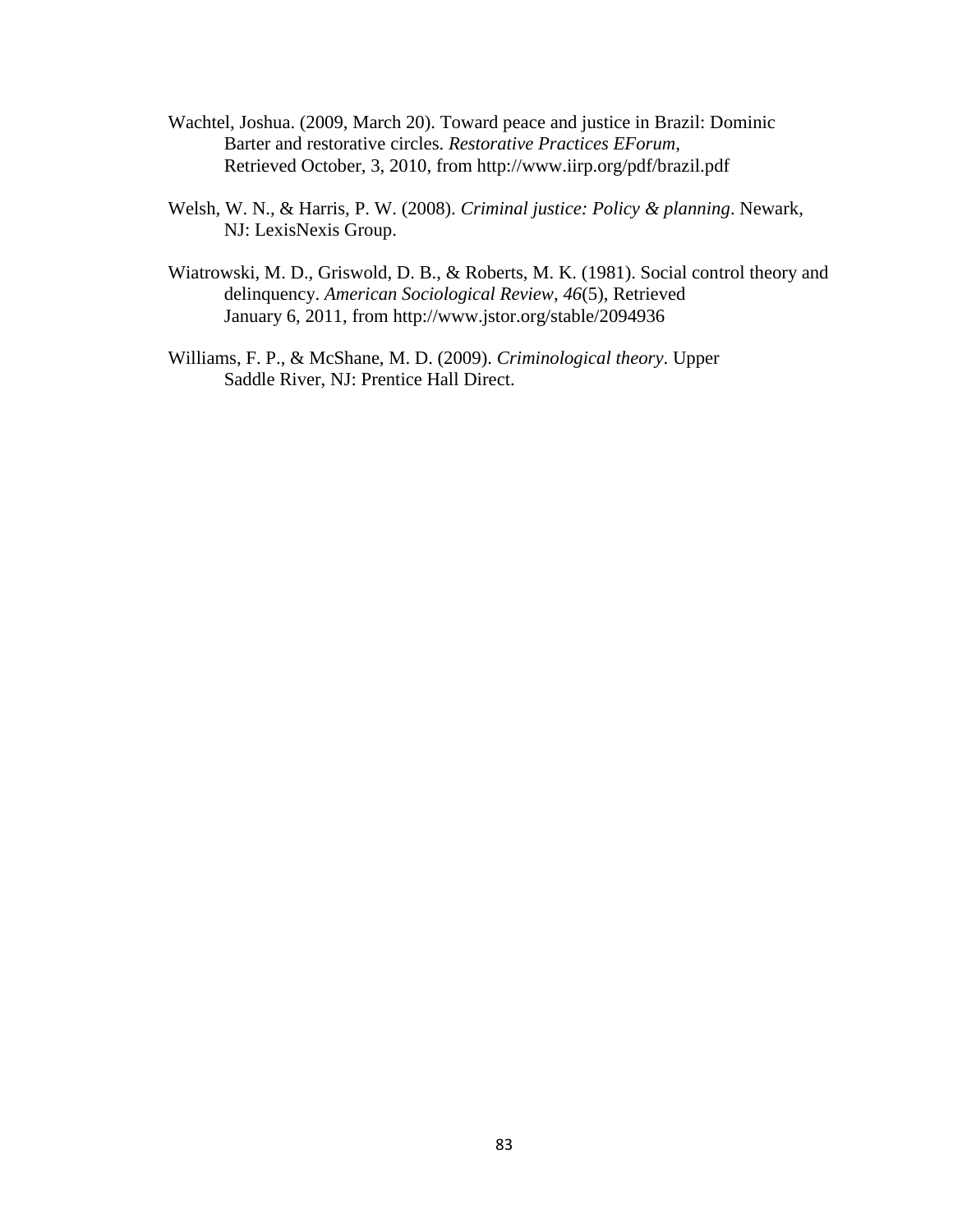# **Appendix**

## Appendix 1: Official Questionnaire

#### **General Role and Description of the Program**

- 1. What was the main goal of using peace circles within Monroe High School?
- 2. Is the program modeled after specific research or theories?
- 3. Why were peace circles chosen to be used within the school over other alternatives? (What others)
- 4. How are students placed into certain circles?
	- a. Are students mixed with other grades?

#### **Individual Impact on Person and Others**

- 5. How has the program impacted you individually?
- 6. What is the impact among others within the school?
	- a. Administration?
	- b. Teachers?
	- c. Students?
	- d. Parents?
- 7. Do you enjoy using peace circles in class? (Why)

#### **Evaluation of the Program**

- 8. Have there been any successes and what are they?
- 9. Have there been any problems with the program?
	- a. Problems in the school that peace circles have trouble addressing?
- 10. How have the students responded to the training in the ambassador program?
- 11. Has the peace circle training helped?
	- a. How so?

#### **Impact on the School**

- 12. Has the atmosphere in the school changed since using peace circles?
	- a. Fights?
	- b. Detentions?
	- c. Suspensions?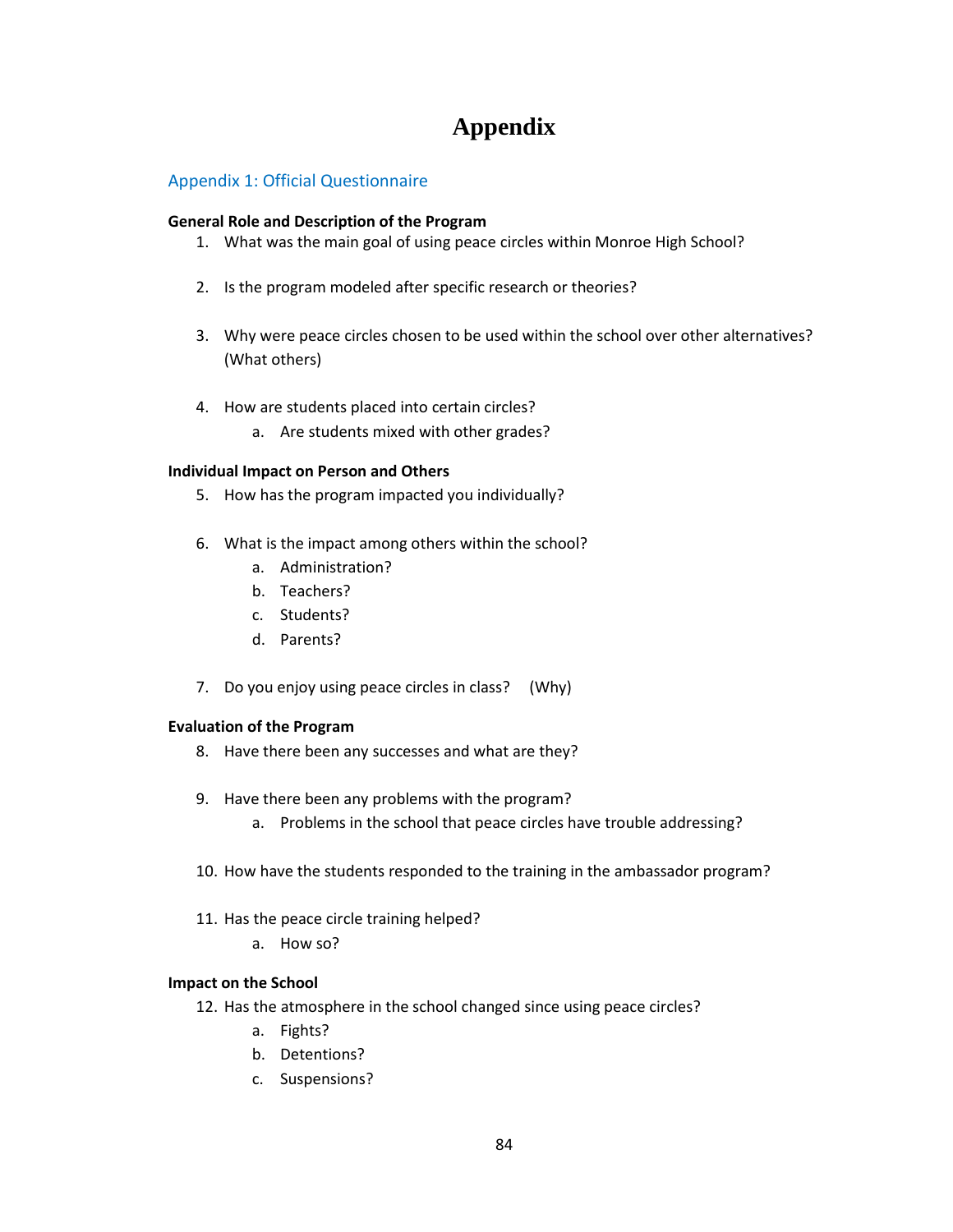#### **Lessons Learned**

- 13. What are some of the future goals of the program?
- 14. How has the program changed just in the past two years?

# **Appendix 2**

| $\rm R\!\cdot\! I\!\cdot\! T$           |                                                                                                                                                                                      | <b>Rochester Institute of Technology</b>                                                                                                                                                                                |
|-----------------------------------------|--------------------------------------------------------------------------------------------------------------------------------------------------------------------------------------|-------------------------------------------------------------------------------------------------------------------------------------------------------------------------------------------------------------------------|
|                                         | Form C<br><b>IRB Decision Form</b>                                                                                                                                                   | RIT Institutional Review Board for the<br>Protection of Human Subjects in Research<br>141 Lomb Memorial Drive<br>Rochester, New York 14623-5604<br>Phone: 585-475-7673<br>585-475-7990<br>Fax:<br>Email: hmfsrs@rit.edu |
| TO:                                     | Christian Isaac; LaVerne Williams                                                                                                                                                    |                                                                                                                                                                                                                         |
| FROM:                                   | RIT Institutional Review Board                                                                                                                                                       |                                                                                                                                                                                                                         |
| DATE:                                   | February 3, 2011                                                                                                                                                                     |                                                                                                                                                                                                                         |
| RE:                                     | Decision of the RIT Institutional Review Board                                                                                                                                       |                                                                                                                                                                                                                         |
| School                                  |                                                                                                                                                                                      | Project Title - Restorative Justice within Schools: An Examination of Peace Circles within Monroe High                                                                                                                  |
|                                         | The Institutional Review Board (IRB) has taken the following action on your project named above.                                                                                     |                                                                                                                                                                                                                         |
| $\boxtimes$                             | Exempt $46.101$ (b) (2)                                                                                                                                                              |                                                                                                                                                                                                                         |
|                                         | Now that your project is approved, you may proceed as you described in the Form A.                                                                                                   |                                                                                                                                                                                                                         |
| $\bullet$                               | You are required to submit to the IRB any:<br>Proposed modifications and wait for approval before implementing them,<br>Unanticipated risks, and<br>Actual injury to human subjects. |                                                                                                                                                                                                                         |
| Heather Foti, MPH<br>Associate Director | Office of Human Subjects Research                                                                                                                                                    |                                                                                                                                                                                                                         |
|                                         |                                                                                                                                                                                      |                                                                                                                                                                                                                         |
|                                         |                                                                                                                                                                                      |                                                                                                                                                                                                                         |
|                                         |                                                                                                                                                                                      |                                                                                                                                                                                                                         |
|                                         |                                                                                                                                                                                      |                                                                                                                                                                                                                         |
|                                         |                                                                                                                                                                                      |                                                                                                                                                                                                                         |
|                                         |                                                                                                                                                                                      |                                                                                                                                                                                                                         |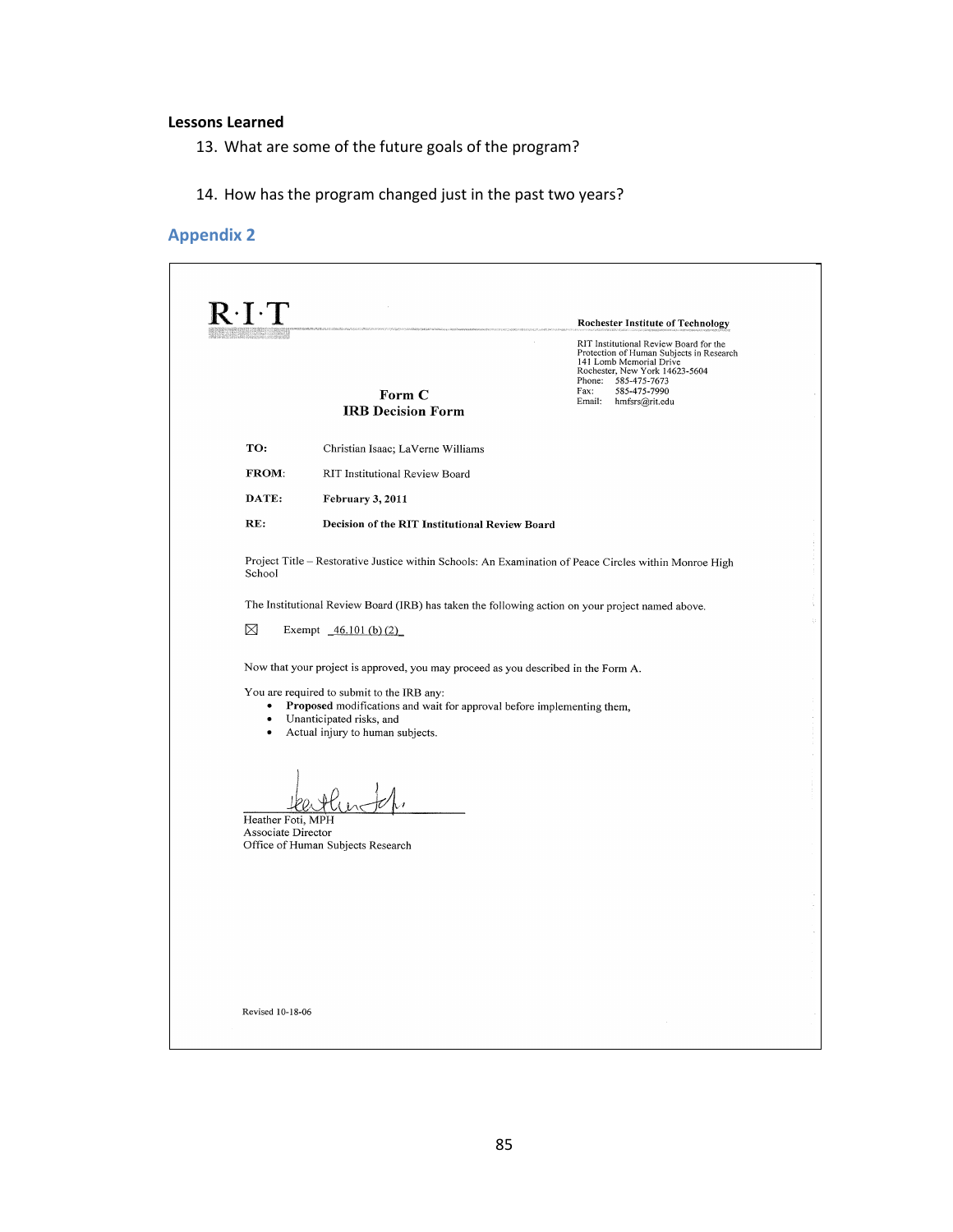# **Appendix 3**

| <b>Schools With Positive</b>         |                                              |                 |                                                               |
|--------------------------------------|----------------------------------------------|-----------------|---------------------------------------------------------------|
| <b>Results</b>                       | <b>Monroe High School</b>                    | <b>Success?</b> | Consequences?                                                 |
|                                      |                                              |                 | Creates a lack of Sustainability.                             |
|                                      |                                              |                 | The program could be cut if                                   |
| Grants                               | Partially Supported by Grants                | <b>No</b>       | money is lost from the budget.                                |
| Every Staff Member is Trained        | Almost Every Staff Member is<br>Trained      | Yes             | Using peace circles properly and<br>in a consistent manner.   |
|                                      |                                              |                 | Creates a strong foundation.                                  |
|                                      |                                              |                 | Can lead to negative opinions or                              |
|                                      |                                              |                 | failure from the start if enough                              |
| Everyone Was Trained Before          | Very Few Trained Before                      |                 | staff are not trained or trained                              |
| Implementation                       | Implementation                               | <b>No</b>       | properly.<br>A lack of use can decrease the                   |
|                                      |                                              |                 | likelihood of buidling trust                                  |
|                                      | Mandatory Every Other                        |                 | within the circle and                                         |
| Everyday Use as a Teaching           | Friday and Occasional                        |                 | accomplishing the goal of                                     |
| Tool                                 | Classroom Use                                | <b>No</b>       | discussing serious issues openly.                             |
|                                      |                                              |                 | The early it is started, the earlier                          |
| Starts at 6th Grade                  | Starts at 7th Grade                          | Yes             | students become comfortable<br>with the practice.             |
|                                      |                                              |                 | No idea if peace circles solved                               |
|                                      |                                              |                 | the problem. Does not take the                                |
|                                      |                                              |                 | opportunity to use other                                      |
|                                      |                                              |                 | restorative practices to solve the                            |
| Follow Up                            | No Follow Up                                 | <b>No</b>       | problem.                                                      |
|                                      |                                              |                 | No specific guideline for<br>handling problems. Students do   |
|                                      |                                              |                 | not know what to expect                                       |
|                                      |                                              |                 | whether it's punishment or using                              |
|                                      |                                              |                 | peace circles. Inconsistencies                                |
| Peace Circles are Always an          | Peace Circles are Only Used                  |                 | can cause a lack of buy-in for                                |
| <b>Alternative Option</b>            | for Certain Instances                        | <b>No</b>       | the program.                                                  |
|                                      |                                              |                 | Students can be turned off to<br>using peace circles. Trust   |
|                                      |                                              |                 | within the circle will be to a                                |
|                                      |                                              |                 | lower degree if fun topics are                                |
|                                      |                                              |                 | not used. Using serious topics                                |
|                                      |                                              |                 | immediately can cause peace                                   |
| Begins with a Focus on Fun<br>Topics | Usually Begins with a Focus<br>on Fun Topics | Yes and No      | circles to fail and decrease<br>discussion.                   |
|                                      |                                              |                 | Small group sizes allow for                                   |
|                                      |                                              |                 | more in depth discussion and                                  |
|                                      |                                              |                 | allow for everyone to be                                      |
| Small Group Size (6-8)               | Small Group Size (8)                         | Yes             | involved.                                                     |
|                                      |                                              |                 | These topics show the areas                                   |
|                                      |                                              |                 | that peace circles can cover                                  |
| Topics: Violence, Drugs,             | Topics: Violence, Drugs,                     |                 | while still having positive                                   |
| School                               | School                                       | Yes             | results.                                                      |
|                                      |                                              |                 | Punishing students with                                       |
|                                      |                                              |                 | restorative practices would be<br>against their purpose. This |
| Never Used as Punishment             | Never Used as Punishment                     | <b>Yes</b>      | would cause immediate failure.                                |

**The column based on schools with positive results is a compilation of the methods used by schools within the literature review that implemented peace circles. The column on Monroe High School is based on personal observation and interview responses.**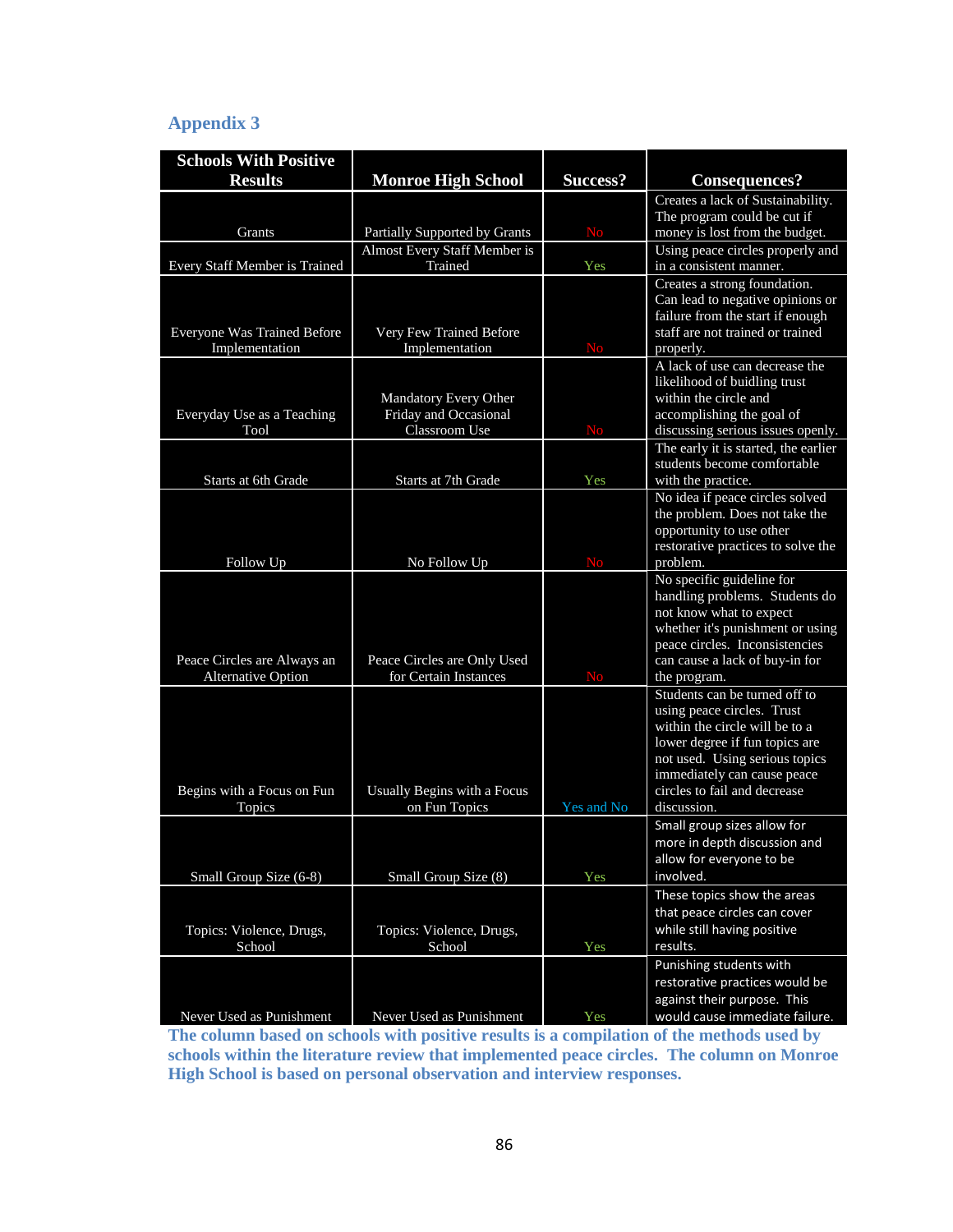



**Table 1 (MRS, 2009) 97.7% response rate. The percentages above do not include the percentage who did not respond to this question.**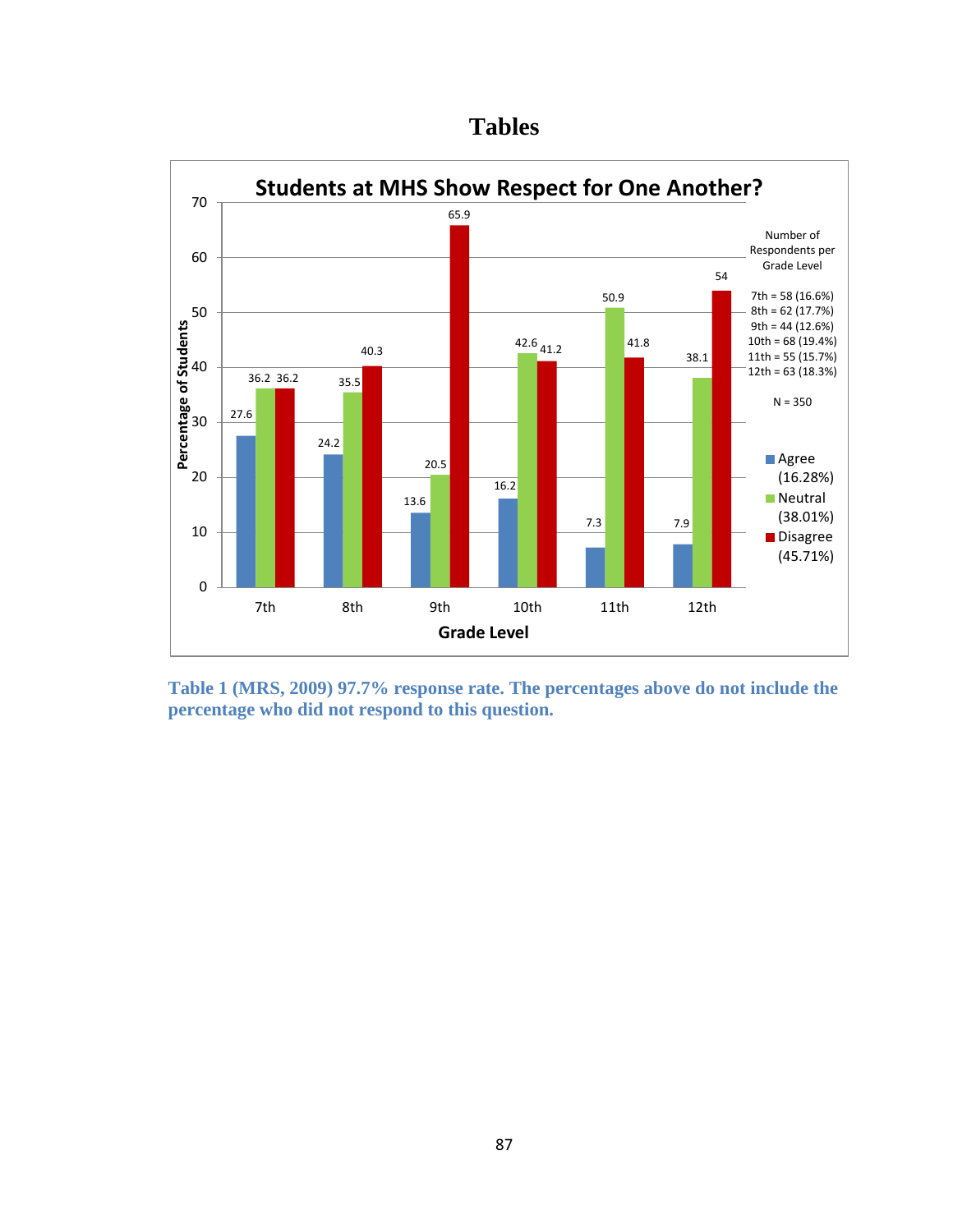

**Table 2 (MRS, 2009) 99.4% response rate. The percentages above do not include the percentage who did not respond to this question.**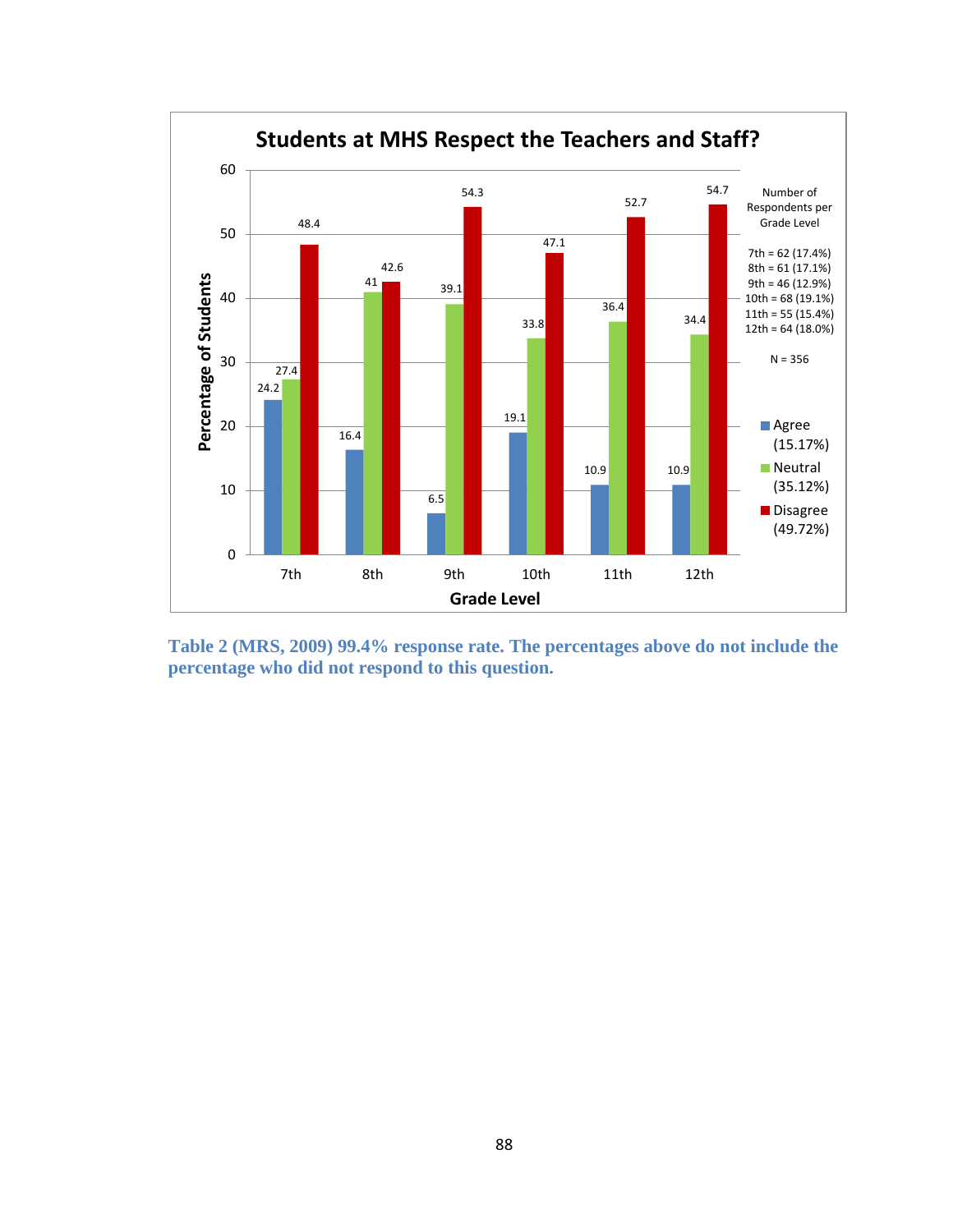

**Table 3 (MRS, 2009) 95.5% response rate. The percentages above do not include the percentage who did not respond to this question.**